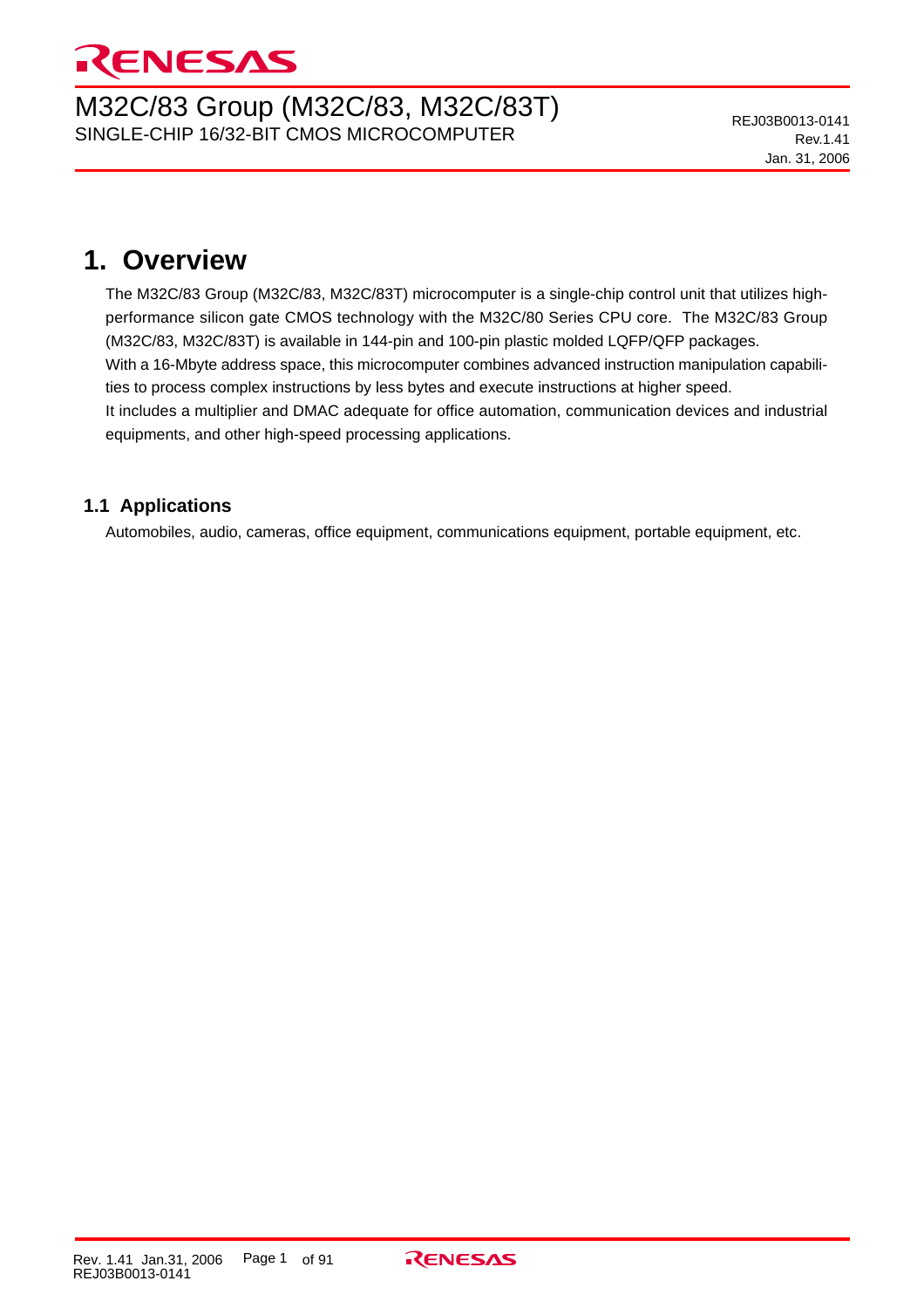# **1.2 Performance Overview**

Tables 1.1 and 1.2 list performance overview of the M32C/83 Group (M32C/83, M32C/83T).

|  | Table 1.1 M32C/83 Group (M32C/83, M32C/83T) Performance (144-Pin Package) |  |  |  |  |  |
|--|---------------------------------------------------------------------------|--|--|--|--|--|
|--|---------------------------------------------------------------------------|--|--|--|--|--|

|                     | Characteristic                          | Performance                                                                                                             |                                                   |  |  |  |  |
|---------------------|-----------------------------------------|-------------------------------------------------------------------------------------------------------------------------|---------------------------------------------------|--|--|--|--|
|                     |                                         | M32C/83<br>M32C/83T                                                                                                     |                                                   |  |  |  |  |
| CPU                 | <b>Basic Instructions</b>               | 108 instructions                                                                                                        |                                                   |  |  |  |  |
|                     | Minimum Instruction Execution Time      | 31.3 ns (f(BCLK)=32 MHz, Vcc=4.2 to 5.5 V) <sup>(3)</sup> (31.3 ns (f(BCLK)=32 MHz, Vcc=4.2 to 5.5 V) <sup>(3)</sup>    |                                                   |  |  |  |  |
|                     |                                         | 50 ns (f(BCLK)=20 MHz, Vcc=3.0 to 5.5 V)                                                                                |                                                   |  |  |  |  |
|                     | <b>Operating Mode</b>                   | Single-chip mode, Memory expansion<br>Single-chip mode                                                                  |                                                   |  |  |  |  |
|                     |                                         | mode and Microprocessor mode                                                                                            |                                                   |  |  |  |  |
|                     | <b>Address Space</b>                    | 16 Mbytes                                                                                                               |                                                   |  |  |  |  |
|                     | <b>Memory Capacity</b>                  | See Table 1.3                                                                                                           |                                                   |  |  |  |  |
| Peripheral I/O Port |                                         | 123 I/O pins and 1 input pin                                                                                            |                                                   |  |  |  |  |
| Function            | <b>Multifunction Timer</b>              | Timer A: 16 bits x 5 channels, Timer B: 16 bits x 6 channels                                                            |                                                   |  |  |  |  |
|                     |                                         | Three-phase motor control circuit                                                                                       |                                                   |  |  |  |  |
|                     | Intelligent I/O                         | Time measurement function: 16 bits x 12 channels                                                                        |                                                   |  |  |  |  |
|                     |                                         | Waveform generating function: 16 bits x 28 channels                                                                     |                                                   |  |  |  |  |
|                     |                                         | Communication function (Clock synchronous serial I/O, Clock asynchronous se-                                            |                                                   |  |  |  |  |
|                     |                                         | rial I/O, HDLC data processing, Clock synchronous variable length serial I/O,                                           |                                                   |  |  |  |  |
|                     |                                         | IEBus <sup>(1)</sup> , 8-bit or 16-bit Clock synchronous serial I/O)                                                    |                                                   |  |  |  |  |
|                     | Serial I/O                              | 5 Channels                                                                                                              |                                                   |  |  |  |  |
|                     |                                         | Clock synchronous serial I/O, Clock asynchronous serial I/O, IEBus <sup>(1)</sup> , I <sup>2</sup> C bus <sup>(2)</sup> |                                                   |  |  |  |  |
|                     | <b>CAN Module</b>                       | Supporting CAN 2.0B specification<br>1 channel                                                                          |                                                   |  |  |  |  |
|                     | A/D Converter                           | 10-bit A/D converter: 2 circuit, 34 channels                                                                            |                                                   |  |  |  |  |
|                     | D/A Converter                           | 8 bits x 2 channels                                                                                                     |                                                   |  |  |  |  |
|                     | <b>DMAC</b>                             | 4 channels                                                                                                              |                                                   |  |  |  |  |
|                     | DMAC <sup>II</sup>                      | Can be activated by all peripheral function interrupt sources                                                           |                                                   |  |  |  |  |
|                     |                                         | Immediate transfer, Calculation transfer and Chain transfer functions                                                   |                                                   |  |  |  |  |
|                     | <b>DRAM</b>                             | CAS before RAS refresh, Self-reflesh, EDO, EP                                                                           |                                                   |  |  |  |  |
|                     | <b>CRC Calculation Circuit</b>          | <b>CRC-CCITT</b>                                                                                                        |                                                   |  |  |  |  |
|                     | X/Y Converter                           | 16 bits x 16 bits                                                                                                       |                                                   |  |  |  |  |
|                     | <b>Watchdog Timer</b>                   | 15 bits x 1 channel (with prescaler)                                                                                    |                                                   |  |  |  |  |
|                     | Interrupt                               | 42 internal and 8 external sources, 5 software sources, Interrupt priority level: 7                                     |                                                   |  |  |  |  |
|                     | <b>Clock Generation Circuit</b>         | 4 circuits                                                                                                              |                                                   |  |  |  |  |
|                     |                                         | Main clock oscillation circuit(*), Sub clock oscillation circuit(*), On-chip oscillator,                                |                                                   |  |  |  |  |
|                     |                                         | PLL frequency synthesizer                                                                                               |                                                   |  |  |  |  |
|                     |                                         | (*) Equipped with a built-in feedback resistor. Ceramic resonator or crystal oscilla-                                   |                                                   |  |  |  |  |
|                     |                                         | tor must be connected externally                                                                                        |                                                   |  |  |  |  |
|                     | <b>Oscillation Stop Detect Function</b> | Main clock oscillation stop detect function                                                                             |                                                   |  |  |  |  |
| Electrical          | <b>Supply Voltage</b>                   | 4.2 to 5.5 V (f(BCLK)=32 MHz)                                                                                           | 4.2 to 5.5 V (f(BCLK)=32 MHz)                     |  |  |  |  |
| Charact-            |                                         | 3.0 to 5.5 V (f(BCLK)=20 MHz, through VDC)                                                                              |                                                   |  |  |  |  |
| eristics            |                                         | 3.0 to 3.6 V (f(BCLK)=20 MHz,                                                                                           |                                                   |  |  |  |  |
|                     |                                         | not through VDC)                                                                                                        |                                                   |  |  |  |  |
|                     | <b>Power Consumption</b>                | 41 mA (Vcc=5 V, f(BCLK)=32 MHz)                                                                                         | 41 mA (Vcc=5 V, f(BCLK)=32 MHz)                   |  |  |  |  |
|                     |                                         | 38 mA (Vcc=5 V, f(BCLK)=30 MHz)<br>26 mA (Vcc=3.3 V, f(BCLK)=20 MHz)                                                    | 38 mA (Vcc=5 V, Vf(BCLK)=30 MHz)                  |  |  |  |  |
|                     |                                         |                                                                                                                         | 470 μA (Vcc=5 V, f(XcιN)=32 kHz,<br>in wait mode) |  |  |  |  |
|                     |                                         | 470 μA (Vcc=5 V, f(XclN)=32 kHz,                                                                                        |                                                   |  |  |  |  |
|                     |                                         | in wait mode)<br>340 µA (Vcc=3.3 V, f(XcIN)=32 kHz,                                                                     | $0.4 \mu A$ (Vcc=5 V, stop mode)                  |  |  |  |  |
|                     |                                         |                                                                                                                         |                                                   |  |  |  |  |
|                     |                                         | through VDC, in wait mode)<br>5.0 µA (VCC=3.3 V, f(XCIN)=32 kHz,                                                        |                                                   |  |  |  |  |
|                     |                                         | not through VDC, in wait mode)                                                                                          |                                                   |  |  |  |  |
|                     |                                         | $0.4 \mu A$ (Vcc=5 V, stop mode)                                                                                        |                                                   |  |  |  |  |
|                     |                                         |                                                                                                                         |                                                   |  |  |  |  |
| Flash               | Program/Erase Supply Voltage            | $0.4 \mu A$ (Vcc=3.3 V, stop mode)<br>$3.3 \pm 0.3$ V or $5.0 \pm 0.5$ V                                                | $5.0 \pm 0.5$ V                                   |  |  |  |  |
| Memory              | Program and Erase Endurance             | 100 times                                                                                                               |                                                   |  |  |  |  |
|                     | <b>Operating Ambient Temperature</b>    | $-20$ to $85^{\circ}$ C, $-40$ to $85^{\circ}$ C (optional)                                                             | -40 to 85°C (T version)                           |  |  |  |  |
| Package             |                                         | 144-pin plastic molded LQFP                                                                                             |                                                   |  |  |  |  |
|                     |                                         |                                                                                                                         |                                                   |  |  |  |  |

NOTES:

1. IEBus is a trademark of NEC Electronics Corporation.

2. I<sup>2</sup>C bus is a trademark of Koninklijke Philips Electronics N. V.

3. Contact our sales office if 30-MHz or higher frequency is required.

All options are on a request basis.

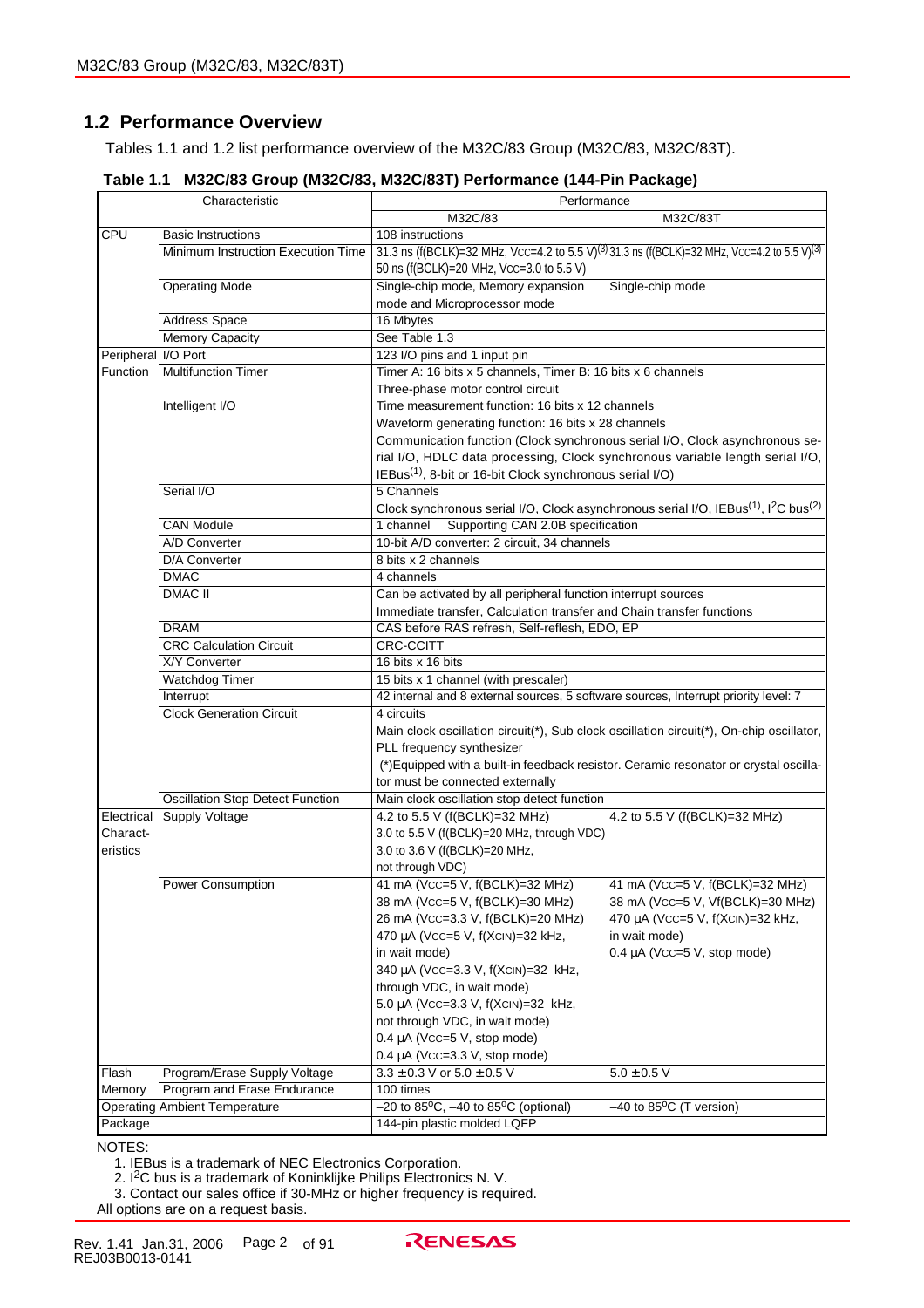|            | Characteristic                          | Performance                                                           |                                                                                                                         |  |  |  |
|------------|-----------------------------------------|-----------------------------------------------------------------------|-------------------------------------------------------------------------------------------------------------------------|--|--|--|
|            |                                         | M32C/83<br>M32C/83T                                                   |                                                                                                                         |  |  |  |
| CPU        | <b>Basic Instructions</b>               | 108 instructions                                                      |                                                                                                                         |  |  |  |
|            | Minimum Instruction Execution Time      | 31.3 ns (f(BCLK) = 32 MHz, $VCC = 4.2$ to 5.5 V)                      | 31.3 ns ( $f(BCLK) = 32 MHz$ , Vcc=4.2 to 5.5 V)                                                                        |  |  |  |
|            |                                         | 50 ns ( $f(BCLK) = 20$ MHz, $VCC = 3.0$ to 5.5 V)                     |                                                                                                                         |  |  |  |
|            | <b>Operating Mode</b>                   | Single-chip mode, Memory expansion                                    | Single-chip mode                                                                                                        |  |  |  |
|            |                                         | mode and Microprocessor mode                                          |                                                                                                                         |  |  |  |
|            | Address Space                           | 16 Mbytes                                                             |                                                                                                                         |  |  |  |
|            | <b>Memory Capacity</b>                  | See Table 1.3                                                         |                                                                                                                         |  |  |  |
| Peripheral | I/O Port                                | 87 I/O pins and 1 input pin                                           |                                                                                                                         |  |  |  |
| Function   | <b>Multifunction Timer</b>              | Timer A: 16 bits x 5 channels, Timer B: 16 bits x 6 channels          |                                                                                                                         |  |  |  |
|            |                                         | Three-phase motor control circuit                                     |                                                                                                                         |  |  |  |
|            | Intelligent I/O                         | Time measurement function: 16 bits x 5 channels                       |                                                                                                                         |  |  |  |
|            |                                         | Waveform generating function: 16 bits x 10 channels                   |                                                                                                                         |  |  |  |
|            |                                         |                                                                       | Communication function (Clock synchronous serial I/O, Clock asynchronous se-                                            |  |  |  |
|            |                                         |                                                                       | rial I/O, HDLC data processing, Clock synchronous variable length serial I/O,                                           |  |  |  |
|            |                                         | IEBus <sup>(1)</sup>                                                  |                                                                                                                         |  |  |  |
|            | Serial I/O                              | 5 Channels                                                            |                                                                                                                         |  |  |  |
|            |                                         |                                                                       | Clock synchronous serial I/O, Clock asynchronous serial I/O, IEBus <sup>(1)</sup> , I <sup>2</sup> C bus <sup>(2)</sup> |  |  |  |
|            | <b>CAN Module</b>                       | Supporting CAN 2.0B specification<br>1 channel                        |                                                                                                                         |  |  |  |
|            | A/D Converter                           | 10-bit A/D converter: 2 circuits, 26 channels                         |                                                                                                                         |  |  |  |
|            | D/A Converter                           | 8 bits x 2 channels                                                   |                                                                                                                         |  |  |  |
|            | <b>DMAC</b>                             | 4 channels                                                            |                                                                                                                         |  |  |  |
|            | <b>DMAC II</b>                          | Can be activated by all peripheral function interrupt sources         |                                                                                                                         |  |  |  |
|            |                                         | Immediate transfer, Calculation transfer and Chain transfer functions |                                                                                                                         |  |  |  |
|            | <b>CRC Calculation Circuit</b>          | <b>CRC-CCITT</b>                                                      |                                                                                                                         |  |  |  |
|            | <b>X/Y Converter</b>                    | 16 bits x 16 bits                                                     |                                                                                                                         |  |  |  |
|            | Watchdog Timer                          | 15 bits x 1 channel (with prescaler)                                  |                                                                                                                         |  |  |  |
|            | Interrupt                               | 42 internal and 8 external sources, 5 software sources                |                                                                                                                         |  |  |  |
|            |                                         | Interrupt priority level: 7                                           |                                                                                                                         |  |  |  |
|            | <b>Clock Generation Circuit</b>         | 4 circuits                                                            |                                                                                                                         |  |  |  |
|            |                                         |                                                                       |                                                                                                                         |  |  |  |
|            |                                         |                                                                       | Main clock oscillation circuit(*), Sub clock oscillation circuit(*), On-chip oscillator,                                |  |  |  |
|            |                                         | PLL frequency synthesizer                                             |                                                                                                                         |  |  |  |
|            |                                         |                                                                       | (*) Equipped with a built-in feedback resistor. Ceramic resonator or crystal oscillator                                 |  |  |  |
|            |                                         | must be connected externally                                          |                                                                                                                         |  |  |  |
|            | <b>Oscillation Stop Detect Function</b> | Main clock oscillation stop detect function                           |                                                                                                                         |  |  |  |
| Electrical | <b>Supply Voltage</b>                   | 4.2 to 5.5 V (f(BCLK)=32 MHz)                                         | 4.2 to 5.5 V (f(BCLK)=32 MHz)                                                                                           |  |  |  |
| Charact-   |                                         | 3.0 to 5.5 V (f(BCLK)=20 MHz, through VDC)                            |                                                                                                                         |  |  |  |
| eristics   |                                         | 3.0 to 3.6 V (f(BCLK)=20 MHz, not through VDC)                        |                                                                                                                         |  |  |  |
|            | <b>Power Consumption</b>                | 41 mA (Vcc=5 V, f(BCLK)=32 MHz)                                       | 41 mA (Vcc=5 V, f(BCLK)=32 MHz)                                                                                         |  |  |  |
|            |                                         | 38 mA (Vcc=5 V, f(BCLK)=30 MHz)                                       | 38 mA (Vcc=5 V, Vf(BCLK)=30 MHz)                                                                                        |  |  |  |
|            |                                         | 26 mA (Vcc=3.3 V, f(BCLK)=20 MHz)                                     | 470 μA (Vcc=5 V, f(XciN)=32 kHz,                                                                                        |  |  |  |
|            |                                         | 470 μA (Vcc=5 V, f(XciN)=32 kHz,                                      | in wait mode)                                                                                                           |  |  |  |
|            |                                         | in wait mode)                                                         | $0.4 \mu A$ (Vcc=5 V, stop mode)                                                                                        |  |  |  |
|            |                                         | 340 µA (Vcc=3.3 V, f(XcIN)=32 kHz,                                    |                                                                                                                         |  |  |  |
|            |                                         | through VDC, in wait mode)                                            |                                                                                                                         |  |  |  |
|            |                                         | 5.0 µA (Vcc=3.3 V, f(XcIN)=32 kHz,                                    |                                                                                                                         |  |  |  |
|            |                                         | not through VDC, in wait mode)                                        |                                                                                                                         |  |  |  |
|            |                                         | $0.4 \mu A$ (Vcc=5 V, stop mode)                                      |                                                                                                                         |  |  |  |
|            |                                         | $0.4 \mu A$ (Vcc=3.3 V, stop mode)                                    |                                                                                                                         |  |  |  |
| Flash      | Program/Erase Supply Voltage            | $3.3 \pm 0.3$ V or $5.0 \pm 0.5$ V                                    | $5.0 \pm 0.5$ V                                                                                                         |  |  |  |
| Memory     | Program and Erase Endurance             | 100 times                                                             |                                                                                                                         |  |  |  |
|            | <b>Operating Ambient Temperature</b>    | $-20$ to 85 <sup>o</sup> C, $-40$ to 85 <sup>o</sup> C (optional)     | $-40$ to 85 <sup>o</sup> C (T version)                                                                                  |  |  |  |
| Package    |                                         | 100-pin plastic molded LQFP/QFP                                       |                                                                                                                         |  |  |  |

#### **Table 1.2 M32C/83 Group (M32C/83, M32C/83T) Performance (100-Pin Package)**

NOTES:

1. IEBus is a trademark of NEC Electronics Corporation.

2. I2C bus is a trademark of Koninklijke Philips Electronics N. V.

3. Contact our sales office if 30-MHz or higher frequency is required.

All options are on a request basis.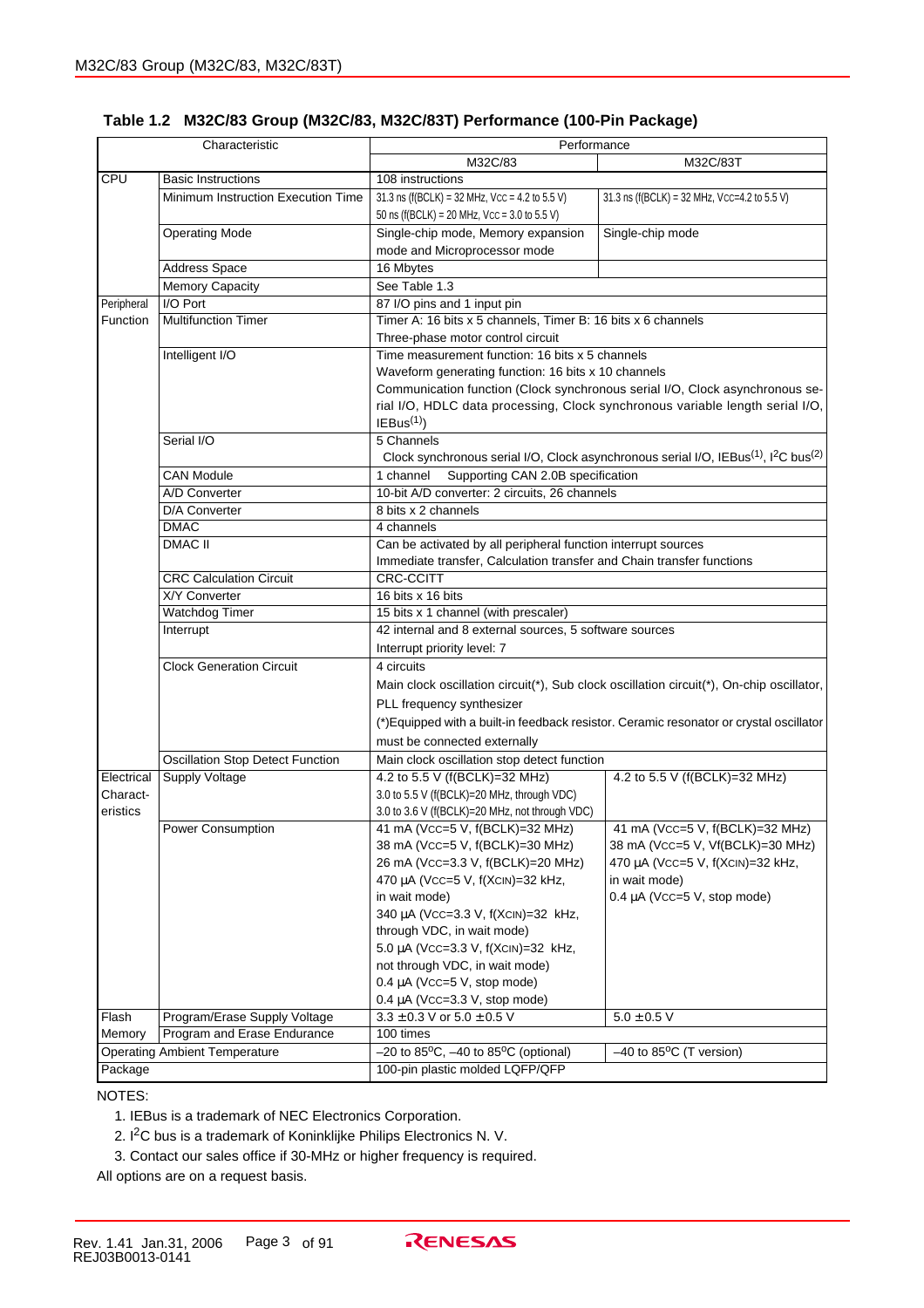# **1.3 Block Diagram**

Figure 1.1 shows a block diagram of the M32C/83 Group (M32C/83, M32C/83T) microcomputer.



**Figure 1.1 M32C/83 Group (M32C/83, M32C/83T) Block Diagram**

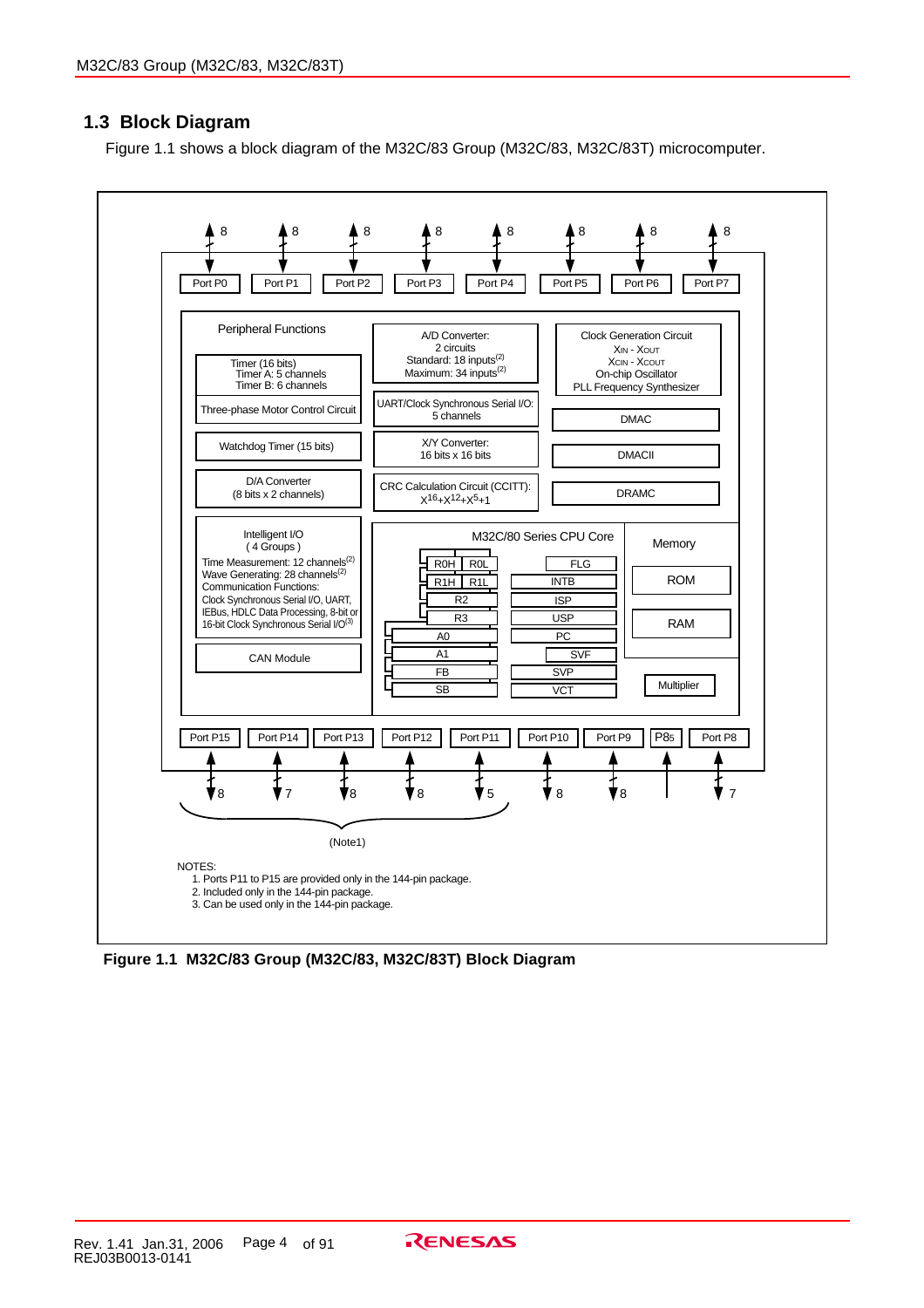# **1.4 Product Information**

Table 1.3 lists the product information. Figure 1.2 shows the product numbering system.

| $18000$ $1.5$ $1022000$ OTOUP (1) (19220100) |                         |                        |                 | AS VI JAHUAI YI LUUU |
|----------------------------------------------|-------------------------|------------------------|-----------------|----------------------|
| Type Number                                  | Package Type            | <b>ROM</b><br>Capacity | RAM<br>Capacity | <b>Remarks</b>       |
| l M30835FJGP                                 | PLQP0144KA-A (144P6Q-A) |                        |                 |                      |
| l M30833FJGP                                 | PLQP0100KB-A (100P6Q-A) | 512K                   | 31K             | <b>Flash Memory</b>  |
| l M30833FJFP_                                | PRQP0100JB-A (100P6S-A) |                        |                 |                      |

#### **Table 1.3 M32C/83 Group (1) (M32C/83) As of January, 2006**

### **Table 1.3 M32C/83 Group (2) (T Version, M32C/83T) As of January, 2006**

| <b>Type Number</b> | Package Type            | <b>ROM</b><br>Capacity | <b>RAM</b><br>Capacity | Remarks                                                                |
|--------------------|-------------------------|------------------------|------------------------|------------------------------------------------------------------------|
| M30833FJTGP        | PLQP0100KB-A (100P6Q-A) | 512K                   | 31K                    | <b>Flash Memory</b><br>T Version<br>(High-reliability<br>85°C Version) |

Please contact our sales office for V version information.



**Figure 1.2 Product Numbering System**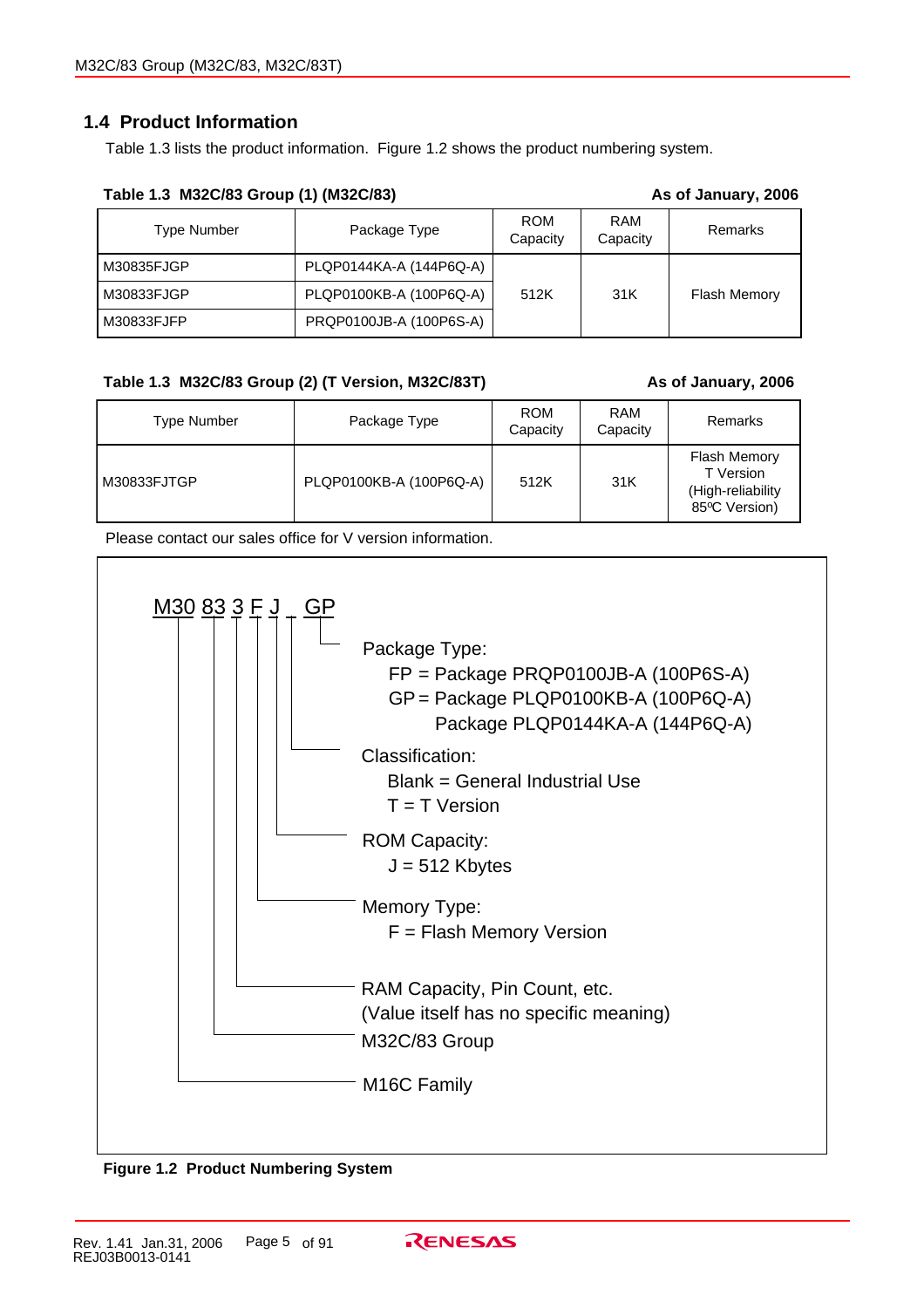# **1.5 Pin Assignment**

Figures 1.3 to 1.5 show pin assignments (top view).



**Figure 1.3 Pin Assignment for 144-Pin Package**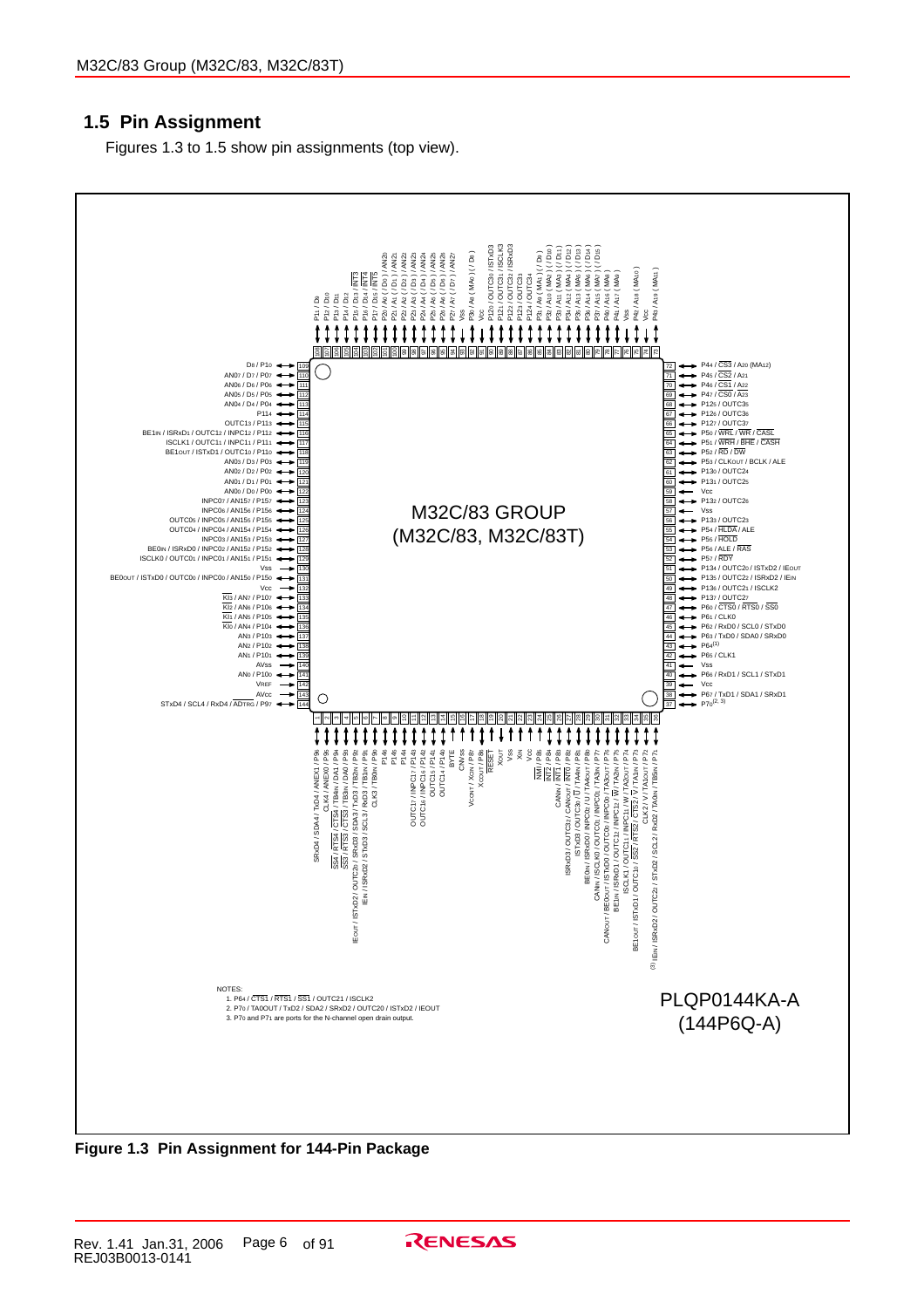| Pin<br>No               | Control<br>Pin    | Port             | Interrupt<br>Pin | <b>Timer Pin</b>   | <b>UART/CAN Pin</b> | Intelligent I/O Pin         | Analog<br>Pin | Bus Control Pin(1) |
|-------------------------|-------------------|------------------|------------------|--------------------|---------------------|-----------------------------|---------------|--------------------|
| 1                       |                   | P96              |                  |                    | TxD4/SDA4/SRxD4     |                             | ANEX1         |                    |
| $\overline{\mathbf{c}}$ |                   | P <sub>95</sub>  |                  |                    | CLK4                |                             | ANEX0         |                    |
| 3                       |                   | P94              |                  | TB4IN              | CTS4/RTS4/SS4       |                             | DA1           |                    |
| 4                       |                   | P9 <sub>3</sub>  |                  | TB3 <sub>IN</sub>  | CTS3/RTS3/SS3       |                             | DA0           |                    |
| 5                       |                   | P <sub>92</sub>  |                  | TB <sub>2</sub> IN | TxD3/SDA3/SRxD3     | OUTC20/IEOUT/ISTxD2         |               |                    |
| 6                       |                   | P9 <sub>1</sub>  |                  | TB1 <sub>IN</sub>  | RxD3/SCL3/STxD3     | IEIN/ISRxD2                 |               |                    |
| 7                       |                   | P <sub>90</sub>  |                  | <b>TB0IN</b>       | CLK3                |                             |               |                    |
| 8                       |                   | P146             |                  |                    |                     |                             |               |                    |
| 9                       |                   | P145             |                  |                    |                     |                             |               |                    |
| 10                      |                   | P144             |                  |                    |                     |                             |               |                    |
| 11                      |                   | P143             |                  |                    |                     | INPC17/OUTC17               |               |                    |
| 12                      |                   | P14 <sub>2</sub> |                  |                    |                     | INPC16/OUTC16               |               |                    |
| 13                      |                   | P141             |                  |                    |                     | OUTC15                      |               |                    |
| 14                      |                   | P140             |                  |                    |                     | OUTC14                      |               |                    |
| 15                      | <b>BYTE</b>       |                  |                  |                    |                     |                             |               |                    |
| 16                      | <b>CNVss</b>      |                  |                  |                    |                     |                             |               |                    |
| 17                      | <b>XCIN/VCONT</b> | P87              |                  |                    |                     |                             |               |                    |
| 18                      | <b>XCOUT</b>      | P86              |                  |                    |                     |                             |               |                    |
| 19                      | <b>RESET</b>      |                  |                  |                    |                     |                             |               |                    |
| 20                      | <b>XOUT</b>       |                  |                  |                    |                     |                             |               |                    |
| 21                      | <b>Vss</b>        |                  |                  |                    |                     |                             |               |                    |
| 22                      | XIN               |                  |                  |                    |                     |                             |               |                    |
| 23                      | Vcc               |                  |                  |                    |                     |                             |               |                    |
| 24                      |                   | P85              | $N$ MI           |                    |                     |                             |               |                    |
| 25                      |                   | P84              | INT <sub>2</sub> |                    |                     |                             |               |                    |
| 26                      |                   | P83              | INT <sub>1</sub> |                    | CANIN               |                             |               |                    |
| 27                      |                   | P8 <sub>2</sub>  | <b>INTO</b>      |                    | <b>CANOUT</b>       | OUTC32/ISRxD3               |               |                    |
| 28                      |                   | P81              |                  | TA4IN/U            |                     | OUTC30/ISTxD3               |               |                    |
| 29                      |                   | P80              |                  | TA40UT/U           |                     | INPC02/ISRxD0/BE0IN         |               |                    |
| 30                      |                   | P77              |                  | TA3 <sub>IN</sub>  | <b>CANIN</b>        | INPC01/OUTC01/ISCLK0        |               |                    |
| 31                      |                   | P76              |                  | TA30UT             | <b>CANOUT</b>       | INPC00/OUTC00/ISTxD0/BE0out |               |                    |
| 32                      |                   | P75              |                  | TA2IN/W            |                     | INPC12/OUTC12/ISRxD1/BE1IN  |               |                    |
| 33                      |                   | P74              |                  | TA20UT/W           |                     | INPC11/OUTC11/ISCLK1        |               |                    |
| 34                      |                   | P7 <sub>3</sub>  |                  | TA1IN/V            | CTS2/RTS2/SS2       | OUTC10/ISTxD1/BE1out        |               |                    |
| 35                      |                   | P7 <sub>2</sub>  |                  | TA1out/V           | CLK <sub>2</sub>    |                             |               |                    |
| 36                      |                   | P7 <sub>1</sub>  |                  | TB5IN/TA0IN        | RxD2/SCL2/STxD2     | OUTC22/ISRxD2/IEIN          |               |                    |
| 37                      |                   | P70              |                  | <b>TA0OUT</b>      | TxD2/SDA2/SRxD2     | OUTC20/ISTxD2/IEOUT         |               |                    |
| 38                      |                   | P67              |                  |                    | TxD1/SDA1/SRxD1     |                             |               |                    |
| 39                      | <b>Vcc</b>        |                  |                  |                    |                     |                             |               |                    |
| 40                      |                   | P6 <sub>6</sub>  |                  |                    | RxD1/SCL1/STxD1     |                             |               |                    |
| 41                      | <b>Vss</b>        |                  |                  |                    |                     |                             |               |                    |
| 42                      |                   | P65              |                  |                    | CLK1                |                             |               |                    |
| 43                      |                   | P64              |                  |                    | CTS1/RTS1/SS1       | OUTC21/ISCLK2               |               |                    |
| 44                      |                   | P63              |                  |                    | TxD0/SDA0/SRxD0     |                             |               |                    |
| 45                      |                   | P62              |                  |                    | RxD0/SCL0/STxD0     |                             |               |                    |
| 46                      |                   | P61              |                  |                    | CLK <sub>0</sub>    |                             |               |                    |
| 47                      |                   | P60              |                  |                    | CTS0/RTS0/SS0       |                             |               |                    |
| 48                      |                   | P137             |                  |                    |                     | OUTC <sub>27</sub>          |               |                    |

**Table 1.4 Pin Characteristics for 144-Pin Package**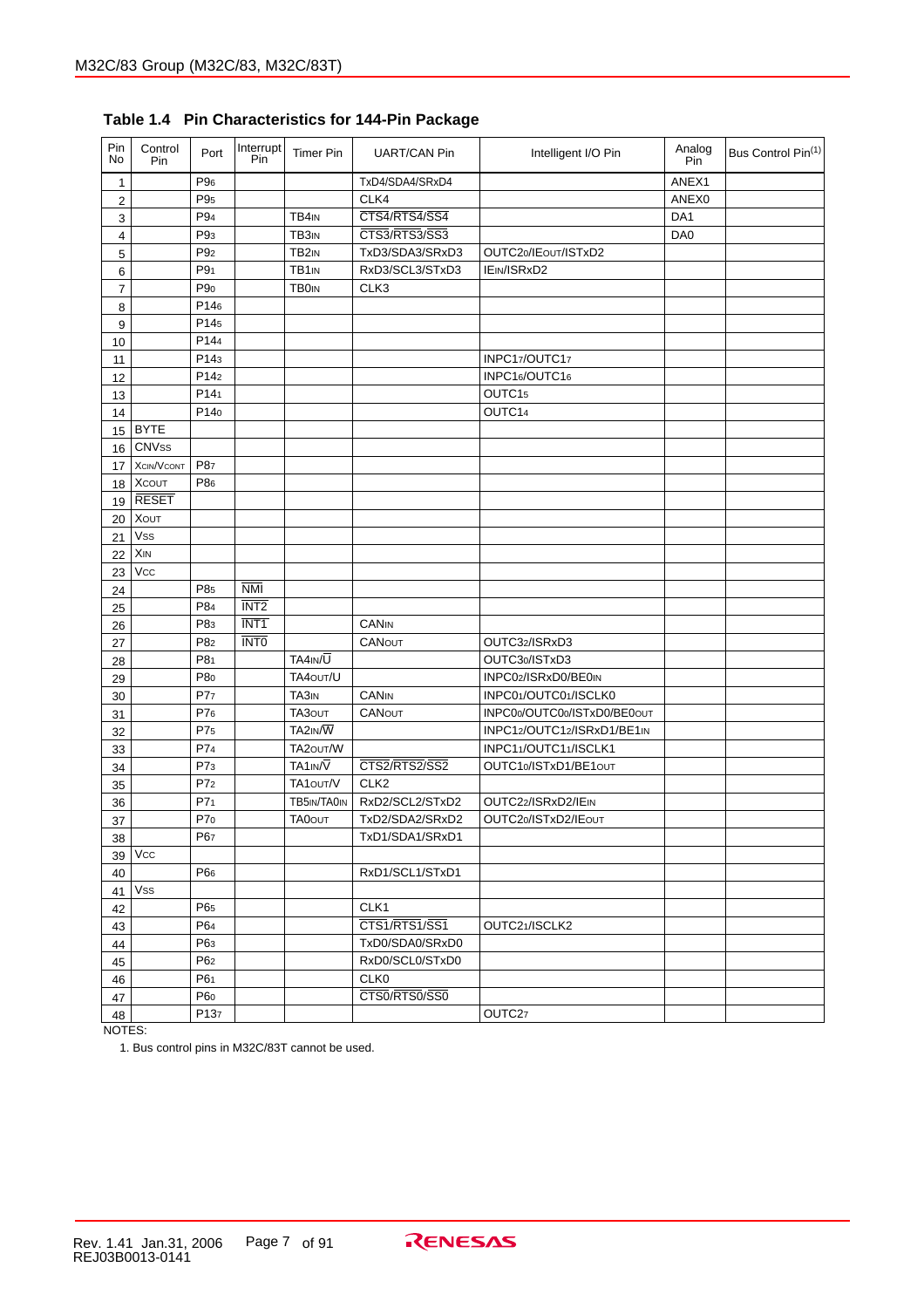| Pin<br>No | Control<br>Pin | Port            | Interrupt<br>Pin | <b>Timer Pin</b> | <b>UART/CAN Pin</b> | Intelligent I/O Pin | Analog<br>Pin | Bus Control Pin(1)                                    |
|-----------|----------------|-----------------|------------------|------------------|---------------------|---------------------|---------------|-------------------------------------------------------|
| 49        |                | P136            |                  |                  |                     | OUTC21/ISCLK2       |               |                                                       |
| 50        |                | P135            |                  |                  |                     | OUTC22/ISRxD2/IEIN  |               |                                                       |
| 51        |                | P134            |                  |                  |                     | OUTC20/ISTxD2/IEOUT |               |                                                       |
| 52        |                | P <sub>57</sub> |                  |                  |                     |                     |               | <b>RDY</b>                                            |
| 53        |                | P <sub>56</sub> |                  |                  |                     |                     |               | ALE/RAS                                               |
| 54        |                | P <sub>55</sub> |                  |                  |                     |                     |               | <b>HOLD</b>                                           |
| 55        |                | P <sub>54</sub> |                  |                  |                     |                     |               | <b>HLDA/ALE</b>                                       |
| 56        |                | P133            |                  |                  |                     | OUTC23              |               |                                                       |
| 57        | Vss            |                 |                  |                  |                     |                     |               |                                                       |
| 58        |                | P132            |                  |                  |                     | OUTC26              |               |                                                       |
| 59        | Vcc            |                 |                  |                  |                     |                     |               |                                                       |
| 60        |                | P131            |                  |                  |                     | OUTC25              |               |                                                       |
| 61        |                | P130            |                  |                  |                     | OUTC24              |               |                                                       |
| 62        |                | P <sub>53</sub> |                  |                  |                     |                     |               | CLKOUT/BCLK/ALE                                       |
| 63        |                | P <sub>52</sub> |                  |                  |                     |                     |               | RD/DW                                                 |
| 64        |                | P <sub>51</sub> |                  |                  |                     |                     |               | WRH/BHE/CASH                                          |
| 65        |                | P <sub>50</sub> |                  |                  |                     |                     |               | WRL/WR/CASL                                           |
| 66        |                | P127            |                  |                  |                     | OUTC37              |               |                                                       |
| 67        |                | P126            |                  |                  |                     | OUTC36              |               |                                                       |
| 68        |                | P125            |                  |                  |                     | OUTC35              |               |                                                       |
| 69        |                | P47             |                  |                  |                     |                     |               | $\overline{CS0/A_{23}}$                               |
| 70        |                | P46             |                  |                  |                     |                     |               | $\overline{CS1}/A22$                                  |
| 71        |                | P45             |                  |                  |                     |                     |               | $\overline{CS2}/A21$                                  |
| 72        |                | P4 <sub>4</sub> |                  |                  |                     |                     |               | CS3/A <sub>20</sub> (MA <sub>12</sub> )               |
| 73        |                | P4 <sub>3</sub> |                  |                  |                     |                     |               | A <sub>19</sub> (MA <sub>11</sub> )                   |
| 74        | Vcc            |                 |                  |                  |                     |                     |               |                                                       |
| 75        |                | P4 <sub>2</sub> |                  |                  |                     |                     |               | A <sub>18</sub> (MA <sub>10</sub> )                   |
| 76        | Vss            |                 |                  |                  |                     |                     |               |                                                       |
| 77        |                | P4 <sub>1</sub> |                  |                  |                     |                     |               | A <sub>17</sub> (MA9)                                 |
| 78        |                | P40             |                  |                  |                     |                     |               | A <sub>16</sub> (MA <sub>8</sub> )                    |
| 79        |                | P37             |                  |                  |                     |                     |               | A <sub>15</sub> (MA <sub>7</sub> )(/D <sub>15</sub> ) |
| 80        |                | P36             |                  |                  |                     |                     |               | A <sub>14</sub> (MA <sub>6</sub> )(/D <sub>14</sub> ) |
| 81        |                | P <sub>35</sub> |                  |                  |                     |                     |               | A <sub>13</sub> (MA <sub>5</sub> )(/D <sub>13</sub> ) |
| 82        |                | P34             |                  |                  |                     |                     |               | A12(MA4)(/D12)                                        |
| 83        |                | P33             |                  |                  |                     |                     |               | A <sub>11</sub> (MA <sub>3</sub> )(/D <sub>11</sub> ) |
| 84        |                | P32             |                  |                  |                     |                     |               | A10(MA2)(/D10)                                        |
| 85        |                | P31             |                  |                  |                     |                     |               | A9(MA1)(/D9)                                          |
| 86        |                | P124            |                  |                  |                     | OUTC34              |               |                                                       |
| 87        |                | P123            |                  |                  |                     | OUTC33              |               |                                                       |
| 88        |                | P122            |                  |                  |                     | OUTC32/ISRxD3       |               |                                                       |
| 89        |                | P121            |                  |                  |                     | OUTC31/ISCLK3       |               |                                                       |
| 90        |                | P120            |                  |                  |                     | OUTC30/ISTxD3       |               |                                                       |
| 91        | Vcc            |                 |                  |                  |                     |                     |               |                                                       |
| 92        |                | P <sub>30</sub> |                  |                  |                     |                     |               | A8(MA0)(/D8)                                          |
| 93        | Vss            |                 |                  |                  |                     |                     |               |                                                       |
| 94        |                | P <sub>27</sub> |                  |                  |                     |                     | AN27          | Az(/D7)                                               |
| 95        |                | P <sub>26</sub> |                  |                  |                     |                     | AN26          | A6(ID6)                                               |
| 96        |                | P <sub>25</sub> |                  |                  |                     |                     | AN25          | As(ID5)                                               |
|           |                |                 |                  |                  |                     |                     |               |                                                       |

**Table 1.4 Pin Characteristics for 144-Pin Package (Continued)**

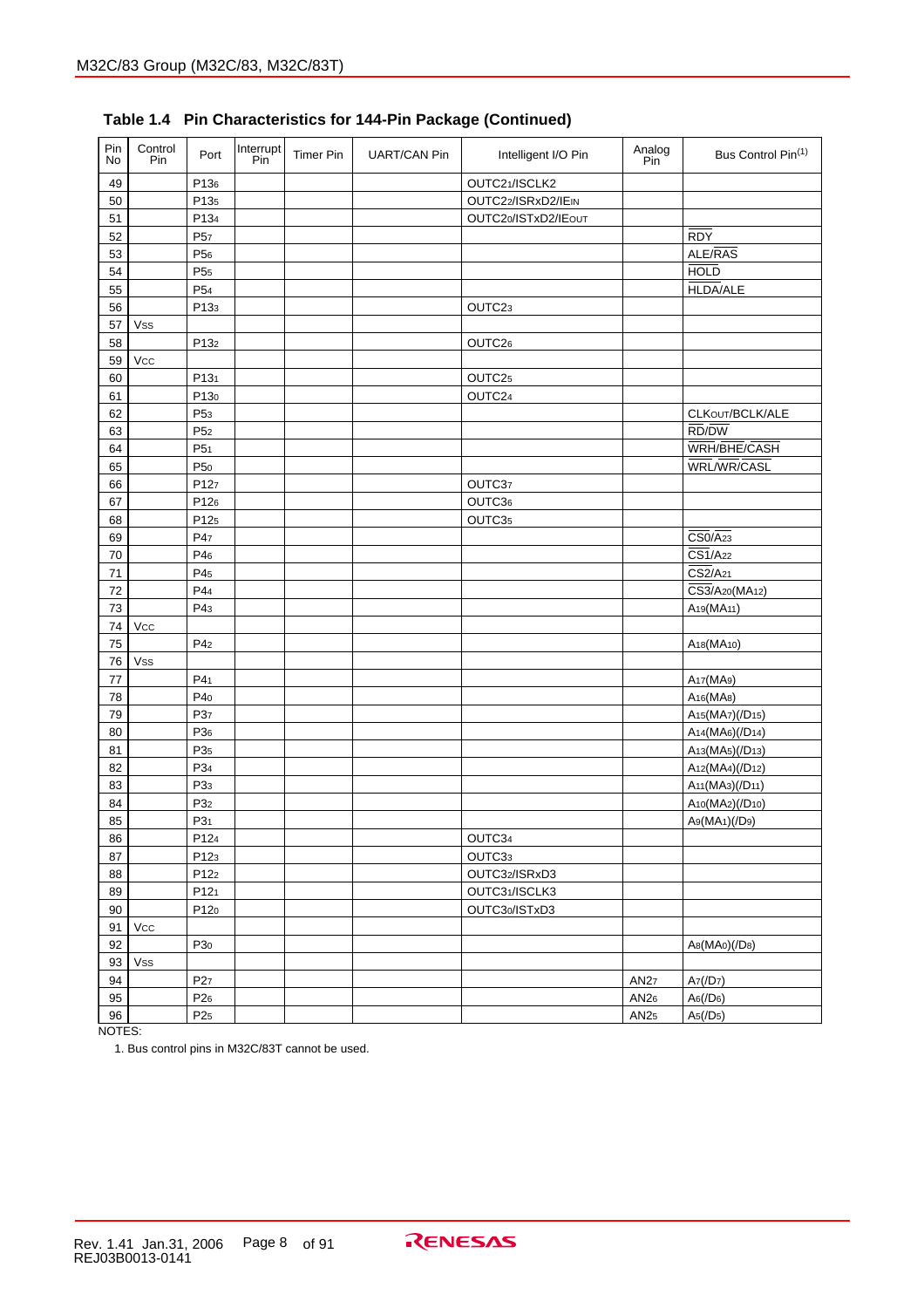| Pin<br>No | Control<br>Pin | Port             | Interrupt<br>Pin        | <b>Timer Pin</b> | <b>UART/CAN Pin</b> | Intelligent I/O Pin         | Analog<br>Pin    | Bus Control Pin <sup>(1)</sup> |
|-----------|----------------|------------------|-------------------------|------------------|---------------------|-----------------------------|------------------|--------------------------------|
| 97        |                | P <sub>24</sub>  |                         |                  |                     |                             | AN24             | A4/1D4                         |
| 98        |                | P <sub>23</sub>  |                         |                  |                     |                             | AN <sub>23</sub> | As(ID3)                        |
| 99        |                | P <sub>22</sub>  |                         |                  |                     |                             | AN22             | Az/(D <sub>2</sub> )           |
| 100       |                | P21              |                         |                  |                     |                             | AN21             | $A_1$ (/D <sub>1</sub> )       |
| 101       |                | P20              |                         |                  |                     |                             | AN <sub>20</sub> | Ao( / Do)                      |
| 102       |                | P <sub>17</sub>  | INT <sub>5</sub>        |                  |                     |                             |                  | $D_{15}$                       |
| 103       |                | P16              | INT4                    |                  |                     |                             |                  | D <sub>14</sub>                |
| 104       |                | P <sub>15</sub>  | INT <sub>3</sub>        |                  |                     |                             |                  | D <sub>13</sub>                |
| 105       |                | P14              |                         |                  |                     |                             |                  | D <sub>12</sub>                |
| 106       |                | P13              |                         |                  |                     |                             |                  | D <sub>11</sub>                |
| 107       |                | P12              |                         |                  |                     |                             |                  | $D_{10}$                       |
| 108       |                | P1 <sub>1</sub>  |                         |                  |                     |                             |                  | D <sub>9</sub>                 |
| 109       |                | P10              |                         |                  |                     |                             |                  | D <sub>8</sub>                 |
| 110       |                | P <sub>07</sub>  |                         |                  |                     |                             | <b>AN07</b>      | D <sub>7</sub>                 |
| 111       |                | P <sub>06</sub>  |                         |                  |                     |                             | AN06             | D <sub>6</sub>                 |
| 112       |                | P05              |                         |                  |                     |                             | AN <sub>05</sub> | D <sub>5</sub>                 |
| 113       |                | P <sub>04</sub>  |                         |                  |                     |                             | AN <sub>04</sub> | D <sub>4</sub>                 |
| 114       |                | P114             |                         |                  |                     |                             |                  |                                |
| 115       |                | P113             |                         |                  |                     | OUTC13                      |                  |                                |
| 116       |                | P11 <sub>2</sub> |                         |                  |                     | INPC12/OUTC12/ISRxD1/BE1IN  |                  |                                |
| 117       |                | P111             |                         |                  |                     | INPC11/OUTC11/ISCLK1        |                  |                                |
| 118       |                | P110             |                         |                  |                     | OUTC10/ISTxD1/BE1out        |                  |                                |
| 119       |                | P <sub>03</sub>  |                         |                  |                     |                             | AN <sub>03</sub> | D <sub>3</sub>                 |
| 120       |                | P02              |                         |                  |                     |                             | AN02             | D <sub>2</sub>                 |
| 121       |                | P <sub>01</sub>  |                         |                  |                     |                             | AN01             | D <sub>1</sub>                 |
| 122       |                | P00              |                         |                  |                     |                             | AN <sub>0</sub>  | D <sub>0</sub>                 |
| 123       |                | P157             |                         |                  |                     | INPC07                      | AN157            |                                |
| 124       |                | P156             |                         |                  |                     | INPC <sub>06</sub>          | AN156            |                                |
| 125       |                | P155             |                         |                  |                     | INPC05/OUTC05               | AN155            |                                |
| 126       |                | P154             |                         |                  |                     | INPC04/OUTC04               | AN154            |                                |
| 127       |                | P153             |                         |                  |                     | INPC03                      | AN153            |                                |
| 128       |                | P152             |                         |                  |                     | INPC02/ISRxD0/BE0IN         | AN152            |                                |
| 129       |                | P151             |                         |                  |                     | INPC01/OUTC01/ISCLK0        | AN151            |                                |
| 130       | <b>Vss</b>     |                  |                         |                  |                     |                             |                  |                                |
| 131       |                | P150             |                         |                  |                     | INPC00/OUTC00/ISTxD0/BE0out | AN150            |                                |
| 132       | Vcc            |                  |                         |                  |                     |                             |                  |                                |
| 133       |                | P107             | $\overline{Kls}$        |                  |                     |                             | AN <sub>7</sub>  |                                |
| 134       |                | P106             | Kl <sub>2</sub>         |                  |                     |                             | AN <sub>6</sub>  |                                |
| 135       |                | P105             | $\overline{K _1}$       |                  |                     |                             | AN <sub>5</sub>  |                                |
| 136       |                | P104             | $\overline{\text{Klo}}$ |                  |                     |                             | AN <sub>4</sub>  |                                |
| 137       |                | P103             |                         |                  |                     |                             | AN <sub>3</sub>  |                                |
| 138       |                | P102             |                         |                  |                     |                             | AN <sub>2</sub>  |                                |
| 139       |                | P101             |                         |                  |                     |                             | AN <sub>1</sub>  |                                |
|           | $140$ AVss     |                  |                         |                  |                     |                             |                  |                                |
| 141       |                | P100             |                         |                  |                     |                             | ANo              |                                |
|           | $142$ VREF     |                  |                         |                  |                     |                             |                  |                                |
|           | $143$ AVcc     |                  |                         |                  |                     |                             |                  |                                |
| 144       |                | P <sub>97</sub>  |                         |                  | RxD4/SCL4/STxD4     |                             | <b>ADTRG</b>     |                                |

**Table 1.4 Pin Characteristics for 144-Pin Package (Continued)**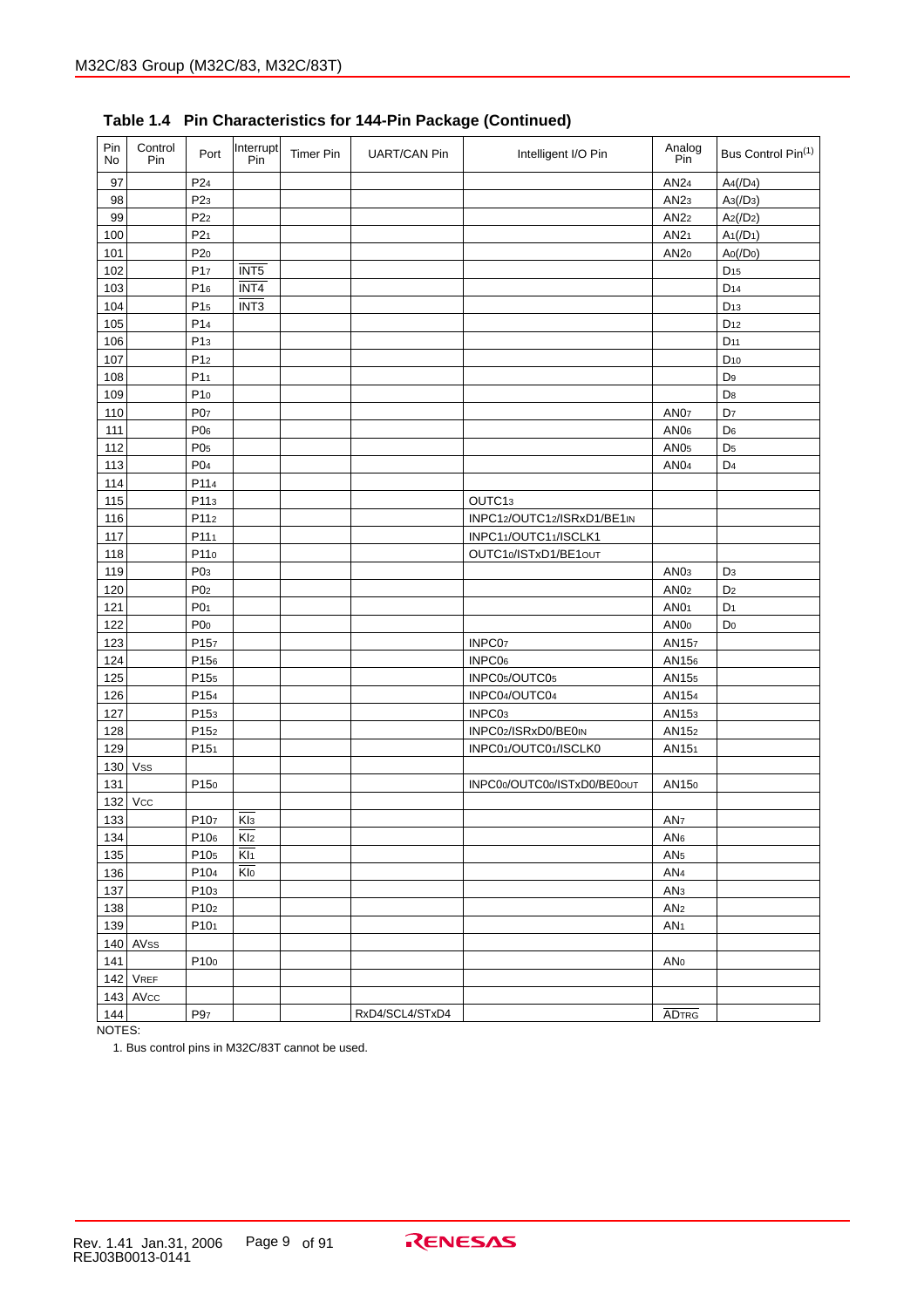

**Figure 1.4 Pin Assignment for 100-Pin Package**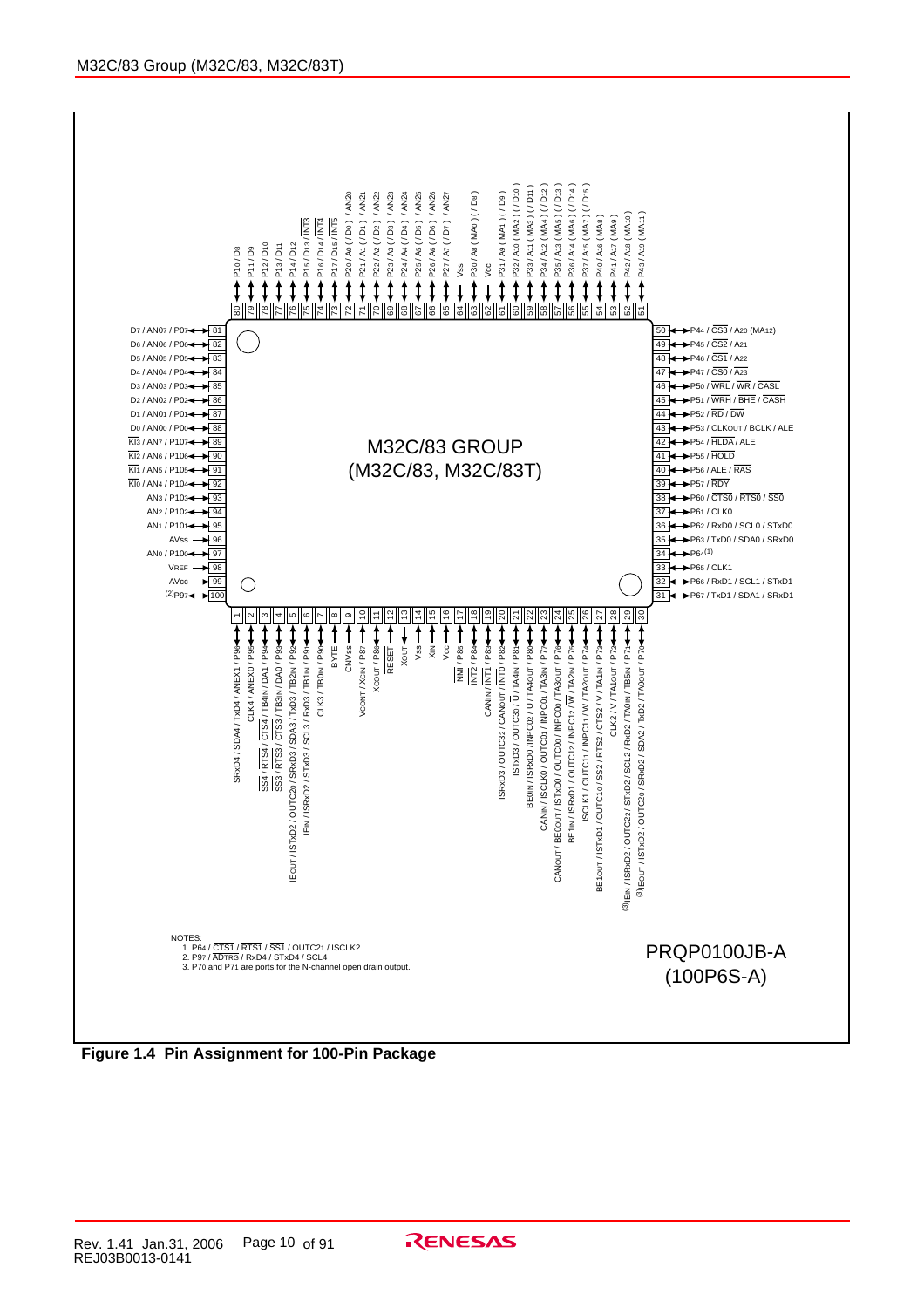

**Figure 1.5 Pin Assignment for 100-Pin Package**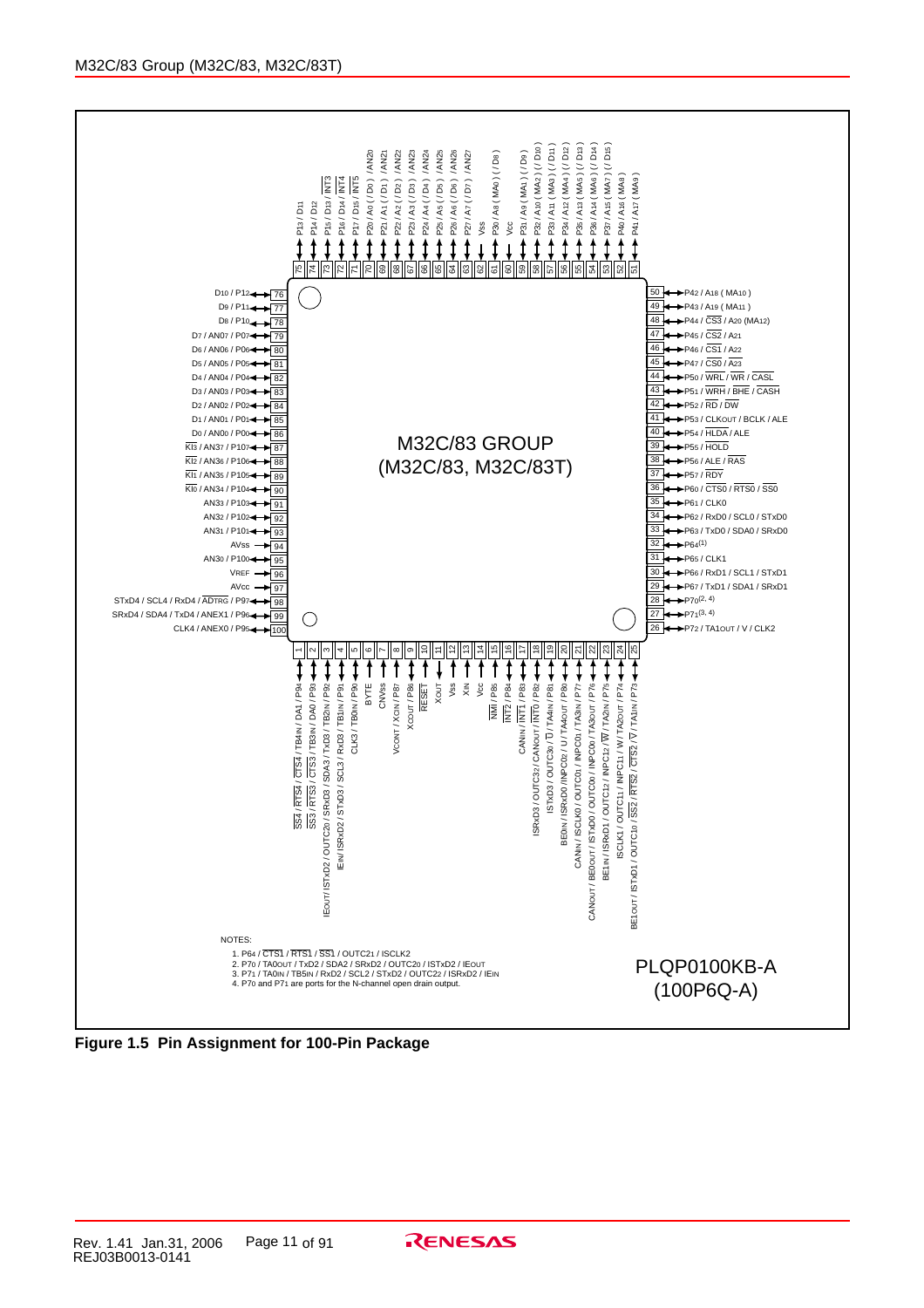|                | Package<br>Pin No | Control<br>Pin    | Port            | Interrupt<br>Pin        | <b>Timer Pin</b>  | UART/CAN Pin     | Intelligent I/O Pin         | Analog<br>Pin   | Bus Control Pin(1)                 |
|----------------|-------------------|-------------------|-----------------|-------------------------|-------------------|------------------|-----------------------------|-----------------|------------------------------------|
| <b>FP</b>      | GP                |                   |                 |                         |                   |                  |                             |                 |                                    |
| $\mathbf 1$    | 99                |                   | P <sub>96</sub> |                         |                   | TxD4/SDA4/SRxD4  |                             | ANEX1           |                                    |
| $\overline{2}$ | 100               |                   | P <sub>95</sub> |                         |                   | CLK4             |                             | ANEX0           |                                    |
| 3              | 1                 |                   | P94             |                         | TB4IN             | CTS4/RTS4/SS4    |                             | DA1             |                                    |
| 4              | 2                 |                   | P <sub>93</sub> |                         | TB3 <sub>IN</sub> | CTS3/RTS3/SS3    |                             | DA <sub>0</sub> |                                    |
| 5              | 3                 |                   | P <sub>92</sub> |                         | TB <sub>2IN</sub> | TxD3/SDA3/SRxD3  | OUTC20/IEOUT/ISTxD2         |                 |                                    |
| 6              | 4                 |                   | P9 <sub>1</sub> |                         | TB1 <sub>IN</sub> | RxD3/SCL3/STxD3  | IEIN/ISRxD2                 |                 |                                    |
| $\overline{7}$ | 5                 |                   | P <sub>90</sub> |                         | <b>TBOIN</b>      | CLK3             |                             |                 |                                    |
| 8              | 6                 | <b>BYTE</b>       |                 |                         |                   |                  |                             |                 |                                    |
| 9              | 7                 | <b>CNVss</b>      |                 |                         |                   |                  |                             |                 |                                    |
| 10             | 8                 | <b>XCIN/VCONT</b> | P87             |                         |                   |                  |                             |                 |                                    |
| 11             | 9                 | <b>XCOUT</b>      | P86             |                         |                   |                  |                             |                 |                                    |
| 12             | 10                | <b>RESET</b>      |                 |                         |                   |                  |                             |                 |                                    |
| 13             | 11                | <b>XOUT</b>       |                 |                         |                   |                  |                             |                 |                                    |
| 14             | 12                | <b>Vss</b>        |                 |                         |                   |                  |                             |                 |                                    |
| 15             | 13                | <b>XIN</b>        |                 |                         |                   |                  |                             |                 |                                    |
| 16             | 14                | Vcc               |                 |                         |                   |                  |                             |                 |                                    |
| 17             | 15                |                   | P85             | $\overline{\text{NMI}}$ |                   |                  |                             |                 |                                    |
| 18             | 16                |                   | P84             | INT <sub>2</sub>        |                   |                  |                             |                 |                                    |
| 19             | 17                |                   | P83             | INT <sub>1</sub>        |                   | <b>CANIN</b>     |                             |                 |                                    |
| 20             | 18                |                   | P8 <sub>2</sub> | <b>INTO</b>             |                   | <b>CANOUT</b>    | OUTC32/ISRxD3               |                 |                                    |
| 21             | 19                |                   | P81             |                         | TA4IN/U           |                  | OUTC30/ISTxD3               |                 |                                    |
| 22             | 20                |                   | P80             |                         | TA40UT/U          |                  | INPC02/ISRxD0/BE0IN         |                 |                                    |
| 23             | 21                |                   | P77             |                         | TA3 <sub>IN</sub> | CANIN            | INPC01/OUTC01/ISCLK0        |                 |                                    |
| 24             | 22                |                   | P76             |                         | TA30UT            | <b>CANOUT</b>    | INPC00/OUTC00/ISTxD0/BE0out |                 |                                    |
| 25             | 23                |                   | P75             |                         | TA2IN/W           |                  | INPC12/OUTC12/ISRxD1/BE1IN  |                 |                                    |
| 26             | 24                |                   | P74             |                         | TA20UT/W          |                  | INPC11/OUTC11/ISCLK1        |                 |                                    |
| 27             | 25                |                   | P7 <sub>3</sub> |                         | TA1IN/V           | CTS2/RTS2/SS2    | OUTC10/ISTxD1/BE1out        |                 |                                    |
| 28             | 26                |                   | P7 <sub>2</sub> |                         | TA1out/V          | CLK <sub>2</sub> |                             |                 |                                    |
| 29             | 27                |                   | P7 <sub>1</sub> |                         | TB5IN/TA0IN       | RxD2/SCL2/STxD2  | OUTC22/ISRxD2/IEIN          |                 |                                    |
| 30             | 28                |                   | P70             |                         | <b>TA0OUT</b>     | TxD2/SDA2/SRxD2  | OUTC20/ISTxD2/IEOUT         |                 |                                    |
| 31             | 29                |                   | P67             |                         |                   | TxD1/SDA1/SRxD1  |                             |                 |                                    |
| 32             | 30                |                   | P66             |                         |                   | RxD1/SCL1/STxD1  |                             |                 |                                    |
| 33             | 31                |                   | P65             |                         |                   | CLK1             |                             |                 |                                    |
| 34             | 32                |                   | P64             |                         |                   | CTS1/RTS1/SS1    | OUTC21/ISCLK2               |                 |                                    |
| 35             | 33                |                   | P63             |                         |                   | TxD0/SDA0/SRxD0  |                             |                 |                                    |
| 36             | 34                |                   | P <sub>62</sub> |                         |                   | RxD0/SCL0/STxD0  |                             |                 |                                    |
| 37             | 35                |                   | P6 <sub>1</sub> |                         |                   | CLK0             |                             |                 |                                    |
| 38             | 36                |                   | P60             |                         |                   | CTS0/RTS0/SS0    |                             |                 |                                    |
| 39             | 37                |                   | P <sub>57</sub> |                         |                   |                  |                             |                 | <b>RDY</b>                         |
| 40             | 38                |                   | P <sub>56</sub> |                         |                   |                  |                             |                 | ALE/RAS                            |
| 41             | 39                |                   | P <sub>55</sub> |                         |                   |                  |                             |                 | <b>HOLD</b>                        |
| 42             | 40                |                   | P <sub>54</sub> |                         |                   |                  |                             |                 | <b>HLDA/ALE</b>                    |
| 43             | 41                |                   | P <sub>53</sub> |                         |                   |                  |                             |                 | CLKOUT/BCLK/ALE                    |
| 44             | 42                |                   | P <sub>52</sub> |                         |                   |                  |                             |                 | RD/DW                              |
| 45             | 43                |                   | P <sub>51</sub> |                         |                   |                  |                             |                 | WRH/BHE/CASH                       |
| 46             | 44                |                   | P <sub>50</sub> |                         |                   |                  |                             |                 | <b>WRL/WR/CASL</b>                 |
| 47             | 45                |                   | P47             |                         |                   |                  |                             |                 | $\overline{CS0}/\overline{A_{23}}$ |
| 48             | 46                |                   | P46             |                         |                   |                  |                             |                 | $\overline{CS1}/A22$               |
| 49             | 47                |                   | P45             |                         |                   |                  |                             |                 | $\overline{CS2}/A21$               |
| 50             | 48                |                   | P44             |                         |                   |                  |                             |                 | CS3/A20(MA12)                      |

**Table 1.5 Pin Characteristics for 100-Pin Package**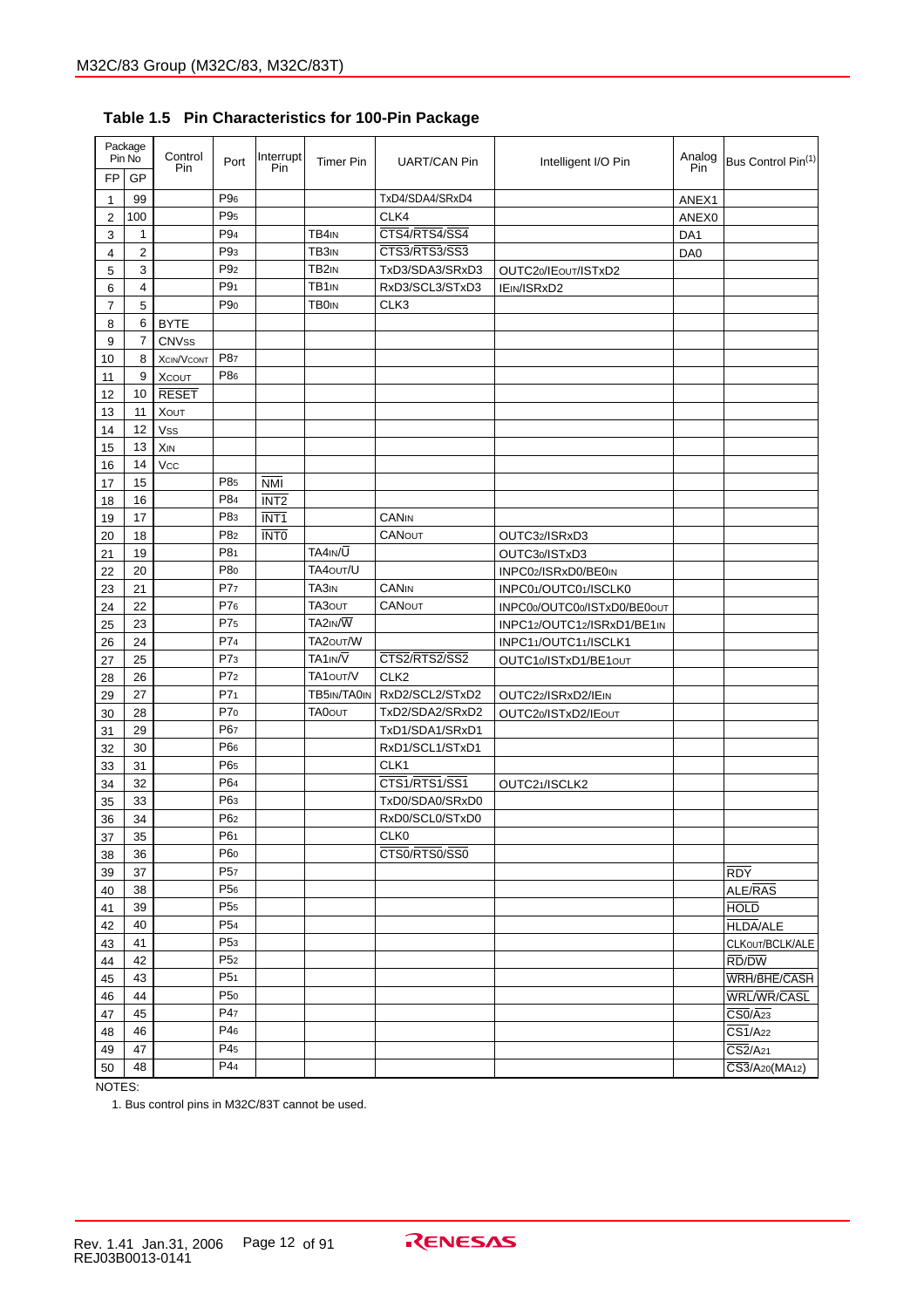| Package<br>Pin No |        | Control<br>Pin | Port            | Interrupt<br>Pin | <b>Timer Pin</b> | <b>UART/CAN Pin</b> | Intelligent I/O Pin | Analog<br>Pin    | Bus Control Pin(1)                                    |
|-------------------|--------|----------------|-----------------|------------------|------------------|---------------------|---------------------|------------------|-------------------------------------------------------|
| <b>FP</b>         | GP     |                |                 |                  |                  |                     |                     |                  |                                                       |
| 51                | 49     |                | P43             |                  |                  |                     |                     |                  | A <sub>19</sub> (MA <sub>11</sub> )                   |
| 52                | 50     |                | P4 <sub>2</sub> |                  |                  |                     |                     |                  | A <sub>18</sub> (MA <sub>10</sub> )                   |
| 53                | 51     |                | P4 <sub>1</sub> |                  |                  |                     |                     |                  | A <sub>17</sub> (MA <sub>9</sub> )                    |
| 54                | 52     |                | P40             |                  |                  |                     |                     |                  | A <sub>16</sub> (MA <sub>8</sub> )                    |
| 55                | 53     |                | P37             |                  |                  |                     |                     |                  | A <sub>15</sub> (MA <sub>7</sub> )(/D <sub>15</sub> ) |
| 56                | 54     |                | P36             |                  |                  |                     |                     |                  | A <sub>14</sub> (MA <sub>6</sub> )(/D <sub>14</sub> ) |
| 57                | 55     |                | P <sub>35</sub> |                  |                  |                     |                     |                  | A13(MA5)(/D13)                                        |
| 58                | 56     |                | P34             |                  |                  |                     |                     |                  | A12(MA4)(/D12)                                        |
| 59                | 57     |                | P <sub>33</sub> |                  |                  |                     |                     |                  | A <sub>11</sub> (MA <sub>3</sub> )(/D <sub>11</sub> ) |
| 60                | 58     |                | P32             |                  |                  |                     |                     |                  | A10(MA2)(/D10)                                        |
| 61                | 59     |                | P31             |                  |                  |                     |                     |                  | A9(MA1)(/D9)                                          |
| 62                | 60     | Vcc            |                 |                  |                  |                     |                     |                  |                                                       |
| 63                | 61     |                | P <sub>30</sub> |                  |                  |                     |                     |                  | A8(MA0)(/D8)                                          |
| 64                | 62     | Vss            |                 |                  |                  |                     |                     |                  |                                                       |
| 65                | 63     |                | P <sub>27</sub> |                  |                  |                     |                     | AN27             | Az(/D7)                                               |
| 66                | 64     |                | P <sub>26</sub> |                  |                  |                     |                     | AN26             | A6(ID6)                                               |
| 67                | 65     |                | P <sub>25</sub> |                  |                  |                     |                     | AN25             | As(ID5)                                               |
| 68                | 66     |                | P <sub>24</sub> |                  |                  |                     |                     | AN24             | $A4$ (/D <sub>4</sub> )                               |
| 69                | 67     |                | P <sub>23</sub> |                  |                  |                     |                     | AN <sub>23</sub> | $A_3$ (/D <sub>3</sub> )                              |
| 70                | 68     |                | P <sub>22</sub> |                  |                  |                     |                     | AN22             | Az(/D <sub>2</sub> )                                  |
| 71                | 69     |                | P <sub>21</sub> |                  |                  |                     |                     | AN21             | $A_1$ (/D <sub>1</sub> )                              |
| 72                | 70     |                | P20             |                  |                  |                     |                     | AN <sub>20</sub> | Ao( / Do)                                             |
| 73                | 71     |                | P17             | INT <sub>5</sub> |                  |                     |                     |                  | D <sub>15</sub>                                       |
| 74                | 72     |                | P16             | INT4             |                  |                     |                     |                  | D <sub>14</sub>                                       |
| 75                | 73     |                | P <sub>15</sub> | INT <sub>3</sub> |                  |                     |                     |                  | D <sub>13</sub>                                       |
| 76                | 74     |                | P <sub>14</sub> |                  |                  |                     |                     |                  | D <sub>12</sub>                                       |
| 77                | 75     |                | P <sub>13</sub> |                  |                  |                     |                     |                  | D <sub>11</sub>                                       |
| 78                | 76     |                | P <sub>12</sub> |                  |                  |                     |                     |                  | D <sub>10</sub>                                       |
| 79                | 77     |                | P <sub>11</sub> |                  |                  |                     |                     |                  | D <sub>9</sub>                                        |
| 80                | 78     |                | P10             |                  |                  |                     |                     |                  | D <sub>8</sub>                                        |
| 81                | 79     |                | P07             |                  |                  |                     |                     | AN <sub>07</sub> | D <sub>7</sub>                                        |
| 82                | 80     |                | P06             |                  |                  |                     |                     | AN <sub>06</sub> | D <sub>6</sub>                                        |
| 83                | 81     |                | P05             |                  |                  |                     |                     | AN <sub>05</sub> | D <sub>5</sub>                                        |
| 84                | 82     |                | P <sub>04</sub> |                  |                  |                     |                     | AN <sub>04</sub> | D <sub>4</sub>                                        |
| 85                | 83     |                | P <sub>03</sub> |                  |                  |                     |                     | AN <sub>03</sub> | D <sub>3</sub>                                        |
| 86                | 84     |                | P <sub>02</sub> |                  |                  |                     |                     | AN <sub>02</sub> | D <sub>2</sub>                                        |
| 87                | 85     |                | P01             |                  |                  |                     |                     | AN <sub>01</sub> | D <sub>1</sub>                                        |
| 88                | 86     |                | P <sub>0</sub>  |                  |                  |                     |                     | AN <sub>00</sub> | Do                                                    |
| 89                | $87\,$ |                | P107            | $\overline{Kl3}$ |                  |                     |                     | AN <sub>7</sub>  |                                                       |
| 90                | 88     |                | P106            | $\overline{Kl2}$ |                  |                     |                     | AN6              |                                                       |
| 91                | 89     |                | P105            | $\overline{K11}$ |                  |                     |                     | AN <sub>5</sub>  |                                                       |
| 92                | 90     |                | P104            | Klo              |                  |                     |                     | AN <sub>4</sub>  |                                                       |
| 93                | 91     |                | P103            |                  |                  |                     |                     | AN <sub>3</sub>  |                                                       |
| 94                | 92     |                | P102            |                  |                  |                     |                     | AN <sub>2</sub>  |                                                       |
| 95                | 93     |                | P101            |                  |                  |                     |                     | AN <sub>1</sub>  |                                                       |
| 96                | 94     | AVss           |                 |                  |                  |                     |                     |                  |                                                       |
| 97                | 95     |                | P100            |                  |                  |                     |                     | ANo              |                                                       |
| 98                | 96     | <b>VREF</b>    |                 |                  |                  |                     |                     |                  |                                                       |
| 99                | 97     | AVcc           |                 |                  |                  |                     |                     |                  |                                                       |
| 100               | 98     |                | P97             |                  |                  | RxD4/SCL4/STxD4     |                     | <b>ADTRG</b>     |                                                       |
|                   |        |                |                 |                  |                  |                     |                     |                  |                                                       |

# **Table 1.5 Pin Characteristics for 100-Pin Package (Continued)**

NOTES: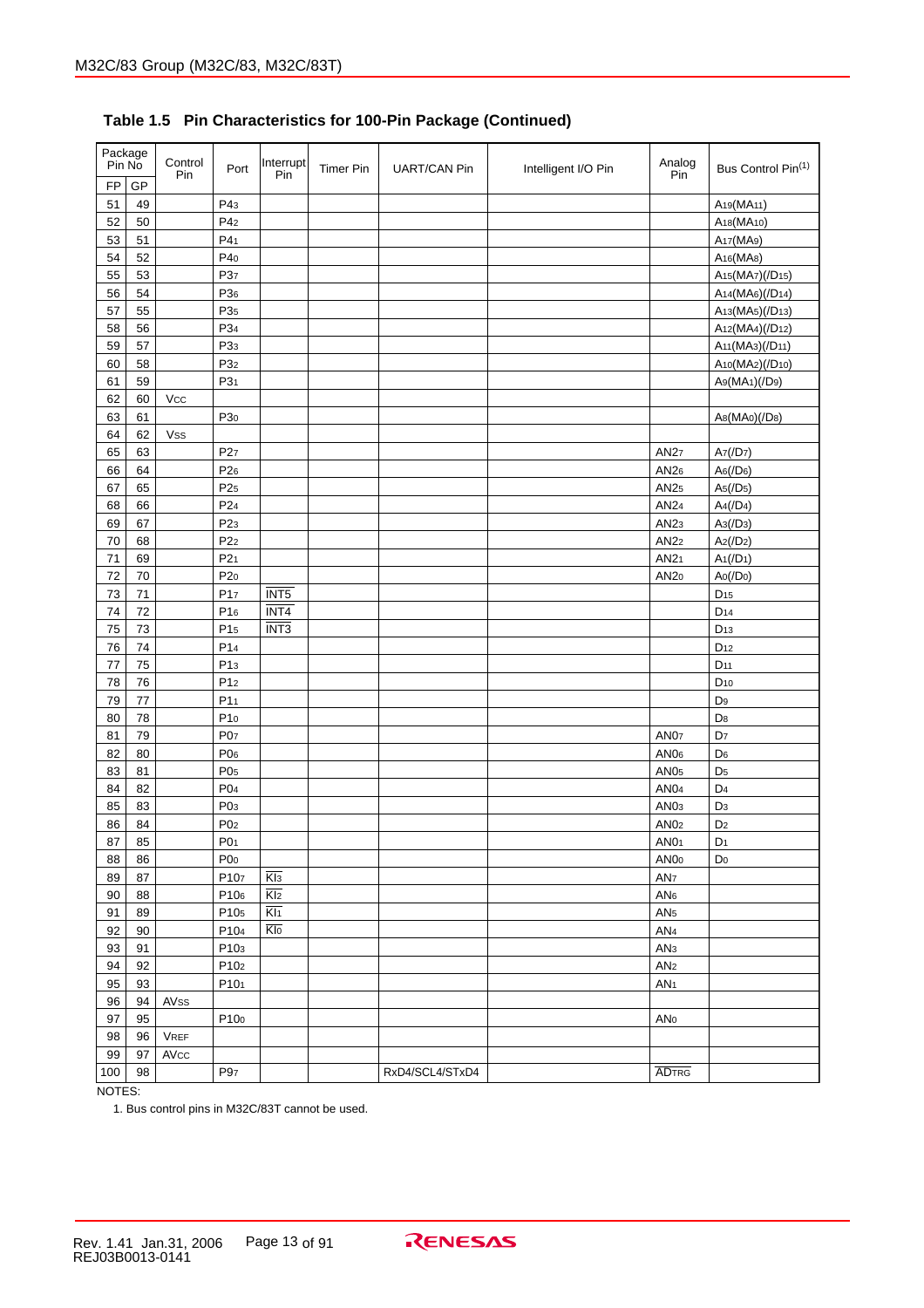# **1.6 Pin Description**

| Classsfication             | Symbol                                               | I/O Type              | Function                                                                                  |
|----------------------------|------------------------------------------------------|-----------------------|-------------------------------------------------------------------------------------------|
| Power Supply               | <b>VCC</b>                                           | I                     | Apply 3.0 to 5.5V to both Vcc pin.                                                        |
|                            | <b>Vss</b>                                           |                       | Apply 0V to the Vss pin. (1)                                                              |
| Analog Power               | AVcc                                                 | $\mathsf{I}$          | Supplies power to the A/D converter. Connect the AVcc pin to Vcc and the                  |
| Supply                     | AVSS                                                 |                       | AVss pin to Vss                                                                           |
| Reset Input                | <b>RESET</b>                                         | I                     | The microcomputer is in a reset state when "L" is applied to the RESET pin                |
| <b>CNVSS</b>               | <b>CNVSS</b>                                         | $\mathsf{l}$          | Switches processor mode. Connect the CNVss pin to Vss to start up in single-              |
|                            |                                                      |                       | chip mode or to Vcc to start up in microprocessor mode                                    |
| Input to Switch            | <b>BYTE</b>                                          | I                     | Switches data bus width in external memory space 3. The data bus is 16                    |
| <b>External Data Bus</b>   |                                                      |                       | bits wide when the BYTE pin is held "L" and 8 bits wide when it is held "H".              |
| Width <sup>(2)</sup>       |                                                      |                       | Set to either. Connect the BYTE pin to Vss to use the microcomputer in                    |
|                            |                                                      |                       | single-chip mode                                                                          |
| <b>Bus Control</b>         | Do to D7                                             | I/O                   | Inputs and outputs data (Do to D7) while accessing an external memory                     |
| Pins <sup>(2)</sup>        |                                                      |                       | space with separate bus                                                                   |
|                            | D <sub>8</sub> to D <sub>15</sub>                    | I/O                   | Inputs and outputs data (D8 to D15) while accessing an external memory                    |
|                            |                                                      |                       | space with 16-bit separate bus                                                            |
|                            | Ao to A22                                            | O                     | Outputs address bits Ao to A22                                                            |
|                            | $\overline{A23}$                                     | O                     | Outputs inversed address bit A23                                                          |
|                            | Ao/Do to                                             | I/O                   | Inputs and outputs data (Do to D7) and outputs 8 low-order address bits (Ao               |
|                            | A7/D7                                                |                       | to A7) by time-sharing while accessing an external memory space with                      |
|                            |                                                      |                       | multiplexed bus                                                                           |
|                            | A8/D8 to                                             | I/O                   | Inputs and outputs data (D8 to D15) and outputs 8 middle-order address bits               |
|                            | A <sub>15</sub> /D <sub>15</sub>                     |                       | (As to A15) by time-sharing while accessing an external memory space with                 |
|                            |                                                      |                       | 16-bit multiplexed bus                                                                    |
|                            | CS0 to CS3                                           | O                     | Outputs CS0 to CS3 that are chip-select signals specifying an external space              |
|                            | $\overline{\mathsf{WRL}}$ / $\overline{\mathsf{WR}}$ | O                     | Outputs WRL, WRH, (WR, BHE) and RD signals. WRL and WRH can be                            |
|                            | WRH / BHE                                            |                       | switched with WR and BHE by program                                                       |
|                            | $\overline{RD}$                                      |                       | WRL, WRH and RD selected:                                                                 |
|                            |                                                      |                       | If external data bus is 16 bits wide, data is written to an even address in               |
|                            |                                                      |                       | external memory space when WRL is held "L".                                               |
|                            |                                                      |                       | Data is written to an odd address when WRH is held "L".                                   |
|                            |                                                      |                       | Data is read when RD is held "L".                                                         |
|                            |                                                      |                       | $\blacksquare$ WR, BHE and RD selected:                                                   |
|                            |                                                      |                       | Data is written to external memory space when WR is held "L".                             |
|                            |                                                      |                       | Data in an external memory space is read when RD is held "L".                             |
|                            |                                                      |                       | An odd address is accessed when BHE is held "L".                                          |
|                            |                                                      |                       | Select WR, BHE and RD for external 8-bit data bus.                                        |
|                            | <b>ALE</b>                                           | O                     | ALE is a signal latching the address                                                      |
|                            | <b>HOLD</b>                                          | ı                     | The microcomputer is placed in a hold state while the HOLD pin is held "L"                |
|                            | <b>HLDA</b>                                          | O                     | Outputs an "L" signal while the microcomputer is placed in a hold state                   |
|                            | <b>RDY</b>                                           |                       | Bus is placed in a wait state while the RDY pin is held "L"                               |
| <b>DRAM Bus</b>            | MA0 to MA12                                          | O                     | When DRAM area is accessed, outputs column and row addresses by time-sharing.             |
| Control Pin <sup>(2)</sup> | $\overline{\text{DW}}$                               | O                     | The DW signal becomes "L" when data is written to the DRAM area. CASL and CASH are        |
|                            | CASL                                                 |                       | signals indicating the timing to latch column addresses. The CASL signal becomes "L" when |
|                            | CASH                                                 |                       | an even address is accessed. The CASH signal becomes "L" when an odd address is           |
|                            | RAS                                                  |                       | accessed. RAS is a signal latching row addresses.                                         |
| O: Output<br>I: Input      |                                                      | I/O: Input and output |                                                                                           |

NOTES:

1. Apply 4.2 to 5.5V to the VCC pin when using M32C/83T.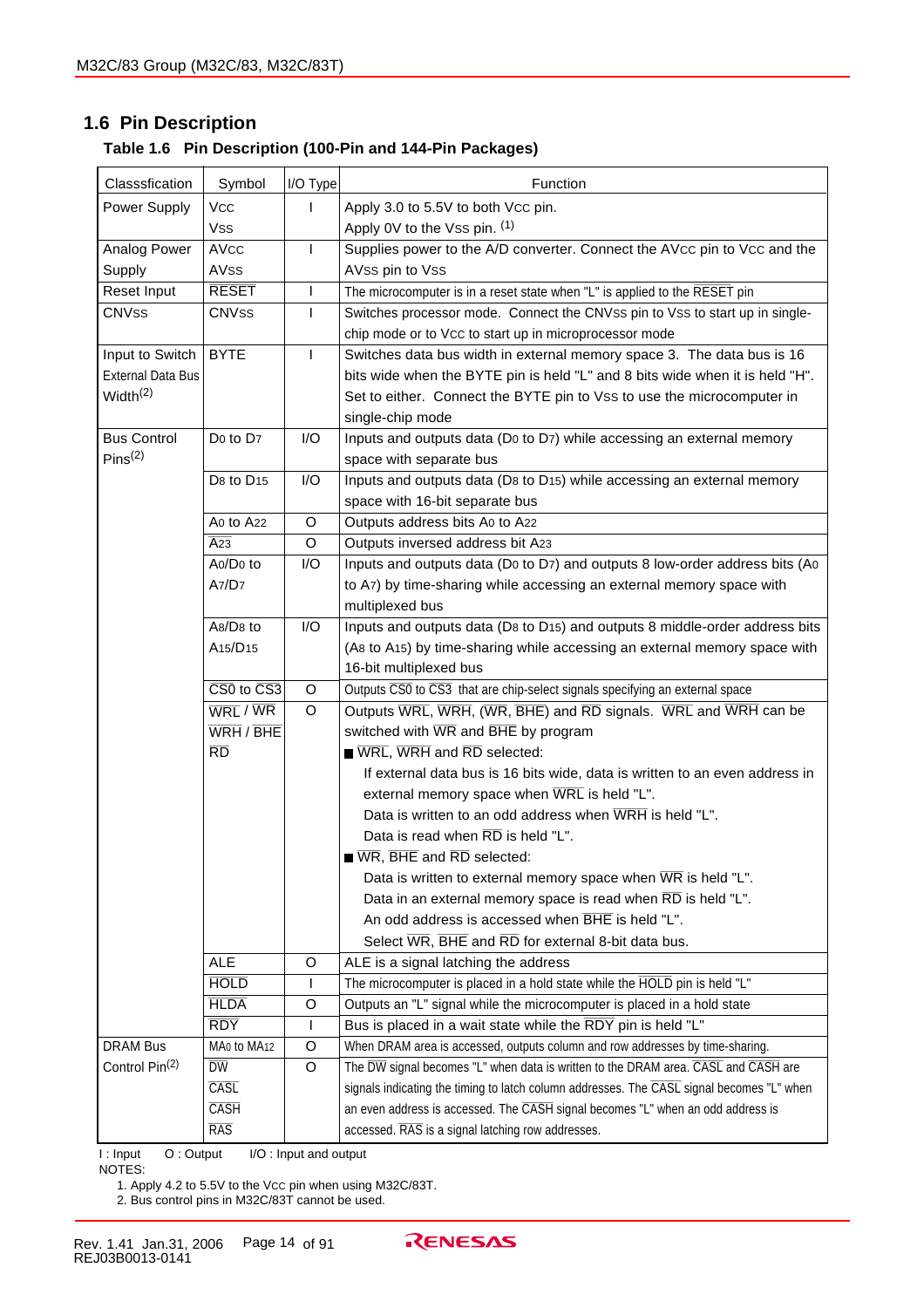| Classsfication             | Symbol                                               | I/O Type       | Function                                                                                  |
|----------------------------|------------------------------------------------------|----------------|-------------------------------------------------------------------------------------------|
| Main Clock Input   XIN     |                                                      | ı              | I/O pins for the main clock oscillation circuit. Connect a ceramic resonator              |
|                            |                                                      |                | or crystal oscillator between XIN and XOUT. To apply external clock, apply it             |
| Main Clock Output   XOUT   |                                                      | $\circ$        | to XIN and leave XOUT open                                                                |
| Sub Clock Input XCIN       |                                                      | $\overline{1}$ | I/O pins for the sub clock oscillation circuit. Connect a crystal oscillator              |
| Sub Clock Output   XCOUT   |                                                      | O              | between XCIN and XCOUT. To apply external clock, apply it to XCIN and<br>leave XCOUT open |
| Low-Pass Filter            | <b>VCONT</b>                                         |                | Connects the low-pass filter to the VCONT pin when using the PLL fre-                     |
| Connect                    |                                                      |                | quency synthesizer. Connect P86 to VSS to stabilize the PLL frequency.                    |
| Pin for PLL                |                                                      |                |                                                                                           |
| Frequency                  |                                                      |                |                                                                                           |
| Synthesizer Pin            |                                                      |                |                                                                                           |
| BCLK Output <sup>(1)</sup> | <b>BCLK</b>                                          | O              | Outputs BCLK signal                                                                       |
| <b>Clock Output</b>        | <b>CLKOUT</b>                                        | O              | Outputs the clock having the same frequency as fc, fs or f32                              |
| <b>INT</b> Interrupt Input | $\overline{\text{INT0}}$ to $\overline{\text{INT5}}$ | $\overline{1}$ | Input pins for the INT interrupt                                                          |
| <b>NMI</b> Interrupt Input | $\overline{\text{NMI}}$                              | $\mathsf{I}$   | Input pin for the NMI interrupt                                                           |
| Key Input Interrupt        | $\overline{Kl0}$ to $\overline{Kl3}$                 | $\mathbf{I}$   | Input pins for the key input interrupt                                                    |
| Timer A                    | TA0OUT to                                            | I/O            | I/O pins for the timer A0 to A4                                                           |
|                            | <b>TA4OUT</b>                                        |                | (TA00UT is a pin for the N-channel open drain output.)                                    |
|                            | TA0 <sub>IN</sub> to                                 | $\overline{1}$ | Input pins for the timer A0 to A4                                                         |
|                            | TA4IN                                                |                |                                                                                           |
| Timer B                    | TB0 <sub>IN</sub> to                                 | $\overline{1}$ | Input pins for the timer B0 to B5                                                         |
|                            | TB5IN                                                |                |                                                                                           |
| Three-phase Motor          | U, $\overline{U}$ , V, $\overline{V}$ ,              | $\circ$        | Output pins for the three-phase motor control timer                                       |
| Control Timer Output       | $W, \overline{W}$                                    |                |                                                                                           |
| Serial I/O                 | CTS0 to CTS4                                         | $\mathbf{I}$   | Input pins for data transmission control                                                  |
|                            | RTS0 to RTS4                                         | $\circ$        | Output pins for data reception control                                                    |
|                            | CLK0 to CLK4                                         | I/O            | Inputs and outputs the transfer clock                                                     |
|                            | RxD0 to RxD4                                         | $\mathbf{I}$   | Inputs serial data                                                                        |
|                            | TxD0 to TxD4                                         | $\Omega$       | Outputs serial data                                                                       |
|                            |                                                      |                | (TxD2 is a pin for the N-channel open drain output.)                                      |
| $I2C$ Mode                 | SDA0 to                                              | I/O            | Inputs and outputs serial data                                                            |
|                            | SDA4                                                 |                | (SDA2 is a pin for the N-channel open drain output.)                                      |
|                            | SCL0 to                                              |                | Inputs and outputs the transfer clock                                                     |
|                            | SCL4                                                 |                | (SCL2 is a pin for the N-channel open drain output.)                                      |
|                            |                                                      | $\sim$         |                                                                                           |

# **Table 1.6 Pin Description (100-Pin and 144-Pin Packages) (Continued)**

I : Input O : Output I/O : Input and output

NOTE: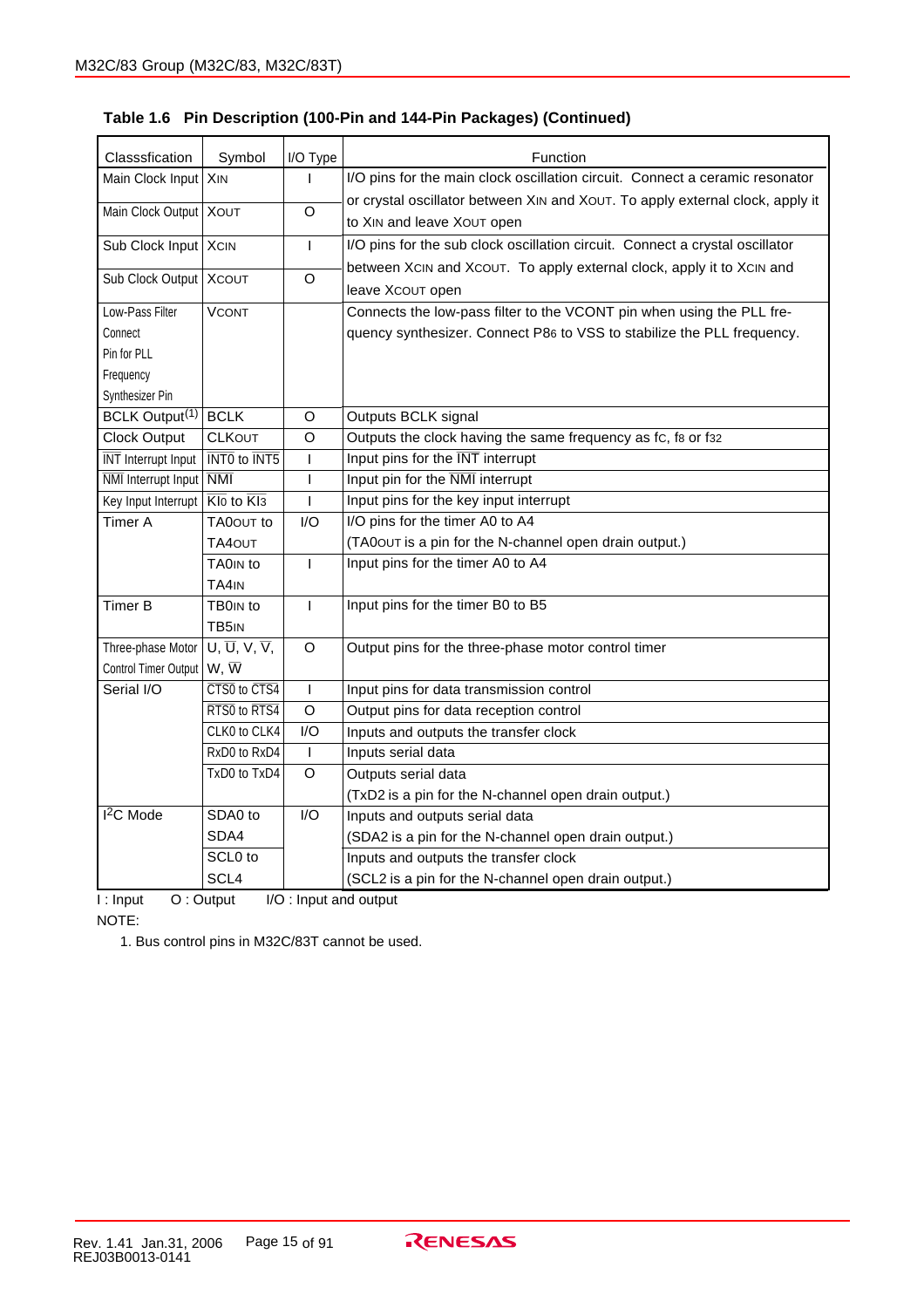| Classsfication   | Symbol                                    | $I/O$ Type     | Function                                                                                  |
|------------------|-------------------------------------------|----------------|-------------------------------------------------------------------------------------------|
| Serial I/O       | STxD0 to                                  | $\circ$        | Outputs serial data when slave mode is selected                                           |
| Special Function | STxD4                                     |                |                                                                                           |
|                  | SRxD0 to                                  | $\mathbf{I}$   | Inputs serial data when slave mode is selected                                            |
|                  | SRxD4                                     |                |                                                                                           |
|                  | $\overline{SS0}$ to $\overline{SS4}$      | $\mathbf{I}$   | Input pins to control serial I/O special function                                         |
| Reference        | <b>VREF</b>                               | $\overline{1}$ | Applies reference voltage to the A/D converter and D/A converter                          |
| Voltage Input    |                                           |                |                                                                                           |
| A/D Converter    | ANo to AN7                                | $\mathbf{I}$   | Analog input pins for the A/D converter                                                   |
|                  | ANO <sub>0</sub> to ANO <sub>7</sub>      |                |                                                                                           |
|                  | AN20 to AN27                              |                |                                                                                           |
|                  | AN150 to AN157                            |                |                                                                                           |
|                  | <b>ADTRG</b>                              | $\mathsf{I}$   | Input pin for an external A/D trigger                                                     |
|                  | ANEX0                                     | I/O            | Extended analog input pin for the A/D converter and output pin in external                |
|                  |                                           |                | op-amp connection mode                                                                    |
|                  | ANEX1                                     | $\mathbf{I}$   | Extended analog input pin for the A/D converter                                           |
| D/A Converter    | DA0, DA1                                  | $\circ$        | Output pin for the D/A converter                                                          |
| Intelligent I/O  | INPC00 to INPC02                          | $\mathbf{I}$   | Input pins for the time measurement function                                              |
|                  | INPC03 to                                 |                |                                                                                           |
|                  | <b>INPC07(1)</b>                          |                |                                                                                           |
|                  | INPC11 to INPC12                          |                |                                                                                           |
|                  | INPC16 to                                 |                |                                                                                           |
|                  | INPC17 <sup>(1)</sup>                     |                |                                                                                           |
|                  | OUTC00 to OUTC02                          | $\circ$        | Output pins for the waveform generating function                                          |
|                  | OUTC04 to                                 |                | (OUTC20 and OUTC22 assigned to P70 and P71 are pins for the N-channel open drain output.) |
|                  | OUTC05 <sup>(1)</sup>                     |                |                                                                                           |
|                  | OUTC10 to OUTC12                          |                |                                                                                           |
|                  | OUTC13 to                                 |                |                                                                                           |
|                  | $OUTC17^{(1)}$                            |                |                                                                                           |
|                  | OUTC20 to OUTC22                          |                |                                                                                           |
|                  | OUTC23 to                                 |                |                                                                                           |
|                  | OUTC27 <sup>(1)</sup>                     |                |                                                                                           |
|                  | OUTC30 to OUTC32                          |                |                                                                                           |
|                  | OUTC31, OUTC33                            |                |                                                                                           |
|                  | to OUTC37(1)                              |                |                                                                                           |
|                  | ISCLK0 to ISCLK2<br>ISCLK3 <sup>(1)</sup> | I/O            | Inputs and outputs the clock for the intelligent I/O communication function               |
|                  | ISRXD0 to ISRXD3                          | $\mathsf{I}$   | Inputs data for the intelligent I/O communication function                                |
|                  | ISTXD0 to ISTXD3                          | $\circ$        | Outputs data for the intelligent I/O communication function                               |
|                  | BEOIN, BE1IN                              |                | Inputs data for the intelligent I/O communication function                                |
|                  | BE00UT, BE10UT                            | O              | Outputs data for the intelligent I/O communication function                               |
|                  | IEIN                                      |                | Inputs data for the intelligent I/O communication function                                |
|                  | <b>IEOUT</b>                              | $\circ$        | Outputs data for the intelligent I/O communication function                               |
| CAN              | <b>CANIN</b>                              | <b>I</b>       | Input pin for the CAN communication function                                              |
|                  | CANOUT                                    | $\circ$        | Output pin for the CAN communication function                                             |
|                  |                                           |                |                                                                                           |

#### **Table 1.6 Pin Description (100-Pin and 144-Pin Packages) (Continued)**

I : Input O : Output I/O : Input and output

NOTE:

1. Available in the 144-pin package only.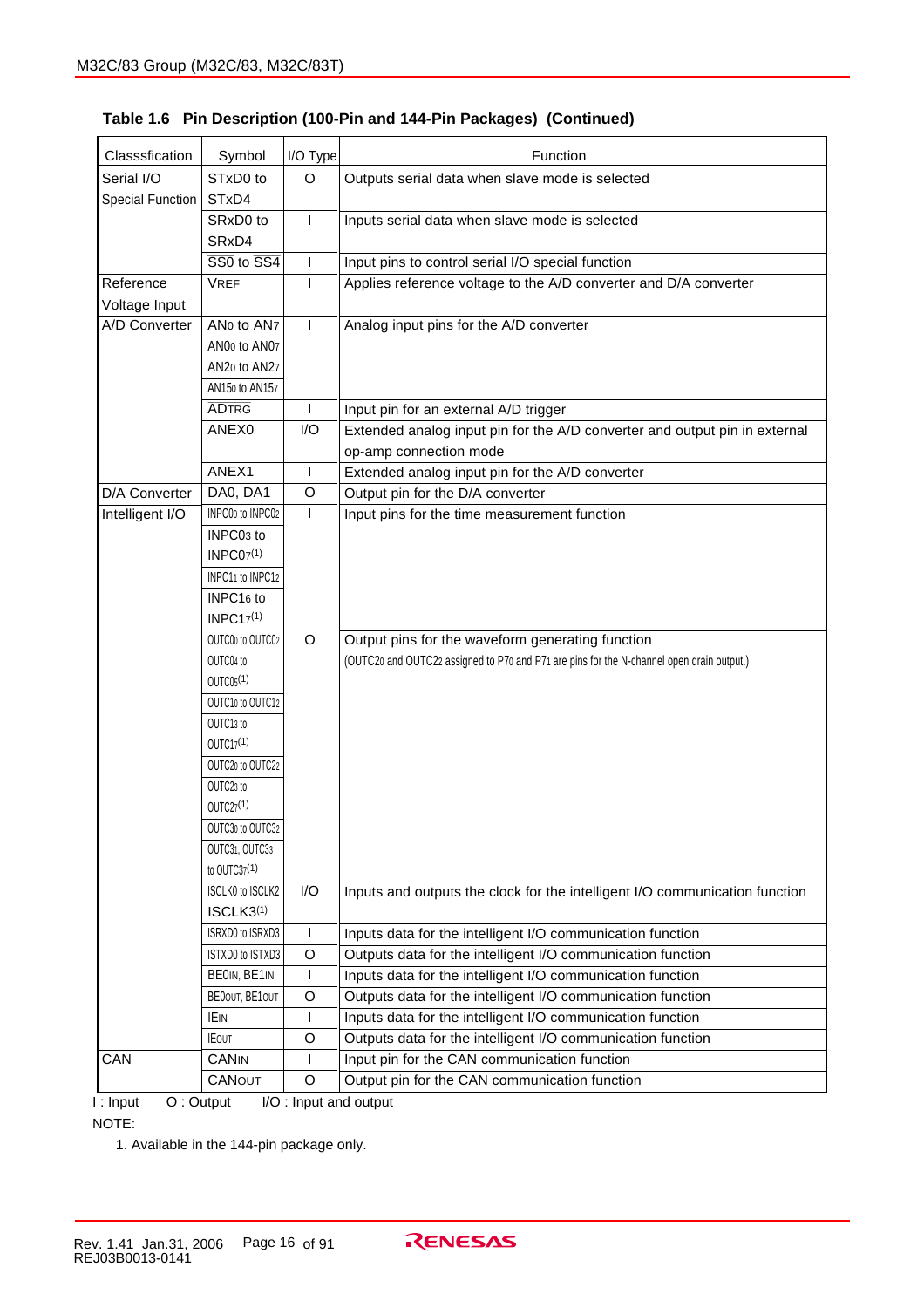| Classsfication | Symbol                             | $I/O$ Type | <b>Function</b>                                                                   |
|----------------|------------------------------------|------------|-----------------------------------------------------------------------------------|
| I/O Ports      | P00 to P07                         | 1/O        | 8-bit I/O ports for CMOS. Each port can be programmed for input or output         |
|                | P <sub>10</sub> to P <sub>17</sub> |            | under the control of the direction register. An input port can be set, by         |
|                | P <sub>20</sub> to P <sub>27</sub> |            | program, for a pull-up resistor available or for no pull-up resister available in |
|                | P <sub>30</sub> to P <sub>37</sub> |            | 4-bit units                                                                       |
|                | P40 to P47                         |            | (P70 and P71 are ports for the N-channel open drain output.)                      |
|                | P50 to P57                         |            |                                                                                   |
|                | P60 to P67                         |            |                                                                                   |
|                | P70 to P77                         |            |                                                                                   |
|                | P90 to P97                         |            |                                                                                   |
|                | P100 to P107                       |            |                                                                                   |
|                | P110 to P114                       | 1/O        | I/O ports having equivalent functions to P0                                       |
|                | P120 to P127                       |            |                                                                                   |
|                | P130 to P137                       |            |                                                                                   |
|                | P140 to P146                       |            |                                                                                   |
|                | P150 to P157                       |            |                                                                                   |
|                | (1)                                |            |                                                                                   |
|                | P80 to P84                         | I/O        | I/O ports having equivalent functions to P0                                       |
|                | P86, P87                           |            |                                                                                   |
| Input Port     | P85                                |            | Shares a pin with NMI. NMI input state can be got by reading P85                  |

**Table 1.6 Pin Description (144-Pin Package only) (Continued)**

I : Input O : Output I/O : Input and output

NOTE:

1. Available in the 144-pin package only.

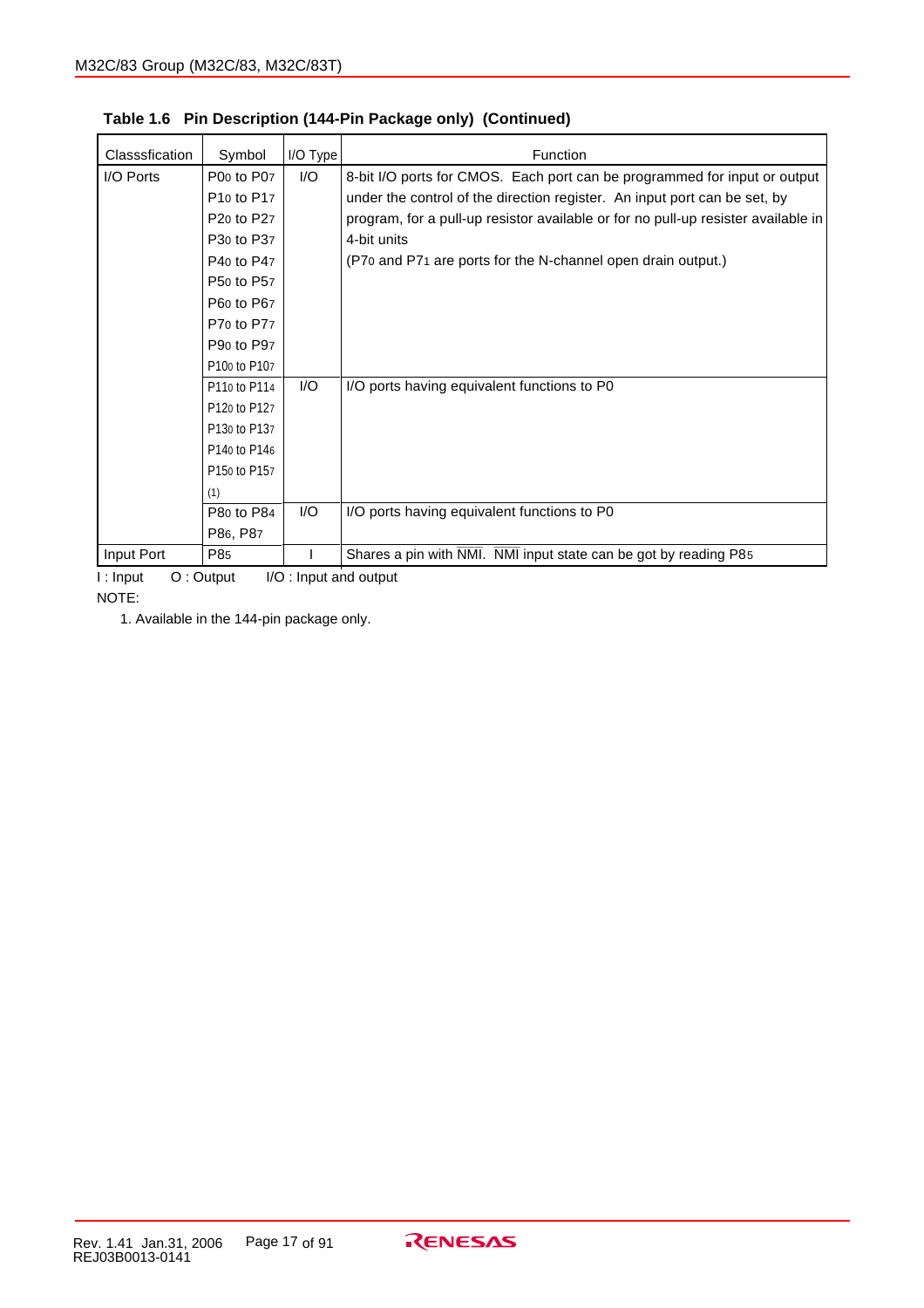# **2. Central Processing Unit (CPU)**

Figure 2.1 shows the CPU registers.

A register bank comprises 8 registers (R0, R1, R2, R3, A0, A1, SB and FB) out of 28 CPU registers. Two sets of register banks are provided.



**Figure 2.1 CPU Register**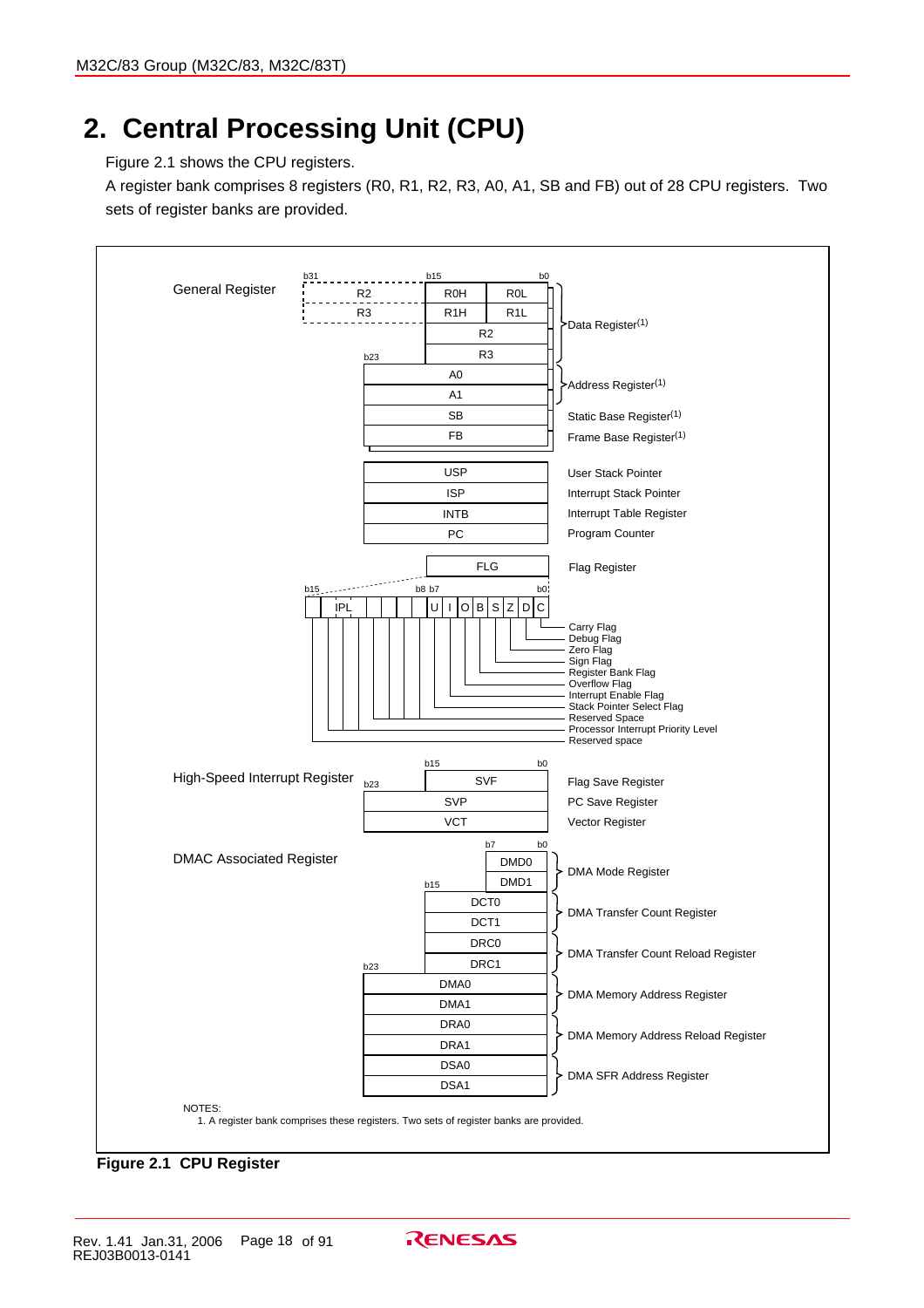# **2.1 General Registers**

### **2.1.1 Data Registers (R0, R1, R2 and R3)**

R0, R1, R2 and R3 are 16-bit registers for transfer, arithmetic and logic operations. R0 and R1 can be split into high-order bits (R0H) and low-order bits (R0L) to be used separately as 8-bit data registers. R0 can be combined with R2 to be used as a 32-bit data register (R2R0). The same applies to R1 and R3.

### **2.1.2 Address Registers (A0 and A1)**

A0 and A1 are 24-bit registers for A0-/A1-indirect addressing, A0-/A1-relative addressing, transfer, arithmetic and logic operations.

### **2.1.3 Static Base Register (SB)**

SB is a 24-bit register for SB-relative addressing.

#### **2.1.4 Frame Base Register (FB)**

FB is a 24-bit register for FB-relative addressing.

#### **2.1.5 Program Counter (PC)**

PC, 24 bits wide, indicates the address of an instruction to be executed.

#### **2.1.6 Interrupt Table Register (INTB)**

INTB is a 24-bit register indicating the starting address of an interrupt vector table.

#### **2.1.7 User Stack Pointer (USP), Interrupt Stack Pointer (ISP)**

The stack pointers (SP), USP and ISP, are 24 bits wide each. The U flag is used to switch between USP and ISP. Refer to "2.1.8 Flag Register (FLG)" for details on the U flag. Set USP and ISP to even addresses to execute an interrupt sequence efficiently.

#### **2.1.8 Flag Register (FLG)**

FLG is a 16-bit register indicating a CPU state.

#### **2.1.8.1 Carry Flag (C)**

The C flag indicates whether carry or borrow has occurred after executing an instruction.

#### **2.1.8.2 Debug Flag (D)**

The D flag is for debug only. Set to "0".

#### **2.1.8.3 Zero Flag (Z)**

The Z flag is set to "1" when the value of zero is obtained from an arithmetic calculation; otherwise "0".

#### **2.1.8.4 Sign Flag (S)**

The S flag is set to "1" when a negative value is obtained from an arithmetic calculation; otherwise "0".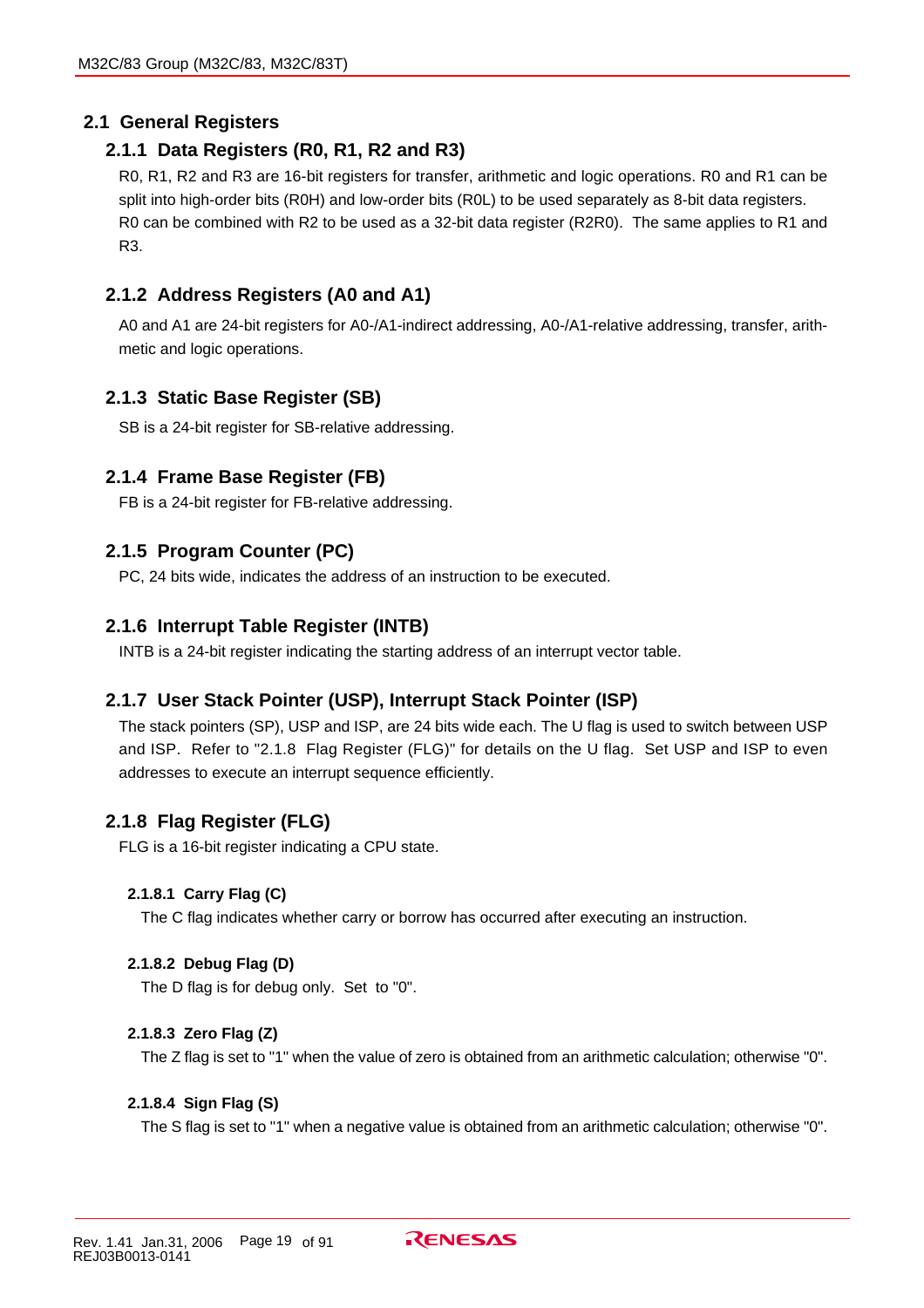#### **2.1.8.5 Register Bank Select Flag (B)**

The register bank 0 is selected when the B flag is set to "0". The register bank 1 is selected when this flag is set to "1".

#### **2.1.8.6 Overflow Flag (O)**

The O flag is set to "1" when the result of an arithmetic operation overflows; otherwise "0".

#### **2.1.8.7 Interrupt Enable Flag (I)**

The I flag enables a maskable interrupt.

An interrupt is disabled when the I flag is set to "0" and enabled when the I flag is set to "1". The I flag is set to "0" when an interrupt is acknowledged.

#### **2.1.8.8 Stack Pointer Select Flag (U)**

ISP is selected when the U flag is set to "0". USP is selected when this flag is set to "1". The U flag is set to "0" when a hardware interrupt is acknowledged or the INT instruction of software interrupt numbers 0 to 31 is executed.

#### **2.1.8.9 Processor Interrupt Priority Level (IPL)**

IPL, 3 bits wide, assigns processor interrupt priority levels from level 0 to level 7. If a requested interrupt has greater priority than IPL, the interrupt is enabled.

#### **2.1.8.10 Reserved Space**

When writing to a reserved space, set to "0". When read, its content is indeterminate.

#### **2.2 High-Speed Interrupt Registers**

Registers associated with the high-speed interrupt are as follows. Refer to **10.4 High-Speed Interrupt** for details.

- Flag save register (SVF)
- PC save register (SVP)
- Vector register (VCT)

#### **2.3 DMAC-Associated Registers**

Registers associated with DMAC are as follows. Refer to **12. DMAC** for details.

- DMA mode register (DMD0, DMD1)
- DMA transfer count register (DCT0, DCT1)
- DMA transfer count reload register (DRC0, DRC1)
- DMA memory address register (DMA0, DMA1)
- DMA SFR address register (DSA0, DSA1)
- DMA memory address reload register (DRA0, DRA1)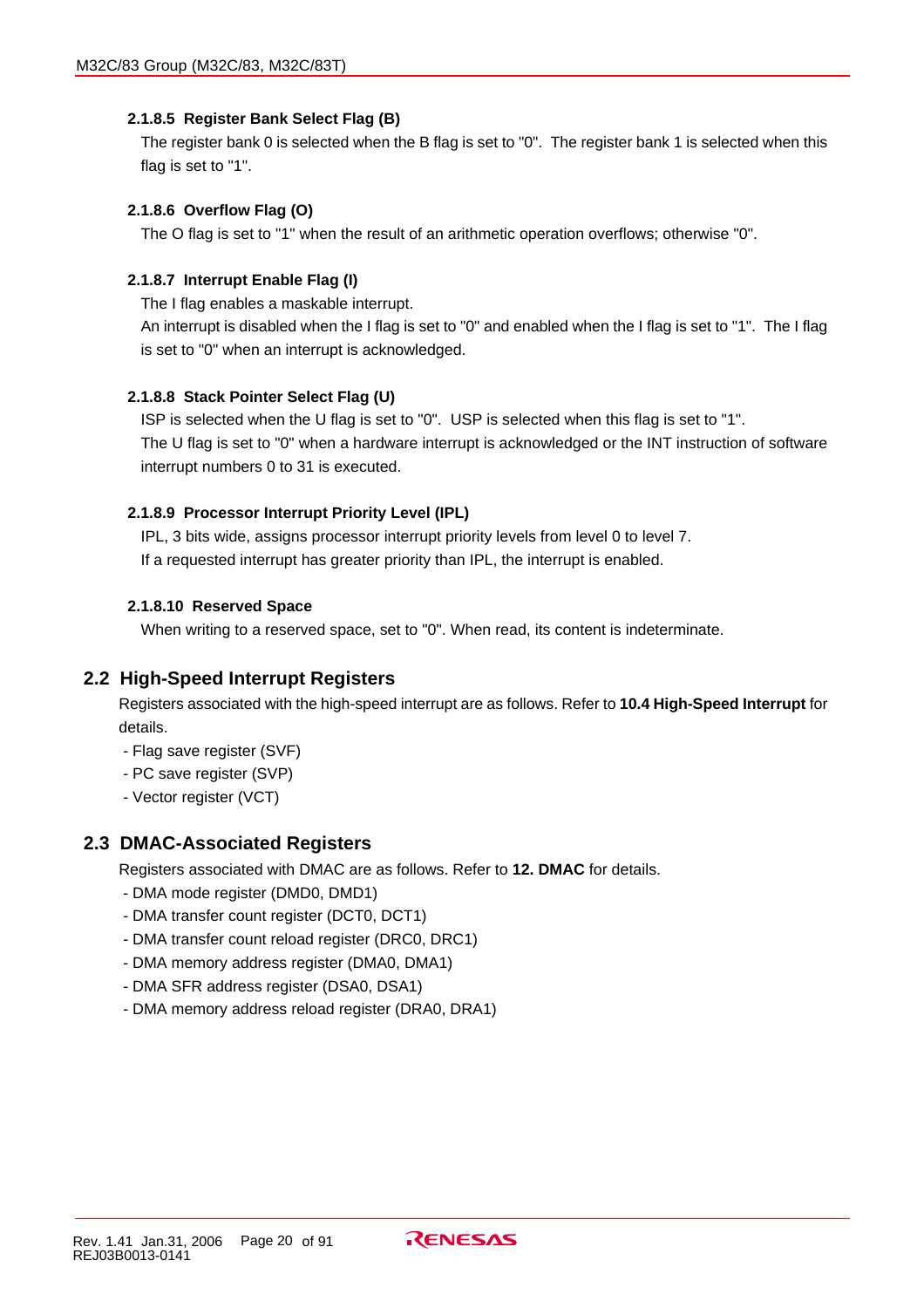# **3. Memory**

Figure 3.1 shows a memory map of the M32C/83 group (M32C/83, M32C/83T).

M32C/83 group (M32C/83, M32C/83T) provides 16-Mbyte address space from addresses 00000016 to FFFFFF16.

The internal ROM is allocated lower addresses beginning with address FFFFFF16. For example, a 64- Kbyte internal ROM is allocated addresses FF000016 to FFFFFF16.

The fixed interrupt vectors are allocated addresses FFFFDC16 to FFFFFF16. It stores the starting address of each interrupt routine. Refer to **10. Interrupts** for details.

The internal RAM is allocated higher addresses beginning with address 00040016. For example, a 10- Kbyte internal RAM is allocated addresses 00040016 to 002BFF16. Besides storing data, it becomes stacks when the subroutine is called or an interrupt is acknowledged.

SFR, consisting of control registers for peripheral functions such as I/O port, A/D conversion, serial I/O, and timers, is allocated addresses 00000016 to 0003FF16. All addresses, which have nothing allocated within SFR, are reserved space and cannot be accessed by users.

The special page vectors are allocated addresses FFFE0016 to FFFFDB16. It is used for the JMPS instruction and JSRS instruction. Refer to the Renesas publication **Software Manual** for details.

In memory expansion mode and microprocessor mode, some space are reserved and cannot be accessed by users.

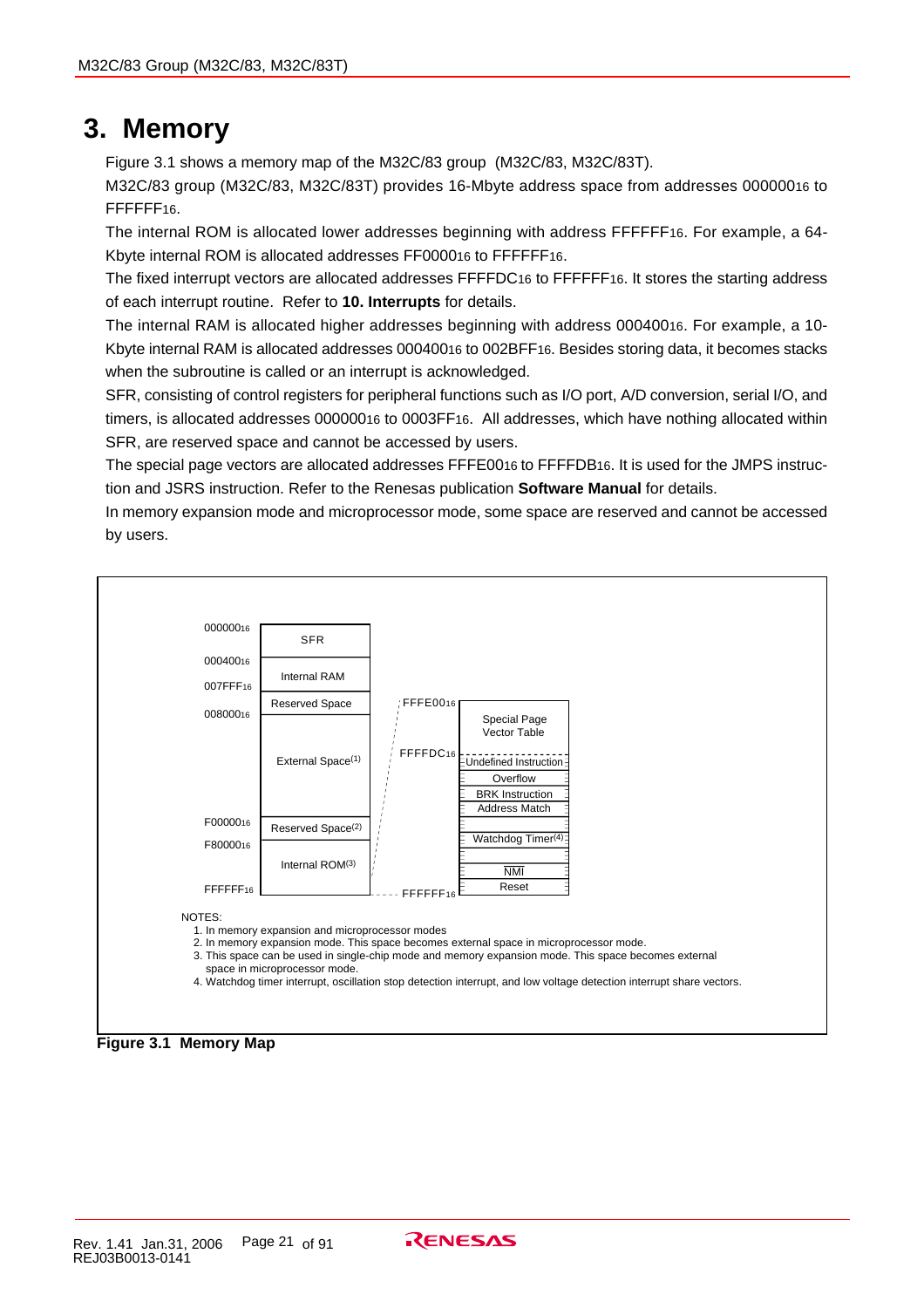# **4. Special Function Registers (SFR)**

| Address            | Register                                                | Symbol            | Value after RESET                                          |
|--------------------|---------------------------------------------------------|-------------------|------------------------------------------------------------|
| 000016             |                                                         |                   |                                                            |
| 000116             |                                                         |                   |                                                            |
| 000216             |                                                         |                   |                                                            |
| 000316             |                                                         |                   |                                                            |
| 000416             | Processor Mode Register 0(1)                            | PM <sub>0</sub>   | 1000 00002 (CNVss pin ="L")<br>0000 00112 (CNVss pin ="H") |
| 000516             | Processor Mode Register 1                               | PM <sub>1</sub>   | 0X00 00002                                                 |
| 000616             | System Clock Control Register 0                         | CM <sub>0</sub>   | 0000 X0002                                                 |
| 000716             | System Clock Control Register 1                         | CM1               | 0010 00002                                                 |
| 000816             | Wait Control Register <sup>(2)</sup>                    | <b>WCR</b>        | 1111 11112                                                 |
| 000916             | Address Match Interrupt Enable Register                 | <b>AIER</b>       | XXXX 00002                                                 |
| 000A16             | <b>Protect Register</b>                                 | <b>PRCR</b>       | XXXX 00002                                                 |
| 000B16             | External Data Bus Width Control Register <sup>(2)</sup> | DS                | XXXX 10002 (BYTE pin ="L")<br>XXXX 00002 (BYTE pin ="H")   |
| 000C16             | Main Clock Division Register                            | <b>MCD</b>        | XXX0 10002                                                 |
| 000D <sub>16</sub> | <b>Oscillation Stop Detection Register</b>              | CM <sub>2</sub>   | 0016                                                       |
| 000E16             | Watchdog Timer Start Register                           | <b>WDTS</b>       | XX16                                                       |
| 000F16             | Watchdog Timer Control Register                         | <b>WDC</b>        | 000X XXXX2                                                 |
| 001016             |                                                         |                   |                                                            |
| 001116             | Address Match Interrupt Register 0                      | RMAD0             | 00 00 0016                                                 |
| 001216             |                                                         |                   |                                                            |
| 001316             |                                                         |                   |                                                            |
| 001416             |                                                         |                   |                                                            |
| 001516             | Address Match Interrupt Register 1                      | RMAD1             | 00 00 0016                                                 |
| 001616             |                                                         |                   |                                                            |
| 001716             | <b>VDC Control Register for PLL</b>                     | PLV               | XXXX XX012                                                 |
| 001816             |                                                         |                   |                                                            |
| 001916             | Address Match Interrupt Register 2                      | RMAD <sub>2</sub> | 00 00 0016                                                 |
| 001A16             |                                                         |                   |                                                            |
| 001B16             | VDC Control Register 0                                  | VDC0              | 0016                                                       |
| 001C16             |                                                         |                   |                                                            |
| 001D <sub>16</sub> | Address Match Interrupt Register 3                      | RMAD <sub>3</sub> | 00 00 0016                                                 |
| 001E16             |                                                         |                   |                                                            |
| 001F16             |                                                         |                   |                                                            |
| 002016             |                                                         |                   |                                                            |
| 002116             |                                                         |                   |                                                            |
| 002216             |                                                         |                   |                                                            |
| 002316             |                                                         |                   |                                                            |
| 002416             |                                                         |                   |                                                            |
| 002516             |                                                         |                   |                                                            |
| 002616             |                                                         |                   |                                                            |
| 002716             |                                                         |                   |                                                            |
| 002816             |                                                         |                   |                                                            |
| 002916             |                                                         |                   |                                                            |
| 002A16             |                                                         |                   |                                                            |
| 002B16             |                                                         |                   |                                                            |
| 002C16             |                                                         |                   |                                                            |
| 002D <sub>16</sub> |                                                         |                   |                                                            |
| 002E16             |                                                         |                   |                                                            |
| 002F16             |                                                         |                   |                                                            |

X: Indeterminate

Blank spaces are reserved. No access is allowed.

NOTES:

1. The PM00 and PM01 bits in the PM1 register maintain values set before reset even if software reset or watchdog timer reset is performed. 2. These registers in M32C/83T cannot be used.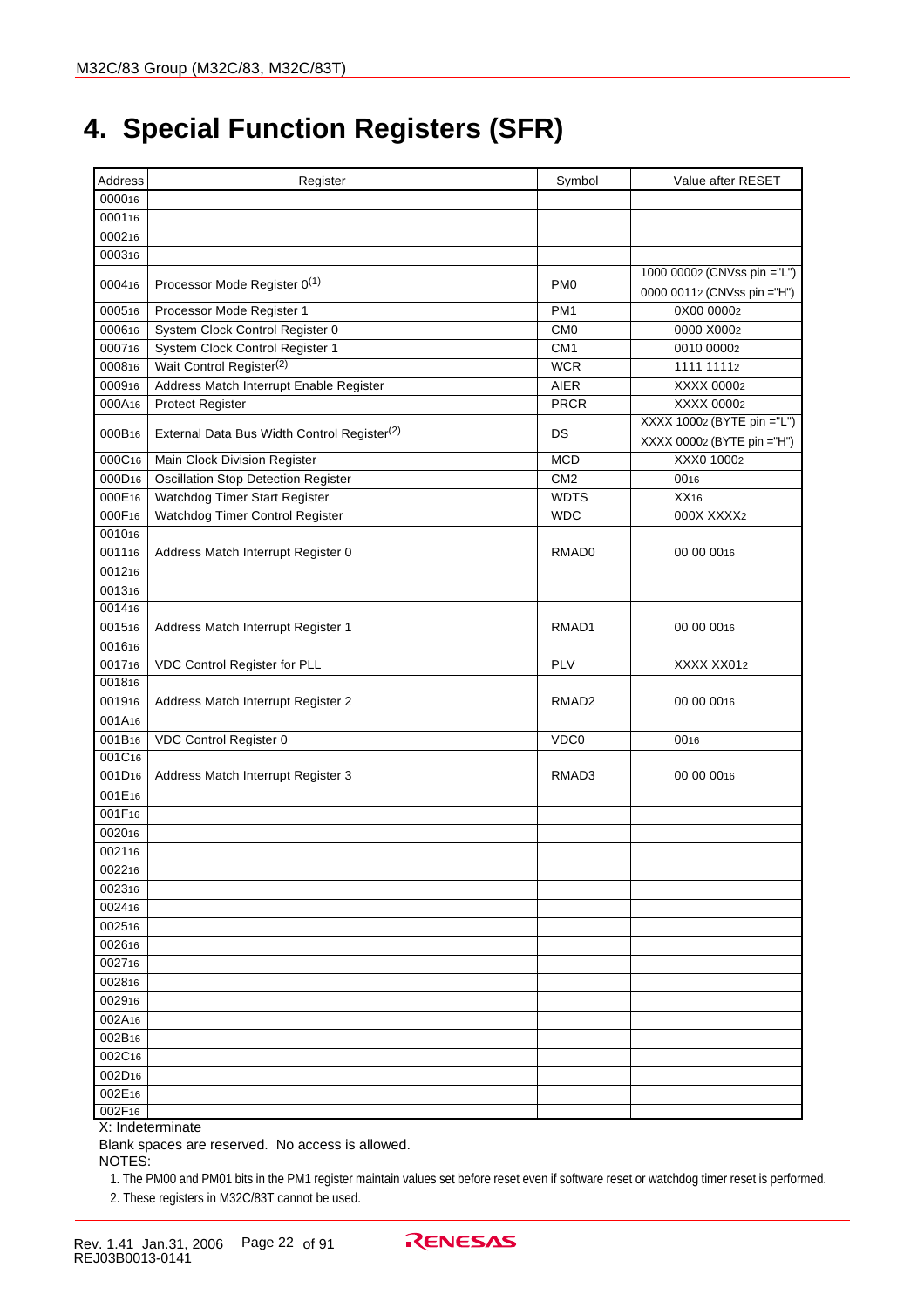| Address            | Register                               | Symbol          | Value after RESET |
|--------------------|----------------------------------------|-----------------|-------------------|
| 003016             |                                        |                 |                   |
| 003116             |                                        |                 |                   |
| 003216             |                                        |                 |                   |
| 003316             |                                        |                 |                   |
| 003416             |                                        |                 |                   |
| 003516             |                                        |                 |                   |
| 003616             |                                        |                 |                   |
| 003716             |                                        |                 |                   |
| 003816             |                                        |                 |                   |
| 003916             |                                        |                 |                   |
| 003A16             |                                        |                 |                   |
| 003B16             |                                        |                 |                   |
| 003C16             |                                        |                 |                   |
| 003D <sub>16</sub> |                                        |                 |                   |
| 003E16             |                                        |                 |                   |
| 003F <sub>16</sub> |                                        |                 |                   |
| 004016             | DRAM Control Register <sup>(1)</sup>   | <b>DRAMCONT</b> | $\overline{XX16}$ |
| 004116             | DRAM Refresh Interval Set Register (1) | <b>REFCNT</b>   | XX16              |
| 004216             |                                        |                 |                   |
| 004316             |                                        |                 |                   |
| 004416             |                                        |                 |                   |
| 004516             |                                        |                 |                   |
| 004616             |                                        |                 |                   |
| 004716             |                                        |                 |                   |
| 004816             |                                        |                 |                   |
| 004916             |                                        |                 |                   |
| 004A16             |                                        |                 |                   |
| 004B16             |                                        |                 |                   |
| 004C16             |                                        |                 |                   |
| 004D <sub>16</sub> |                                        |                 |                   |
| 004E16             |                                        |                 |                   |
| 004F <sub>16</sub> |                                        |                 |                   |
| 005016             |                                        |                 |                   |
| 005116             |                                        |                 |                   |
| 005216             |                                        |                 |                   |
| 005316             |                                        |                 |                   |
| 005416             |                                        |                 |                   |
| 005516             |                                        |                 |                   |
| 005616             |                                        |                 |                   |
| 005716             | Flash Memory Control Register 0        | FMR0            | XX00 00012        |
| 005816             |                                        |                 |                   |
| 005916             |                                        |                 |                   |
| 005A <sub>16</sub> |                                        |                 |                   |
| 005B16             |                                        |                 |                   |
| 005C16             |                                        |                 |                   |
| 005D16             |                                        |                 |                   |
| 005E16             |                                        |                 |                   |
| 005F16             |                                        |                 |                   |

Blank spaces are reserved. No access is allowed.

NOTES:

1. These registers in M32C/83T cannot be used.

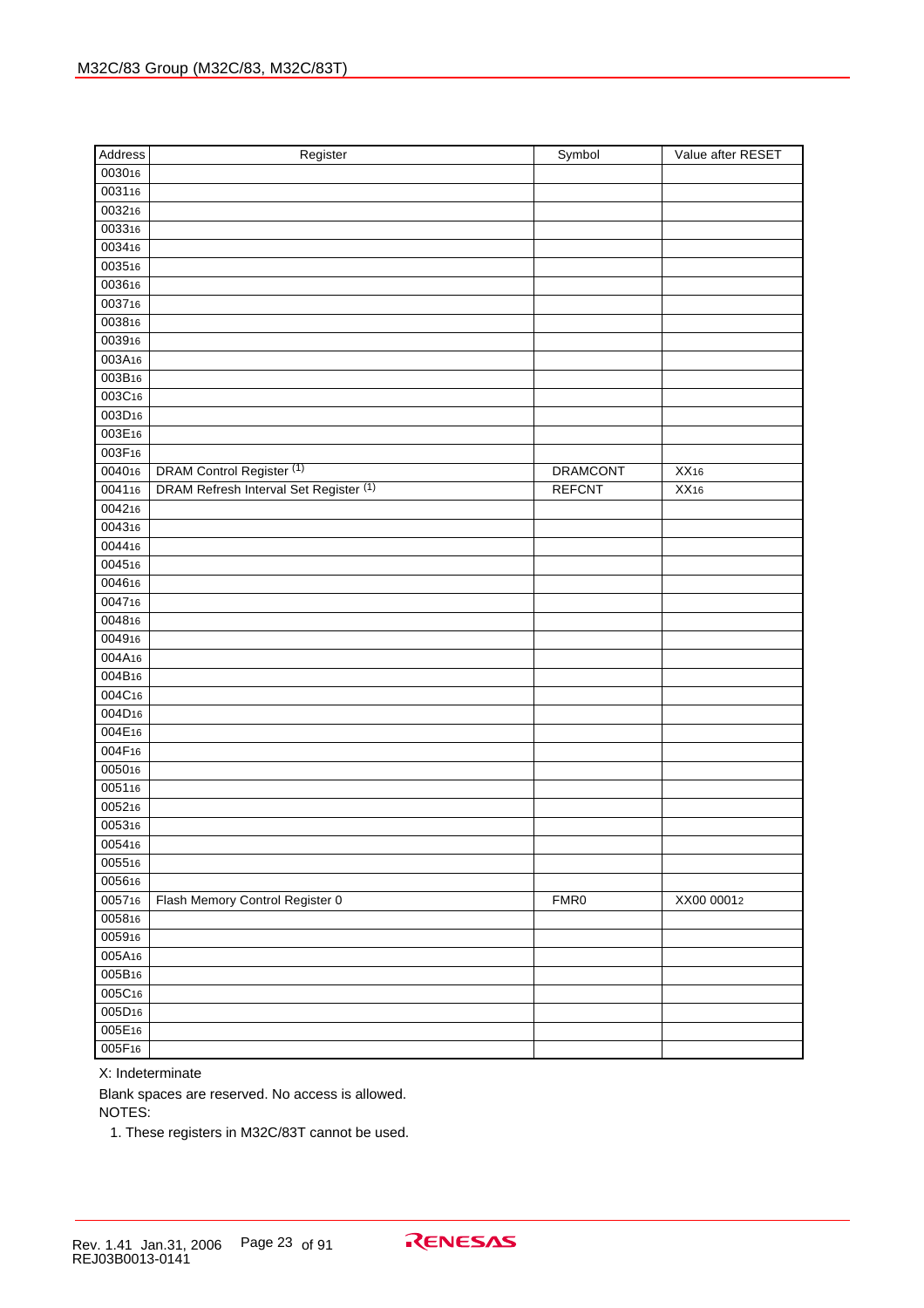| Address            | Register                                                    | Symbol             | Value after RESET |
|--------------------|-------------------------------------------------------------|--------------------|-------------------|
| 006016             |                                                             |                    |                   |
| 006116             |                                                             |                    |                   |
| 006216             |                                                             |                    |                   |
| 006316             |                                                             |                    |                   |
| 006416             |                                                             |                    |                   |
| 006516             |                                                             |                    |                   |
| 006616             |                                                             |                    |                   |
| 006716             |                                                             |                    |                   |
| 006816             | DMA0 Interrupt Control Register                             | <b>DM0IC</b>       | XXXX X0002        |
| 006916             | Timer B5 Interrupt Control Register                         | TB5IC              | XXXX X0002        |
| 006A16             | <b>DMA2 Interrupt Control Register</b>                      | DM2IC              | XXXX X0002        |
| 006B16             | UART2 Receive /ACK Interrupt Control Register               | S <sub>2</sub> RIC | XXXX X0002        |
| 006C16             | Timer A0 Interrupt Control Register                         | <b>TA0IC</b>       | XXXX X0002        |
| 006D <sub>16</sub> | UART3 Receive /ACK Interrupt Control Register               | S3RIC              | XXXX X0002        |
| 006E16             | Timer A2 Interrupt Control Register                         | TA2IC              | XXXX X0002        |
| 006F16             | UART4 Receive /ACK Interrupt Control Register               | S <sub>4</sub> RIC | XXXX X0002        |
| 007016             | Timer A4 Interrupt Control Register                         | TA4IC              | XXXX X0002        |
| 007116             | UART0/UART3 Bus Conflict Detect Interrupt Control Register  | BCN0IC/BCN3IC      | XXXX X0002        |
| 007216             | UART0 Receive/ACK Interrupt Control Register                | <b>SORIC</b>       | XXXX X0002        |
| 007316             | A/D0 Conversion Interrupt Control Register                  | <b>AD0IC</b>       | XXXX X0002        |
| 007416             | UART1 Receive/ACK Interrupt Control Register                | S <sub>1</sub> RIC | XXXX X0002        |
| 007516             | Intelligent I/O Interrupt Control Register 0                | <b>IIO0IC</b>      | XXXX X0002        |
| 007616             | Timer B1 Interrupt Control Register                         | TB <sub>1IC</sub>  | XXXX X0002        |
| 007716             | Intelligent I/O Interrupt Control Register 2                | IIO2IC             | XXXX X0002        |
| 007816             | Timer B3 Interrupt Control Register                         | TB3IC              | XXXX X0002        |
| 007916             | Intelligent I/O Interrupt Control Register 4                | IIO4IC             | XXXX X0002        |
| 007A16             | INT5 Interrupt Control Register                             | INT5IC             | XX00 X0002        |
| 007B16             | Intelligent I/O Interrupt Control Register 6                | IIO6IC             | XXXX X0002        |
| 007C16             | INT3 Interrupt Control Register                             | <b>INT3IC</b>      | XX00 X0002        |
| 007D <sub>16</sub> | Intelligent I/O Interrupt Control Register 8                | IIO8IC             | XXXX X0002        |
| 007E16             | INT1 Interrupt Control Register                             | INT <sub>1IC</sub> | XX00 X0002        |
|                    | Intelligent I/O Interrupt Control Register 10/              | IIO10IC            |                   |
| 007F16             | CAN Interrupt 1 Control Register                            | CAN1IC             | XXXX X0002        |
| 008016             |                                                             |                    |                   |
| 008116             | Intelligent I/O Interrupt Control Register 11/              | IO11IC             | XXXX X0002        |
|                    | CAN Interrupt 2 Control Register                            | CAN2IC             |                   |
| 008216             |                                                             |                    |                   |
| 008316             |                                                             |                    |                   |
| 008416             |                                                             |                    |                   |
| 008516             |                                                             |                    |                   |
| 008616             | A/D1 Conversion Interrupt Control Register                  | AD1IC              | XXXX X0002        |
| 008716             |                                                             |                    |                   |
| 008816             | DMA1 Interrupt Control Register                             | DM1IC              | XXXX X0002        |
| 008916             | UART2 Transmit /NACK Interrupt Control Register             | S <sub>2</sub> TIC | XXXX X0002        |
| 008A16             | DMA3 Interrupt Control Register                             | DM3IC              | XXXX X0002        |
| 008B16             | UART3 Transmit /NACK Interrupt Control Register             | S3TIC              | XXXX X0002        |
| 008C16             | Timer A1 Interrupt Control Register                         | TA1IC              | XXXX X0002        |
| 008D <sub>16</sub> | UART4 Transmit /NACK Interrupt Control Register             | S4TIC              | XXXX X0002        |
| 008E16             | Timer A3 Interrupt Control Register                         | TA3IC              | XXXX X0002        |
| 008F16             | <b>UART2 Bus Conflict Detect Interrupt Control Register</b> | BCN2IC             | XXXX X0002        |

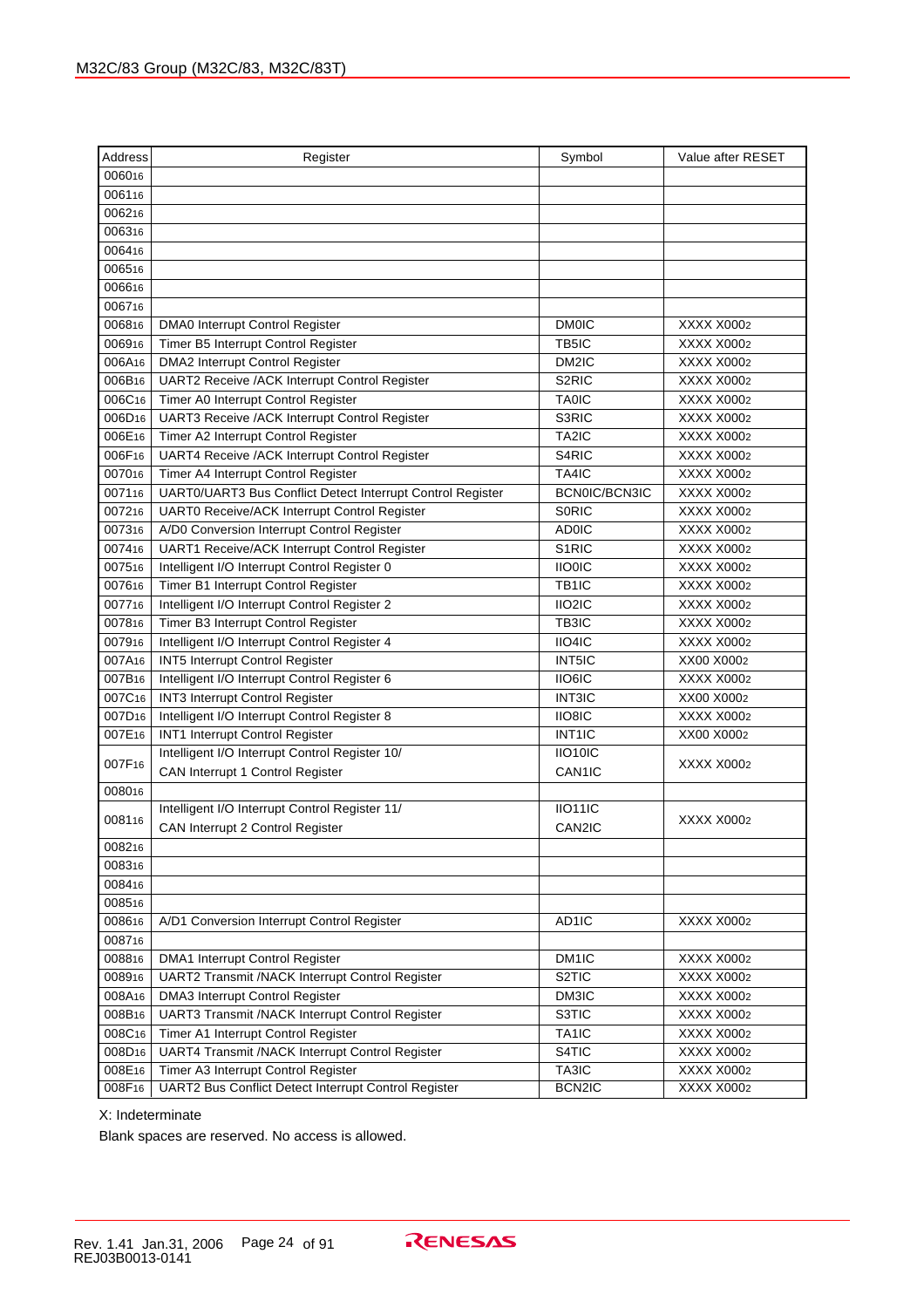| Address            | Register                                                   | Symbol             | Value after RESET      |
|--------------------|------------------------------------------------------------|--------------------|------------------------|
| 009016             | UART0 Transmit /NACK Interrupt Control Register            | <b>SOTIC</b>       | XXXX X0002             |
| 009116             | UART1/UART4 Bus Conflict Detect Interrupt Control Register | BCN1IC/BCN4IC      | XXXX X0002             |
| 009216             | UART1 Transmit/NACK Interrupt Control Register             | S <sub>1</sub> TIC | XXXX X0002             |
| 009316             | Key Input Interrupt Control Register                       | <b>KUPIC</b>       | XXXX X0002             |
| 009416             | Timer B0 Interrupt Control Register                        | <b>TB0IC</b>       | XXXX X0002             |
| 009516             | Intelligent I/O Interrupt Control Register 1               | IIO1IC             | XXXX X0002             |
| 009616             | Timer B2 Interrupt Control Register                        | TB2IC              | XXXX X0002             |
| 009716             | Intelligent I/O Interrupt Control Register 3               | IIO3IC             | XXXX X0002             |
| 009816             | Timer B4 Interrupt Control Register                        | TB4IC              | XXXX X0002             |
| 009916             | Intelligent I/O Interrupt Control Register 5               | IIO5IC             | XXXX X0002             |
| 009A16             | INT4 Interrupt Control Register                            | INT4IC             | XX00 X0002             |
| 009B16             | Intelligent I/O Interrupt Control Register 7               | IIO7IC             | XXXX X0002             |
| 009C16             | INT2 Interrupt Control Register                            | INT2IC             | XX00 X0002             |
|                    | Intelligent I/O Interrupt Control Register 9/              | IIO9IC             |                        |
| 009D16             | CAN Interrupt 0 Control Register                           | CANOIC             | XXXX X0002             |
| 009E16             | <b>INTO Interrupt Control Register</b>                     | <b>INTOIC</b>      | XX00 X0002             |
| 009F16             | <b>Exit Priority Control Register</b>                      | <b>RLVL</b>        | XXXX 00002             |
| 00A016             | Interrupt Request Register 0                               | <b>IIO0IR</b>      | 0000 000X2             |
| 00A116             | Interrupt Request Register 1                               | IIO1IR             | 0000 000X2             |
| 00A216             | Interrupt Request Register 2                               | IIO2IR             | 0000 000X <sub>2</sub> |
| 00A316             | Interrupt Request Register 3                               | <b>IIO3IR</b>      | 0000 000X2             |
| 00A416             | Interrupt Request Register 4                               | IIO4IR             | 0000 000X <sub>2</sub> |
| 00A516             | Interrupt Request Register 5                               | IIO5IR             | 0000 000X2             |
| 00A616             | Interrupt Request Register 6                               | <b>IIO6IR</b>      | 0000 000X2             |
| 00A716             | Interrupt Request Register 7                               | <b>IIO7IR</b>      | 0000 000X2             |
| 00A816             | Interrupt Request Register 8                               | IIO8IR             | 0000 000X2             |
| 00A916             | Interrupt Request Register 9                               | <b>IIO9IR</b>      | 0000 000X2             |
| 00AA16             | Interrupt Request Register 10                              | IIO10IR            | 0000 000X2             |
| 00AB <sub>16</sub> | Interrupt Request Register 11                              | IIO11IR            | 0000 000X <sub>2</sub> |
| 00AC16             |                                                            |                    |                        |
| 00AD <sub>16</sub> |                                                            |                    |                        |
| 00AE16             |                                                            |                    |                        |
| 00AF16             |                                                            |                    |                        |
| 00B016             | Interrupt Enable Register 0                                | <b>IIO0IE</b>      | 0016                   |
| 00B116             | Interrupt Enable Register 1                                | IIO1IE             | 0016                   |
| 00B216             | Interrupt Enable Register 2                                | IIO2IE             | 0016                   |
| 00B316             | Interrupt Enable Register 3                                | <b>IIO3IE</b>      | 0016                   |
| 00B416             | Interrupt Enable Register 4                                | IIO4IE             | 0016                   |
| 00B516             | Interrupt Enable Register 5                                | IIO5IE             | 0016                   |
| 00B616             | Interrupt Enable Register 6                                | IIO6IE             | 0016                   |
| 00B716             | Interrupt Enable Register 7                                | IIO7IE             | 0016                   |
| 00B816             | Interrupt Enable Register 8                                | IIO8IE             | 0016                   |
| 00B916             | Interrupt Enable Register 9                                | IIO9IE             | 0016                   |
| 00BA16             | Interrupt Enable Register 10                               | IIO10IE            | 0016                   |
| 00BB16             | Interrupt Enable Register 11                               | IIO11IE            | 0016                   |
| 00BC16             |                                                            |                    |                        |
| 00BD <sub>16</sub> |                                                            |                    |                        |
| 00BE16             |                                                            |                    |                        |
| 00BF16             |                                                            |                    |                        |

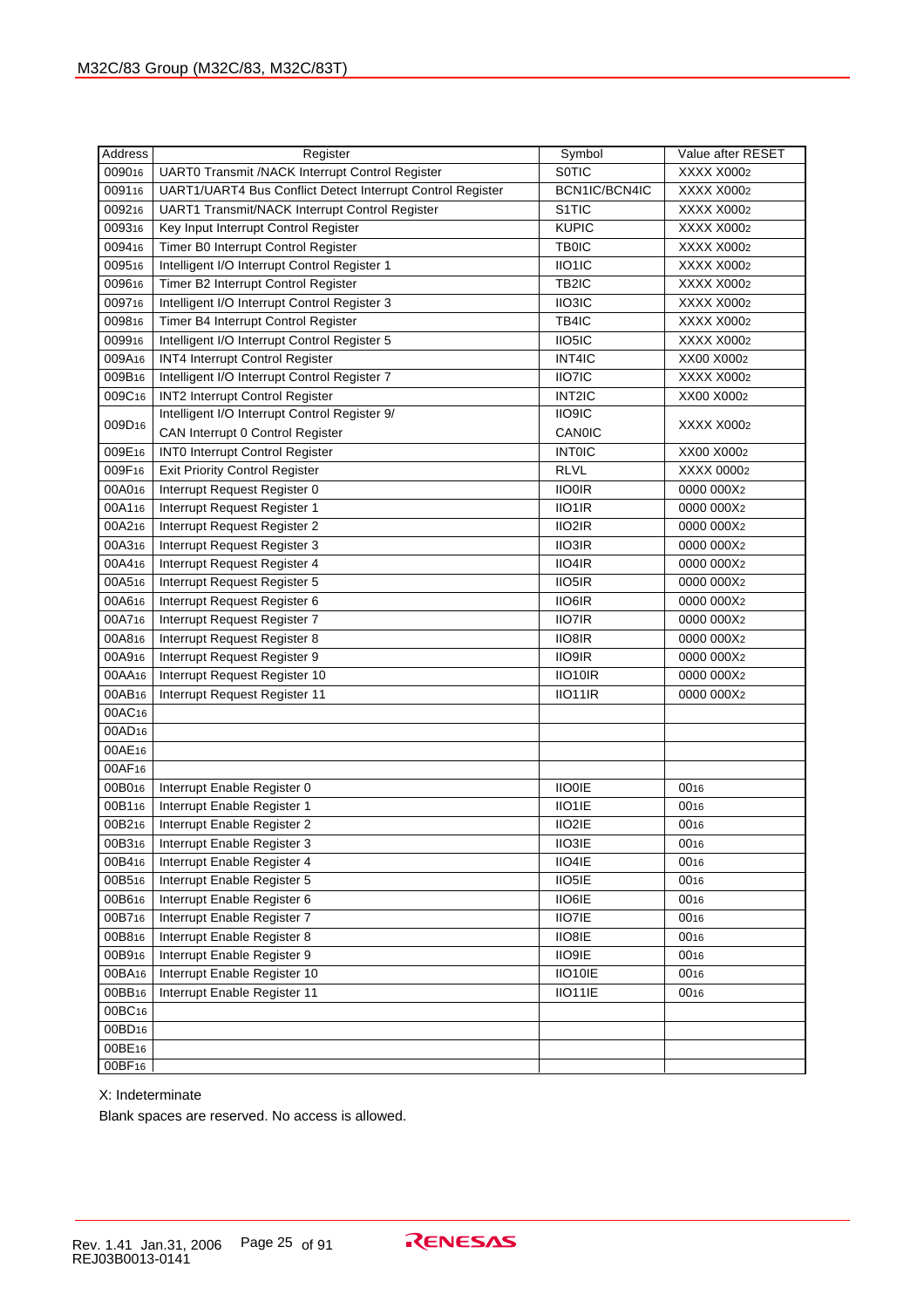| <b>Address</b>     | Register                                                | Symbol      | Value after RESET |
|--------------------|---------------------------------------------------------|-------------|-------------------|
| 00C016             |                                                         |             | XX16              |
| 00C116             | Group 0 Time Measurement/Waveform Generating Register 0 | G0TM0/G0PO0 | XX16              |
| 00C216             |                                                         |             | XX16              |
| 00C316             | Group 0 Time Measurement/Waveform Generating Register 1 | G0TM1/G0PO1 | XX16              |
| 00C416             |                                                         |             | XX16              |
| 00C516             | Group 0 Time Measurement/Waveform Generating Register 2 | G0TM2/G0PO2 | XX16              |
| 00C616             |                                                         |             | XX16              |
| 00C716             | Group 0 Time Measurement/Waveform Generating Register 3 | G0TM3/G0PO3 | XX16              |
| 00C816             |                                                         |             | XX16              |
| 00C916             | Group 0 Time Measurement/Waveform Generating Register 4 | G0TM4/G0PO4 | XX16              |
| 00CA16             |                                                         |             | XX16              |
| 00CB16             | Group 0 Time Measurement/Waveform Generating Register 5 | G0TM5/G0PO5 | XX16              |
| 00CC16             |                                                         |             | XX16              |
| 00CD <sub>16</sub> | Group 0 Time Measurement/Waveform Generating Register 6 | G0TM6/G0PO6 | XX16              |
| 00CE16             |                                                         |             | XX16              |
| 00CF16             | Group 0 Time Measurement/Waveform Generating Register 7 | G0TM7/G0PO7 | XX16              |
| 00D016             | Group 0 Waveform Generating Control Register 0          | G0POCR0     | 0X00 X0002        |
| 00D116             | Group 0 Waveform Generating Control Register 1          | G0POCR1     | 0X00 X0002        |
| 00D216             | Group 0 Waveform Generating Control Register 2          | G0POCR2     | 0X00 X0002        |
| 00D316             | Group 0 Waveform Generating Control Register 3          | G0POCR3     | 0X00 X0002        |
| 00D416             | Group 0 Waveform Generating Control Register 4          | G0POCR4     | 0X00 X0002        |
| 00D516             | Group 0 Waveform Generating Control Register 5          | G0POCR5     | 0X00 X0002        |
| 00D616             | Group 0 Waveform Generating Control Register 6          | G0POCR6     | 0X00 X0002        |
| 00D716             | Group 0 Waveform Generating Control Register 7          | G0POCR7     | 0X00 X0002        |
| 00D816             | Group 0 Time Measurement Control Register 0             | G0TMCR0     | 0016              |
| 00D916             | Group 0 Time Measurement Control Register 1             | G0TMCR1     | 0016              |
| 00DA16             | Group 0 Time Measurement Control Register 2             | G0TMCR2     | 0016              |
| 00DB16             | Group 0 Time Measurement Control Register 3             | G0TMCR3     | 0016              |
| 00DC16             | Group 0 Time Measurement Control Register 4             | G0TMCR4     | 0016              |
| 00DD <sub>16</sub> | Group 0 Time Measurement Control Register 5             | G0TMCR5     | 0016              |
| 00DE16             | Group 0 Time Measurement Control Register 6             | G0TMCR6     | 0016              |
| 00DF16             | Group 0 Time Measurement Control Register 7             | G0TMCR7     | 0016              |
| 00E016             | Group 0 Base Timer Register                             | G0BT        | XX16              |
| 00E116             |                                                         |             | XX16              |
| 00E216             | Group 0 Base Timer Control Register 0                   | G0BCR0      | 0016              |
| 00E316             | Group 0 Base Timer Control Register 1                   | G0BCR1      | 0016              |
| 00E416             | Group 0 Time Measurement Prescaler Register 6           | G0TPR6      | 0016              |
| 00E516             | Group 0 Time Measurement Prescaler Register 7           | G0TPR7      | 0016              |
| 00E616             | Group 0 Function Enable Register                        | G0FE        | 0016              |
| 00E716             | Group 0 Function Select Register                        | G0FS        | 0016              |
| 00E816             | Group 0 SI/O Receive Buffer Register                    | G0RB        | XXXX XXXX2        |
| 00E916             |                                                         |             | XX00 XXXX2        |
| 00EA16             | Group 0 Transmit Buffer/Receive Data Register           | G0TB/G0DR   | XX <sub>16</sub>  |
| 00EB16             |                                                         |             |                   |
| 00EC16             | Group 0 Receive Input Register                          | <b>G0RI</b> | XX16              |
| 00ED <sub>16</sub> | Group 0 SI/O Communication Mode Register                | <b>G0MR</b> | 0016              |
| 00EE16             | Group 0 Transmit Output Register                        | G0TO        | XX16              |
| 00EF16             | Group 0 SI/O Communication Control Register             | <b>GOCR</b> | 0000 X0002        |

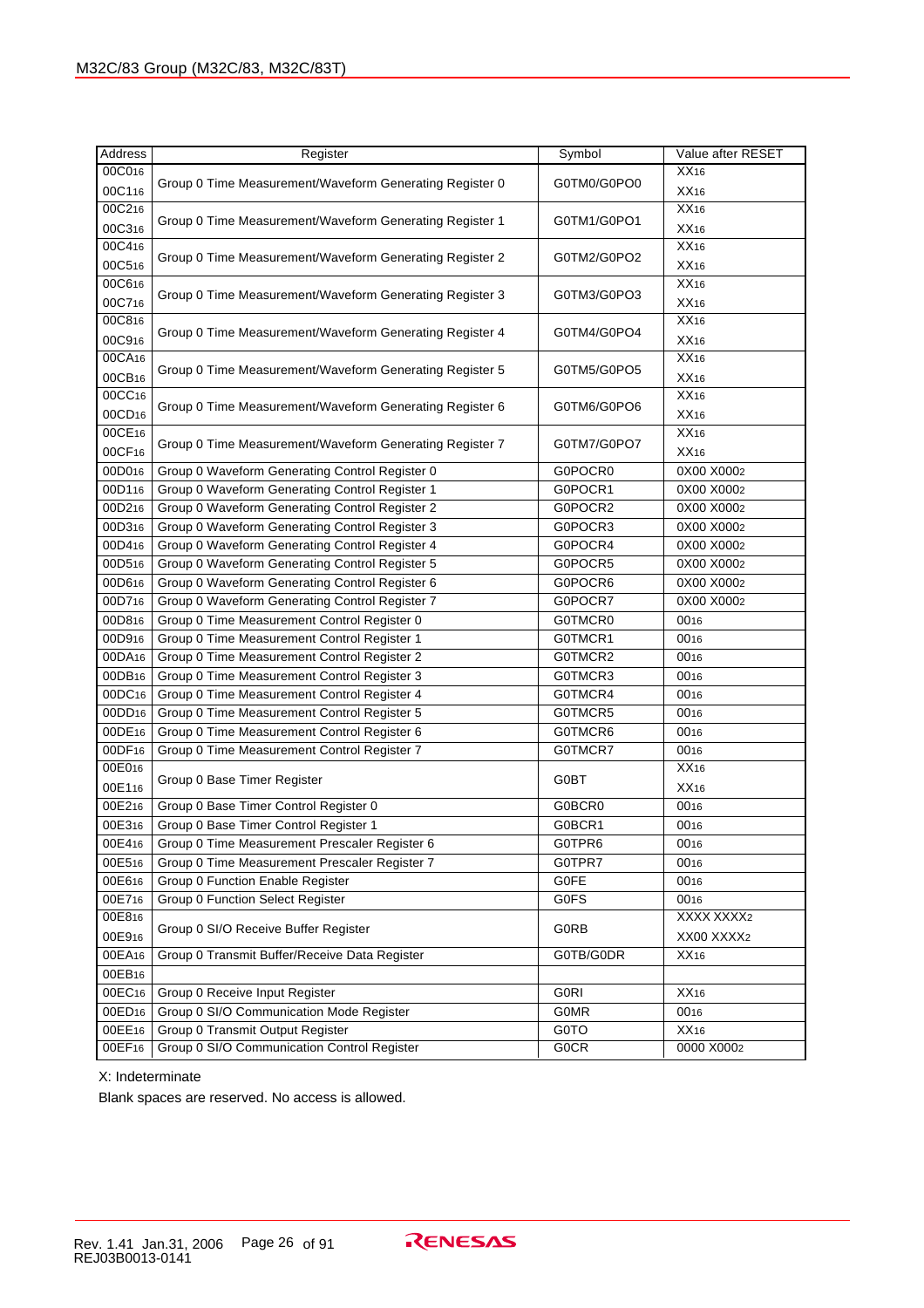| Address            | Register                                                     | Symbol        | Value after RESET |
|--------------------|--------------------------------------------------------------|---------------|-------------------|
| 00F016             | Group 0 Data Compare Register 0                              | G0CMP0        | XX <sub>16</sub>  |
| 00F116             | Group 0 Data Compare Register 1                              | G0CMP1        | XX16              |
| 00F216             | Group 0 Data Compare Register 2                              | G0CMP2        | XX16              |
| 00F316             | Group 0 Data Compare Register 3                              | G0CMP3        | XX16              |
| 00F416             | Group 0 Data Mask Register 0                                 | G0MSK0        | XX16              |
| 00F516             | Group 0 Data Mask Register 1                                 | G0MSK1        | XX16              |
| 00F616             |                                                              |               |                   |
| 00F716             |                                                              |               |                   |
| 00F816             |                                                              |               | XX <sub>16</sub>  |
| 00F916             | Group 0 Receive CRC Code Register                            | <b>GORCRC</b> | XX <sub>16</sub>  |
| 00FA16             |                                                              |               | 0016              |
| 00FB16             | Group 0 Transmit CRC Code Register                           | <b>GOTCRC</b> | 0016              |
| 00FC16             | Group 0 SI/O Extended Mode Register                          | <b>G0EMR</b>  | 0016              |
| 00FD <sub>16</sub> | Group 0 SI/O Extended Receive Control Register               | <b>G0ERC</b>  | 0016              |
| 00FE16             | Group 0 SI/O Special Communication Interrupt Detect Register | <b>GOIRF</b>  | 0000 00XX2        |
| 00FF16             | Group 0 SI/O Extended Transmit Control Register              | <b>G0ETC</b>  | 0000 0XXX2        |
| 010016             |                                                              |               | XX16              |
| 010116             | Group 1 Time Measurement/Waveform Generating Register 0      | G1TM0/G1PO0   | XX <sub>16</sub>  |
| 010216             |                                                              |               | XX16              |
| 010316             | Group 1 Time Measurement/Waveform Generating Register 1      | G1TM1/G1PO1   | XX16              |
| 010416             |                                                              |               | XX16              |
| 010516             | Group 1 Time Measurement/Waveform Generating Register 2      | G1TM2/G1PO2   | XX16              |
| 010616             |                                                              |               | XX16              |
| 010716             | Group 1 Time Measurement/Waveform Generating Register 3      | G1TM3/G1PO3   | XX16              |
| 010816             |                                                              |               | XX16              |
| 010916             | Group 1 Time Measurement/Waveform Generating Register 4      | G1TM4/G1PO4   | XX16              |
| 010A16             |                                                              |               | XX16              |
| 010B16             | Group 1 Time Measurement/Waveform Generating Register 5      | G1TM5/G1PO5   | XX <sub>16</sub>  |
| 010C16             |                                                              |               | XX16              |
| 010D <sub>16</sub> | Group 1 Time Measurement/Waveform Generating Register 6      | G1TM6/G1PO6   | XX16              |
| 010E16             |                                                              |               | XX16              |
| 010F16             | Group 1 Time Measurement/Waveform Generating Register 7      | G1TM7/G1PO7   | XX <sub>16</sub>  |
| 011016             | Group 1 Waveform Generating Control Register 0               | G1POCR0       | 0X00 X0002        |
| 011116             | Group 1 Waveform Generating Control Register 1               | G1POCR1       | 0X00 X0002        |
| 011216             | Group 1 Waveform Generating Control Register 2               | G1POCR2       | 0X00 X0002        |
| 011316             | Group 1 Waveform Generating Control Register 3               | G1POCR3       | 0X00 X0002        |
| 011416             | Group 1 Waveform Generating Control Register 4               | G1POCR4       | 0X00 X0002        |
| 011516             | Group 1 Waveform Generating Control Register 5               | G1POCR5       | 0X00 X0002        |
| 011616             | Group 1 Waveform Generating Control Register 6               | G1POCR6       | 0X00 X0002        |
| 011716             | Group 1 Waveform Generating Control Register 7               | G1POCR7       | 0X00 X0002        |
| 011816             | Group 1 Time Measurement Control Register 0                  | G1TMCR0       | 0016              |
| 011916             | Group 1 Time Measurement Control Register 1                  | G1TMCR1       | 0016              |
| 011A <sub>16</sub> | Group 1 Time Measurement Control Register 2                  | G1TMCR2       | 0016              |
| 011B <sub>16</sub> | Group 1 Time Measurement Control Register 3                  | G1TMCR3       | 0016              |
| 011C16             | Group 1 Time Measurement Control Register 4                  | G1TMCR4       | 0016              |
| 011D <sub>16</sub> | Group 1 Time Measurement Control Register 5                  | G1TMCR5       | 0016              |
| 011E16             | Group 1 Time Measurement Control Register 6                  | G1TMCR6       | 0016              |
| 011F16             | Group 1 Time Measurement Control Register 7                  | G1TMCR7       | 0016              |

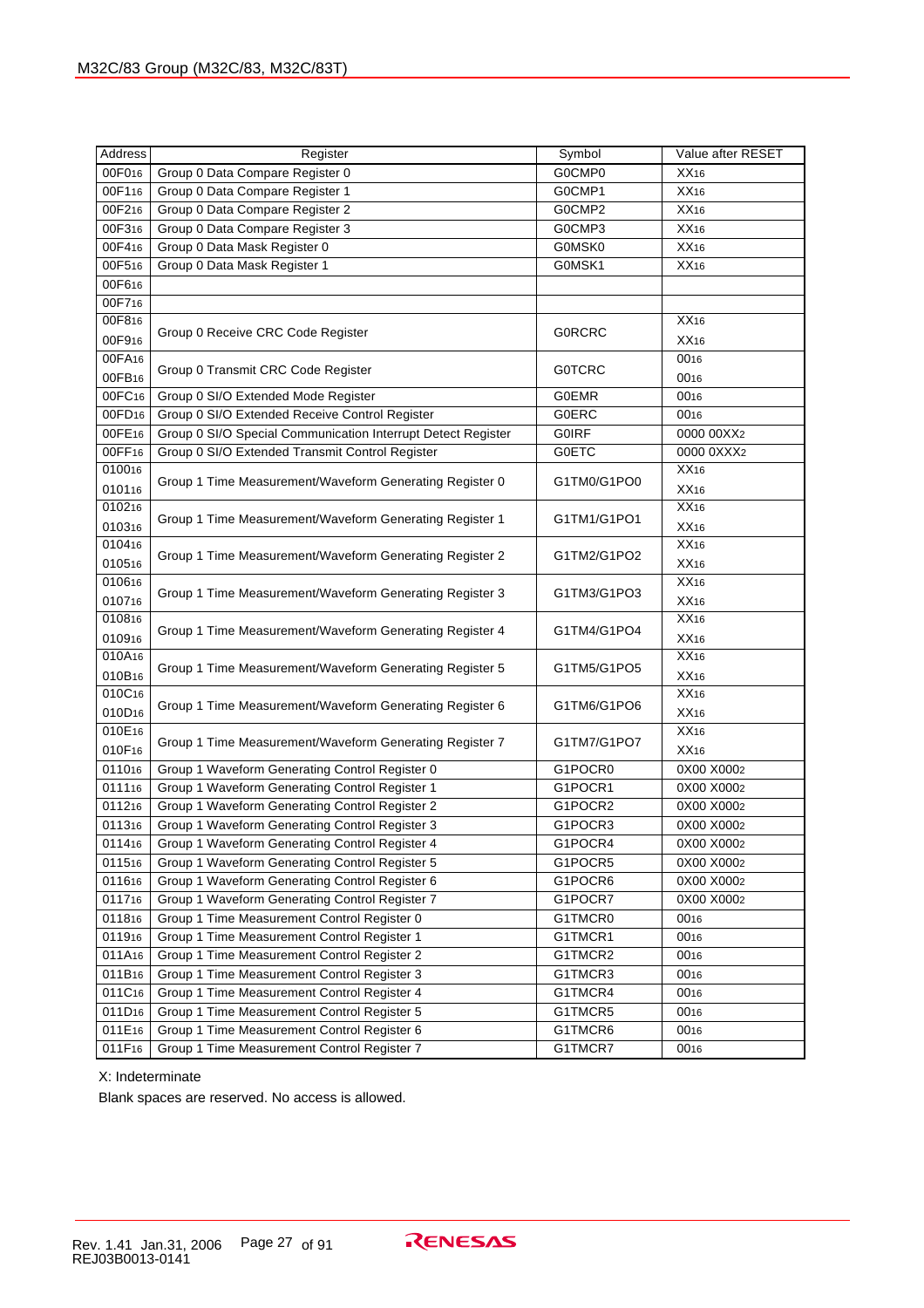| Address<br>Register<br>Symbol                                                      | Value after RESET |
|------------------------------------------------------------------------------------|-------------------|
| 012016                                                                             | XX <sub>16</sub>  |
| G1BT<br>Group 1 Base Timer Register<br>012116                                      | XX16              |
| 012216<br>Group 1 Base Timer Control Register 0<br>G1BCR0                          | 0016              |
| 012316<br>Group 1 Base Timer Control Register 1<br>G1BCR1                          | 0016              |
| Group 1 Time Measurement Prescaler Register 6<br>012416<br>G1TPR6                  | 0016              |
| 012516<br>Group 1 Time Measurement Prescaler Register 7<br>G1TPR7                  | 0016              |
| 012616<br>Group 1 Function Enable Register<br>G1FE                                 | 0016              |
| 012716<br>Group 1 Function Select Register<br>G1FS                                 | 0016              |
| 012816                                                                             | XXXX XXXX2        |
| G1RB<br>Group 1 SI/O Receive Buffer Register<br>012916                             | XX00 XXXX2        |
| 012A16<br>Group 1 Transmit Buffer/Receive Data Register<br>G1TB/G1DR               | XX16              |
| 012B16                                                                             |                   |
| 012C16<br>Group 1 Receive Input Register<br>G <sub>1</sub> RI                      | XX <sub>16</sub>  |
| 012D <sub>16</sub><br>Group 1 SI/O Communication Mode Register<br>G1MR             | 0016              |
| 012E16<br>Group 1 Transmit Output Register<br>G <sub>1</sub> TO                    | XX16              |
| 012F16<br>Group 1 SI/O Communication Control Register<br>G <sub>1</sub> CR         | 0000 X0002        |
| 013016<br>Group 1 Data Compare Register 0<br>G1CMP0                                | XX16              |
| 013116<br>Group 1 Data Compare Register 1<br>G1CMP1                                | XX16              |
| 013216<br>Group 1 Data Compare Register 2<br>G1CMP2                                | XX16              |
| 013316<br>Group 1 Data Compare Register 3<br>G1CMP3                                | XX16              |
| 013416<br>Group 1 Data Mask Register 0<br>G1MSK0                                   | XX16              |
| 013516<br>Group 1 Data Mask Register 1<br>G1MSK1                                   | XX16              |
| 013616                                                                             |                   |
| 013716                                                                             |                   |
| 013816                                                                             | XX16              |
| G1RCRC<br>Group 1 Receive CRC Code Register<br>013916                              | XX16              |
| 013A16                                                                             | 0016              |
| G1TCRC<br>Group 1 Transmit CRC Code Register<br>013B16                             | 0016              |
| 013C16<br>Group 1 SI/O Extended Mode Register<br>G1EMR                             | 0016              |
| 013D <sub>16</sub><br>Group 1 SI/O Extended Receive Control Register<br>G1ERC      | 0016              |
| 013E16<br>Group 1 SI/O Special Communication Interrupt Detect Register<br>G1IRF    | 0000 00XX2        |
| 013F16<br>Group 1 SI/O Extended Transmit Control Register<br>G1ETC                 | 0000 0XXX2        |
| 014016                                                                             | XX16              |
| Group 2 Waveform Generating Register 0<br>G2PO <sub>0</sub><br>014116              | XX16              |
| 014216                                                                             | XX16              |
| Group 2 Waveform Generating Register 1<br>G <sub>2</sub> PO <sub>1</sub><br>014316 | XX16              |
| 014416                                                                             | XX16              |
| Group 2 Waveform Generating Register 2<br>G2PO2<br>014516                          | XX16              |
| 014616                                                                             | XX16              |
| Group 2 Waveform Generating Register 3<br>G <sub>2</sub> PO <sub>3</sub><br>014716 | XX16              |
| 014816                                                                             | XX16              |
| Group 2 Waveform Generating Register 4<br>G2PO4<br>014916                          | XX16              |
| 014A16                                                                             | XX16              |
| Group 2 Waveform Generating Register 5<br>G2PO <sub>5</sub><br>014B16              | XX16              |
| 014C16                                                                             | XX16              |
| Group 2 Waveform Generating Register 6<br>G2PO6<br>014D <sub>16</sub>              | XX16              |
| 014E16                                                                             | XX16              |
| Group 2 Waveform Generating Register 7<br>G2PO7<br>014F16                          | XX16              |

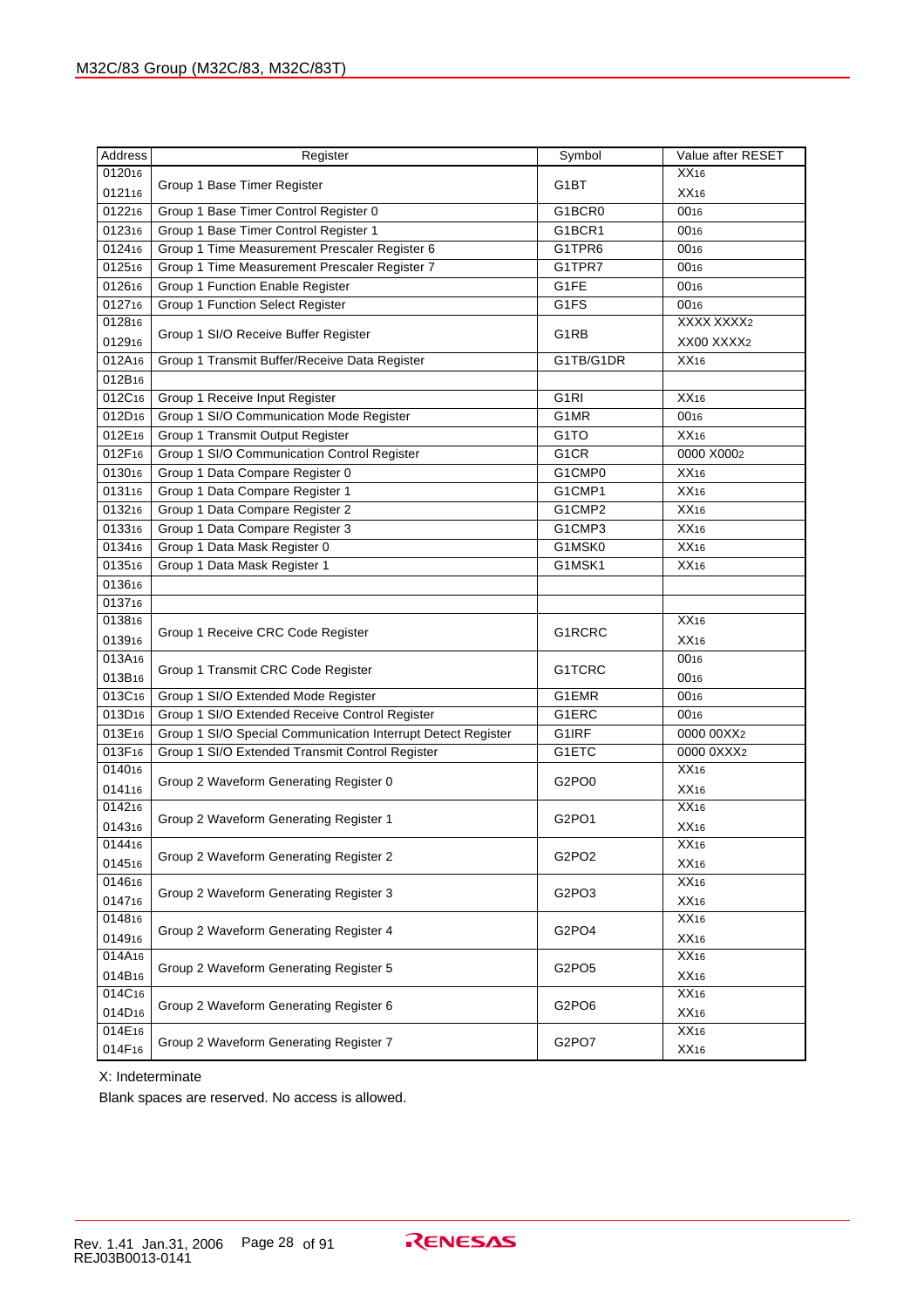| Group 2 Waveform Generating Control Register 0<br>015016<br>G2POCR0<br>0016<br>015116<br>Group 2 Waveform Generating Control Register 1<br>G2POCR1<br>0016<br>Group 2 Waveform Generating Control Register 2<br>015216<br>G2POCR2<br>0016<br>015316<br>Group 2 Waveform Generating Control Register 3<br>G2POCR3<br>0016<br>015416<br>Group 2 Waveform Generating Control Register 4<br>G2POCR4<br>0016<br>015516<br>Group 2 Waveform Generating Control Register 5<br>G2POCR5<br>0016<br>015616<br>Group 2 Waveform Generating Control Register 6<br>G2POCR6<br>0016<br>015716<br>Group 2 Waveform Generating Control Register 7<br>G2POCR7<br>0016<br>015816<br>015916<br>015A16<br>015B16<br>015C16<br>015D <sub>16</sub><br>015E16<br>015F16<br>016016<br>XX16<br>G2BT<br>Group 2 Base Timer Register<br>016116<br>XX16<br>016216<br>Group 2 Base Timer Control Register 0<br>G2BCR0<br>0016<br>016316<br>Group 2 Base Timer Control Register 1<br>G2BCR1<br>0016<br>016416<br><b>Base Timer Start Register</b><br><b>BTSR</b><br>XXXX 00002<br>016516<br>016616<br>Group 2 Function Enable Register<br>G2FE<br>0016<br>016716<br>Group 2 RTP Output Buffer Register<br>G2RTP<br>0016<br>016816<br>016916<br>016A16<br>Group 2 SI/O Communication Mode Register<br>G2MR<br>00XX X0002<br>016B16<br>Group 2 SI/O Communication Control Register<br>G <sub>2</sub> CR<br>0000 X0002<br>016C16<br>XX16<br>G2TB<br>Group 2 SI/O Transmit Buffer Register<br>016D <sub>16</sub><br>XX16<br>016E16<br>XX16<br>G2RB<br>Group 2 SI/O Receive Buffer Register<br>016F16<br>XX16<br>017016<br>XX16<br><b>IEAR</b><br>Group 2 IEBus Address Register<br>017116<br>XX16<br>017216<br>Group 2 IEBus Control Register<br><b>IECR</b><br>00XX X0002<br>Group 2 IEBus Transmit Interrupt Cause Detect Register<br>017316<br><b>IETIF</b><br>XXX0 00002<br>017416<br>Group 2 IEBus Receive Interrupt Cause Detect Register<br>IERIF<br>XXX0 00002<br>017516<br>017616<br>017716<br>017816<br>Input Function Select Register<br><b>IPS</b><br>0016<br>017916<br>017A16<br>Group 3 SI/O Communication Mode Register<br>G3MR<br>00XX 00002<br>017B16<br>Group 3 SI/O Communication Control Register<br>G3CR<br>0000 X0002<br>017C16<br>XX16<br>G3TB<br>Group 3 SI/O Transmit Buffer Register<br>017D <sub>16</sub><br>XX16<br>017E16<br>XX16<br>G3RB<br>Group 3 SI/O Receive Buffer Register<br>017F16<br>XX16 | Address | Register | Symbol | Value after RESET |
|------------------------------------------------------------------------------------------------------------------------------------------------------------------------------------------------------------------------------------------------------------------------------------------------------------------------------------------------------------------------------------------------------------------------------------------------------------------------------------------------------------------------------------------------------------------------------------------------------------------------------------------------------------------------------------------------------------------------------------------------------------------------------------------------------------------------------------------------------------------------------------------------------------------------------------------------------------------------------------------------------------------------------------------------------------------------------------------------------------------------------------------------------------------------------------------------------------------------------------------------------------------------------------------------------------------------------------------------------------------------------------------------------------------------------------------------------------------------------------------------------------------------------------------------------------------------------------------------------------------------------------------------------------------------------------------------------------------------------------------------------------------------------------------------------------------------------------------------------------------------------------------------------------------------------------------------------------------------------------------------------------------------------------------------------------------------------------------------------------------------------------------------------------------------------------------------------------------------------------------------------------------------------------------------------------------------------------------------------------------------------------------------|---------|----------|--------|-------------------|
|                                                                                                                                                                                                                                                                                                                                                                                                                                                                                                                                                                                                                                                                                                                                                                                                                                                                                                                                                                                                                                                                                                                                                                                                                                                                                                                                                                                                                                                                                                                                                                                                                                                                                                                                                                                                                                                                                                                                                                                                                                                                                                                                                                                                                                                                                                                                                                                                |         |          |        |                   |
|                                                                                                                                                                                                                                                                                                                                                                                                                                                                                                                                                                                                                                                                                                                                                                                                                                                                                                                                                                                                                                                                                                                                                                                                                                                                                                                                                                                                                                                                                                                                                                                                                                                                                                                                                                                                                                                                                                                                                                                                                                                                                                                                                                                                                                                                                                                                                                                                |         |          |        |                   |
|                                                                                                                                                                                                                                                                                                                                                                                                                                                                                                                                                                                                                                                                                                                                                                                                                                                                                                                                                                                                                                                                                                                                                                                                                                                                                                                                                                                                                                                                                                                                                                                                                                                                                                                                                                                                                                                                                                                                                                                                                                                                                                                                                                                                                                                                                                                                                                                                |         |          |        |                   |
|                                                                                                                                                                                                                                                                                                                                                                                                                                                                                                                                                                                                                                                                                                                                                                                                                                                                                                                                                                                                                                                                                                                                                                                                                                                                                                                                                                                                                                                                                                                                                                                                                                                                                                                                                                                                                                                                                                                                                                                                                                                                                                                                                                                                                                                                                                                                                                                                |         |          |        |                   |
|                                                                                                                                                                                                                                                                                                                                                                                                                                                                                                                                                                                                                                                                                                                                                                                                                                                                                                                                                                                                                                                                                                                                                                                                                                                                                                                                                                                                                                                                                                                                                                                                                                                                                                                                                                                                                                                                                                                                                                                                                                                                                                                                                                                                                                                                                                                                                                                                |         |          |        |                   |
|                                                                                                                                                                                                                                                                                                                                                                                                                                                                                                                                                                                                                                                                                                                                                                                                                                                                                                                                                                                                                                                                                                                                                                                                                                                                                                                                                                                                                                                                                                                                                                                                                                                                                                                                                                                                                                                                                                                                                                                                                                                                                                                                                                                                                                                                                                                                                                                                |         |          |        |                   |
|                                                                                                                                                                                                                                                                                                                                                                                                                                                                                                                                                                                                                                                                                                                                                                                                                                                                                                                                                                                                                                                                                                                                                                                                                                                                                                                                                                                                                                                                                                                                                                                                                                                                                                                                                                                                                                                                                                                                                                                                                                                                                                                                                                                                                                                                                                                                                                                                |         |          |        |                   |
|                                                                                                                                                                                                                                                                                                                                                                                                                                                                                                                                                                                                                                                                                                                                                                                                                                                                                                                                                                                                                                                                                                                                                                                                                                                                                                                                                                                                                                                                                                                                                                                                                                                                                                                                                                                                                                                                                                                                                                                                                                                                                                                                                                                                                                                                                                                                                                                                |         |          |        |                   |
|                                                                                                                                                                                                                                                                                                                                                                                                                                                                                                                                                                                                                                                                                                                                                                                                                                                                                                                                                                                                                                                                                                                                                                                                                                                                                                                                                                                                                                                                                                                                                                                                                                                                                                                                                                                                                                                                                                                                                                                                                                                                                                                                                                                                                                                                                                                                                                                                |         |          |        |                   |
|                                                                                                                                                                                                                                                                                                                                                                                                                                                                                                                                                                                                                                                                                                                                                                                                                                                                                                                                                                                                                                                                                                                                                                                                                                                                                                                                                                                                                                                                                                                                                                                                                                                                                                                                                                                                                                                                                                                                                                                                                                                                                                                                                                                                                                                                                                                                                                                                |         |          |        |                   |
|                                                                                                                                                                                                                                                                                                                                                                                                                                                                                                                                                                                                                                                                                                                                                                                                                                                                                                                                                                                                                                                                                                                                                                                                                                                                                                                                                                                                                                                                                                                                                                                                                                                                                                                                                                                                                                                                                                                                                                                                                                                                                                                                                                                                                                                                                                                                                                                                |         |          |        |                   |
|                                                                                                                                                                                                                                                                                                                                                                                                                                                                                                                                                                                                                                                                                                                                                                                                                                                                                                                                                                                                                                                                                                                                                                                                                                                                                                                                                                                                                                                                                                                                                                                                                                                                                                                                                                                                                                                                                                                                                                                                                                                                                                                                                                                                                                                                                                                                                                                                |         |          |        |                   |
|                                                                                                                                                                                                                                                                                                                                                                                                                                                                                                                                                                                                                                                                                                                                                                                                                                                                                                                                                                                                                                                                                                                                                                                                                                                                                                                                                                                                                                                                                                                                                                                                                                                                                                                                                                                                                                                                                                                                                                                                                                                                                                                                                                                                                                                                                                                                                                                                |         |          |        |                   |
|                                                                                                                                                                                                                                                                                                                                                                                                                                                                                                                                                                                                                                                                                                                                                                                                                                                                                                                                                                                                                                                                                                                                                                                                                                                                                                                                                                                                                                                                                                                                                                                                                                                                                                                                                                                                                                                                                                                                                                                                                                                                                                                                                                                                                                                                                                                                                                                                |         |          |        |                   |
|                                                                                                                                                                                                                                                                                                                                                                                                                                                                                                                                                                                                                                                                                                                                                                                                                                                                                                                                                                                                                                                                                                                                                                                                                                                                                                                                                                                                                                                                                                                                                                                                                                                                                                                                                                                                                                                                                                                                                                                                                                                                                                                                                                                                                                                                                                                                                                                                |         |          |        |                   |
|                                                                                                                                                                                                                                                                                                                                                                                                                                                                                                                                                                                                                                                                                                                                                                                                                                                                                                                                                                                                                                                                                                                                                                                                                                                                                                                                                                                                                                                                                                                                                                                                                                                                                                                                                                                                                                                                                                                                                                                                                                                                                                                                                                                                                                                                                                                                                                                                |         |          |        |                   |
|                                                                                                                                                                                                                                                                                                                                                                                                                                                                                                                                                                                                                                                                                                                                                                                                                                                                                                                                                                                                                                                                                                                                                                                                                                                                                                                                                                                                                                                                                                                                                                                                                                                                                                                                                                                                                                                                                                                                                                                                                                                                                                                                                                                                                                                                                                                                                                                                |         |          |        |                   |
|                                                                                                                                                                                                                                                                                                                                                                                                                                                                                                                                                                                                                                                                                                                                                                                                                                                                                                                                                                                                                                                                                                                                                                                                                                                                                                                                                                                                                                                                                                                                                                                                                                                                                                                                                                                                                                                                                                                                                                                                                                                                                                                                                                                                                                                                                                                                                                                                |         |          |        |                   |
|                                                                                                                                                                                                                                                                                                                                                                                                                                                                                                                                                                                                                                                                                                                                                                                                                                                                                                                                                                                                                                                                                                                                                                                                                                                                                                                                                                                                                                                                                                                                                                                                                                                                                                                                                                                                                                                                                                                                                                                                                                                                                                                                                                                                                                                                                                                                                                                                |         |          |        |                   |
|                                                                                                                                                                                                                                                                                                                                                                                                                                                                                                                                                                                                                                                                                                                                                                                                                                                                                                                                                                                                                                                                                                                                                                                                                                                                                                                                                                                                                                                                                                                                                                                                                                                                                                                                                                                                                                                                                                                                                                                                                                                                                                                                                                                                                                                                                                                                                                                                |         |          |        |                   |
|                                                                                                                                                                                                                                                                                                                                                                                                                                                                                                                                                                                                                                                                                                                                                                                                                                                                                                                                                                                                                                                                                                                                                                                                                                                                                                                                                                                                                                                                                                                                                                                                                                                                                                                                                                                                                                                                                                                                                                                                                                                                                                                                                                                                                                                                                                                                                                                                |         |          |        |                   |
|                                                                                                                                                                                                                                                                                                                                                                                                                                                                                                                                                                                                                                                                                                                                                                                                                                                                                                                                                                                                                                                                                                                                                                                                                                                                                                                                                                                                                                                                                                                                                                                                                                                                                                                                                                                                                                                                                                                                                                                                                                                                                                                                                                                                                                                                                                                                                                                                |         |          |        |                   |
|                                                                                                                                                                                                                                                                                                                                                                                                                                                                                                                                                                                                                                                                                                                                                                                                                                                                                                                                                                                                                                                                                                                                                                                                                                                                                                                                                                                                                                                                                                                                                                                                                                                                                                                                                                                                                                                                                                                                                                                                                                                                                                                                                                                                                                                                                                                                                                                                |         |          |        |                   |
|                                                                                                                                                                                                                                                                                                                                                                                                                                                                                                                                                                                                                                                                                                                                                                                                                                                                                                                                                                                                                                                                                                                                                                                                                                                                                                                                                                                                                                                                                                                                                                                                                                                                                                                                                                                                                                                                                                                                                                                                                                                                                                                                                                                                                                                                                                                                                                                                |         |          |        |                   |
|                                                                                                                                                                                                                                                                                                                                                                                                                                                                                                                                                                                                                                                                                                                                                                                                                                                                                                                                                                                                                                                                                                                                                                                                                                                                                                                                                                                                                                                                                                                                                                                                                                                                                                                                                                                                                                                                                                                                                                                                                                                                                                                                                                                                                                                                                                                                                                                                |         |          |        |                   |
|                                                                                                                                                                                                                                                                                                                                                                                                                                                                                                                                                                                                                                                                                                                                                                                                                                                                                                                                                                                                                                                                                                                                                                                                                                                                                                                                                                                                                                                                                                                                                                                                                                                                                                                                                                                                                                                                                                                                                                                                                                                                                                                                                                                                                                                                                                                                                                                                |         |          |        |                   |
|                                                                                                                                                                                                                                                                                                                                                                                                                                                                                                                                                                                                                                                                                                                                                                                                                                                                                                                                                                                                                                                                                                                                                                                                                                                                                                                                                                                                                                                                                                                                                                                                                                                                                                                                                                                                                                                                                                                                                                                                                                                                                                                                                                                                                                                                                                                                                                                                |         |          |        |                   |
|                                                                                                                                                                                                                                                                                                                                                                                                                                                                                                                                                                                                                                                                                                                                                                                                                                                                                                                                                                                                                                                                                                                                                                                                                                                                                                                                                                                                                                                                                                                                                                                                                                                                                                                                                                                                                                                                                                                                                                                                                                                                                                                                                                                                                                                                                                                                                                                                |         |          |        |                   |
|                                                                                                                                                                                                                                                                                                                                                                                                                                                                                                                                                                                                                                                                                                                                                                                                                                                                                                                                                                                                                                                                                                                                                                                                                                                                                                                                                                                                                                                                                                                                                                                                                                                                                                                                                                                                                                                                                                                                                                                                                                                                                                                                                                                                                                                                                                                                                                                                |         |          |        |                   |
|                                                                                                                                                                                                                                                                                                                                                                                                                                                                                                                                                                                                                                                                                                                                                                                                                                                                                                                                                                                                                                                                                                                                                                                                                                                                                                                                                                                                                                                                                                                                                                                                                                                                                                                                                                                                                                                                                                                                                                                                                                                                                                                                                                                                                                                                                                                                                                                                |         |          |        |                   |
|                                                                                                                                                                                                                                                                                                                                                                                                                                                                                                                                                                                                                                                                                                                                                                                                                                                                                                                                                                                                                                                                                                                                                                                                                                                                                                                                                                                                                                                                                                                                                                                                                                                                                                                                                                                                                                                                                                                                                                                                                                                                                                                                                                                                                                                                                                                                                                                                |         |          |        |                   |
|                                                                                                                                                                                                                                                                                                                                                                                                                                                                                                                                                                                                                                                                                                                                                                                                                                                                                                                                                                                                                                                                                                                                                                                                                                                                                                                                                                                                                                                                                                                                                                                                                                                                                                                                                                                                                                                                                                                                                                                                                                                                                                                                                                                                                                                                                                                                                                                                |         |          |        |                   |
|                                                                                                                                                                                                                                                                                                                                                                                                                                                                                                                                                                                                                                                                                                                                                                                                                                                                                                                                                                                                                                                                                                                                                                                                                                                                                                                                                                                                                                                                                                                                                                                                                                                                                                                                                                                                                                                                                                                                                                                                                                                                                                                                                                                                                                                                                                                                                                                                |         |          |        |                   |
|                                                                                                                                                                                                                                                                                                                                                                                                                                                                                                                                                                                                                                                                                                                                                                                                                                                                                                                                                                                                                                                                                                                                                                                                                                                                                                                                                                                                                                                                                                                                                                                                                                                                                                                                                                                                                                                                                                                                                                                                                                                                                                                                                                                                                                                                                                                                                                                                |         |          |        |                   |
|                                                                                                                                                                                                                                                                                                                                                                                                                                                                                                                                                                                                                                                                                                                                                                                                                                                                                                                                                                                                                                                                                                                                                                                                                                                                                                                                                                                                                                                                                                                                                                                                                                                                                                                                                                                                                                                                                                                                                                                                                                                                                                                                                                                                                                                                                                                                                                                                |         |          |        |                   |
|                                                                                                                                                                                                                                                                                                                                                                                                                                                                                                                                                                                                                                                                                                                                                                                                                                                                                                                                                                                                                                                                                                                                                                                                                                                                                                                                                                                                                                                                                                                                                                                                                                                                                                                                                                                                                                                                                                                                                                                                                                                                                                                                                                                                                                                                                                                                                                                                |         |          |        |                   |
|                                                                                                                                                                                                                                                                                                                                                                                                                                                                                                                                                                                                                                                                                                                                                                                                                                                                                                                                                                                                                                                                                                                                                                                                                                                                                                                                                                                                                                                                                                                                                                                                                                                                                                                                                                                                                                                                                                                                                                                                                                                                                                                                                                                                                                                                                                                                                                                                |         |          |        |                   |
|                                                                                                                                                                                                                                                                                                                                                                                                                                                                                                                                                                                                                                                                                                                                                                                                                                                                                                                                                                                                                                                                                                                                                                                                                                                                                                                                                                                                                                                                                                                                                                                                                                                                                                                                                                                                                                                                                                                                                                                                                                                                                                                                                                                                                                                                                                                                                                                                |         |          |        |                   |
|                                                                                                                                                                                                                                                                                                                                                                                                                                                                                                                                                                                                                                                                                                                                                                                                                                                                                                                                                                                                                                                                                                                                                                                                                                                                                                                                                                                                                                                                                                                                                                                                                                                                                                                                                                                                                                                                                                                                                                                                                                                                                                                                                                                                                                                                                                                                                                                                |         |          |        |                   |
|                                                                                                                                                                                                                                                                                                                                                                                                                                                                                                                                                                                                                                                                                                                                                                                                                                                                                                                                                                                                                                                                                                                                                                                                                                                                                                                                                                                                                                                                                                                                                                                                                                                                                                                                                                                                                                                                                                                                                                                                                                                                                                                                                                                                                                                                                                                                                                                                |         |          |        |                   |
|                                                                                                                                                                                                                                                                                                                                                                                                                                                                                                                                                                                                                                                                                                                                                                                                                                                                                                                                                                                                                                                                                                                                                                                                                                                                                                                                                                                                                                                                                                                                                                                                                                                                                                                                                                                                                                                                                                                                                                                                                                                                                                                                                                                                                                                                                                                                                                                                |         |          |        |                   |
|                                                                                                                                                                                                                                                                                                                                                                                                                                                                                                                                                                                                                                                                                                                                                                                                                                                                                                                                                                                                                                                                                                                                                                                                                                                                                                                                                                                                                                                                                                                                                                                                                                                                                                                                                                                                                                                                                                                                                                                                                                                                                                                                                                                                                                                                                                                                                                                                |         |          |        |                   |
|                                                                                                                                                                                                                                                                                                                                                                                                                                                                                                                                                                                                                                                                                                                                                                                                                                                                                                                                                                                                                                                                                                                                                                                                                                                                                                                                                                                                                                                                                                                                                                                                                                                                                                                                                                                                                                                                                                                                                                                                                                                                                                                                                                                                                                                                                                                                                                                                |         |          |        |                   |
|                                                                                                                                                                                                                                                                                                                                                                                                                                                                                                                                                                                                                                                                                                                                                                                                                                                                                                                                                                                                                                                                                                                                                                                                                                                                                                                                                                                                                                                                                                                                                                                                                                                                                                                                                                                                                                                                                                                                                                                                                                                                                                                                                                                                                                                                                                                                                                                                |         |          |        |                   |
|                                                                                                                                                                                                                                                                                                                                                                                                                                                                                                                                                                                                                                                                                                                                                                                                                                                                                                                                                                                                                                                                                                                                                                                                                                                                                                                                                                                                                                                                                                                                                                                                                                                                                                                                                                                                                                                                                                                                                                                                                                                                                                                                                                                                                                                                                                                                                                                                |         |          |        |                   |
|                                                                                                                                                                                                                                                                                                                                                                                                                                                                                                                                                                                                                                                                                                                                                                                                                                                                                                                                                                                                                                                                                                                                                                                                                                                                                                                                                                                                                                                                                                                                                                                                                                                                                                                                                                                                                                                                                                                                                                                                                                                                                                                                                                                                                                                                                                                                                                                                |         |          |        |                   |
|                                                                                                                                                                                                                                                                                                                                                                                                                                                                                                                                                                                                                                                                                                                                                                                                                                                                                                                                                                                                                                                                                                                                                                                                                                                                                                                                                                                                                                                                                                                                                                                                                                                                                                                                                                                                                                                                                                                                                                                                                                                                                                                                                                                                                                                                                                                                                                                                |         |          |        |                   |
|                                                                                                                                                                                                                                                                                                                                                                                                                                                                                                                                                                                                                                                                                                                                                                                                                                                                                                                                                                                                                                                                                                                                                                                                                                                                                                                                                                                                                                                                                                                                                                                                                                                                                                                                                                                                                                                                                                                                                                                                                                                                                                                                                                                                                                                                                                                                                                                                |         |          |        |                   |

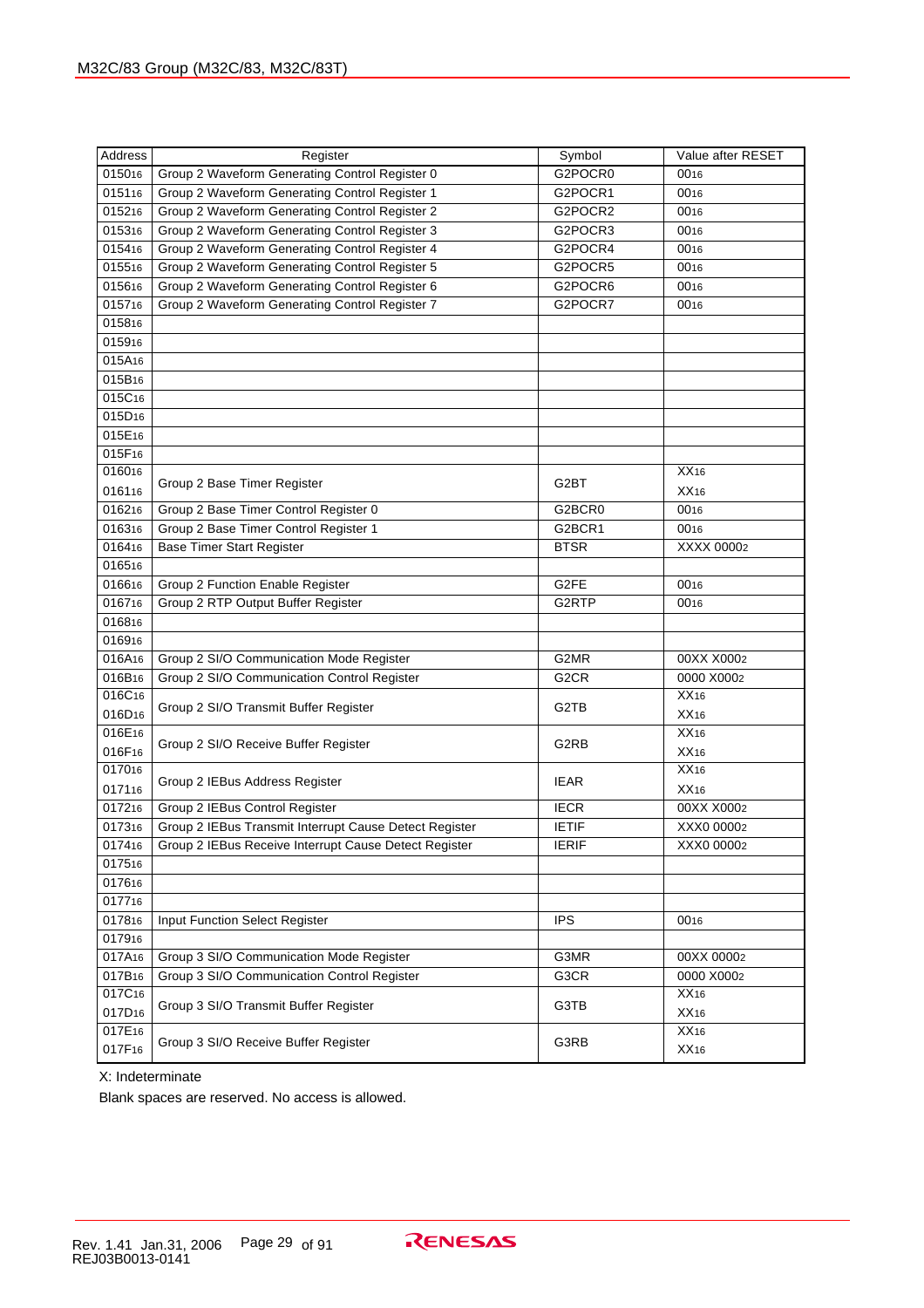| <b>Address</b>     | Register                                       | Symbol            | Value after RESET |
|--------------------|------------------------------------------------|-------------------|-------------------|
| 018016             |                                                |                   | XX16              |
| 018116             | Group 3 Waveform Generating Register 0         | G3PO0             | XX16              |
| 018216             |                                                |                   | XX16              |
| 018316             | Group 3 Waveform Generating Register 1         | G3PO1             | XX16              |
| 018416             |                                                |                   | XX16              |
| 018516             | Group 3 Waveform Generating Register 2         | G3PO <sub>2</sub> | XX16              |
| 018616             |                                                |                   | XX16              |
| 018716             | Group 3 Waveform Generating Register 3         | G3PO3             | XX16              |
| 018816             |                                                |                   | XX16              |
| 018916             | Group 3 Waveform Generating Register 4         | G3PO4             | XX16              |
| 018A16             |                                                |                   | XX16              |
| 018B16             | Group 3 Waveform Generating Register 5         | G3PO5             | XX16              |
| 018C16             |                                                |                   | XX16              |
| 018D <sub>16</sub> | Group 3 Waveform Generating Register 6         | G3PO6             | XX16              |
| 018E16             |                                                |                   | XX16              |
| 018F16             | Group 3 Waveform Generating Register 7         | G3PO7             | XX16              |
| 019016             | Group 3 Waveform Generating Control Register 0 | G3POCR0           | 0016              |
| 019116             | Group 3 Waveform Generating Control Register 1 | G3POCR1           | 0016              |
| 019216             | Group 3 Waveform Generating Control Register 2 | G3POCR2           | 0016              |
| 019316             | Group 3 Waveform Generating Control Register 3 | G3POCR3           | 0016              |
| 019416             | Group 3 Waveform Generating Control Register 4 | G3POCR4           | 0016              |
| 019516             | Group 3 Waveform Generating Control Register 5 | G3POCR5           | 0016              |
| 019616             | Group 3 Waveform Generating Control Register 6 | G3POCR6           | 0016              |
| 019716             | Group 3 Waveform Generating Control Register 7 | G3POCR7           | 0016              |
| 019816             | Group 3 Waveform Generating Mask Register 4    | G3MK4             | XX16              |
| 019916             |                                                |                   | XX16              |
| 019A16             | Group 3 Waveform Generating Mask Register 5    | G3MK5             | XX16              |
| 019B16             |                                                |                   | XX16              |
| 019C16             | Group 3 Waveform Generating Mask Register 6    | G3MK6             | XX16              |
| 019D <sub>16</sub> |                                                |                   | XX16              |
| 019E16             | Group 3 Waveform Generating Mask Register 7    | G3MK7             | XX16              |
| 019F16             |                                                |                   | XX16              |
| 01A016             | Group 3 Base Timer Register                    | G3BT              | XX16              |
| 01A116             |                                                |                   | XX16              |
| 01A216             | Group 3 Base Timer Control Register 0          | G3BCR0            | 0016              |
| 01A316             | Group 3 Base Timer Control Register 1          | G3BCR1            | 0016              |
| 01A416             |                                                |                   |                   |
| 01A516             |                                                |                   |                   |
| 01A616             | Group 3 Function Enable Register               | G3FE              | 0016              |
| 01A716             | Group 3 RTP Output Buffer Register             | G3RTP             | 0016              |
| 01A816             |                                                |                   |                   |
| 01A916             |                                                |                   |                   |
| 01AA16             |                                                |                   |                   |
| 01AB16             |                                                |                   |                   |
| 01AC16             |                                                |                   |                   |
| 01AD <sub>16</sub> | Group 3 SI/O Communication Flag Register       | G3FLG             | XXXX XXX02        |
| 01AE16             |                                                |                   |                   |
| 01AF16             |                                                |                   |                   |

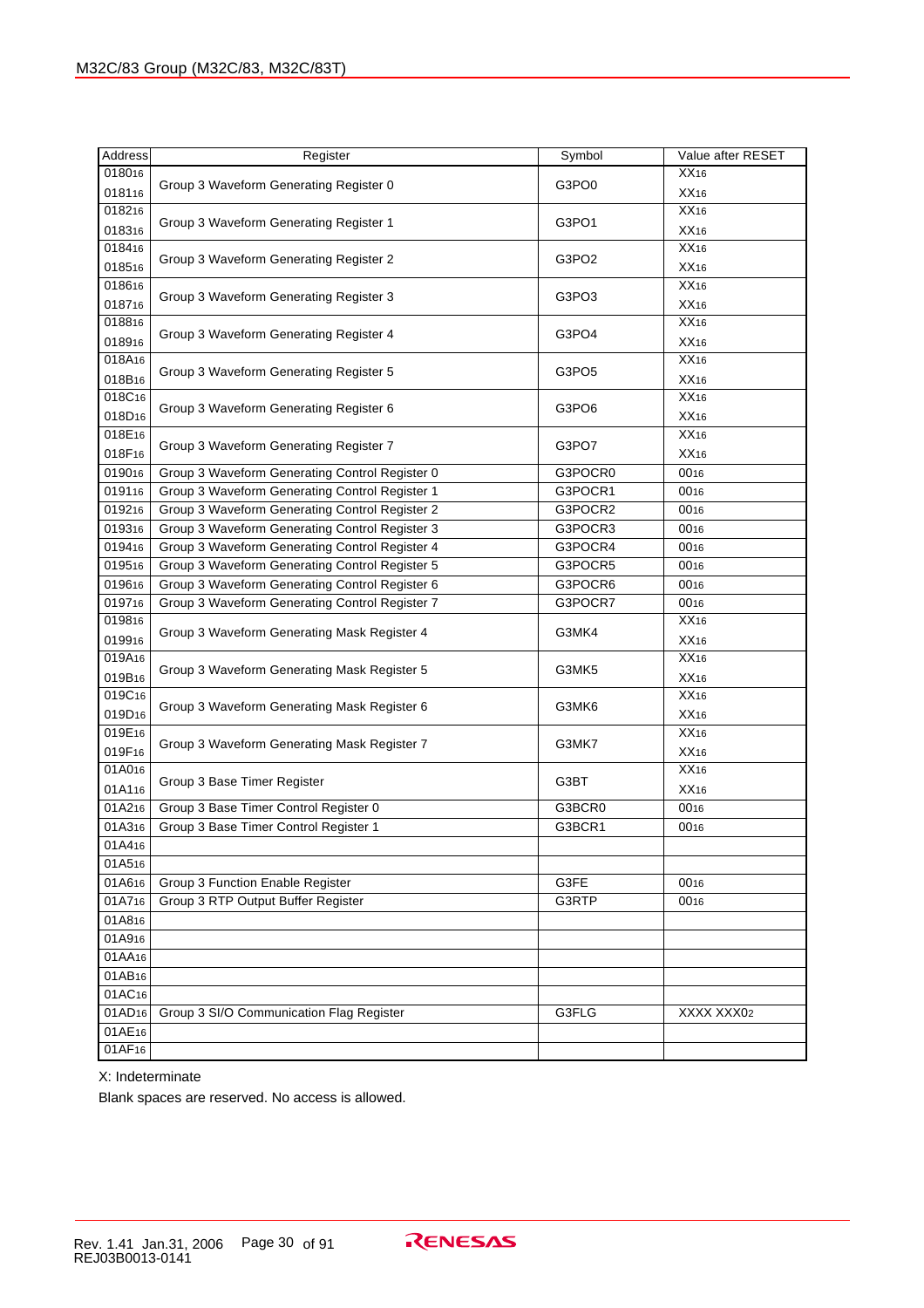| Address            | Register                         | Symbol           | Value after RESET |
|--------------------|----------------------------------|------------------|-------------------|
| 01B016             |                                  |                  |                   |
| 01B116             |                                  |                  |                   |
| 01B216             |                                  |                  |                   |
| 01B316             |                                  |                  |                   |
| 01B416             |                                  |                  |                   |
| 01B516             |                                  |                  |                   |
| 01B616             |                                  |                  |                   |
| 01B716             |                                  |                  |                   |
| 01B816             |                                  |                  |                   |
| 01B916             |                                  |                  |                   |
| 01BA16             |                                  |                  |                   |
| 01BB <sub>16</sub> |                                  |                  |                   |
| 01BC16             |                                  |                  |                   |
| 01BD <sub>16</sub> |                                  |                  |                   |
| 01BE16             |                                  |                  |                   |
| 01BF <sub>16</sub> |                                  |                  |                   |
| 01C016             |                                  |                  | XX16              |
| 01C116             | A/D1 Register 0                  | AD <sub>10</sub> | XX16              |
| 01C216             |                                  |                  | XX16              |
| 01C316             | A/D1 Register 1                  | AD11             | XX16              |
| 01C416             |                                  |                  | XX16              |
| 01C516             | A/D1 Register 2                  | AD <sub>12</sub> | XX16              |
| 01C616             |                                  |                  | XX16              |
| 01C716             | A/D1 Register 3                  | AD <sub>13</sub> | XX16              |
| 01C816             |                                  |                  | XX16              |
| 01C916             | A/D1 Register 4                  | AD <sub>14</sub> | XX16              |
| 01CA16             |                                  |                  | XX16              |
| 01CB16             | A/D1 Register 5                  | AD <sub>15</sub> | XX16              |
| 01CC16             |                                  |                  | XX16              |
| 01CD <sub>16</sub> | A/D1 Register 6                  | AD <sub>16</sub> | XX16              |
| 01CE16             |                                  |                  | XX16              |
| 01CF16             | A/D1 Register 7                  | AD17             | XX16              |
| 01D016             |                                  |                  |                   |
| 01D116             |                                  |                  |                   |
| 01D216             |                                  |                  |                   |
| 01D316             |                                  |                  |                   |
|                    | 01D416   A/D1 Control Register 2 | AD1CON2          | X00X X0002        |
| 01D516             |                                  |                  |                   |
| 01D616             | A/D1 Control Register 0          | AD1CON0          | 0016              |
| 01D716             | A/D1 Control Register 1          | AD1CON1          | XX00 00002        |
| 01D816             |                                  |                  |                   |
| 01D916             |                                  |                  |                   |
| 01DA16             |                                  |                  |                   |
| 01DB16             |                                  |                  |                   |
| 01DC16             |                                  |                  |                   |
| 01DD <sub>16</sub> |                                  |                  |                   |
| 01DE16             |                                  |                  |                   |
| 01DF16             |                                  |                  |                   |

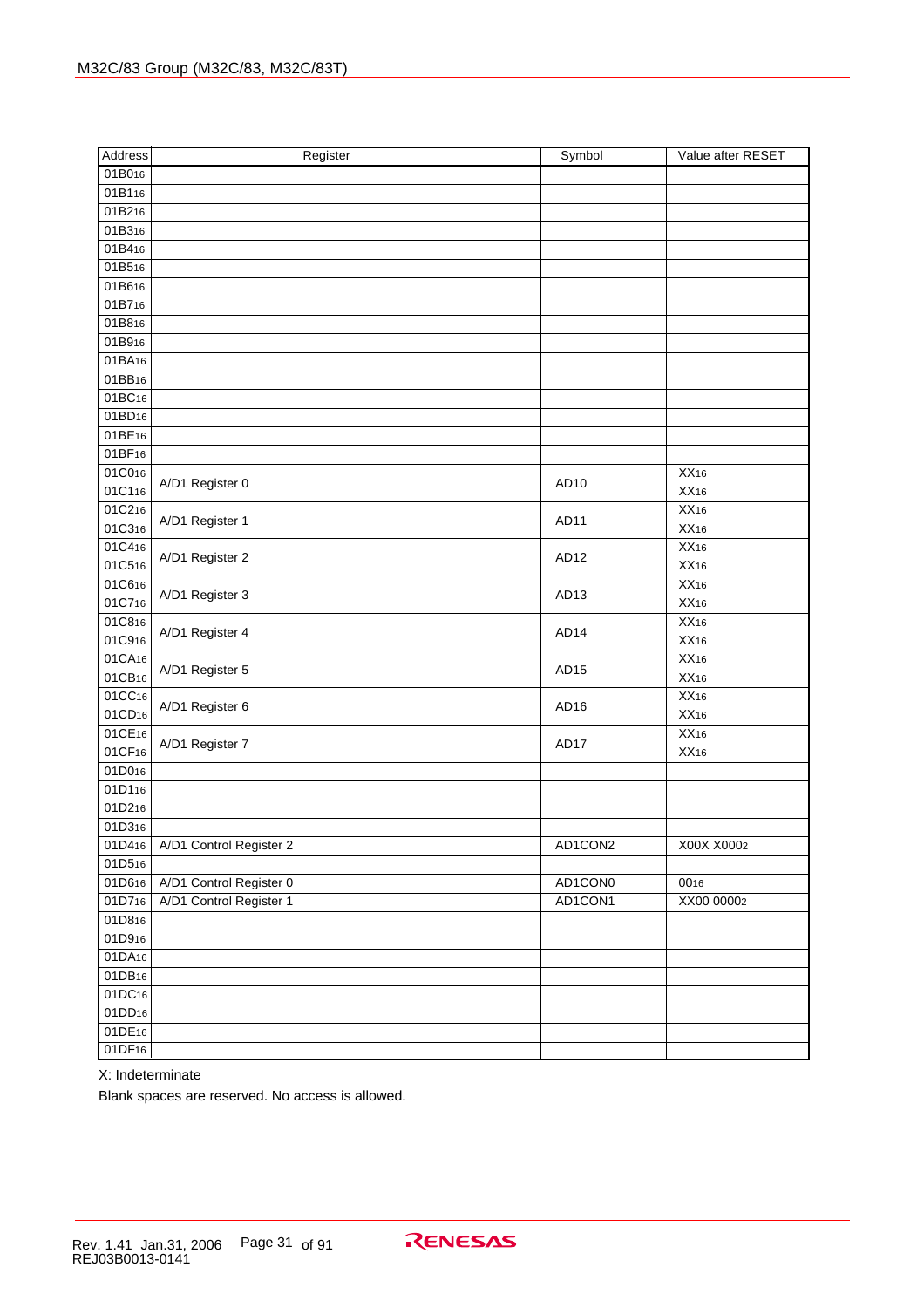| Address            | Register                                         | Symbol         | Value after RESET  |
|--------------------|--------------------------------------------------|----------------|--------------------|
| 01E016             | CAN0 Message Slot Buffer 0 Standard ID0          | C0SLOT0 0      | XX <sub>16</sub>   |
| 01E116             | CAN0 Message Slot Buffer 0 Standard ID1          | C0SLOT0_1      | XX16               |
| 01E216             | CAN0 Message Slot Buffer 0 Extended ID0          | C0SLOT0_2      | XX16               |
| 01E316             | CAN0 Message Slot Buffer 0 Extended ID1          | C0SLOT0_3      | XX16               |
| 01E416             | CAN0 Message Slot Buffer 0 Extended ID2          | C0SLOT0_4      | XX16               |
| 01E516             | CAN0 Message Slot Buffer 0 Data Length Code      | C0SLOT0_5      | XX16               |
| 01E616             | CAN0 Message Slot Buffer 0 Data 0                | C0SLOT0_6      | XX16               |
| 01E716             | CAN0 Message Slot Buffer 0 Data 1                | C0SLOT0_7      | XX16               |
| 01E816             | CAN0 Message Slot Buffer 0 Data 2                | C0SLOT0_8      | XX16               |
| 01E916             | CAN0 Message Slot Buffer 0 Data 3                | C0SLOT0_9      | XX16               |
| 01EA16             | CANO Message Slot Buffer 0 Data 4                | C0SLOT0_10     | XX16               |
| 01EB <sub>16</sub> | CANO Message Slot Buffer 0 Data 5                | C0SLOT0_11     | XX16               |
| 01EC16             | CAN0 Message Slot Buffer 0 Data 6                | C0SLOT0_12     | XX16               |
| 01ED <sub>16</sub> | CANO Message Slot Buffer 0 Data 7                | C0SLOT0_13     | XX16               |
| 01EE16             | CAN0 Message Slot Buffer 0 Time Stamp High-Order | C0SLOT0_14     | XX16               |
| 01EF16             | CAN0 Message Slot Buffer 0 Time Stamp Low-Order  | C0SLOT0_15     | XX16               |
| 01F016             | CAN0 Message Slot Buffer 1 Standard ID0          | C0SLOT1_0      | XX16               |
| 01F116             | CANO Message Slot Buffer 1 Standard ID1          | C0SLOT1_1      | XX16               |
| 01F216             | CAN0 Message Slot Buffer 1 Extended ID0          | C0SLOT1_2      | XX16               |
| 01F316             | CAN0 Message Slot Buffer 1 Extended ID1          | C0SLOT1_3      | XX16               |
| 01F416             | CAN0 Message Slot Buffer 1 Extended ID2          | C0SLOT1_4      | XX16               |
| 01F516             | CAN0 Message Slot Buffer 1 Data Length Code      | C0SLOT1_5      | XX16               |
| 01F616             | CAN0 Message Slot Buffer 1 Data 0                | C0SLOT1_6      | XX16               |
| 01F716             | CAN0 Message Slot Buffer 1 Data 1                | C0SLOT1_7      | XX16               |
| 01F816             | CAN0 Message Slot Buffer 1 Data 2                | C0SLOT1_8      | XX16               |
| 01F916             | CAN0 Message Slot Buffer 1 Data 3                | C0SLOT1_9      | XX16               |
| 01FA16             | CAN0 Message Slot Buffer 1 Data 4                | C0SLOT1_10     | XX16               |
| 01FB <sub>16</sub> | CANO Message Slot Buffer 1 Data 5                | C0SLOT1_11     | XX16               |
| 01FC <sub>16</sub> | CAN0 Message Slot Buffer 1 Data 6                | C0SLOT1_12     | XX16               |
| 01FD <sub>16</sub> | CAN0 Message Slot Buffer 1 Data 7                | C0SLOT1_13     | XX16               |
| 01FE16             | CAN0 Message Slot Buffer 1 Time Stamp High-Order | C0SLOT1_14     | XX16               |
| 01FF16             | CAN0 Message Slot Buffer 1 Time Stamp Low-Order  | C0SLOT1_15     | XX16               |
| 020016             |                                                  | C0CTLR0        | XX01 0X012(1)      |
| 020116             | CAN0 Control Register 0                          |                | XXXX 00002(1)      |
| 020216             | <b>CANO Status Register</b>                      | <b>COSTR</b>   | $0000 00002^{(1)}$ |
| 020316             |                                                  |                | X000 0X012(1)      |
| 020416             | CAN0 Extended ID Register                        | COIDR          | $0016^{(1)}$       |
| 020516             |                                                  |                | $0016^{(1)}$       |
| 020616             | <b>CANO Configuration Register</b>               | <b>COCONR</b>  | 0000 XXXX2(1)      |
| 020716             |                                                  |                | 0000 00002(1)      |
| 020816             | CAN0 Time Stamp Register                         | <b>COTSR</b>   | $0016^{1}$         |
| 020916             |                                                  |                | $0016^{(1)}$       |
| 020A16             | <b>CANO Transmit Error Count Register</b>        | COTEC          | $0016^{(1)}$       |
| 020B16             | <b>CANO Receive Error Count Register</b>         | COREC          | $0016^{(1)}$       |
| 020C16             | CAN0 Slot Interrupt Status Register              | <b>COSISTR</b> | $0016^{(1)}$       |
| 020D16             |                                                  |                | $0016^{(1)}$       |
| 020E16             |                                                  |                |                    |
| 020F16             |                                                  |                |                    |

Blank spaces are reserved. No access is allowed.

NOTES:

1. Values are obtained by setting the SLEEP bit in the C0SLPR register to "1" (sleep mode exited) and supplying a clock to the CAN module after reset.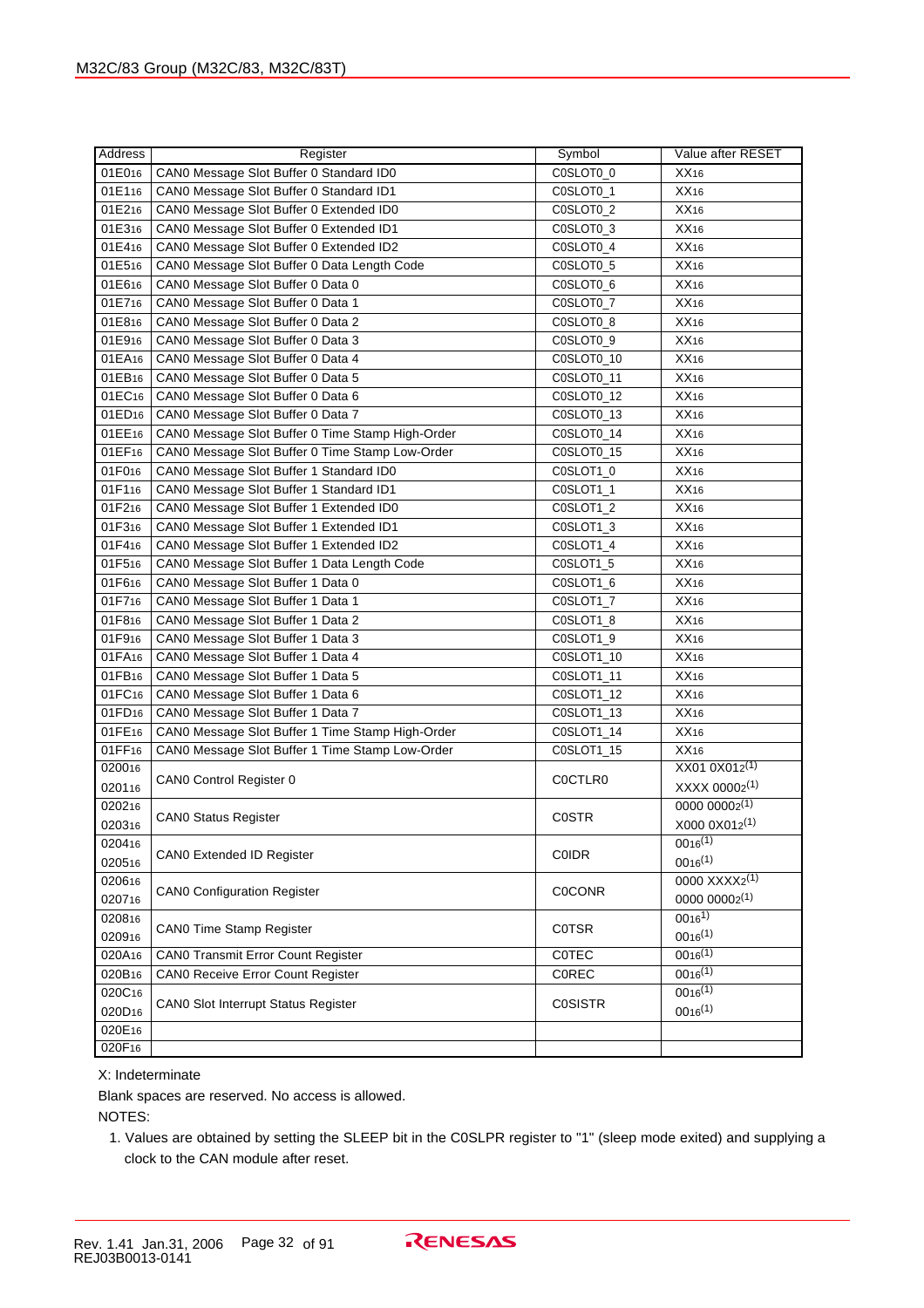| Address            | Register                                | Symbol         | Value after RESET         |          |
|--------------------|-----------------------------------------|----------------|---------------------------|----------|
| 021016             |                                         |                | $0016^{(2)}$              |          |
| 021116             | CAN0 Slot Interrupt Mask Register       | <b>COSIMKR</b> | $0016^{(2)}$              |          |
| 021216             |                                         |                |                           |          |
| 021316             |                                         |                |                           |          |
| 021416             | CAN0 Error Interrupt Mask Register      | <b>COEIMKR</b> | XXXX X0002 <sup>(2)</sup> |          |
| 021516             | CAN0 Error Interrupt Status Register    | <b>COEISTR</b> | XXXX X0002 <sup>(2)</sup> |          |
| 021616             |                                         |                |                           |          |
| 021716             | <b>CANO Baud Rate Prescaler</b>         | <b>COBRP</b>   | 0000 0001 $2^{(2)}$       |          |
| 021816             |                                         |                |                           |          |
| 021916             |                                         |                |                           |          |
| 021A16             |                                         |                |                           |          |
| 021B16             |                                         |                |                           |          |
| 021C16             |                                         |                |                           |          |
| 021D <sub>16</sub> |                                         |                |                           |          |
| 021E16             |                                         |                |                           |          |
| 021F16             |                                         |                |                           |          |
| 022016             |                                         |                |                           |          |
| 022116             |                                         |                |                           |          |
| 022216             |                                         |                |                           |          |
| 022316             |                                         |                |                           |          |
| 022416             |                                         |                |                           |          |
| 022516             |                                         |                |                           |          |
| 022616             |                                         |                |                           |          |
| 022716             |                                         |                |                           |          |
| 022816             | CAN0 Global Mask Register Standard ID0  | C0GMR0         | XXX0 00002 <sup>(2)</sup> |          |
| 022916             | CAN0 Global Mask Register Standard ID1  | C0GMR1         | XX00 00002 <sup>(2)</sup> |          |
| 022A16             | CAN0 Global Mask Register Extended ID0  | C0GMR2         | XXXX 00002 <sup>(2)</sup> |          |
| 022B16             | CAN0 Global Mask Register Extended ID1  | C0GMR3         | $0016^{(2)}$              |          |
| 022C16             | CAN0 Global Mask Register Extended ID2  | C0GMR4         | XX00 00002 <sup>(2)</sup> |          |
| 022D <sub>16</sub> |                                         |                |                           |          |
| 022E16             |                                         |                |                           |          |
| 022F16             |                                         |                |                           | (Note 1) |
| 023016             | CAN0 Message Slot 0 Control Register /  | COMCTLO/       | $0000 00002^{(2)}$        |          |
|                    | CAN0 Local Mask Register A Standard ID0 | <b>COLMARO</b> | XXX0 00002(2)             |          |
| 023116             | CAN0 Message Slot 1 Control Register /  | COMCTL1/       | $0000 00002^{(2)}$        |          |
|                    | CAN0 Local Mask Register A Standard ID1 | COLMAR1        | XX00 00002(2)             |          |
| 023216             | CANO Message Slot 2 Control Register /  | COMCTL2/       | $0000 00002^{(2)}$        |          |
|                    | CANO Local Mask Register A Extended ID0 | C0LMAR2        | XXXX 00002 <sup>(2)</sup> |          |
| 023316             | CAN0 Message Slot 3 Control Register /  | COMCTL3/       | $0016^{(2)}$              |          |
|                    | CANO Local Mask Register A Extended ID1 | C0LMAR3        | $0016^{(2)}$              |          |
| 023416             | CAN0 Message Slot 4 Control Register /  | COMCTL4/       | $0000 00002^{(2)}$        |          |
|                    | CAN0 Local Mask Register A Extended ID2 | C0LMAR4        | XX00 00002(2)             |          |
| 023516             | CAN0 Message Slot 5 Control Register    | C0MCTL5        | $0016^{(2)}$              |          |
| 023616             | CANO Message Slot 6 Control Register    | C0MCTL6        | $0016^{(2)}$              |          |
| 023716             | CAN0 Message Slot 7 Control Register    | C0MCTL7        | $0016^{(2)}$              |          |
| 023816             | CAN0 Message Slot 8 Control Register /  | COMCTL8/       | $0000 00002^{(2)}$        |          |
|                    | CAN0 Local Mask Register B Standard ID0 | C0LMBR0        | XXX0 00002(2)             |          |

Blank spaces are reserved. No access is allowed.

NOTES:

- 1. The BANKSEL bit in the C0CTLR1 register switches functions for addresses 022016 to 023F16.
- 2. Values are obtained by setting the SLEEP bit in the C0SLPR register to "1" (sleep mode exited) and supplying a clock to the CAN module after reset.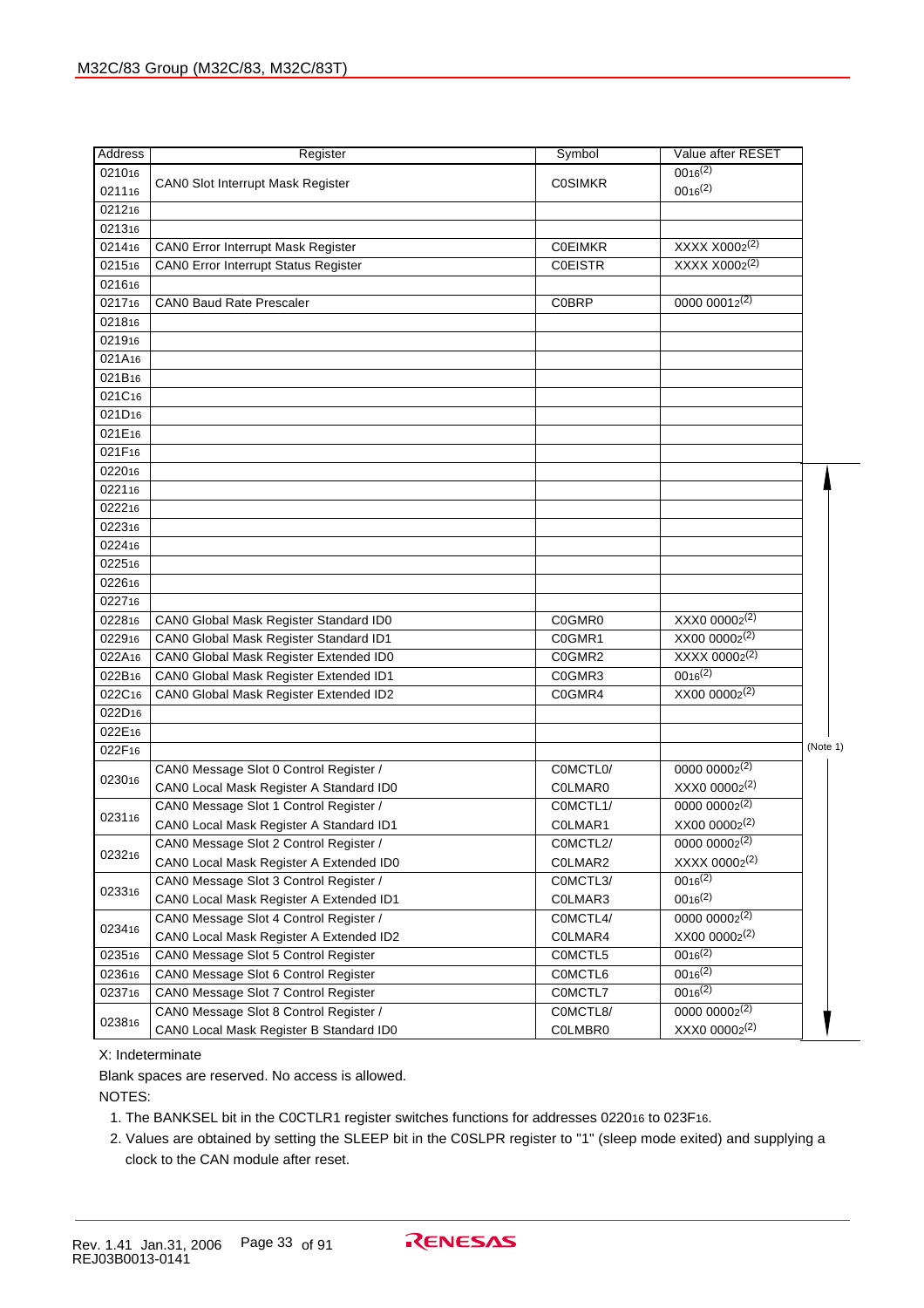| Address            | Register                                | Symbol        | Value after RESET  |          |
|--------------------|-----------------------------------------|---------------|--------------------|----------|
|                    | CAN0 Message Slot 9 Control Register /  | COMCTL9/      | $0000 00002^{(2)}$ |          |
| 023916             | CAN0 Local Mask Register B Standard ID1 | COLMBR1       | XX00 00002(2)      |          |
|                    | CAN0 Message Slot 10 Control Register / | COMCTL10/     | $0000 00002^{(2)}$ |          |
| 023A16             | CAN0 Local Mask Register B Extended ID0 | COLMBR2       | XXXX 00002(2)      |          |
|                    | CAN0 Message Slot 11 Control Register / | COMCTL11/     | $0016^{(2)}$       |          |
| 023B16             | CAN0 Local Mask Register B Extended ID1 | COLMBR3       | $0016^{(2)}$       | (Note 1) |
|                    | CAN0 Message Slot 12 Control Register / | COMCTL12/     | $0000 00002^{(2)}$ |          |
| 023C16             | CAN0 Local Mask Register B Extended ID2 | COLMBR4       | XX00 00002(2)      |          |
| 023D <sub>16</sub> | CAN0 Message Slot 13 Control Register   | COMCTL13      | $0016^{(2)}$       |          |
| 023E16             | CAN0 Message Slot 14 Control Register   | COMCTL14      | $0016^{(2)}$       |          |
| 023F16             | CAN0 Message Slot 15 Control Register   | COMCTL15      | $0016^{(2)}$       |          |
| 024016             |                                         | <b>COSBS</b>  | $0016^{(2)}$       |          |
|                    | CAN0 Slot Buffer Select Register        |               | $XX00000XX2^{(2)}$ |          |
| 024116             | CAN0 Control Register 1                 | C0CTLR1       |                    |          |
| 024216             | <b>CAN0 Sleep Control Register</b>      | <b>COSLPR</b> | XXXX XXX02         |          |
| 024316             |                                         |               |                    |          |
| 024416             | CAN0 Acceptance Filter Support Register | <b>COAFS</b>  | $0016^{(2)}$       |          |
| 024516             |                                         |               | $0116^{(2)}$       |          |
| 024616             |                                         |               |                    |          |
| 024716             |                                         |               |                    |          |
| 024816             |                                         |               |                    |          |
| 024916             |                                         |               |                    |          |
| 024A16             |                                         |               |                    |          |
| 024B16             |                                         |               |                    |          |
| 024C16             |                                         |               |                    |          |
| 024D <sub>16</sub> |                                         |               |                    |          |
| 024E16             |                                         |               |                    |          |
| 024F16             |                                         |               |                    |          |
| 025016             |                                         |               |                    |          |
| 025116             |                                         |               |                    |          |
| 025216             |                                         |               |                    |          |
| 025316             |                                         |               |                    |          |
| 025416             |                                         |               |                    |          |
| 025516             |                                         |               |                    |          |
| 025616             |                                         |               |                    |          |
| 025716             |                                         |               |                    |          |
| 025816             |                                         |               |                    |          |
| 025916             |                                         |               |                    |          |
| 025A16             |                                         |               |                    |          |
| 025B <sub>16</sub> |                                         |               |                    |          |
| 025C16             |                                         |               |                    |          |
| 025D <sub>16</sub> |                                         |               |                    |          |
| 025E16             |                                         |               |                    |          |
| 025F16             |                                         |               |                    |          |
| 026016             |                                         |               |                    |          |
| 026116             |                                         |               |                    |          |
| to                 |                                         |               |                    |          |
| 02BF <sub>16</sub> |                                         |               |                    |          |
|                    |                                         |               |                    |          |

Blank spaces are reserved. No access is allowed.

NOTES:

- 1. The BANKSEL bit in the C0CTLR1 register switches functions for addresses 022016 to 023F16.
- 2. Values are obtained by setting the SLEEP bit in the C0SLPR register to "1" (sleep mode exited) and supplying a clock to the CAN module after reset.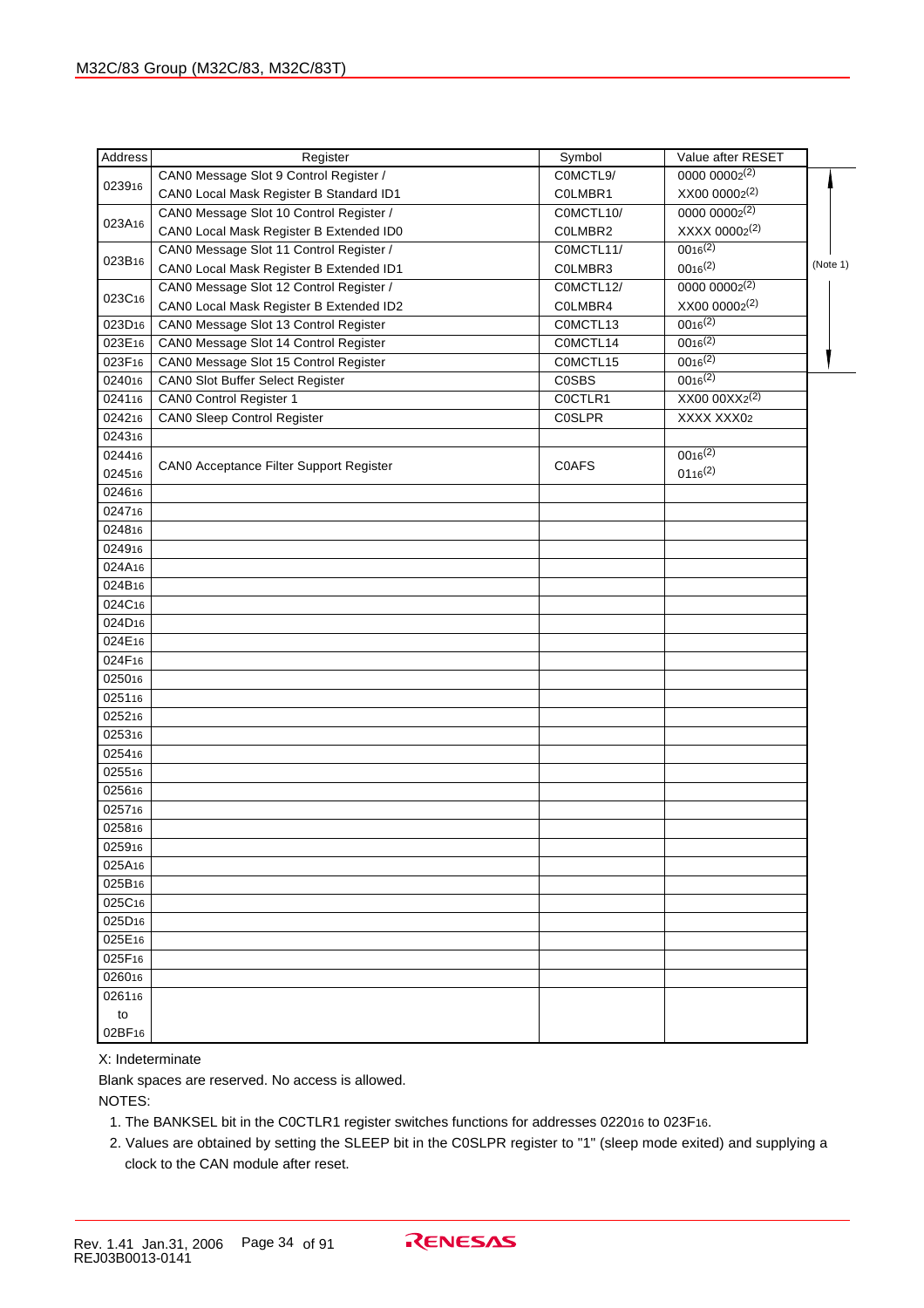| Address            | Register                                  | Symbol      | Value after RESET |
|--------------------|-------------------------------------------|-------------|-------------------|
| 02C016             |                                           |             | XX16              |
| 02C116             | X0 Register Y0 Register                   | X0R, Y0R    | XX16              |
| 02C216             |                                           |             | XX16              |
| 02C316             | X1 Register Y1 Register                   | X1R, Y1R    | XX16              |
| 02C416             |                                           | X2R, Y2R    | XX16              |
| 02C516             | X2 Register Y2 Register                   |             | XX16              |
| 02C616             |                                           |             | XX16              |
| 02C716             | X3 Register Y3 Register                   | X3R, Y3R    | XX16              |
| 02C816             |                                           |             | XX16              |
| 02C916             | X4 Register Y4 Register                   | X4R, Y4R    | XX16              |
| 02CA16             |                                           |             | XX16              |
| 02CB16             | X5 Register Y5 Register                   | X5R, Y5R    | XX16              |
| 02CC16             |                                           |             | XX16              |
| 02CD <sub>16</sub> | X6 Register Y6 Register                   | X6R, Y6R    | XX16              |
| 02CE16             |                                           |             | XX16              |
| 02CF16             | X7 Register Y7 Register                   | X7R, Y7R    | XX16              |
| 02D016             |                                           |             | XX16              |
| 02D116             | X8 Register Y8 Register                   | X8R, Y8R    | XX16              |
| 02D216             |                                           |             | XX16              |
| 02D316             | X9 Register Y9 Register                   | X9R, Y9R    | XX16              |
| 02D416             |                                           |             | XX16              |
| 02D516             | X10 Register Y10 Register                 | X10R, Y10R  | XX16              |
| 02D616             |                                           |             | XX16              |
| 02D716             | X11 Register Y11 Register                 | X11R, Y11R  | XX16              |
| 02D816             |                                           |             | XX16              |
| 02D916             | X12 Register Y12 Register                 | X12R, Y12R  | XX16              |
| 02DA16             |                                           |             | XX16              |
| 02DB16             | X13 Register Y13 Register                 | X13R, Y13R  | XX16              |
| 02DC16             |                                           |             | XX16              |
| 02DD <sub>16</sub> | X14 Register Y14 Register                 | X14R, Y14R  | XX16              |
| 02DE16             |                                           |             | XX16              |
| 02DF16             | X15 Register Y15 Register                 | X15R, Y15R  | XX16              |
| 02E016             | XY Control Register                       | <b>XYC</b>  | XXXX XX002        |
| 02E116             |                                           |             |                   |
| 02E216             |                                           |             |                   |
| 02E316             |                                           |             |                   |
| 02E416             | UART1 Special Mode Register 4             | U1SMR4      | 0016              |
| 02E516             | UART1 Special Mode Register 3             | U1SMR3      | 0016              |
| 02E616             | UART1 Special Mode Register 2             | U1SMR2      | 0016              |
| 02E716             | <b>UART1 Special Mode Register</b>        | U1SMR       | 0016              |
| 02E816             | UART1 Transmit/Receive Mode Register      | U1MR        | 0016              |
| 02E916             | <b>UART1 Baud Rate Register</b>           | U1BRG       | XX16              |
| 02EA16             |                                           |             | XX16              |
| 02EB16             | <b>UART1 Transmit Buffer Register</b>     | U1TB        | XX16              |
| 02EC16             | UART1 Transmit/Receive Control Register 0 | <b>U1C0</b> | 0000 10002        |
| 02ED <sub>16</sub> | UART1 Transmit/Receive Control Register 1 | U1C1        | 0000 00102        |
| 02EE16             |                                           |             | XX16              |
| 02EF16             | <b>UART1 Receive Buffer Register</b>      | U1RB        | XX16              |

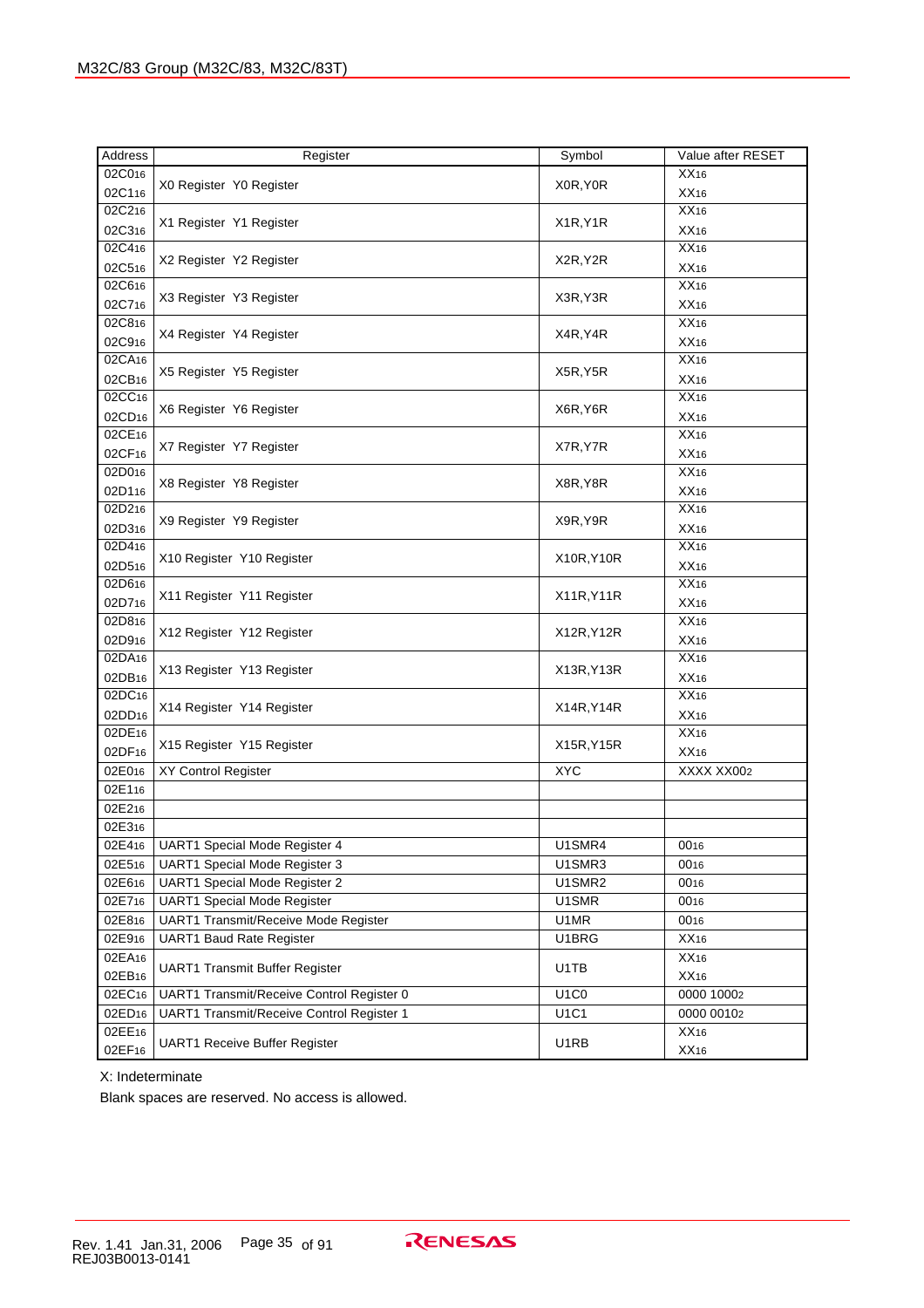| 02F016<br>02F116<br>02F216<br>02F316<br>02F416<br>UART4 Special Mode Register 4<br>U4SMR4<br>0016<br>02F516<br><b>UART4 Special Mode Register 3</b><br>U4SMR3<br>0016<br><b>UART4 Special Mode Register 2</b><br>02F616<br>U4SMR2<br>0016<br>02F716<br><b>UART4 Special Mode Register</b><br>U4SMR<br>0016<br><b>UART4 Transmit/Receive Mode Register</b><br>02F816<br>U4MR<br>0016<br>02F916<br>U4BRG<br>XX16<br><b>UART4 Baud Rate Register</b><br>02FA16<br>XX16<br>U4TB<br><b>UART4 Transmit Buffer Register</b><br>02FB16<br>XX16<br>02FC16<br>UART4 Transmit/Receive Control Register 0<br><b>U4C0</b><br>0000 10002<br>02FD <sub>16</sub><br>UART4 Transmit/Receive Control Register 1<br><b>U4C1</b><br>0000 00102<br>02FE16<br>XX16<br>U4RB<br>UART4 Receive Buffer Register<br>02FF16<br>XX16<br>030016<br><b>TBSR</b><br>000X XXXX2<br>Timer B3, B4, B5 Count Start Flag<br>030116<br>030216<br>XX16<br><b>TA11</b><br>Timer A1-1 Register<br>030316<br>XX16<br>030416<br>XX16<br><b>TA21</b><br>Timer A2-1 Register<br>030516<br>XX16<br>030616<br>XX16<br>Timer A4-1 Register<br><b>TA41</b><br>030716<br>XX16<br>030816<br>Three-Phase PWM Control Register 0<br><b>INVCO</b><br>0016<br>030916<br>Three-Phase PWM Control Register 1<br>INVC1<br>0016<br>030A16<br>Three-Phase output Buffer Register 0<br>XX11 11112<br>IDB <sub>0</sub><br>030B16<br>XX11 11112<br>Three-Phase output Buffer Register 1<br>IDB1<br>030C16<br>Dead Time Timer<br>XX16<br><b>DTT</b><br>030D <sub>16</sub><br>Timer B2 Interrupt Generating Frequency Set Counter<br>ICTB <sub>2</sub><br>XX16<br>030E16<br>030F16<br>031016<br>XX16<br>TB <sub>3</sub><br>Timer B3 Register<br>031116<br>XX16<br>XX16<br>031216<br>TB4<br>Timer B4 Register<br>031316<br>XX16<br>XX16<br>031416<br>Timer B5 Register<br>TB <sub>5</sub><br>031516<br>XX16<br>031616<br>031716<br>031816<br>031916<br>031A16<br>031B16<br>Timer B3 Mode Register<br>TB3MR<br>00XX 00002<br>031C16<br>Timer B4 Mode Register<br>TB4MR<br>00XX 00002<br>031D <sub>16</sub><br>Timer B5 Mode Register<br>TB5MR<br>00XX 00002<br>031E16<br>031F16<br>External Interrupt Cause Select Register<br><b>IFSR</b><br>0016 | Address | Register | Symbol | Value after RESET |
|---------------------------------------------------------------------------------------------------------------------------------------------------------------------------------------------------------------------------------------------------------------------------------------------------------------------------------------------------------------------------------------------------------------------------------------------------------------------------------------------------------------------------------------------------------------------------------------------------------------------------------------------------------------------------------------------------------------------------------------------------------------------------------------------------------------------------------------------------------------------------------------------------------------------------------------------------------------------------------------------------------------------------------------------------------------------------------------------------------------------------------------------------------------------------------------------------------------------------------------------------------------------------------------------------------------------------------------------------------------------------------------------------------------------------------------------------------------------------------------------------------------------------------------------------------------------------------------------------------------------------------------------------------------------------------------------------------------------------------------------------------------------------------------------------------------------------------------------------------------------------------------------------------------------------------------------------------------------------------------------------------------------------------------------------------------------------------------------------------------------------------------------------------------------------------|---------|----------|--------|-------------------|
|                                                                                                                                                                                                                                                                                                                                                                                                                                                                                                                                                                                                                                                                                                                                                                                                                                                                                                                                                                                                                                                                                                                                                                                                                                                                                                                                                                                                                                                                                                                                                                                                                                                                                                                                                                                                                                                                                                                                                                                                                                                                                                                                                                                 |         |          |        |                   |
|                                                                                                                                                                                                                                                                                                                                                                                                                                                                                                                                                                                                                                                                                                                                                                                                                                                                                                                                                                                                                                                                                                                                                                                                                                                                                                                                                                                                                                                                                                                                                                                                                                                                                                                                                                                                                                                                                                                                                                                                                                                                                                                                                                                 |         |          |        |                   |
|                                                                                                                                                                                                                                                                                                                                                                                                                                                                                                                                                                                                                                                                                                                                                                                                                                                                                                                                                                                                                                                                                                                                                                                                                                                                                                                                                                                                                                                                                                                                                                                                                                                                                                                                                                                                                                                                                                                                                                                                                                                                                                                                                                                 |         |          |        |                   |
|                                                                                                                                                                                                                                                                                                                                                                                                                                                                                                                                                                                                                                                                                                                                                                                                                                                                                                                                                                                                                                                                                                                                                                                                                                                                                                                                                                                                                                                                                                                                                                                                                                                                                                                                                                                                                                                                                                                                                                                                                                                                                                                                                                                 |         |          |        |                   |
|                                                                                                                                                                                                                                                                                                                                                                                                                                                                                                                                                                                                                                                                                                                                                                                                                                                                                                                                                                                                                                                                                                                                                                                                                                                                                                                                                                                                                                                                                                                                                                                                                                                                                                                                                                                                                                                                                                                                                                                                                                                                                                                                                                                 |         |          |        |                   |
|                                                                                                                                                                                                                                                                                                                                                                                                                                                                                                                                                                                                                                                                                                                                                                                                                                                                                                                                                                                                                                                                                                                                                                                                                                                                                                                                                                                                                                                                                                                                                                                                                                                                                                                                                                                                                                                                                                                                                                                                                                                                                                                                                                                 |         |          |        |                   |
|                                                                                                                                                                                                                                                                                                                                                                                                                                                                                                                                                                                                                                                                                                                                                                                                                                                                                                                                                                                                                                                                                                                                                                                                                                                                                                                                                                                                                                                                                                                                                                                                                                                                                                                                                                                                                                                                                                                                                                                                                                                                                                                                                                                 |         |          |        |                   |
|                                                                                                                                                                                                                                                                                                                                                                                                                                                                                                                                                                                                                                                                                                                                                                                                                                                                                                                                                                                                                                                                                                                                                                                                                                                                                                                                                                                                                                                                                                                                                                                                                                                                                                                                                                                                                                                                                                                                                                                                                                                                                                                                                                                 |         |          |        |                   |
|                                                                                                                                                                                                                                                                                                                                                                                                                                                                                                                                                                                                                                                                                                                                                                                                                                                                                                                                                                                                                                                                                                                                                                                                                                                                                                                                                                                                                                                                                                                                                                                                                                                                                                                                                                                                                                                                                                                                                                                                                                                                                                                                                                                 |         |          |        |                   |
|                                                                                                                                                                                                                                                                                                                                                                                                                                                                                                                                                                                                                                                                                                                                                                                                                                                                                                                                                                                                                                                                                                                                                                                                                                                                                                                                                                                                                                                                                                                                                                                                                                                                                                                                                                                                                                                                                                                                                                                                                                                                                                                                                                                 |         |          |        |                   |
|                                                                                                                                                                                                                                                                                                                                                                                                                                                                                                                                                                                                                                                                                                                                                                                                                                                                                                                                                                                                                                                                                                                                                                                                                                                                                                                                                                                                                                                                                                                                                                                                                                                                                                                                                                                                                                                                                                                                                                                                                                                                                                                                                                                 |         |          |        |                   |
|                                                                                                                                                                                                                                                                                                                                                                                                                                                                                                                                                                                                                                                                                                                                                                                                                                                                                                                                                                                                                                                                                                                                                                                                                                                                                                                                                                                                                                                                                                                                                                                                                                                                                                                                                                                                                                                                                                                                                                                                                                                                                                                                                                                 |         |          |        |                   |
|                                                                                                                                                                                                                                                                                                                                                                                                                                                                                                                                                                                                                                                                                                                                                                                                                                                                                                                                                                                                                                                                                                                                                                                                                                                                                                                                                                                                                                                                                                                                                                                                                                                                                                                                                                                                                                                                                                                                                                                                                                                                                                                                                                                 |         |          |        |                   |
|                                                                                                                                                                                                                                                                                                                                                                                                                                                                                                                                                                                                                                                                                                                                                                                                                                                                                                                                                                                                                                                                                                                                                                                                                                                                                                                                                                                                                                                                                                                                                                                                                                                                                                                                                                                                                                                                                                                                                                                                                                                                                                                                                                                 |         |          |        |                   |
|                                                                                                                                                                                                                                                                                                                                                                                                                                                                                                                                                                                                                                                                                                                                                                                                                                                                                                                                                                                                                                                                                                                                                                                                                                                                                                                                                                                                                                                                                                                                                                                                                                                                                                                                                                                                                                                                                                                                                                                                                                                                                                                                                                                 |         |          |        |                   |
|                                                                                                                                                                                                                                                                                                                                                                                                                                                                                                                                                                                                                                                                                                                                                                                                                                                                                                                                                                                                                                                                                                                                                                                                                                                                                                                                                                                                                                                                                                                                                                                                                                                                                                                                                                                                                                                                                                                                                                                                                                                                                                                                                                                 |         |          |        |                   |
|                                                                                                                                                                                                                                                                                                                                                                                                                                                                                                                                                                                                                                                                                                                                                                                                                                                                                                                                                                                                                                                                                                                                                                                                                                                                                                                                                                                                                                                                                                                                                                                                                                                                                                                                                                                                                                                                                                                                                                                                                                                                                                                                                                                 |         |          |        |                   |
|                                                                                                                                                                                                                                                                                                                                                                                                                                                                                                                                                                                                                                                                                                                                                                                                                                                                                                                                                                                                                                                                                                                                                                                                                                                                                                                                                                                                                                                                                                                                                                                                                                                                                                                                                                                                                                                                                                                                                                                                                                                                                                                                                                                 |         |          |        |                   |
|                                                                                                                                                                                                                                                                                                                                                                                                                                                                                                                                                                                                                                                                                                                                                                                                                                                                                                                                                                                                                                                                                                                                                                                                                                                                                                                                                                                                                                                                                                                                                                                                                                                                                                                                                                                                                                                                                                                                                                                                                                                                                                                                                                                 |         |          |        |                   |
|                                                                                                                                                                                                                                                                                                                                                                                                                                                                                                                                                                                                                                                                                                                                                                                                                                                                                                                                                                                                                                                                                                                                                                                                                                                                                                                                                                                                                                                                                                                                                                                                                                                                                                                                                                                                                                                                                                                                                                                                                                                                                                                                                                                 |         |          |        |                   |
|                                                                                                                                                                                                                                                                                                                                                                                                                                                                                                                                                                                                                                                                                                                                                                                                                                                                                                                                                                                                                                                                                                                                                                                                                                                                                                                                                                                                                                                                                                                                                                                                                                                                                                                                                                                                                                                                                                                                                                                                                                                                                                                                                                                 |         |          |        |                   |
|                                                                                                                                                                                                                                                                                                                                                                                                                                                                                                                                                                                                                                                                                                                                                                                                                                                                                                                                                                                                                                                                                                                                                                                                                                                                                                                                                                                                                                                                                                                                                                                                                                                                                                                                                                                                                                                                                                                                                                                                                                                                                                                                                                                 |         |          |        |                   |
|                                                                                                                                                                                                                                                                                                                                                                                                                                                                                                                                                                                                                                                                                                                                                                                                                                                                                                                                                                                                                                                                                                                                                                                                                                                                                                                                                                                                                                                                                                                                                                                                                                                                                                                                                                                                                                                                                                                                                                                                                                                                                                                                                                                 |         |          |        |                   |
|                                                                                                                                                                                                                                                                                                                                                                                                                                                                                                                                                                                                                                                                                                                                                                                                                                                                                                                                                                                                                                                                                                                                                                                                                                                                                                                                                                                                                                                                                                                                                                                                                                                                                                                                                                                                                                                                                                                                                                                                                                                                                                                                                                                 |         |          |        |                   |
|                                                                                                                                                                                                                                                                                                                                                                                                                                                                                                                                                                                                                                                                                                                                                                                                                                                                                                                                                                                                                                                                                                                                                                                                                                                                                                                                                                                                                                                                                                                                                                                                                                                                                                                                                                                                                                                                                                                                                                                                                                                                                                                                                                                 |         |          |        |                   |
|                                                                                                                                                                                                                                                                                                                                                                                                                                                                                                                                                                                                                                                                                                                                                                                                                                                                                                                                                                                                                                                                                                                                                                                                                                                                                                                                                                                                                                                                                                                                                                                                                                                                                                                                                                                                                                                                                                                                                                                                                                                                                                                                                                                 |         |          |        |                   |
|                                                                                                                                                                                                                                                                                                                                                                                                                                                                                                                                                                                                                                                                                                                                                                                                                                                                                                                                                                                                                                                                                                                                                                                                                                                                                                                                                                                                                                                                                                                                                                                                                                                                                                                                                                                                                                                                                                                                                                                                                                                                                                                                                                                 |         |          |        |                   |
|                                                                                                                                                                                                                                                                                                                                                                                                                                                                                                                                                                                                                                                                                                                                                                                                                                                                                                                                                                                                                                                                                                                                                                                                                                                                                                                                                                                                                                                                                                                                                                                                                                                                                                                                                                                                                                                                                                                                                                                                                                                                                                                                                                                 |         |          |        |                   |
|                                                                                                                                                                                                                                                                                                                                                                                                                                                                                                                                                                                                                                                                                                                                                                                                                                                                                                                                                                                                                                                                                                                                                                                                                                                                                                                                                                                                                                                                                                                                                                                                                                                                                                                                                                                                                                                                                                                                                                                                                                                                                                                                                                                 |         |          |        |                   |
|                                                                                                                                                                                                                                                                                                                                                                                                                                                                                                                                                                                                                                                                                                                                                                                                                                                                                                                                                                                                                                                                                                                                                                                                                                                                                                                                                                                                                                                                                                                                                                                                                                                                                                                                                                                                                                                                                                                                                                                                                                                                                                                                                                                 |         |          |        |                   |
|                                                                                                                                                                                                                                                                                                                                                                                                                                                                                                                                                                                                                                                                                                                                                                                                                                                                                                                                                                                                                                                                                                                                                                                                                                                                                                                                                                                                                                                                                                                                                                                                                                                                                                                                                                                                                                                                                                                                                                                                                                                                                                                                                                                 |         |          |        |                   |
|                                                                                                                                                                                                                                                                                                                                                                                                                                                                                                                                                                                                                                                                                                                                                                                                                                                                                                                                                                                                                                                                                                                                                                                                                                                                                                                                                                                                                                                                                                                                                                                                                                                                                                                                                                                                                                                                                                                                                                                                                                                                                                                                                                                 |         |          |        |                   |
|                                                                                                                                                                                                                                                                                                                                                                                                                                                                                                                                                                                                                                                                                                                                                                                                                                                                                                                                                                                                                                                                                                                                                                                                                                                                                                                                                                                                                                                                                                                                                                                                                                                                                                                                                                                                                                                                                                                                                                                                                                                                                                                                                                                 |         |          |        |                   |
|                                                                                                                                                                                                                                                                                                                                                                                                                                                                                                                                                                                                                                                                                                                                                                                                                                                                                                                                                                                                                                                                                                                                                                                                                                                                                                                                                                                                                                                                                                                                                                                                                                                                                                                                                                                                                                                                                                                                                                                                                                                                                                                                                                                 |         |          |        |                   |
|                                                                                                                                                                                                                                                                                                                                                                                                                                                                                                                                                                                                                                                                                                                                                                                                                                                                                                                                                                                                                                                                                                                                                                                                                                                                                                                                                                                                                                                                                                                                                                                                                                                                                                                                                                                                                                                                                                                                                                                                                                                                                                                                                                                 |         |          |        |                   |
|                                                                                                                                                                                                                                                                                                                                                                                                                                                                                                                                                                                                                                                                                                                                                                                                                                                                                                                                                                                                                                                                                                                                                                                                                                                                                                                                                                                                                                                                                                                                                                                                                                                                                                                                                                                                                                                                                                                                                                                                                                                                                                                                                                                 |         |          |        |                   |
|                                                                                                                                                                                                                                                                                                                                                                                                                                                                                                                                                                                                                                                                                                                                                                                                                                                                                                                                                                                                                                                                                                                                                                                                                                                                                                                                                                                                                                                                                                                                                                                                                                                                                                                                                                                                                                                                                                                                                                                                                                                                                                                                                                                 |         |          |        |                   |
|                                                                                                                                                                                                                                                                                                                                                                                                                                                                                                                                                                                                                                                                                                                                                                                                                                                                                                                                                                                                                                                                                                                                                                                                                                                                                                                                                                                                                                                                                                                                                                                                                                                                                                                                                                                                                                                                                                                                                                                                                                                                                                                                                                                 |         |          |        |                   |
|                                                                                                                                                                                                                                                                                                                                                                                                                                                                                                                                                                                                                                                                                                                                                                                                                                                                                                                                                                                                                                                                                                                                                                                                                                                                                                                                                                                                                                                                                                                                                                                                                                                                                                                                                                                                                                                                                                                                                                                                                                                                                                                                                                                 |         |          |        |                   |
|                                                                                                                                                                                                                                                                                                                                                                                                                                                                                                                                                                                                                                                                                                                                                                                                                                                                                                                                                                                                                                                                                                                                                                                                                                                                                                                                                                                                                                                                                                                                                                                                                                                                                                                                                                                                                                                                                                                                                                                                                                                                                                                                                                                 |         |          |        |                   |
|                                                                                                                                                                                                                                                                                                                                                                                                                                                                                                                                                                                                                                                                                                                                                                                                                                                                                                                                                                                                                                                                                                                                                                                                                                                                                                                                                                                                                                                                                                                                                                                                                                                                                                                                                                                                                                                                                                                                                                                                                                                                                                                                                                                 |         |          |        |                   |
|                                                                                                                                                                                                                                                                                                                                                                                                                                                                                                                                                                                                                                                                                                                                                                                                                                                                                                                                                                                                                                                                                                                                                                                                                                                                                                                                                                                                                                                                                                                                                                                                                                                                                                                                                                                                                                                                                                                                                                                                                                                                                                                                                                                 |         |          |        |                   |
|                                                                                                                                                                                                                                                                                                                                                                                                                                                                                                                                                                                                                                                                                                                                                                                                                                                                                                                                                                                                                                                                                                                                                                                                                                                                                                                                                                                                                                                                                                                                                                                                                                                                                                                                                                                                                                                                                                                                                                                                                                                                                                                                                                                 |         |          |        |                   |
|                                                                                                                                                                                                                                                                                                                                                                                                                                                                                                                                                                                                                                                                                                                                                                                                                                                                                                                                                                                                                                                                                                                                                                                                                                                                                                                                                                                                                                                                                                                                                                                                                                                                                                                                                                                                                                                                                                                                                                                                                                                                                                                                                                                 |         |          |        |                   |
|                                                                                                                                                                                                                                                                                                                                                                                                                                                                                                                                                                                                                                                                                                                                                                                                                                                                                                                                                                                                                                                                                                                                                                                                                                                                                                                                                                                                                                                                                                                                                                                                                                                                                                                                                                                                                                                                                                                                                                                                                                                                                                                                                                                 |         |          |        |                   |
|                                                                                                                                                                                                                                                                                                                                                                                                                                                                                                                                                                                                                                                                                                                                                                                                                                                                                                                                                                                                                                                                                                                                                                                                                                                                                                                                                                                                                                                                                                                                                                                                                                                                                                                                                                                                                                                                                                                                                                                                                                                                                                                                                                                 |         |          |        |                   |
|                                                                                                                                                                                                                                                                                                                                                                                                                                                                                                                                                                                                                                                                                                                                                                                                                                                                                                                                                                                                                                                                                                                                                                                                                                                                                                                                                                                                                                                                                                                                                                                                                                                                                                                                                                                                                                                                                                                                                                                                                                                                                                                                                                                 |         |          |        |                   |
|                                                                                                                                                                                                                                                                                                                                                                                                                                                                                                                                                                                                                                                                                                                                                                                                                                                                                                                                                                                                                                                                                                                                                                                                                                                                                                                                                                                                                                                                                                                                                                                                                                                                                                                                                                                                                                                                                                                                                                                                                                                                                                                                                                                 |         |          |        |                   |

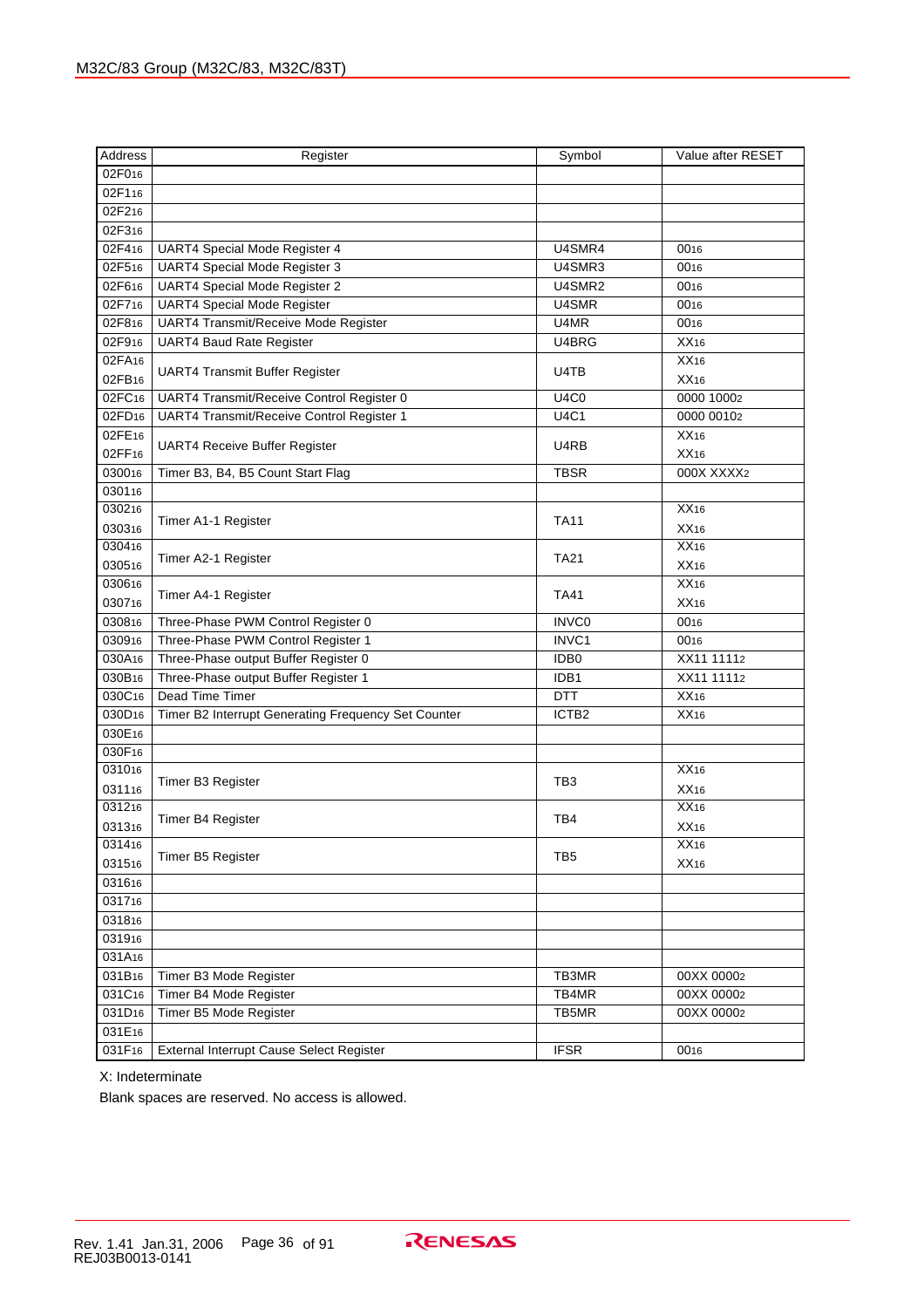| Address            | Register                                    | Symbol          | Value after RESET |
|--------------------|---------------------------------------------|-----------------|-------------------|
| 032016             |                                             |                 |                   |
| 032116             |                                             |                 |                   |
| 032216             |                                             |                 |                   |
| 032316             |                                             |                 |                   |
| 032416             | UART3 Special Mode Register 4               | U3SMR4          | 0016              |
| 032516             | UART3 Special Mode Register 3               | U3SMR3          | 0016              |
| 032616             | <b>UART3 Special Mode Register 2</b>        | U3SMR2          | 0016              |
| 032716             | <b>UART3 Special Mode Register</b>          | U3SMR           | 0016              |
| 032816             | <b>UART3 Transmit/Receive Mode Register</b> | U3MR            | 0016              |
| 032916             | <b>UART3 Baud Rate Register</b>             | U3BRG           | XX16              |
| 032A16             |                                             |                 | XX16              |
| 032B16             | <b>UART3 Transmit Buffer Register</b>       | U3TB            | XX16              |
| 032C16             | UART3 Transmit/Receive Control Register 0   | <b>U3C0</b>     | 0000 10002        |
| 032D <sub>16</sub> | UART3 Transmit/Receive Control Register 1   | U3C1            | 0000 00102        |
| 032E16             |                                             |                 | XX16              |
| 032F16             | <b>UART3 Receive Buffer Register</b>        | U3RB            | XX <sub>16</sub>  |
| 033016             |                                             |                 |                   |
| 033116             |                                             |                 |                   |
| 033216             |                                             |                 |                   |
| 033316             |                                             |                 |                   |
| 033416             | <b>UART2 Special Mode Register 4</b>        | U2SMR4          | 0016              |
| 033516             | UART2 Special Mode Register 3               | U2SMR3          | 0016              |
| 033616             | <b>UART2 Special Mode Register 2</b>        | U2SMR2          | 0016              |
| 033716             | <b>UART2 Special Mode Register</b>          | U2SMR           | 0016              |
| 033816             | <b>UART2 Transmit/Receive Mode Register</b> | U2MR            | 0016              |
| 033916             | <b>UART2 Baud Rate Register</b>             | U2BRG           | XX16              |
| 033A16             |                                             |                 | XX16              |
| 033B16             | <b>UART2 Transmit Buffer Register</b>       | U2TB            | XX <sub>16</sub>  |
| 033C16             | UART2 Transmit/Receive Control Register 0   | <b>U2C0</b>     | 0000 10002        |
| 033D <sub>16</sub> | UART2 Transmit/Receive Control Register 1   | <b>U2C1</b>     | 0000 00102        |
| 033E16             |                                             | U2RB            | XX16              |
| 033F16             | <b>UART2 Receive Buffer Register</b>        |                 | XX <sub>16</sub>  |
| 034016             | Count Start Flag                            | <b>TABSR</b>    | 0016              |
| 034116             | <b>Clock Prescaler Reset Flag</b>           | <b>CPSRF</b>    | 0XXX XXXX2        |
| 034216             | One-Shot Start Flag                         | <b>ONSF</b>     | 0016              |
| 034316             | <b>Trigger Select Register</b>              | <b>TRGSR</b>    | 0016              |
| 034416             | Up-Down Flag                                | <b>UDF</b>      | 0016              |
| 034516             |                                             |                 |                   |
| 034616             | Timer A0 Register                           | TA <sub>0</sub> | $\overline{XX16}$ |
| 034716             |                                             |                 | XX16              |
| 034816             | Timer A1 Register                           | TA <sub>1</sub> | XX16              |
| 034916             |                                             |                 | XX16              |
| 034A16             | Timer A2 Register                           | TA <sub>2</sub> | XX16              |
| 034B16             |                                             |                 | XX16              |
| 034C16             | Timer A3 Register                           | TA <sub>3</sub> | XX16              |
| 034D <sub>16</sub> |                                             |                 | XX16              |
| 034E16             | Timer A4 Register                           | TA4             | XX16              |
| 034F16             |                                             |                 | XX16              |

X: Indeterminate

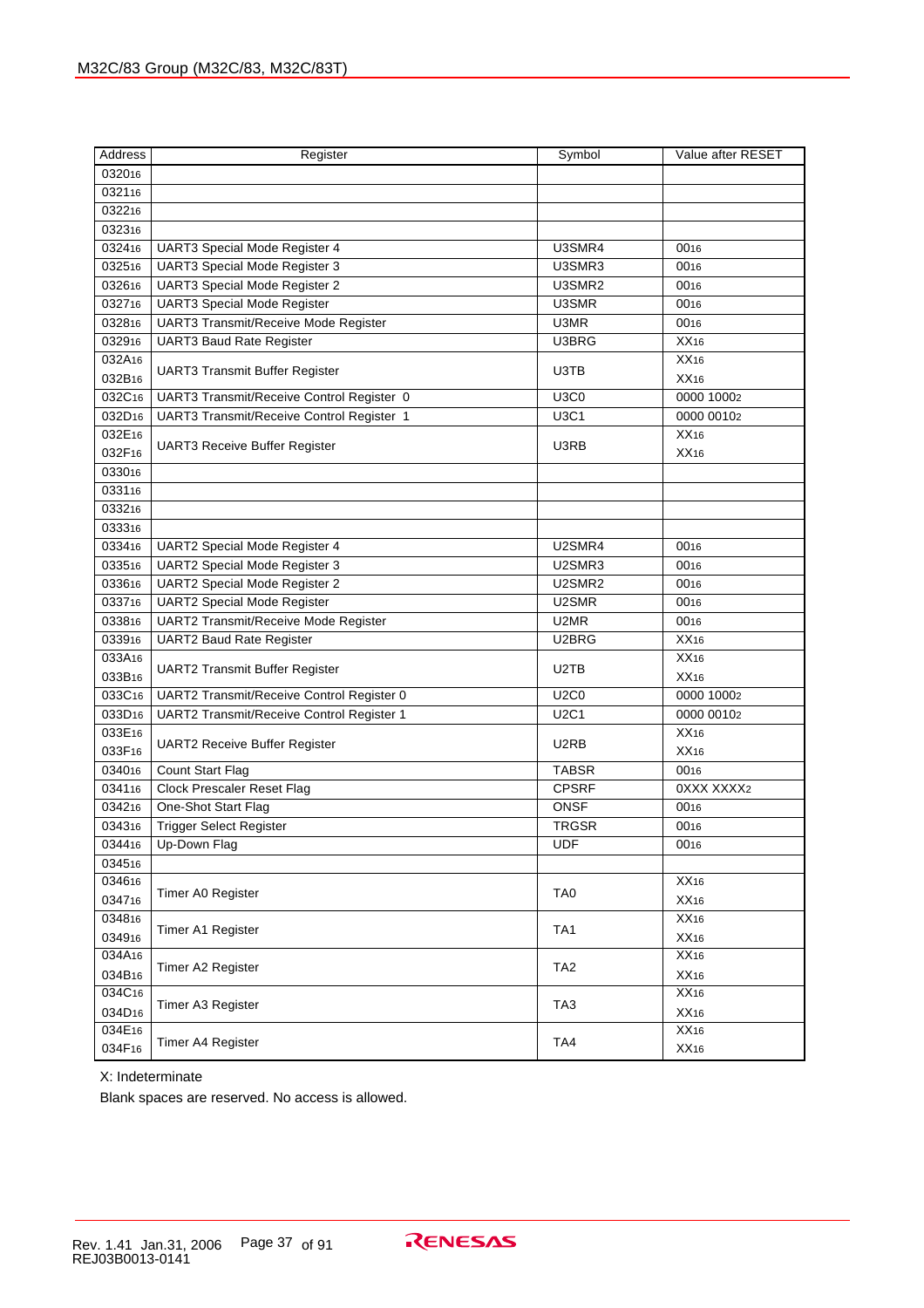| <b>Address</b>     | Register                                       | Value after RESET<br>Symbol   |            |  |  |  |  |
|--------------------|------------------------------------------------|-------------------------------|------------|--|--|--|--|
| 035016             |                                                |                               | XX16       |  |  |  |  |
| 035116             | Timer B0 Register                              | TB <sub>0</sub>               | XX16       |  |  |  |  |
| 035216             |                                                |                               | XX16       |  |  |  |  |
| 035316             | Timer B1 Register                              | TB1                           | XX16       |  |  |  |  |
| 035416             |                                                |                               | XX16       |  |  |  |  |
| 035516             | Timer B2 Register                              | TB <sub>2</sub>               | XX16       |  |  |  |  |
| 035616             | Timer A0 Mode Register                         | <b>TA0MR</b>                  | 0000 0X002 |  |  |  |  |
| 035716             | Timer A1 Mode Register                         | TA1MR                         | 0000 0X002 |  |  |  |  |
| 035816             | Timer A2 Mode Register                         | TA2MR                         | 0000 0X002 |  |  |  |  |
| 035916             | Timer A3 Mode Register                         | TA3MR                         | 0000 0X002 |  |  |  |  |
| 035A16             | Timer A4 Mode Register                         | TA4MR                         | 0000 0X002 |  |  |  |  |
| 035B16             | Timer B0 Mode Register                         | <b>TB0MR</b>                  | 00XX 00002 |  |  |  |  |
| 035C16             | Timer B1 Mode register                         | TB1MR                         | 00XX 00002 |  |  |  |  |
| 035D <sub>16</sub> | Timer B2 Mode Register                         | TB2MR                         | 00XX 00002 |  |  |  |  |
| 035E16             | Timer B2 Special Mode Register                 | TB2SC                         | XXXX XXX02 |  |  |  |  |
| 035F16             | Count Source Prescaler Register <sup>(1)</sup> | <b>TCSPR</b>                  | 0XXX 00002 |  |  |  |  |
| 036016             |                                                |                               |            |  |  |  |  |
| 036116             |                                                |                               |            |  |  |  |  |
| 036216             |                                                |                               |            |  |  |  |  |
| 036316             |                                                |                               |            |  |  |  |  |
| 036416             | UART0 Special Mode Register 4                  | U0SMR4                        | 0016       |  |  |  |  |
| 036516             | <b>UART0 Special Mode Register 3</b>           | U0SMR3                        | 0016       |  |  |  |  |
| 036616             | <b>UART0 Special Mode Register 2</b>           | U0SMR2                        | 0016       |  |  |  |  |
| 036716             | <b>UART0 Special Mode Register</b>             | <b>U0SMR</b>                  | 0016       |  |  |  |  |
| 036816             | UART0 Transmit/Receive Mode Register           | <b>U0MR</b>                   | 0016       |  |  |  |  |
| 036916             | <b>UART0 Baud Rate Register</b>                | <b>U0BRG</b>                  | XX16       |  |  |  |  |
| 036A16             |                                                |                               | XX16       |  |  |  |  |
| 036B16             | <b>UART0 Transmit Buffer Register</b>          | U0TB                          | XX16       |  |  |  |  |
| 036C16             | UART0 Transmit/Receive Control Register 0      | U <sub>0</sub> C <sub>0</sub> | 0000 10002 |  |  |  |  |
| 036D <sub>16</sub> | UART0 Transmit/Receive Control Register 1      | U0C1                          | 0000 00102 |  |  |  |  |
| 036E16             |                                                |                               | XX16       |  |  |  |  |
| 036F16             | <b>UART0 Receive Buffer Register</b>           | U0RB                          | XX16       |  |  |  |  |
| 037016             |                                                |                               |            |  |  |  |  |
| 037116             |                                                |                               |            |  |  |  |  |
| 037216             |                                                |                               |            |  |  |  |  |
| 037316             |                                                |                               |            |  |  |  |  |
| 037416             |                                                |                               |            |  |  |  |  |
| 037516             |                                                |                               |            |  |  |  |  |
| 037616             | PLL Control Register 0                         | PLC0                          | 0011 X1002 |  |  |  |  |
| 037716             | PLL Control Register 1                         | PLC1                          | XXXX 00002 |  |  |  |  |
| 037816             | DMA0 Cause Select Register                     | <b>DM0SL</b>                  | 0X00 00002 |  |  |  |  |
| 037916             | DMA1 Cause Select Register                     | DM1SL                         | 0X00 00002 |  |  |  |  |
| 037A16             | DMA2 Cause Select Register                     | DM2SL                         | 0X00 00002 |  |  |  |  |
| 037B16             | <b>DMA3 Cause Select Register</b>              | DM3SL                         | 0X00 00002 |  |  |  |  |
| 037C <sub>16</sub> |                                                |                               | XX16       |  |  |  |  |
| 037D <sub>16</sub> | <b>CRC Data Register</b>                       | CRCD                          | XX16       |  |  |  |  |
| 037E16             | <b>CRC Input Register</b>                      | <b>CRCIN</b><br>XX16          |            |  |  |  |  |
| 037F16             |                                                |                               |            |  |  |  |  |

X: Indeterminate

Blank spaces are reserved. No access is allowed.

NOTES:

1. The TCSPR register maintains the values set before reset even if software reset or watchdog timer reset is performed.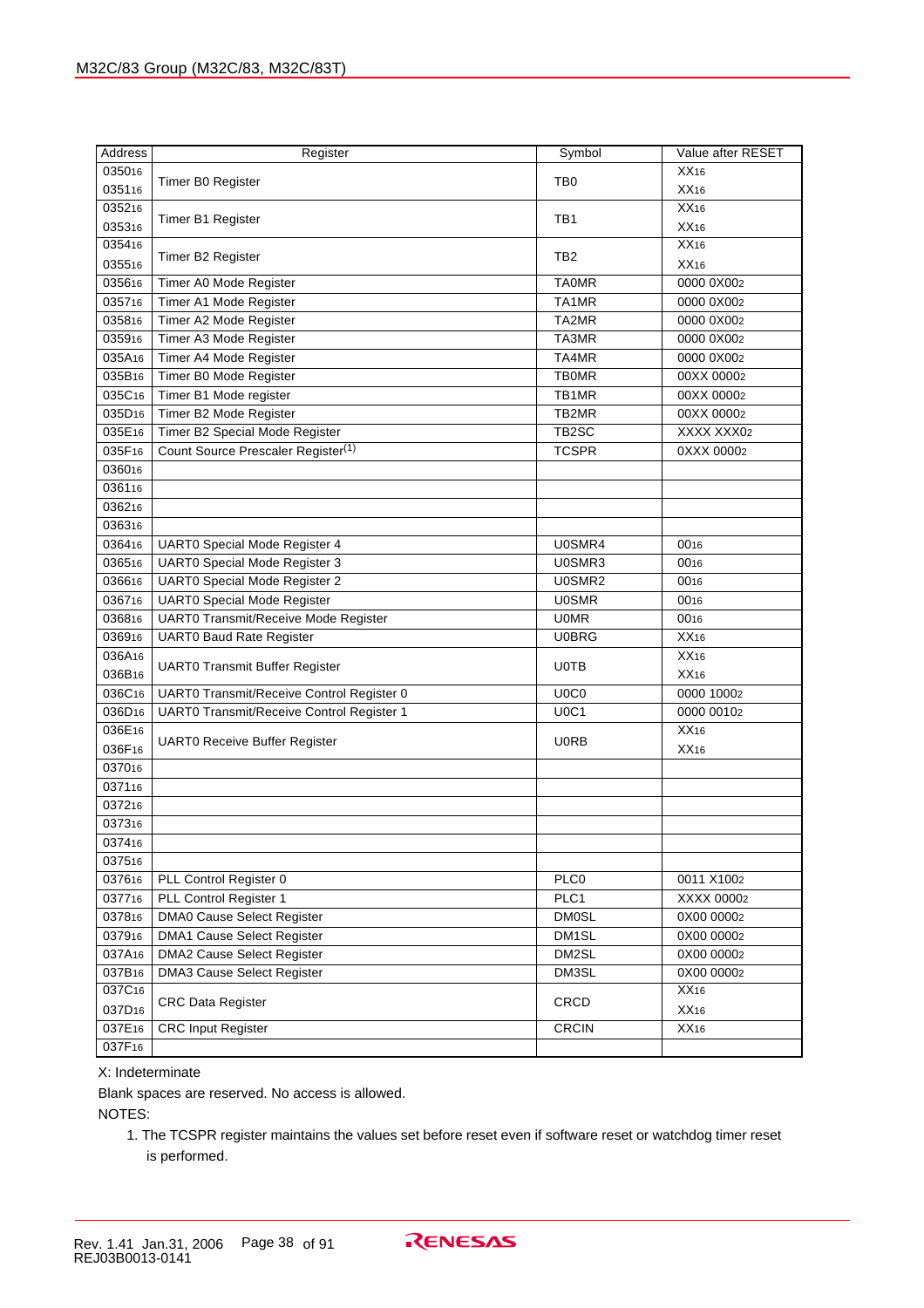| Address                      | Register                                           | Symbol             | Value after RESET |
|------------------------------|----------------------------------------------------|--------------------|-------------------|
| 038016<br>038116             | A/D0 Register 0                                    | AD <sub>00</sub>   | XX16<br>XX16      |
| 038216<br>038316             | A/D0 Register 1                                    | AD <sub>01</sub>   | XX16<br>XX16      |
| 038416<br>038516             | A/D0 Register 2                                    | AD <sub>02</sub>   | XX16<br>XX16      |
| 038616<br>038716             | A/D0 Register 3                                    | AD <sub>03</sub>   | XX16<br>XX16      |
| 038816<br>038916             | A/D0 Register 4                                    | AD <sub>04</sub>   | XX16<br>XX16      |
| 038A16<br>038B16             | A/D0 Register 5                                    | AD <sub>05</sub>   | XX16<br>XX16      |
| 038C16<br>038D <sub>16</sub> | A/D0 Register 6                                    | AD <sub>06</sub>   | XX16<br>XX16      |
| 038E16<br>038F16             | A/D0 Register 7                                    | AD07               | XX16<br>XX16      |
| 039016<br>039116             |                                                    |                    |                   |
| 039216<br>039316             |                                                    |                    |                   |
| 039416<br>039516             | A/D0 Control Register 2                            | AD0CON2            | X000 00002        |
| 039616<br>039716             | A/D0 Control Register 0<br>A/D0 Control Register 1 | AD0CON0<br>AD0CON1 | 0016<br>0016      |
| 039816<br>039916             | D/A Register 0                                     | DA <sub>0</sub>    | XX16              |
| 039A16<br>039B16             | D/A Register 1                                     | DA <sub>1</sub>    | XX16              |
| 039C16<br>039D <sub>16</sub> | D/A Control Register                               | <b>DACON</b>       | XXXX XX002        |
| 039E16<br>039F16             |                                                    |                    |                   |

X: Indeterminate

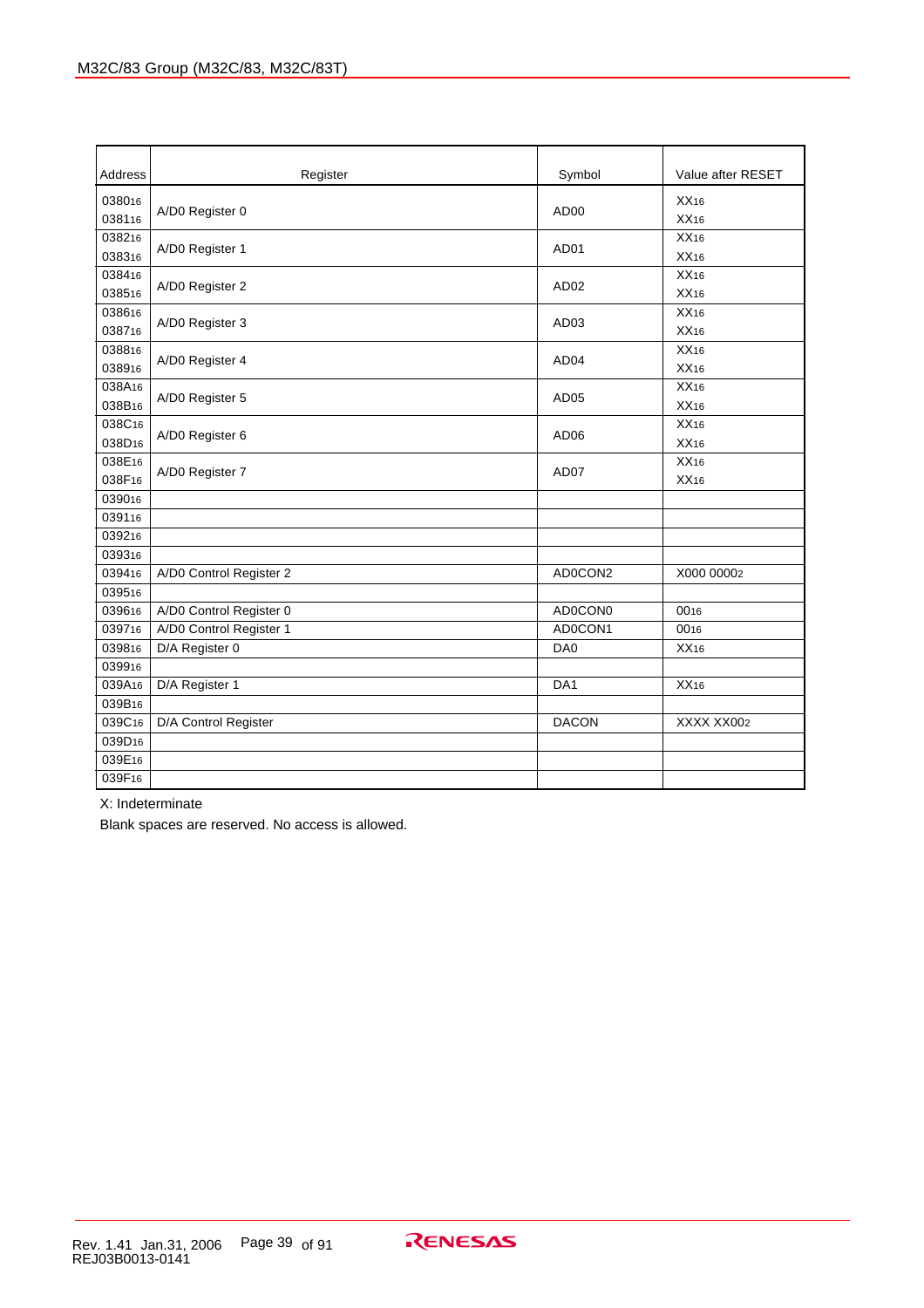## <144-pin package>

| <b>Address</b>     | Register                    | Symbol           | Value after RESET |
|--------------------|-----------------------------|------------------|-------------------|
| 03A016             | Function Select Register A8 | PS8              | X000 00002        |
| 03A116             | Function Select Register A9 | PS9              | 0016              |
| 03A216             |                             |                  |                   |
| 03A316             |                             |                  |                   |
| 03A4 <sub>16</sub> |                             |                  |                   |
| 03A516             |                             |                  |                   |
| 03A616             |                             |                  |                   |
| 03A716             |                             |                  |                   |
| 03A816             |                             |                  |                   |
| 03A916             |                             |                  |                   |
| 03AA16             |                             |                  |                   |
| 03AB16             |                             |                  |                   |
| 03AC <sub>16</sub> |                             |                  |                   |
| 03AD16             |                             |                  |                   |
| 03AE16             |                             |                  |                   |
| 03AF16             | Function Select Register C  | <b>PSC</b>       | 00X0 00002        |
| 03B016             | Function Select Register A0 | PS <sub>0</sub>  | 0016              |
| 03B116             | Function Select Register A1 | PS <sub>1</sub>  | 0016              |
| 03B216             | Function Select Register B0 | PSL <sub>0</sub> | 0016              |
| 03B316             | Function Select Register B1 | PSL <sub>1</sub> | 0016              |
| 03B416             | Function Select Register A2 | PS <sub>2</sub>  | 00X0 00002        |
| 03B516             | Function Select Register A3 | PS <sub>3</sub>  | 0016              |
| 03B616             | Function Select Register B2 | PSL <sub>2</sub> | 00X0 00002        |
| 03B716             | Function Select Register B3 | PSL <sub>3</sub> | 0016              |
| 03B816             |                             |                  |                   |
| 03B916             | Function Select Register A5 | PS <sub>5</sub>  | XXX0 00002        |
| 03BA16             |                             |                  |                   |
| 03BB16             |                             |                  |                   |
| 03BC16             | Function Select Register A6 | PS <sub>6</sub>  | 0016              |
| 03BD <sub>16</sub> | Function Select Register A7 | PS7              | 0016              |
| 03BE16             |                             |                  |                   |
| 03BF16             |                             |                  |                   |
| 03C016             | Port P6 Register            | P <sub>6</sub>   | XX16              |
| 03C116             | Port P7 Register            | P7               | XX16              |
| 03C216             | Port P6 Direction Register  | PD <sub>6</sub>  | 0016              |
| 03C316             | Port P7 Direction Register  | PD7              | 0016              |
| 03C416             | Port P8 Register            | P <sub>8</sub>   | XX16              |
| 03C516             | Port P9 Register            | P <sub>9</sub>   | XX16              |
| 03C616             | Port P8 Direction Register  | PD <sub>8</sub>  | 00X0 00002        |
| 03C716             | Port P9 Direction Register  | PD <sub>9</sub>  | 0016              |
| 03C816             | Port P10 Register           | P <sub>10</sub>  | XX16              |
| 03C916             | Port P11 Register           | P11              | XX16              |
| 03CA <sub>16</sub> | Port P10 Direction Register | PD10             | 0016              |
| 03CB <sub>16</sub> | Port P11 Direction Register | <b>PD11</b>      | XXX0 00002        |
| 03CC16             | Port P12 Register           | P <sub>12</sub>  | XX16              |
| 03CD <sub>16</sub> | Port P13 Register           | P <sub>13</sub>  | XX16              |
| 03CE16             | Port P12 Direction Register | <b>PD12</b>      | 0016              |
| 03CF16             | Port P13 Direction Register | PD <sub>13</sub> | 0016              |

X: Indeterminate

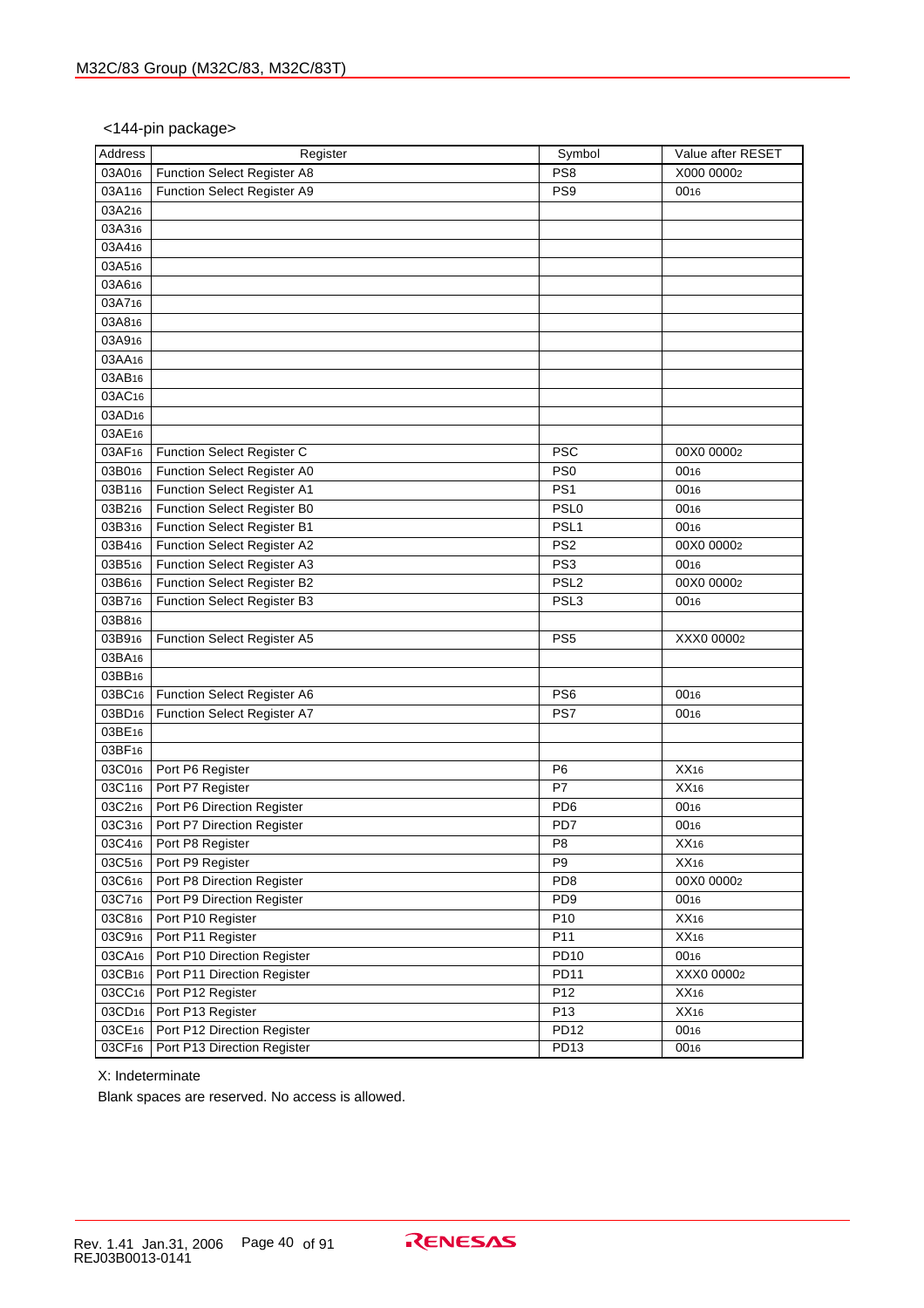#### <144-pin package>

| <b>Address</b>     | Register                    | Symbol                      | Value after RESET |
|--------------------|-----------------------------|-----------------------------|-------------------|
| 03D016             | Port P14 Register           | P14                         | XX16              |
| 03D116             | Port P15 Register           | P15                         | XX16              |
| 03D216             | Port P14 Direction Register | <b>PD14</b>                 | X000 00002        |
| 03D316             | Port P15 Direction Register | <b>PD15</b>                 | 0016              |
| 03D416             |                             |                             |                   |
| 03D516             |                             |                             |                   |
| 03D616             |                             |                             |                   |
| 03D716             |                             |                             |                   |
| 03D816             |                             |                             |                   |
| 03D916             |                             |                             |                   |
| 03DA <sub>16</sub> | Pull-Up Control Register 2  | PUR <sub>2</sub>            | 0016              |
| 03DB16             | Pull-Up Control Register 3  | PUR <sub>3</sub>            | 0016              |
| 03DC16             | Pull-Up Control Register 4  | PUR4                        | XXXX 00002        |
| 03DD <sub>16</sub> |                             |                             |                   |
| 03DE16             |                             |                             |                   |
| 03DF16             |                             |                             |                   |
| 03E016             | Port P0 Register            | P <sub>0</sub>              | XX16              |
| 03E116             | Port P1 Register            | P <sub>1</sub>              | XX16              |
| 03E216             | Port P0 Direction Register  | P <sub>D</sub> <sub>0</sub> | 0016              |
| 03E316             | Port P1 Direction Register  | PD <sub>1</sub>             | 0016              |
| 03E416             | Port P2 Register            | P <sub>2</sub>              | XX16              |
| 03E516             | Port P3 Register            | P <sub>3</sub>              | XX16              |
| 03E616             | Port P2 Direction Register  | PD <sub>2</sub>             | 0016              |
| 03E716             | Port P3 Direction Register  | PD <sub>3</sub>             | 0016              |
| 03E816             | Port P4 Register            | P <sub>4</sub>              | XX16              |
| 03E916             | Port P5 Register            | P <sub>5</sub>              | XX16              |
| 03EA16             | Port P4 Direction Register  | PD4                         | 0016              |
| 03EB16             | Port P5 Direction Register  | PD <sub>5</sub>             | 0016              |
| 03EC16             |                             |                             |                   |
| 03ED <sub>16</sub> |                             |                             |                   |
| 03EE16             |                             |                             |                   |
| 03EF16             |                             |                             |                   |
| 03F016             | Pull-Up Control Register 0  | PUR <sub>0</sub>            | 0016              |
| 03F116             | Pull-Up Control Register 1  | PUR <sub>1</sub>            | XXXX 00002        |
| 03F216             |                             |                             |                   |
| 03F316             |                             |                             |                   |
| 03F4 <sub>16</sub> |                             |                             |                   |
| 03F516             |                             |                             |                   |
| 03F616             |                             |                             |                   |
| 03F716             |                             |                             |                   |
| 03F816             |                             |                             |                   |
| 03F916             |                             |                             |                   |
| 03FA16             |                             |                             |                   |
| 03FB16             |                             |                             |                   |
| 03FC <sub>16</sub> |                             |                             |                   |
| 03FD <sub>16</sub> |                             |                             |                   |
| 03FE16             |                             |                             |                   |
| 03FF <sub>16</sub> | Port Control Register       | <b>PCR</b>                  | XXXX XXX02        |

X: Indeterminate

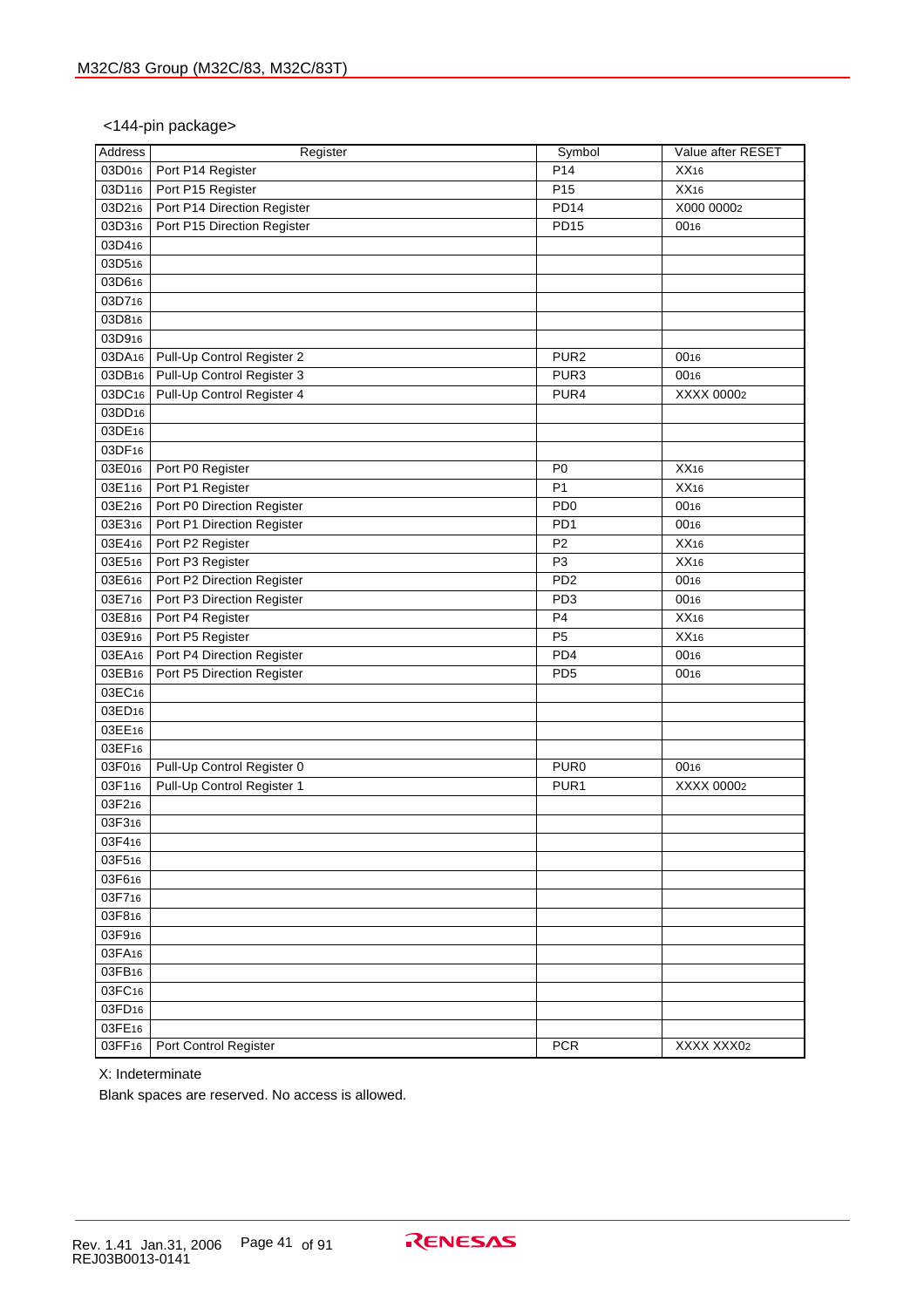#### <100-pin package>

| Address            | Register                    | Symbol           | Value after RESET |          |
|--------------------|-----------------------------|------------------|-------------------|----------|
| 03A016             |                             |                  |                   |          |
| 03A116             |                             |                  |                   | (Note 2) |
| 03A216             |                             |                  |                   |          |
| 03A316             |                             |                  |                   |          |
| 03A416             |                             |                  |                   |          |
| 03A516             |                             |                  |                   |          |
| 03A616             |                             |                  |                   |          |
| 03A716             |                             |                  |                   |          |
| 03A816             |                             |                  |                   |          |
| 03A916             |                             |                  |                   |          |
| 03AA16             |                             |                  |                   |          |
| 03AB16             |                             |                  |                   |          |
| 03AC16             |                             |                  |                   |          |
| 03AD16             |                             |                  |                   |          |
| 03AE16             |                             |                  |                   |          |
| 03AF16             | Function Select Register C  | <b>PSC</b>       | 0X00 00002        |          |
| 03B016             | Function Select Register A0 | PS <sub>0</sub>  | 0016              |          |
| 03B116             | Function Select Register A1 | PS <sub>1</sub>  | 0016              |          |
| 03B216             | Function Select Register B0 | PSL <sub>0</sub> | 0016              |          |
| 03B316             | Function Select Register B1 | PSL <sub>1</sub> | 0016              |          |
| 03B416             | Function Select Register A2 | PS <sub>2</sub>  | 00X0 00002        |          |
| 03B516             | Function Select Register A3 | PS <sub>3</sub>  | 0016              |          |
| 03B616             | Function Select Register B2 | PSL <sub>2</sub> | 00X0 00002        |          |
| 03B716             | Function Select Register B3 | PSL <sub>3</sub> | 0016              |          |
| 03B816             |                             |                  |                   |          |
| 03B916             |                             |                  |                   | (Note 2) |
| 03BA16             |                             |                  |                   |          |
| 03BB16             |                             |                  |                   |          |
| 03BC16             |                             |                  |                   |          |
| 03BD <sub>16</sub> |                             |                  |                   | (Note 2) |
| 03BE16             |                             |                  |                   |          |
| 03BF16             |                             |                  |                   |          |
| 03C016             | Port P6 Register            | P <sub>6</sub>   | XX16              |          |
| 03C116             | Port P7 Register            | P7               | XX16              |          |
| 03C216             | Port P6 Direction Register  | PD <sub>6</sub>  | 0016              |          |
| 03C316             | Port P7 Direction Register  | PD7              |                   |          |
|                    |                             |                  | 0016              |          |
| 03C416             | Port P8 Register            | P <sub>8</sub>   | XX16              |          |
| 03C516             | Port P9 Register            | P <sub>9</sub>   | XX16              |          |
| 03C616             | Port P8 Direction Register  | PD <sub>8</sub>  | 00X0 00002        |          |
| 03C716             | Port P9 Direction Register  | PD <sub>9</sub>  | 0016              |          |
| 03C816             | Port P10 Register           | P10              | XX16              |          |
| 03C916             |                             |                  |                   | (Note 2) |
| 03CA16             | Port P10 Direction Register | <b>PD10</b>      | 0016              |          |
| 03CB16             |                             |                  |                   | (Note 1) |
| 03CC16             |                             |                  |                   | (Note 2) |
| 03CD <sub>16</sub> |                             |                  |                   |          |
| 03CE16             |                             |                  |                   | (Note 1) |
| 03CF <sub>16</sub> |                             |                  |                   |          |

#### X: Indeterminate

Blank spaces are reserved. No access is allowed.

NOTES:

- 1.  $\mathbb{Z}/\mathbb{Z}$  Set address spaces 03CB16, 03CE16 and 03CF16 to "FF16" in the 100-pin package.
- 2. Address spaces 03A016, 03A116, 03B916, 03BC16, 03BD16, 03C916, 03CC16 and 03CD16 are not provided 1234 in the 100-pin package.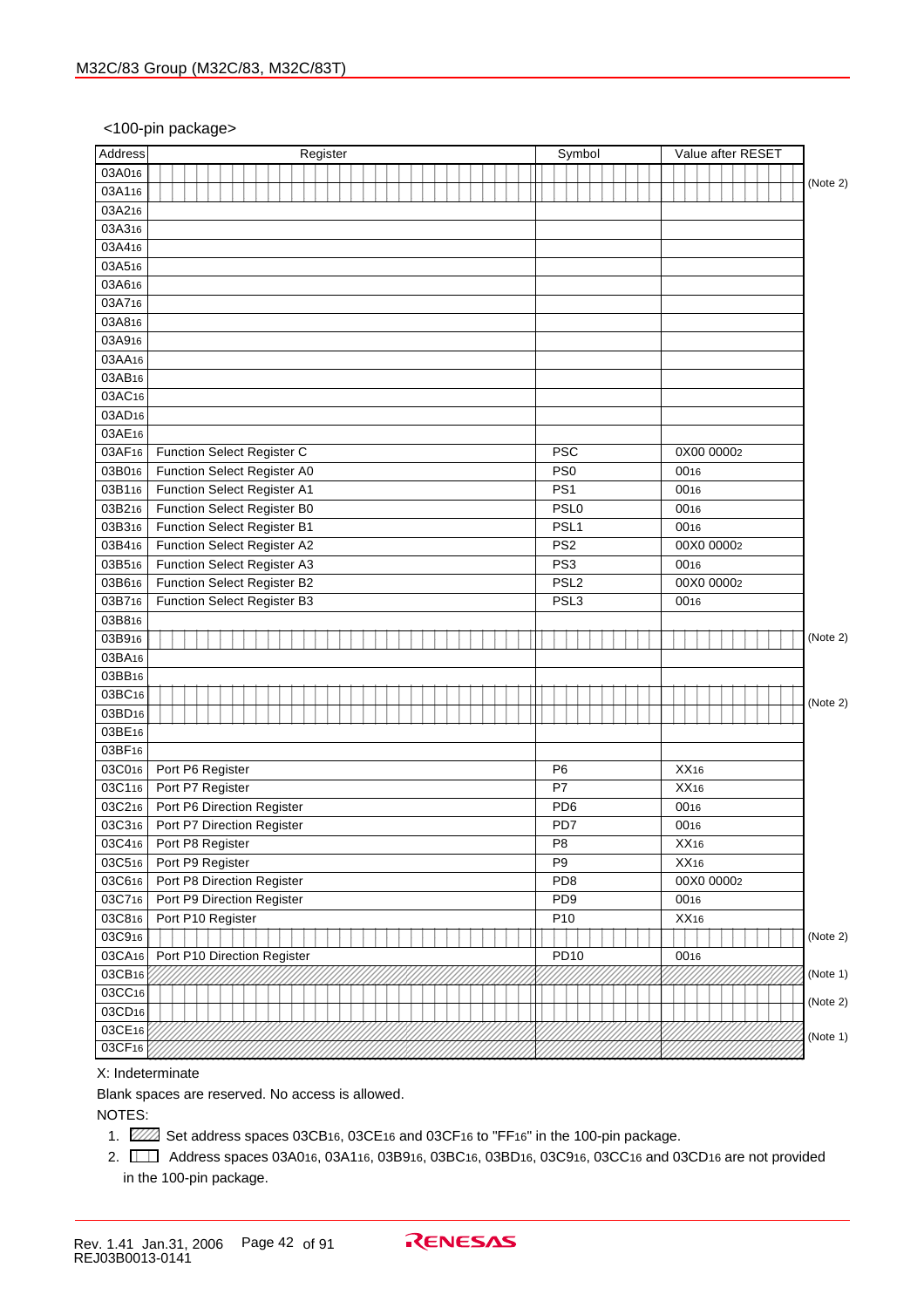#### <100-pin package>

| Address            |                            |  |  |  |  | Register |  |  |  |  |  |                 |                  | Symbol |  |      |            |            | Value after RESET |          |
|--------------------|----------------------------|--|--|--|--|----------|--|--|--|--|--|-----------------|------------------|--------|--|------|------------|------------|-------------------|----------|
| 03D016             |                            |  |  |  |  |          |  |  |  |  |  |                 |                  |        |  |      |            |            |                   |          |
| 03D116             |                            |  |  |  |  |          |  |  |  |  |  |                 |                  |        |  |      |            |            |                   | (Note 3) |
| 03D216             |                            |  |  |  |  |          |  |  |  |  |  |                 |                  |        |  |      |            |            |                   |          |
| 03D316             |                            |  |  |  |  |          |  |  |  |  |  |                 |                  |        |  |      |            |            |                   | (Note 1) |
| 03D416             |                            |  |  |  |  |          |  |  |  |  |  |                 |                  |        |  |      |            |            |                   |          |
| 03D516             |                            |  |  |  |  |          |  |  |  |  |  |                 |                  |        |  |      |            |            |                   |          |
| 03D616             |                            |  |  |  |  |          |  |  |  |  |  |                 |                  |        |  |      |            |            |                   |          |
| 03D716             |                            |  |  |  |  |          |  |  |  |  |  |                 |                  |        |  |      |            |            |                   |          |
| 03D816             |                            |  |  |  |  |          |  |  |  |  |  |                 |                  |        |  |      |            |            |                   |          |
| 03D916             |                            |  |  |  |  |          |  |  |  |  |  |                 |                  |        |  |      |            |            |                   |          |
| 03DA16             | Pull-up Control Register 2 |  |  |  |  |          |  |  |  |  |  |                 | PUR <sub>2</sub> |        |  | 0016 |            |            |                   |          |
| 03DB <sub>16</sub> | Pull-up Control Register 3 |  |  |  |  |          |  |  |  |  |  |                 | PUR3             |        |  | 0016 |            |            |                   |          |
| 03DC16             |                            |  |  |  |  |          |  |  |  |  |  |                 |                  |        |  |      |            |            |                   | (Note 2) |
| 03DD <sub>16</sub> |                            |  |  |  |  |          |  |  |  |  |  |                 |                  |        |  |      |            |            |                   |          |
| 03DE16             |                            |  |  |  |  |          |  |  |  |  |  |                 |                  |        |  |      |            |            |                   |          |
| 03DF <sub>16</sub> |                            |  |  |  |  |          |  |  |  |  |  |                 |                  |        |  |      |            |            |                   |          |
| 03E016             | Port P0 Register           |  |  |  |  |          |  |  |  |  |  | P <sub>0</sub>  |                  |        |  | XX16 |            |            |                   |          |
| 03E116             | Port P1 Register           |  |  |  |  |          |  |  |  |  |  | P <sub>1</sub>  |                  |        |  | XX16 |            |            |                   |          |
| 03E216             | Port P0 Direction Register |  |  |  |  |          |  |  |  |  |  | PD <sub>0</sub> |                  |        |  | 0016 |            |            |                   |          |
| 03E316             | Port P1 Direction Register |  |  |  |  |          |  |  |  |  |  | PD <sub>1</sub> |                  |        |  | 0016 |            |            |                   |          |
| 03E416             | Port P2 Register           |  |  |  |  |          |  |  |  |  |  | P <sub>2</sub>  |                  |        |  | XX16 |            |            |                   |          |
| 03E516             | Port P3 Register           |  |  |  |  |          |  |  |  |  |  | P <sub>3</sub>  |                  |        |  | XX16 |            |            |                   |          |
| 03E616             | Port P2 Direction Register |  |  |  |  |          |  |  |  |  |  | PD <sub>2</sub> |                  |        |  | 0016 |            |            |                   |          |
| 03E716             | Port P3 Direction Register |  |  |  |  |          |  |  |  |  |  | PD <sub>3</sub> |                  |        |  | 0016 |            |            |                   |          |
| 03E816             | Port P4 Register           |  |  |  |  |          |  |  |  |  |  | P <sub>4</sub>  |                  |        |  | XX16 |            |            |                   |          |
| 03E916             | Port P5 Register           |  |  |  |  |          |  |  |  |  |  | P <sub>5</sub>  |                  |        |  | XX16 |            |            |                   |          |
| 03EA16             | Port P4 Direction Register |  |  |  |  |          |  |  |  |  |  |                 | PD4              |        |  | 0016 |            |            |                   |          |
| 03EB16             | Port P5 Direction Register |  |  |  |  |          |  |  |  |  |  | PD <sub>5</sub> |                  |        |  | 0016 |            |            |                   |          |
| 03EC16             |                            |  |  |  |  |          |  |  |  |  |  |                 |                  |        |  |      |            |            |                   |          |
| 03ED <sub>16</sub> |                            |  |  |  |  |          |  |  |  |  |  |                 |                  |        |  |      |            |            |                   |          |
| 03EE16             |                            |  |  |  |  |          |  |  |  |  |  |                 |                  |        |  |      |            |            |                   |          |
| 03EF16             |                            |  |  |  |  |          |  |  |  |  |  |                 |                  |        |  |      |            |            |                   |          |
| 03F016             | Pull-Up Control Register 0 |  |  |  |  |          |  |  |  |  |  |                 | PUR <sub>0</sub> |        |  | 0016 |            |            |                   |          |
| 03F116             | Pull-Up Control Register 1 |  |  |  |  |          |  |  |  |  |  |                 | PUR <sub>1</sub> |        |  |      | XXXX 00002 |            |                   |          |
| 03F216             |                            |  |  |  |  |          |  |  |  |  |  |                 |                  |        |  |      |            |            |                   |          |
| 03F316             |                            |  |  |  |  |          |  |  |  |  |  |                 |                  |        |  |      |            |            |                   |          |
| 03F4 <sub>16</sub> |                            |  |  |  |  |          |  |  |  |  |  |                 |                  |        |  |      |            |            |                   |          |
| 03F516             |                            |  |  |  |  |          |  |  |  |  |  |                 |                  |        |  |      |            |            |                   |          |
| 03F616             |                            |  |  |  |  |          |  |  |  |  |  |                 |                  |        |  |      |            |            |                   |          |
| 03F716             |                            |  |  |  |  |          |  |  |  |  |  |                 |                  |        |  |      |            |            |                   |          |
| 03F816             |                            |  |  |  |  |          |  |  |  |  |  |                 |                  |        |  |      |            |            |                   |          |
|                    |                            |  |  |  |  |          |  |  |  |  |  |                 |                  |        |  |      |            |            |                   |          |
| 03F916             |                            |  |  |  |  |          |  |  |  |  |  |                 |                  |        |  |      |            |            |                   |          |
| 03FA16             |                            |  |  |  |  |          |  |  |  |  |  |                 |                  |        |  |      |            |            |                   |          |
| 03FB16             |                            |  |  |  |  |          |  |  |  |  |  |                 |                  |        |  |      |            |            |                   |          |
| 03FC16             |                            |  |  |  |  |          |  |  |  |  |  |                 |                  |        |  |      |            |            |                   |          |
| 03FD <sub>16</sub> |                            |  |  |  |  |          |  |  |  |  |  |                 |                  |        |  |      |            |            |                   |          |
| 03FE16             |                            |  |  |  |  |          |  |  |  |  |  |                 |                  |        |  |      |            |            |                   |          |
| 03FF16             | Port Control Register      |  |  |  |  |          |  |  |  |  |  |                 | <b>PCR</b>       |        |  |      |            | XXXX XXX02 |                   |          |

X: Indeterminate

Blank spaces are reserved. No access is allowed.

NOTES:

- 1.  $\mathbb{Z}/\mathbb{Z}$  Set address spaces 03D216 and 03D316 to "FF16" in the 100-pin package.
- 2.  $\boxed{ZZ}$  Set address spaces 03DC16 to "0016" in the 100-pin package.
- 3. **III** Address spaces 03D016 and 03D116 are not provided in the 100-pin package.

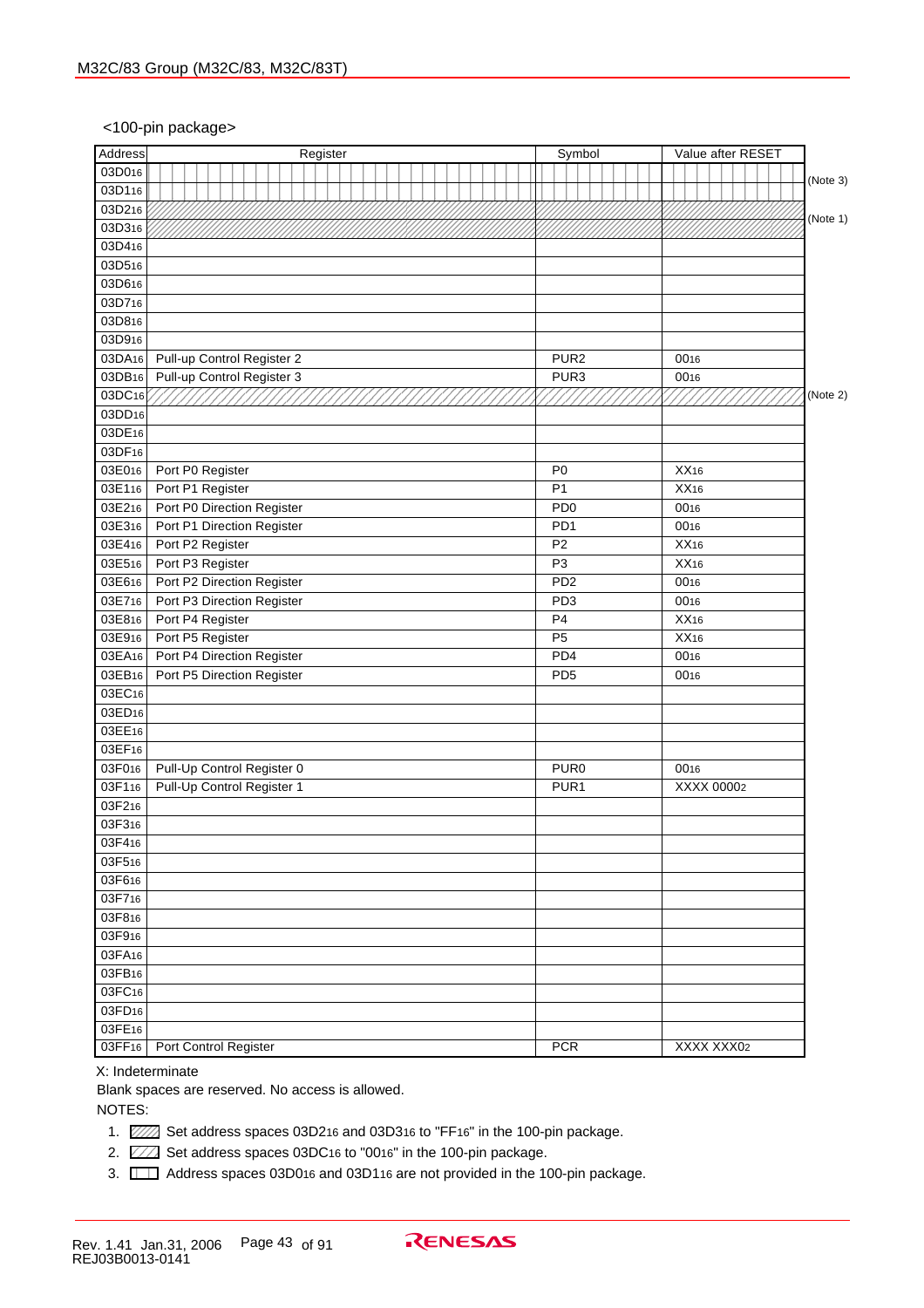# **5. Electrical Characteristics**

# **5.1 Electrical Characteristics (M32C/83)**

|  | Table 5.1 Absolute Maximum Ratings |  |  |
|--|------------------------------------|--|--|
|--|------------------------------------|--|--|

| Symbol              |                          | Parameter                                                          | Condition           | Value                   | Unit         |
|---------------------|--------------------------|--------------------------------------------------------------------|---------------------|-------------------------|--------------|
| l Vcc               | Supply Voltage           |                                                                    | $Vcc = AVcc$        | $-0.3$ to 6.0           | $\vee$       |
| $\mathsf{AV}\infty$ | Analog Supply Voltage    |                                                                    | $Vcc = AVcc$        | $-0.3$ to 6.0           | $\vee$       |
| lvı.                | Input Voltage            | RESET, CNVss, BYTE, P00-P07, P10-P17, P20-P27,                     |                     | $-0.3$ to $V$ cc $+0.3$ | $\vee$       |
|                     |                          | P30-P37, P40-P47, P50-P57, P60-P67, P72-P77, P80-                  |                     |                         |              |
|                     |                          | P87, P90-P97, P100-P107, P110-P114, P120-P127,                     |                     |                         |              |
|                     |                          | P130-P137, P140-P146, P150-P157(1), VREF, XIN                      |                     |                         |              |
|                     |                          | P7 <sub>0</sub> , P7 <sub>1</sub>                                  |                     | $-0.3$ to 6.0           | $\vee$       |
| <b>Vo</b>           |                          | Output Voltage   P00-P07, P10-P17, P20-P27, P30-P37, P40-P47, P50- |                     | $-0.3$ to $Vcc+0.3$     | $\vee$       |
|                     |                          | P57, P60-P67, P72-P77, P80-P84, P86, P87, P90-P97,                 |                     |                         |              |
|                     |                          | P100-P107, P110-P114, P120-P127, P130-P137, P140-                  |                     |                         |              |
|                     |                          | P146, P150-P157 <sup>(1)</sup> , XOUT                              |                     |                         |              |
| lPd.                | <b>Power Dissipation</b> |                                                                    | Topr=25 $\degree$ C | 500                     | mW           |
| Topr                |                          | <b>Operating Ambient Temperature</b>                               |                     | $-20$ to 85             | $^{\circ}$ C |
| Tstg                | Storage Temperature      |                                                                    |                     | $-65$ to 150            | $^{\circ}$ C |

NOTES:

1. P11 to P15 are provided in the 144-pin package.

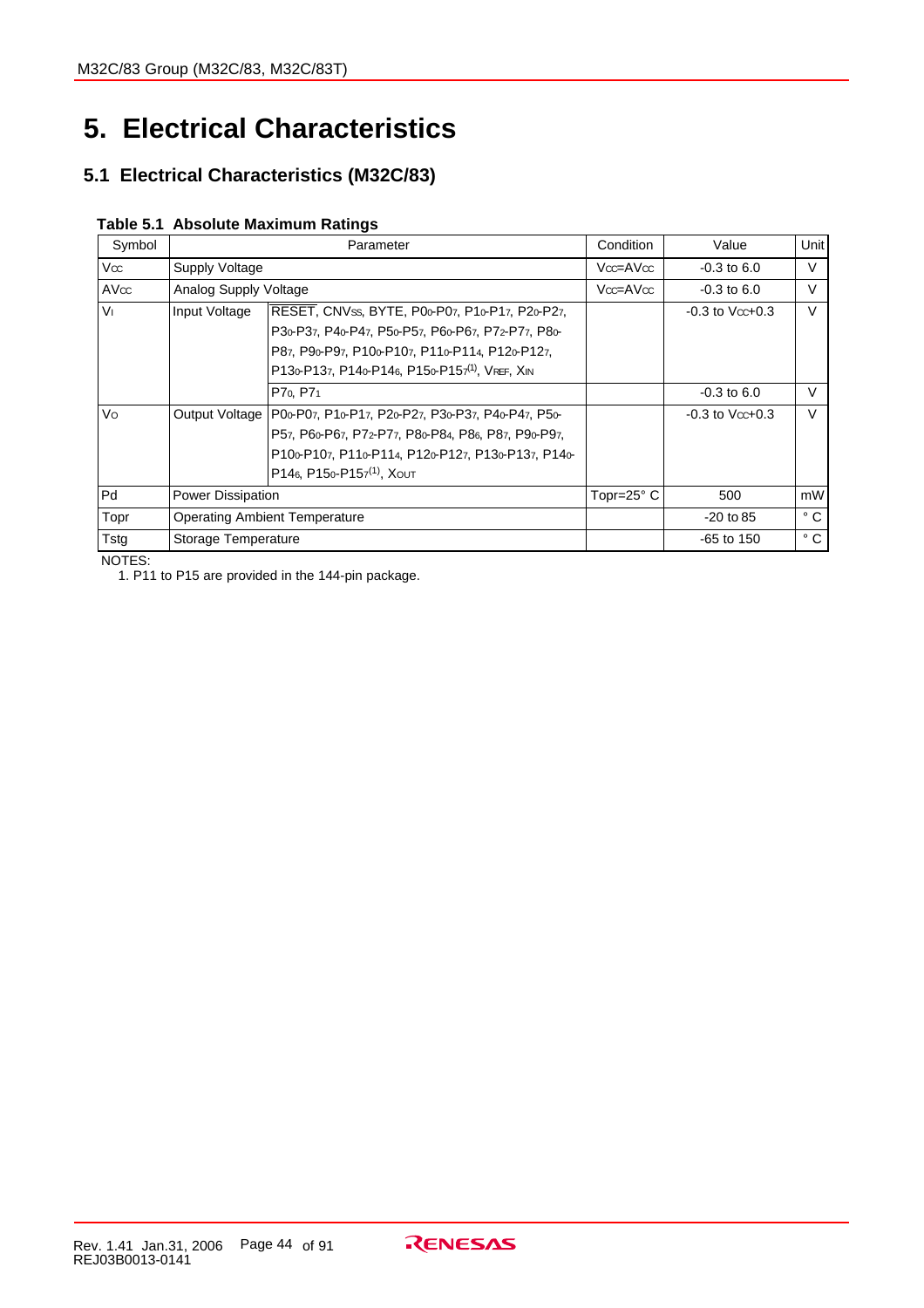| Symbol                |                              |                                                                             |                     | Unit               |          |                    |              |
|-----------------------|------------------------------|-----------------------------------------------------------------------------|---------------------|--------------------|----------|--------------------|--------------|
|                       |                              |                                                                             |                     | Min                | Typ      | Max                |              |
| $V\infty$             | Supply Voltage (Through VDC) |                                                                             |                     | 3.0                | 5.0      | 5.5                | $\mathsf{V}$ |
|                       |                              | Supply Voltage (Not through VDC)                                            |                     | 3.0                | 3.3      | 3.6                | $\vee$       |
| AV <sub>oc</sub>      | Analog Supply Voltage        |                                                                             |                     |                    | Vcc      |                    | $\vee$       |
| Vss                   | Supply Voltage               |                                                                             |                     |                    | 0        |                    | $\vee$       |
| AV <sub>SS</sub>      | Analog Supply Voltage        |                                                                             |                     |                    | $\Omega$ |                    | $\vee$       |
| <b>V<sub>IH</sub></b> | Input High ("H")             | P20-P27, P30-P37, P40-P47, P50-P57, P60-P67, P72-P77, P80-                  |                     | 0.8V <sub>oc</sub> |          | Vcc                | $\vee$       |
|                       | Voltage                      | P87(3), P90-P97, P100-P107, P110-P114, P120-P127, P130-                     |                     |                    |          |                    |              |
|                       |                              | P137, P140-P146, P150-P157 <sup>(4)</sup> , XIN, RESET, CNVSS, BYTE         |                     |                    |          |                    |              |
|                       |                              | P7 <sub>0</sub> , P7 <sub>1</sub>                                           | 0.8V <sub>oc</sub>  |                    | 6.0      |                    |              |
|                       |                              | P00-P07, P10-P17 (in single-chip mode)                                      | $0.8$ V $\infty$    |                    | Vcc      | V                  |              |
|                       |                              | P00-P07. P10-P17                                                            | 0.5V <sub>oc</sub>  |                    | Vcc      | $\vee$             |              |
|                       |                              | (in memory expansion mode and microprocesor mode)                           |                     |                    |          |                    |              |
| VIL                   | Input Low ("L")              | P20-P27, P30-P37, P40-P47, P50-P57, P60-P67, P70-P77, P80-                  |                     | 0                  |          | 0.2V <sub>oc</sub> | $\vee$       |
|                       | Voltage                      | P87(3), P90-P97, P100-P107, P110-P114, P120-P127, P130-                     |                     |                    |          |                    |              |
|                       |                              | P137, P140-P146, P150-P157 <sup>(4)</sup> , XIN, RESET, CNVss, BYTE         |                     |                    |          |                    |              |
|                       |                              | P00-P07, P10-P17 (in single-chip mode)                                      |                     | 0                  |          | $0.2V$ cc          | $\vee$       |
|                       |                              | P00-P07. P10-P17                                                            |                     | $\Omega$           |          | $0.16$ V $\infty$  | $\vee$       |
|                       |                              | (in memory expansion mode and microprocesor mode)                           |                     |                    |          |                    |              |
| <b>I</b> OH(peak)     | Peak Output                  | P00-P07, P10-P17, P20-P27, P30-P37, P40-P47, P50-P57, P60-                  |                     |                    | $-10.0$  | mA                 |              |
|                       | High ("H")                   | P67, P72-P77, P80-P84, P86, P87, P90-P97, P100-P107, P110-                  |                     |                    |          |                    |              |
|                       | Current <sup>(2)</sup>       | P114, P120-P127, P130-P137, P140-P146, P150-P157 <sup>(4)</sup>             |                     |                    |          |                    |              |
| <b>I</b> OH(avg)      |                              | Average Output   P00-P07, P10-P17, P20-P27, P30-P37, P40-P47, P50-P57, P60- |                     |                    | $-5.0$   | mA                 |              |
|                       | High ("H")                   | P67, P72 P77, P80-P84, P86, P87, P90-P97, P100-P107, P110-                  |                     |                    |          |                    |              |
|                       | Current <sup>(1)</sup>       | P114, P120-P127, P130-P137, P140-P146, P150-P157 <sup>(4)</sup>             |                     |                    |          |                    |              |
| lOL(peak)             | Peak Output                  | P00-P07, P10-P17, P20-P27, P30-P37, P40-P47, P50-P57, P60-                  |                     |                    |          | 10.0               | mA           |
|                       | Low ("L")                    | P67, P70-P77, P80-P84, P86, P87, P90-P97, P100-P107, P110-                  |                     |                    |          |                    |              |
|                       | Current <sup>(2)</sup>       | P114, P120 P127, P130 P137, P140 P146, P150 P157 <sup>(4)</sup>             |                     |                    |          |                    |              |
| IOL(avg)              |                              | Average Output   P00-P07, P10-P17, P20-P27, P30-P37, P40-P47, P50-P57, P60- |                     |                    |          | 5.0                | mA           |
|                       | Low ("L")                    | P67, P70-P77, P80-P84, P86, P87, P90-P97, P100-P107, P110-                  |                     |                    |          |                    |              |
|                       | Current <sup>(1)</sup>       | P114, P120-P127, P130-P137, P140-P146, P150-P157 <sup>(4)</sup>             |                     |                    |          |                    |              |
| f(XIN)                | Main Clock                   | $Vcc = 4.2$ to $5.5V$<br>Through VDC                                        | 0                   |                    | 32       | <b>MHz</b>         |              |
|                       | Input<br>Frequency           |                                                                             | $Vcc = 3.0$ to 4.3V | 0                  |          | 20                 | <b>MHz</b>   |
|                       |                              | Not through VDC                                                             | $Vcc = 3.0$ to 3.6  | 0                  |          | 20                 | <b>MHz</b>   |
| f(XCN)                |                              | Sub Clock Oscillation Frequency                                             |                     |                    | 32.768   | 50                 | kHz          |

Table 5.2 Recommended Operating Conditions (V<sub>CC</sub> = 3.0V to 5.5V at Topr = - 20 to 85<sup>o</sup>C)

NOTES:

1. Typical values when average output current is 100ms.

2. Total loupeak) for P0, P1, P2, P86, P87, P9, P10, P11, P14 and P15 must be 80mA or less. Total Io<sub>H(peak)</sub> for P0, P1, P2, P86, P87, P9, P10, P11, P14 and P15 must be -80mA or less. Total IoL(peak) for P3, P4, P5, P6, P7, P80 to P84, P12 and P13 must be 80mA or less. Total IOH(peak) for P3, P4, P5, P6, P72 to P77, P80 to P84, P12 and P13 must be -80mA or less.

3. VIH and VIL reference for P87 applies when P87 is used as a programmable input port. It does not apply to P87 used as Xcn.

4. P11 to P15 are provided in the 144-pin package only.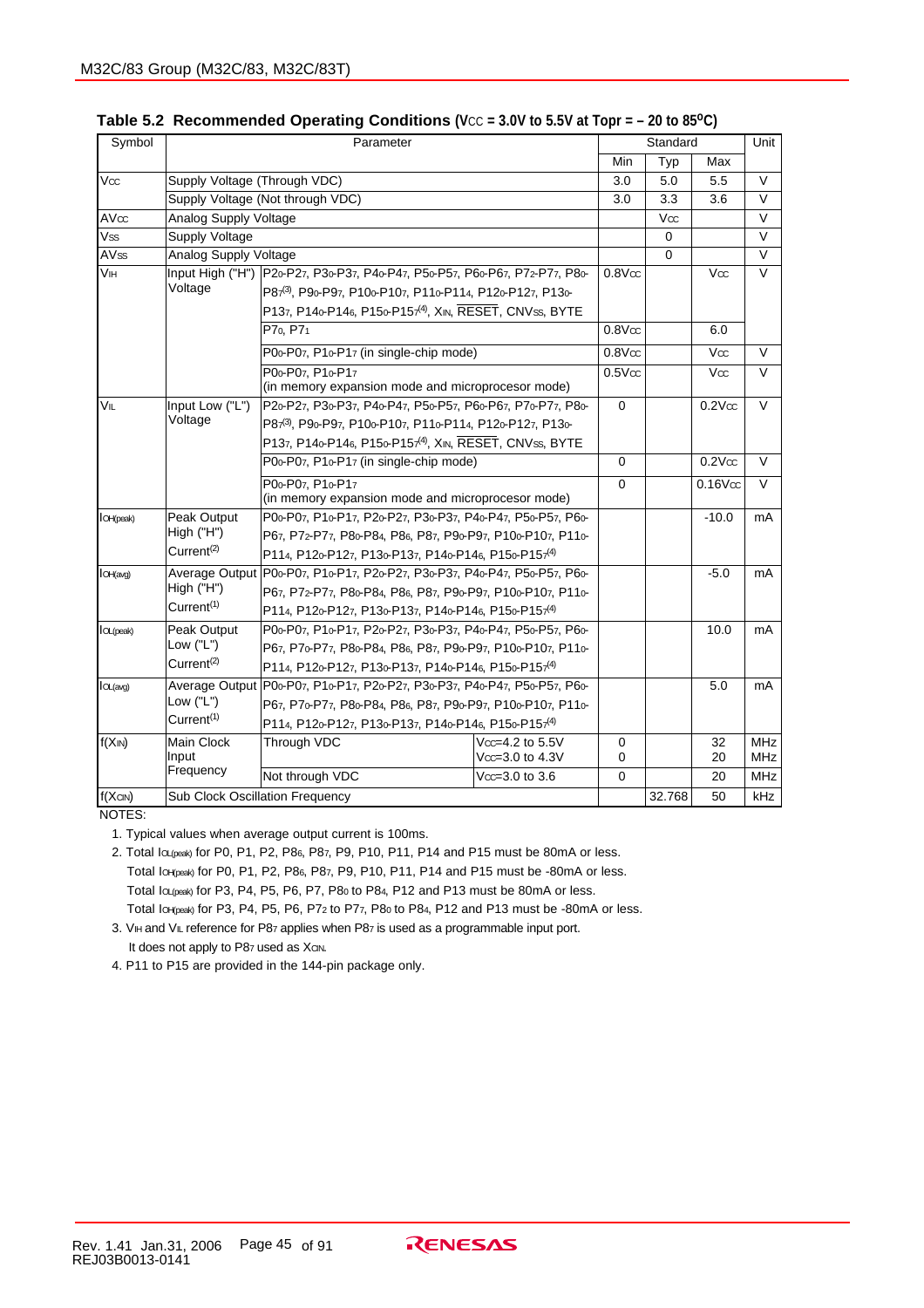## V<sub>CC</sub>=5V

|  | Table 5.3 Electrical Characteristics (Vcc=4.2 to 5.5V, Vss=0V |  |  |
|--|---------------------------------------------------------------|--|--|
|  |                                                               |  |  |

## **at Topr= –20 to 85oC, f(X**IN**)=32MH**Z **unless otherwise specified)**

| Symbol                   |                                 | Parameter                                                  | Condition                                  | Standard                                | Unit        |     |        |        |
|--------------------------|---------------------------------|------------------------------------------------------------|--------------------------------------------|-----------------------------------------|-------------|-----|--------|--------|
|                          |                                 |                                                            |                                            |                                         | Min         | Typ | Max    |        |
| VOH                      | Output High ("H")               | P00-P07, P10-P17, P20-P27, P30-P37, P40-P47,               |                                            | lo <del>⊨</del> -5mA                    | $Vcc - 2.0$ |     |        | V      |
|                          | Voltage                         | P50-P57, P60-P67, P72-P77, P80-P84, P86, P87,              |                                            |                                         |             |     |        |        |
|                          |                                 | P90-P97, P100-P107, P110-P114, P120-P127,                  |                                            |                                         |             |     |        |        |
|                          |                                 | P130-P137, P140-P146, P150-P157 <sup>(1)</sup>             |                                            |                                         |             |     |        |        |
|                          |                                 | P00-P07, P10-P17, P20-P27, P30-P37, P40-P47,               |                                            | lo <b>⊫-200uA</b>                       | $Vec - 0.3$ |     |        |        |
|                          |                                 | P50-P57, P60-P67, P70-P77, P80-P84, P86, P87,              |                                            |                                         |             |     |        |        |
|                          |                                 | P90-P97, P100-P107, P110-P114, P120-P127,                  |                                            |                                         |             |     |        |        |
|                          |                                 | P130-P137, P140-P146, P150-P157 <sup>(1)</sup>             |                                            |                                         |             |     |        |        |
|                          |                                 | Хουт                                                       |                                            | lo <sub>t</sub> =-1mA                   | 3.0         |     |        | $\vee$ |
|                          |                                 | Хсоит                                                      | No load applied                            |                                         | 3.3         |     | $\vee$ |        |
| Va                       | Output Low ("L")                | P00-P07, P10-P17, P20-P27, P30-P37, P40-P47,               |                                            | la=5mA                                  |             |     | 2.0    | V      |
|                          | Voltage                         | P50-P57, P60-P67, P70-P77, P80-P84, P86, P87,              |                                            |                                         |             |     |        |        |
|                          |                                 | P90-P97, P100-P107, P110-P114, P120-P127,                  |                                            |                                         |             |     |        |        |
|                          |                                 | P130-P137, P140-P146, P150-P157 <sup>(1)</sup>             |                                            |                                         |             |     |        |        |
|                          |                                 | P00-P07, P10-P17, P20-P27, P30-P37, P40-P47,               |                                            | lo_=200uA                               |             |     | 0.45   | V      |
|                          |                                 | P50-P57, P60-P67, P70-P77, P80-P84, P86, P87,              |                                            |                                         |             |     |        |        |
|                          |                                 | P90-P97, P100-P107, P110-P114, P120-P127,                  |                                            |                                         |             |     |        |        |
|                          |                                 | P130 P137, P140 P146, P150 P157 <sup>(1)</sup>             |                                            |                                         |             |     |        |        |
|                          |                                 | Χαιτ                                                       |                                            | $I$ <sub>QL</sub> =1mA                  |             |     | 2.0    | $\vee$ |
|                          |                                 | Χτουτ                                                      |                                            | No load applied                         |             | 0   |        | $\vee$ |
| $\overline{V}$ t+ $V$ t- | Hysteresis                      | HOLD, RDY, TAOIN-TA4IN, TBOIN-TB5IN, INTO-                 |                                            |                                         | 0.2         |     | 1.0    | $\vee$ |
|                          |                                 | INT5, ADTRG, CTS0-CTS4, CLK0-CLK4,                         |                                            |                                         |             |     |        |        |
|                          |                                 | TA0our-TA4our, NMI, KI0-KI3, RxD0-RxD4,                    |                                            |                                         |             |     |        |        |
|                          |                                 | SCL0-SCL4, SDA0-SDA4                                       |                                            |                                         |             |     |        |        |
|                          |                                 | <b>RESET</b>                                               |                                            |                                         | 0.2         |     | 1.8    | $\vee$ |
| IІн                      | Input High ("H")                | P00-P07, P10-P17, P20-P27, P30-P37, P40-P47,               |                                            | $V = 5V$                                |             |     | 5.0    | μA     |
|                          | Current                         | P50-P57, P60-P67, P70-P77, P80-P87, P90-P97,               |                                            |                                         |             |     |        |        |
|                          |                                 | P100-P107, P110-P114, P120-P127, P130-P137,                |                                            |                                         |             |     |        |        |
|                          |                                 | P140-P146, P150-P157 <sup>(1)</sup> , XIN, RESET, CNVss,   |                                            |                                         |             |     |        |        |
|                          |                                 | BYTE                                                       |                                            |                                         |             |     |        |        |
| <b>IIL</b>               | Input Low ("L")                 | P00-P07, P10-P17, P20-P27, P30-P37, P40-P47,               |                                            | $V = 0V$                                |             |     | $-5.0$ | μA     |
|                          | Current                         | P50-P57, P60-P67, P70-P77, P80-P87, P90-P97,               |                                            |                                         |             |     |        |        |
|                          |                                 | P100-P107, P110-P114, P120-P127, P130-P137,                |                                            |                                         |             |     |        |        |
|                          |                                 | P140-P146, P150-P157 <sup>(1)</sup> , XIN, RESET, CNVss,   |                                            |                                         |             |     |        |        |
|                          |                                 | <b>BYTE</b>                                                |                                            |                                         |             |     |        |        |
| RPULLUP                  | Pull-up Resistance              | P00-P07, P10-P17, P20-P27, P30-P37, P40-P47,               |                                            | $V = 0V$                                | 30          | 50  | 167    | kΩ     |
|                          |                                 | P50-P57, P60-P67, P72-P77, P80-P84, P86, P87,              |                                            |                                         |             |     |        |        |
|                          |                                 | P90-P97, P100-P107, P110-P114, P120-P127,                  |                                            |                                         |             |     |        |        |
|                          |                                 | P130-P137, P140-P146, P150-P157 <sup>(1)</sup>             |                                            |                                         |             |     |        |        |
| Rfxin                    | Feedback Resistance   XIN       |                                                            |                                            |                                         |             | 1.5 |        | MΩ     |
| Rfxcin                   | Feedback Resistance   Xan       |                                                            |                                            |                                         |             | 10  |        | ΜΩ     |
| <b>VRAM</b>              | RAM Standby Voltage Through VDC |                                                            |                                            |                                         | 2.5         |     |        | $\vee$ |
| lcc                      | Power Supply<br>Current         | Measurement conditions:<br>In single-chip mode, output     | f(XIN)=32 MHz, square wave,<br>no division |                                         |             | 40  | 54     | mA     |
|                          |                                 | pins are left open and other<br>pins are connected to Vss. |                                            | f(Xcin)=32 kHz, with a wait state,      |             | 470 |        | μA     |
|                          |                                 |                                                            |                                            | Topr=25° C<br>Topr=25° C when the clock |             |     |        |        |
|                          |                                 |                                                            |                                            | stops                                   |             | 0.4 | 20     | μA     |
|                          |                                 |                                                            |                                            |                                         |             |     |        |        |

NOTES:

1. P11 to P15 are provided in the 144-pin package only.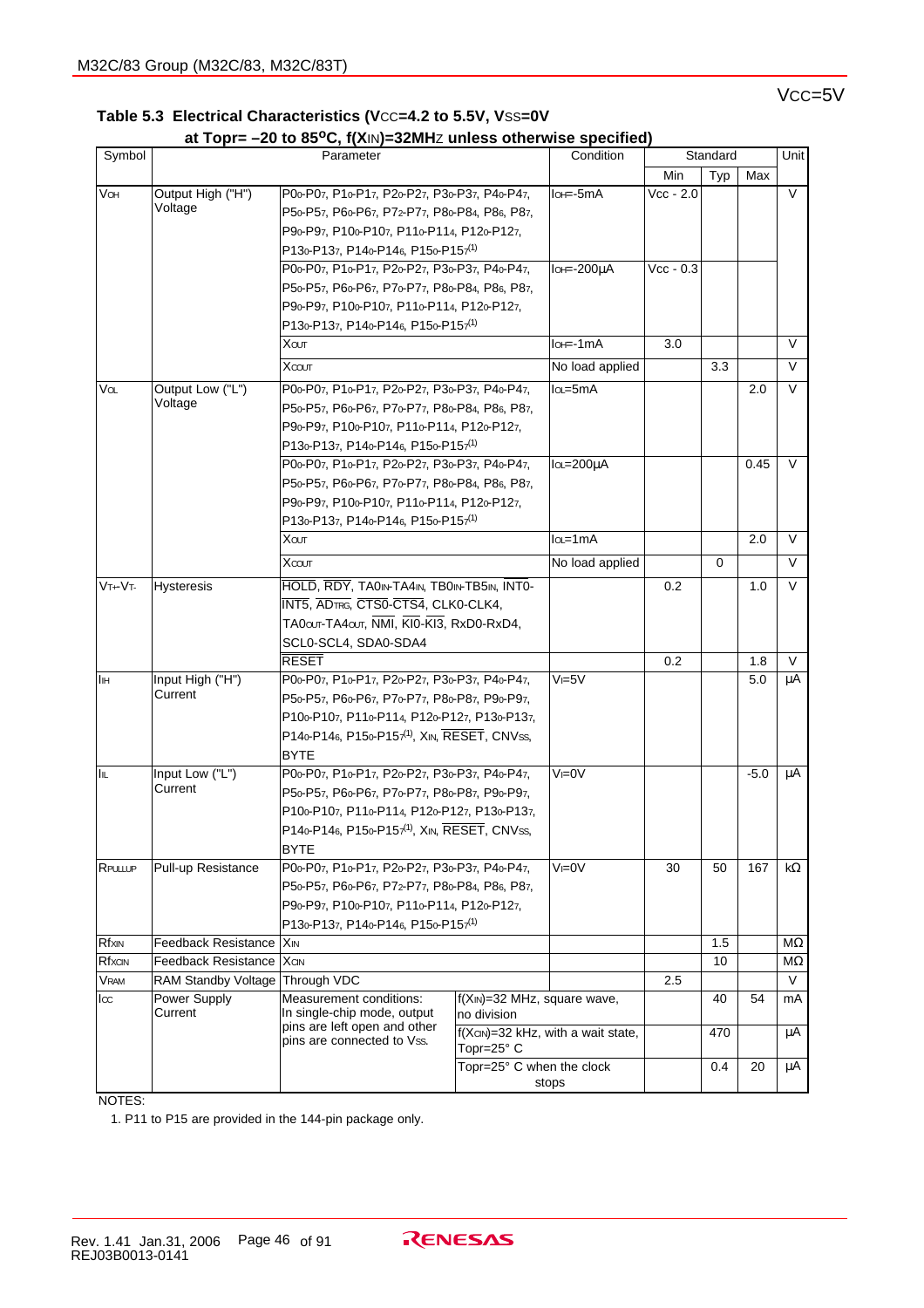## Vcc=5V

## Table 5.4 A/D Conversion Characteristics (Vcc = AVcc = VREF = 4.2 to 5.5V, Vss = AVSS = 0V  **at Topr = –20 to 85oC, f(X**IN**) = 32MH**Z **unless otherwise specified)**

| Symbol                | Parameter<br><b>Measurement Condition</b> |                 | Standard                           |          |     | Unit        |             |
|-----------------------|-------------------------------------------|-----------------|------------------------------------|----------|-----|-------------|-------------|
|                       |                                           |                 |                                    | Min      | Typ | Max         |             |
|                       | Resolution                                | $V$ REF= $V$ cc |                                    |          |     | 10          | <b>Bits</b> |
|                       | Integral Nonlinearity Error               |                 | ANo to AN <sub>7</sub>             |          |     | ±3          | <b>LSB</b>  |
| <b>INL</b>            |                                           | VREF=Vcc=5V     | ANEXO, ANEX1                       |          |     |             | <b>LSB</b>  |
|                       |                                           |                 | External op-amp<br>connection mode |          |     | ±7          | <b>LSB</b>  |
|                       |                                           |                 |                                    |          |     |             | <b>LSB</b>  |
| <b>DNL</b>            | <b>Differential Nonlinearity Error</b>    |                 |                                    |          |     | ±1          | <b>LSB</b>  |
|                       | <b>Offset Error</b>                       |                 |                                    |          |     | ±3          | <b>LSB</b>  |
|                       | Gain Error                                |                 |                                    |          |     | ±3          | <b>LSB</b>  |
| RLADDER               | <b>Resistor Ladder</b>                    | $V$ REF= $V$ cc |                                    | 8        |     | 40          | kΩ          |
| toon                  | 10-bit Conversion Time                    |                 |                                    | 2.1      |     |             | μs          |
| toon                  | 8-bit Conversion Time                     |                 |                                    | 1.8      |     |             | μs          |
| tsamp                 | Sample Time                               |                 |                                    | 0.2      |     |             | μs          |
| <b>VREF</b>           | Reference Voltage                         |                 |                                    | 2        |     | Vcc         | V           |
| <b>V<sub>IA</sub></b> | Analog Input Voltage                      |                 |                                    | $\Omega$ |     | <b>VREF</b> | V           |

NOTES:

1. Divide f(XIN), if exceeding 16 MHz, to keep φAD frequency at 16 MHz or less.

## **Table 5.5 D/A Conversion Characteristics (V**CC **= V**REF **= 4.2 to 5.5V, V**SS **= AV**SS **= 0V at Topr = –20 to 85oC, f(X**IN**) = 32MH**Z **unless otherwise specified)**

| Symbol       | Parameter                                      | <b>Measurement Condition</b> | Standard | Unit |     |             |
|--------------|------------------------------------------------|------------------------------|----------|------|-----|-------------|
|              |                                                |                              | Min      | Typ  | Max |             |
|              | Resolution                                     |                              |          |      | 8   | <b>Bits</b> |
|              | Absolute Accuracy                              |                              |          |      | 1.0 | %           |
| tsu          | Setup Time                                     |                              |          |      | 3   | μs          |
| Ro           | <b>Output Resistance</b>                       |                              | 4        | 10   | 20  | $k\Omega$   |
| <b>IVREF</b> | Reference Power Supply<br><b>Input Current</b> | (Note 1)                     |          |      | 1.5 | mA          |

NOTES:

1. Measurement results when using one D/A converter. The DAi register (i=0, 1) of the D/A converter not being used is set to "0016". The resistor ladder in the A/D converter is exclued. IVREF flows even if the VCUT bit in the ADICON1 register is set to "0" (no VREF connection).

**Table 5.6 Flash Memory Version Electrical Characteristics**

| Parameter                    |     | Unit |     |    |
|------------------------------|-----|------|-----|----|
|                              | Min | Typ  | Max |    |
| Program Time (per page)      |     | 8    | 120 | ms |
| Block Erase Time (per block) |     | 50   | 600 | ms |

NOTES:

1. VCC= 4.2 to 5.5V (through VDC), 3.0 to 3.6V (not through VDC) at Topr= 0 to 60° C, unless otherwise specified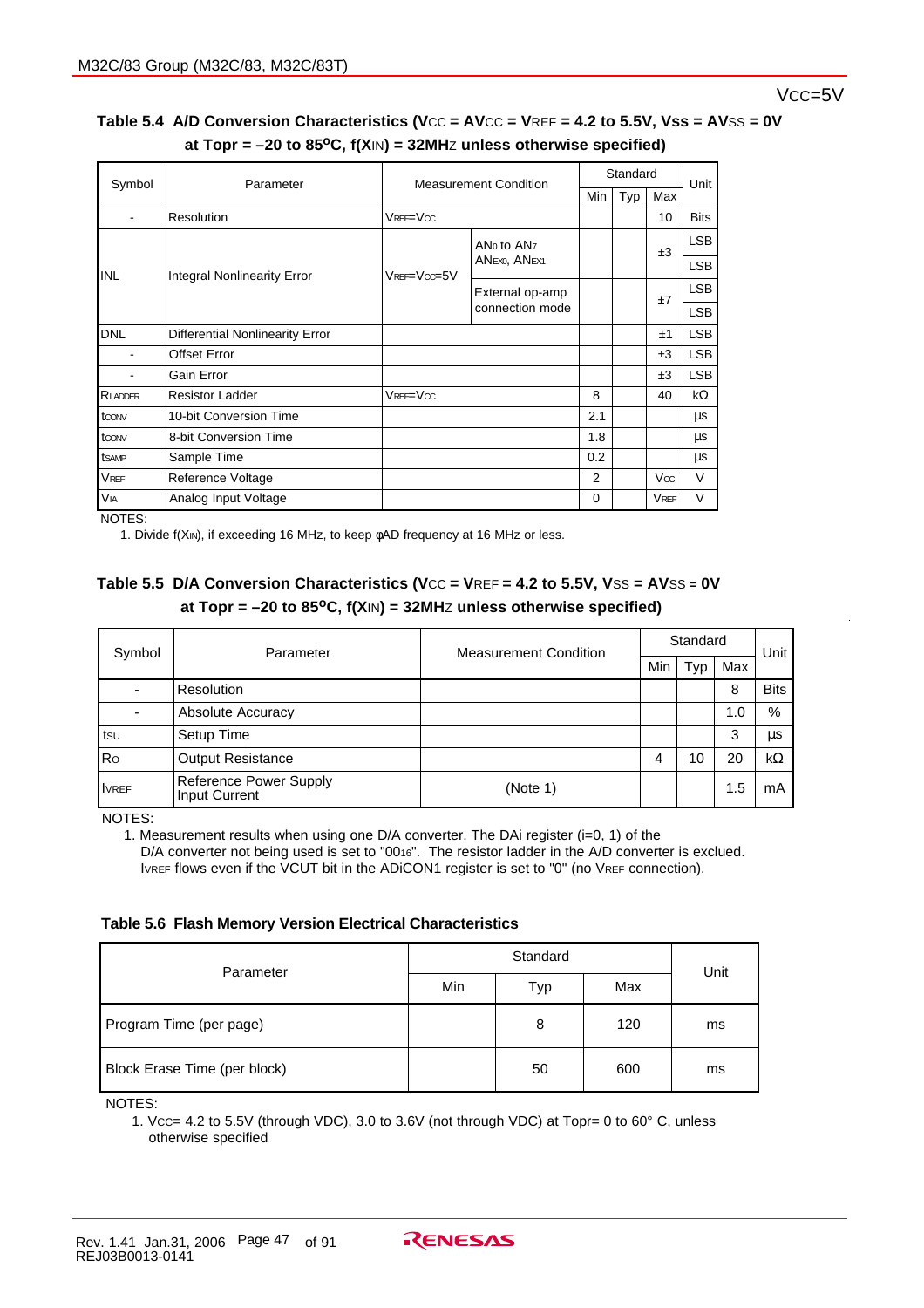## Vcc=5V

## Timing Requirements (Vcc = 4.2 to 5.5V, Vss = 0V at Topr = -20 to 85<sup>o</sup>C unless otherwise specified)

#### **Table 5.7 External Clock Input**

| Symbol            | Parameter                                   |     | Standard |    |  |
|-------------------|---------------------------------------------|-----|----------|----|--|
|                   |                                             | Min | Max      |    |  |
| l tc              | External Clock Input Cycle Time             | 33  |          | ns |  |
| tw <sub>(H)</sub> | External Clock Input High ("H") Pulse Width | 13  |          | ns |  |
| tw(L)             | External Clock Input Low ("L") Pulse Width  | 13  |          | ns |  |
| l tr              | External Clock Rise Time                    |     | 5        | ns |  |
| l tf              | External Clock Fall Time                    |     | 5        | ns |  |

#### **Table 5.8 Memory Expansion and Microprocessor Modes**

| Symbol               | Parameter                                                                                             |          | Standard | Unit |
|----------------------|-------------------------------------------------------------------------------------------------------|----------|----------|------|
|                      |                                                                                                       | Min      | Max      |      |
| tac1(RD-DB)          | Data Input Access Time (RD standard, with no wait state)                                              |          | (Note 1) | ns   |
| $tac1$ (AD-DB)       | Data Input Access Time (AD standard, CS standard, with no wait state)                                 |          | (Note 1) | ns   |
| $tac2$ (RD-DB)       | Data Input Access Time (RD standard, with a wait state)                                               |          | (Note 1) | ns   |
| $tac2$ (AD-DB)       | Data Input Access Time (AD standard, CS standard, with a wait state)                                  |          | (Note 1) | ns   |
| $tac3$ (RD-DB)       | Data Input Access Time (RD standard, when accessing a space with the multiplexed bus)                 |          | (Note 1) | ns   |
| $tac3$ (AD-DB)       | Data Input Access Time (AD standard, CS standard, when accessing a space with the multiplexed<br>bus) |          | (Note 1) | ns   |
| $tac4$ (RAS-DB)      | Data Input Access Time (RAS standard, when accessing a DRAM space)                                    |          | (Note 1) | ns   |
| $tac4$ ( $CAS-DB$ )  | Data Input Access Time (CAS standard, when accessing a DRAM space)                                    |          | (Note 1) | ns   |
| $tac4$ (CAD-DB)      | Data Input Access Time (CAD standard, when accessing a DRAM space)                                    |          | (Note 1) | ns   |
| tsu(DB-BCLK)         | Data Input Setup Time                                                                                 | 26       |          | ns   |
| <b>tSU(RDY-BOLK)</b> | <b>RDY Input Setup Time</b>                                                                           | 26       |          | ns   |
|                      | tsu <sub>(HOLD</sub> BCLK) HOLD Input Setup Time                                                      | 30       |          | ns   |
| $th$ (RD-DB)         | Data Input Hold Time                                                                                  | $\Omega$ |          | ns   |
| $th$ (CAS-DB)        | Data Input Hold Time                                                                                  | $\Omega$ |          | ns   |
| th(BCLK-RDY)         | RDY Input Hold Time                                                                                   | 0        |          | ns   |
| th(BCLK-HOLD)        | <b>HOLD Input Hold Time</b>                                                                           | $\Omega$ |          | ns   |
| td(BCLK-HLDA)        | <b>HLDA Output Delay Time</b>                                                                         |          | 25       | ns   |

#### NOTES:

1. Values can be obtained from the following equations, according to BCLK frequecncy. Insert a wait state or lower the operation frequency, f(BCLK), if the calculated value is negative.

| tac1(RD – DB) = $\frac{10^9}{f(BCLK) \times 2}$ – 35                                                             | [ns]                                                                                                                           |
|------------------------------------------------------------------------------------------------------------------|--------------------------------------------------------------------------------------------------------------------------------|
| $\text{tac1(AD - DB)} = \frac{10^9}{\text{f(BCLK)}} - 35$                                                        | [ns]                                                                                                                           |
| $\text{tac2}(\text{RD} - \text{DB}) = \frac{10^{9} \text{X m}}{\text{f}(\text{BC} \mid \text{K}) \times 2}$ - 35 | [ns] ( $m=3$ with 1 wait state, $m=5$ with 2 wait states<br>and $m=7$ with 3 wait states)                                      |
| $t_{\text{ac2(AD - DB)}} = \frac{10^{9} \text{X n}}{f(\text{BCLK})} - 35$                                        | [ns] (n=2 with 1 wait state, n=3 with 2 wait states<br>and $n=4$ with 3 wait states)                                           |
| tac3(RD – DB) = $\frac{10^9 X m}{f(BC1 K) X 2}$ – 35                                                             | [ns] (m=3 with 2 wait states and m=5 with 3 wait states)                                                                       |
| tac3(AD - DB) = $\frac{10^9 X n}{f_{(BCI K) X 2}}$ - 35                                                          | [ns] (n=5 with 2 wait states and n=7 with 3 wait states)                                                                       |
| $\text{tac4(RAS - DB)} = \frac{10^{9} \text{X m}}{\text{f}(\text{BCLK}) \times 2} - 35$                          | [ns] ( $m=3$ with 1 wait state and $m=5$ with 2 wait states)                                                                   |
| tac4(CAS – DB) = $\frac{10^{9}X n}{f(BCLK) X 2}$ – 35                                                            | [ns] (n=1 with 1 wait state and n=3 when 2 wait states)                                                                        |
|                                                                                                                  | $\text{tacc4(CAD - DB)} = \frac{10^{9} \text{X}}{f(\text{BCLK})}$ - 35 [ns] (l=1 with 1 wait state and l=2 with 2 wait states) |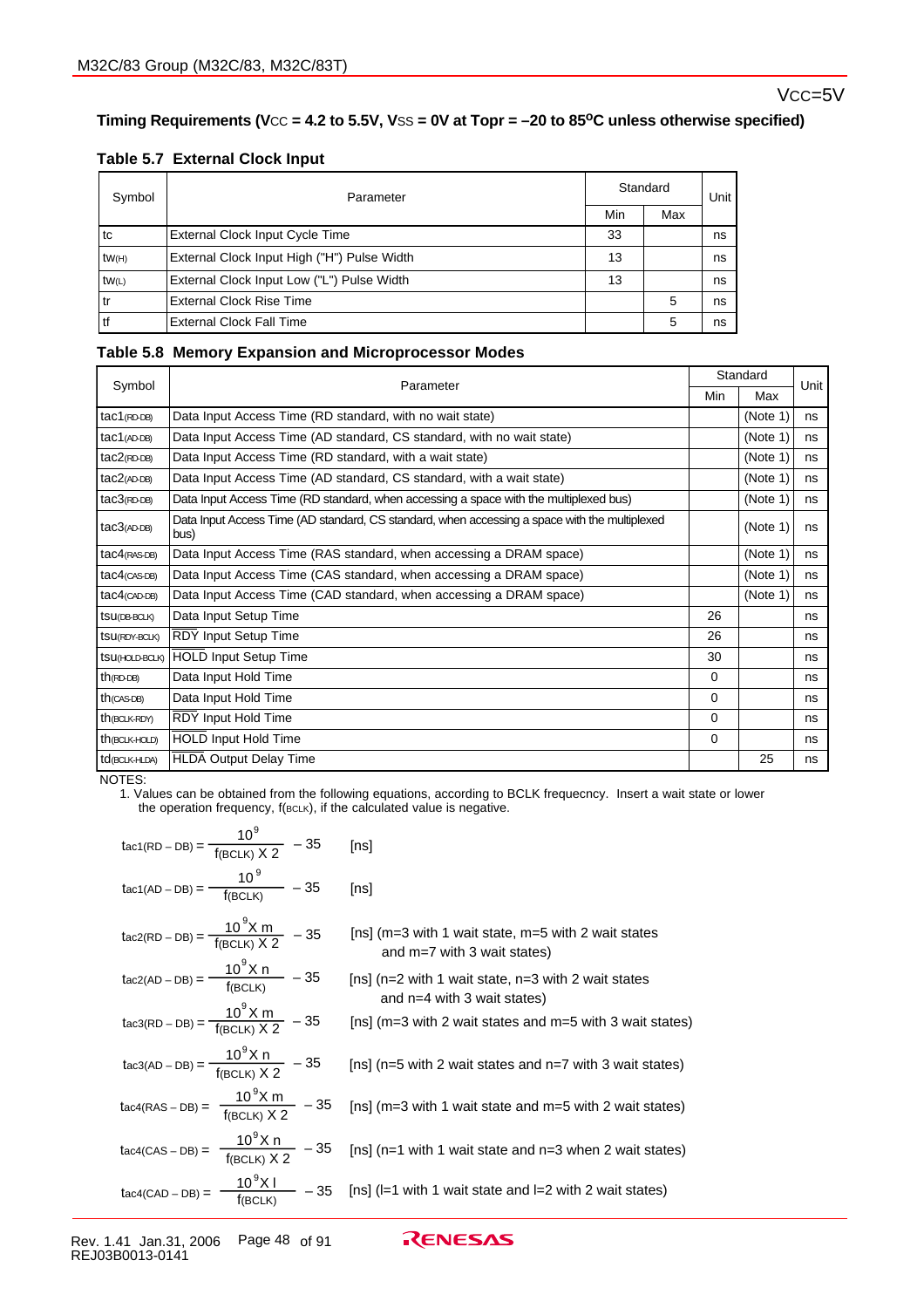## **Timing Requirements**

## $(**VCC** = 4.2 to 5.5**V**, **VSS** = **0V** at **Topr** =  $-20$  to 85<sup>o</sup>**C** unless otherwise specified)$

| Symbol         | Parameter                         |     | Standard | Unit |
|----------------|-----------------------------------|-----|----------|------|
|                |                                   | Min | Max      |      |
| <b>tC(TA)</b>  | <b>TAin Input Cycle Time</b>      | 100 |          | ns   |
| tw(TAH)        | TAim Input High ("H") Pulse Width | 40  |          | ns   |
| <b>tW(TAL)</b> | TAin Input Low ("L") Pulse Width  | 40  |          | ns   |

## **Table 5.9 Timer A Input (Count Source Input in Event Counter Mode)**

#### **Table 5.10 Timer A Input (Gate Input in Timer Mode)**

| Symbol         |                                   | Standard |     |      |
|----------------|-----------------------------------|----------|-----|------|
|                | Parameter                         | Min      | Max | Unit |
| <b>tC</b> (TA) | <b>TAin Input Cycle Time</b>      | 400      |     | ns   |
| tw(TAH)        | TAim Input High ("H") Pulse Width | 200      |     | ns   |
| tw(TAL)        | TAin Input Low ("L") Pulse Width  | 200      |     | ns   |

#### **Table 5.11 Timer A Input (External Trigger Input in One-Shot Timer Mode)**

| Symbol          | Parameter                         | Standard |     | Unit |
|-----------------|-----------------------------------|----------|-----|------|
|                 |                                   | Min      | Max |      |
| <b>tC(TA)</b>   | <b>TAin Input Cycle Time</b>      | 200      |     | ns   |
| tw(TAH)         | TAin Input High ("H") Pulse Width | 100      |     | ns   |
| <b>tw</b> (TAL) | TAin Input Low ("L") Pulse Width  | 100      |     | ns   |

#### **Table 5.12 Timer A Input (External Trigger Input in Pulse Width Modulation Mode)**

| Symbol              | Parameter                         | Standard   | Unit |    |
|---------------------|-----------------------------------|------------|------|----|
|                     |                                   | Max<br>Min |      |    |
| tw <sub>(TAH)</sub> | TAim Input High ("H") Pulse Width | 100        |      | ns |
| <b>tW(TAL)</b>      | TAin Input Low ("L") Pulse Width  | 100        |      | ns |

## **Table 5.13 Timer A Input (Counter Increment/decrement Input in Event Counter Mode)**

| Symbol                 | Parameter                           | Standard | Unit |    |
|------------------------|-------------------------------------|----------|------|----|
|                        |                                     | Min      | Max  |    |
| $tc$ (UP)              | TAiour Input Cycle Time             | 2000     |      | ns |
| tw(UPH)                | TAiour Input High ("H") Pulse Width | 1000     |      | ns |
| tw(UPL)                | TAiour Input Low ("L") Pulse Width  | 1000     |      | ns |
| <b>tSU(UP-TIN)</b>     | TAiour Input Setup Time             | 400      |      | ns |
| th <sub>(TIN-UP)</sub> | TAiour Input Hold Time              | 400      |      | ns |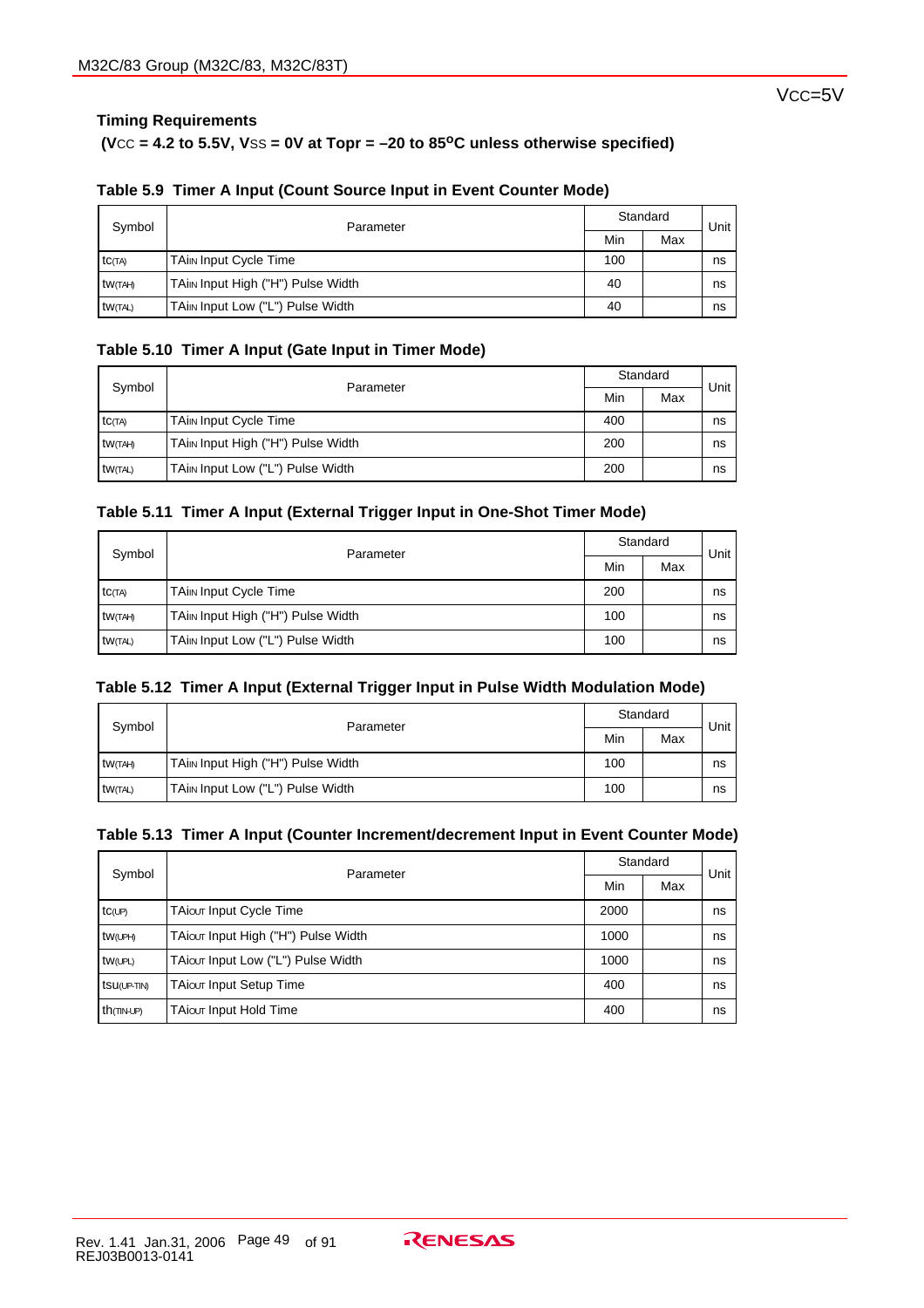## **Timing Requirements**

## **(V**CC **= 4.2 to 5.5V, V**SS **= 0V at Topr = –20 to 85oC unless otherwise specified)**

| Symbol    | Parameter                                                  | Standard |     | Unit |
|-----------|------------------------------------------------------------|----------|-----|------|
|           |                                                            | Min      | Max |      |
| $tc$ (TB) | TBi <sub>IN</sub> Input Cycle Time (counted on one edge)   | 100      |     | ns   |
| tW(TBH)   | TBin Input High ("H") Pulse Width (counted on one edge)    | 40       |     | ns   |
| tw(TBL)   | TBin Input Low ("L") Pulse Width (counted on one edge)     | 40       |     | ns   |
| $tc$ (TB) | TBi <sub>IN</sub> Input Cycle Time (counted on both edges) | 200      |     | ns   |
| tw(TBH)   | TBin Input High ("H") Pulse Width (counted on both edges)  | 80       |     | ns   |
| tw(TBL)   | TBin Input Low ("L") Pulse Width (counted on both edges)   | 80       |     | ns   |

#### **Table 5.15 Timer B Input (Pulse Period Measurement Mode)**

| Symbol     | Parameter                                      | Standard |     | Unit |
|------------|------------------------------------------------|----------|-----|------|
|            |                                                | Min      | Max |      |
| $tc$ $(B)$ | <b>TBin Input Cycle Time</b>                   | 400      |     | ns   |
| tw(TBH)    | TBi <sub>IN</sub> Input High ("H") Pulse Width | 200      |     | ns   |
| tw(TBL)    | TBin Input Low ("L") Pulse Width               | 200      |     | ns   |

#### **Table 5.16 Timer B Input (Pulse Width Measurement Mode)**

| Symbol<br>Parameter |                                                | Standard |  | Unit |
|---------------------|------------------------------------------------|----------|--|------|
|                     | Min                                            | Max      |  |      |
| $tc$ $\pi$          | <b>TBin Input Cycle Time</b>                   | 400      |  | ns   |
| tw(TBH)             | TBi <sub>IN</sub> Input High ("H") Pulse Width | 200      |  | ns   |
| tw(TBL)             | TBin Input Low ("L") Pulse Width               | 200      |  | ns   |

## **Table 5.17 A/D Trigger Input**

| Symbol  | Parameter                                        | Standard<br>Max<br>Min | Unit |    |
|---------|--------------------------------------------------|------------------------|------|----|
|         |                                                  |                        |      |    |
| TC(AD)  | ADTRG Input Cycle Time (required for re-trigger) | 1000                   |      | ns |
| tw(ADL) | ADTRG Input Low ("L") Pulse Width                | 125                    |      | ns |

## **Table 5.18 Serial I/O**

| Symbol                | Parameter                         |          | Standard |      |
|-----------------------|-----------------------------------|----------|----------|------|
|                       |                                   | Min      | Max      | Unit |
| $tc$ ( $CK$ )         | CLKi Input Cycle Time             | 200      |          | ns   |
| tw(CKH)               | CLKi Input High ("H") Pulse Width | 100      |          | ns   |
| tw(CKL)               | CLKi Input Low ("L") Pulse Width  | 100      |          | ns   |
| $td$ <sub>(C-Q)</sub> | TxDi Output Delay Time            |          | 80       | ns   |
| $th$ ( $CO$ )         | <b>TxDi Hold Time</b>             | $\Omega$ |          | ns   |
| $tsu(D-C)$            | RxDi Input Set Up Time            | 30       |          | ns   |
| $th$ ( $CO$ )         | RxDi Input Hold Time              | 90       |          | ns   |

# **\_\_\_\_\_\_\_ Table 5.19 External Interrupt INTi Input**

| Symbol<br>Parameter |                                   | Standard |  | Unit |
|---------------------|-----------------------------------|----------|--|------|
|                     | Min                               | Max      |  |      |
| $tw$ ( $NH$ )       | INTi Input High ("H") Pulse Width | 250      |  | ns   |
| <b>tw(INL)</b>      | INTi Input Low ("L") Pulse Width  | 250      |  | ns   |

Vcc=5V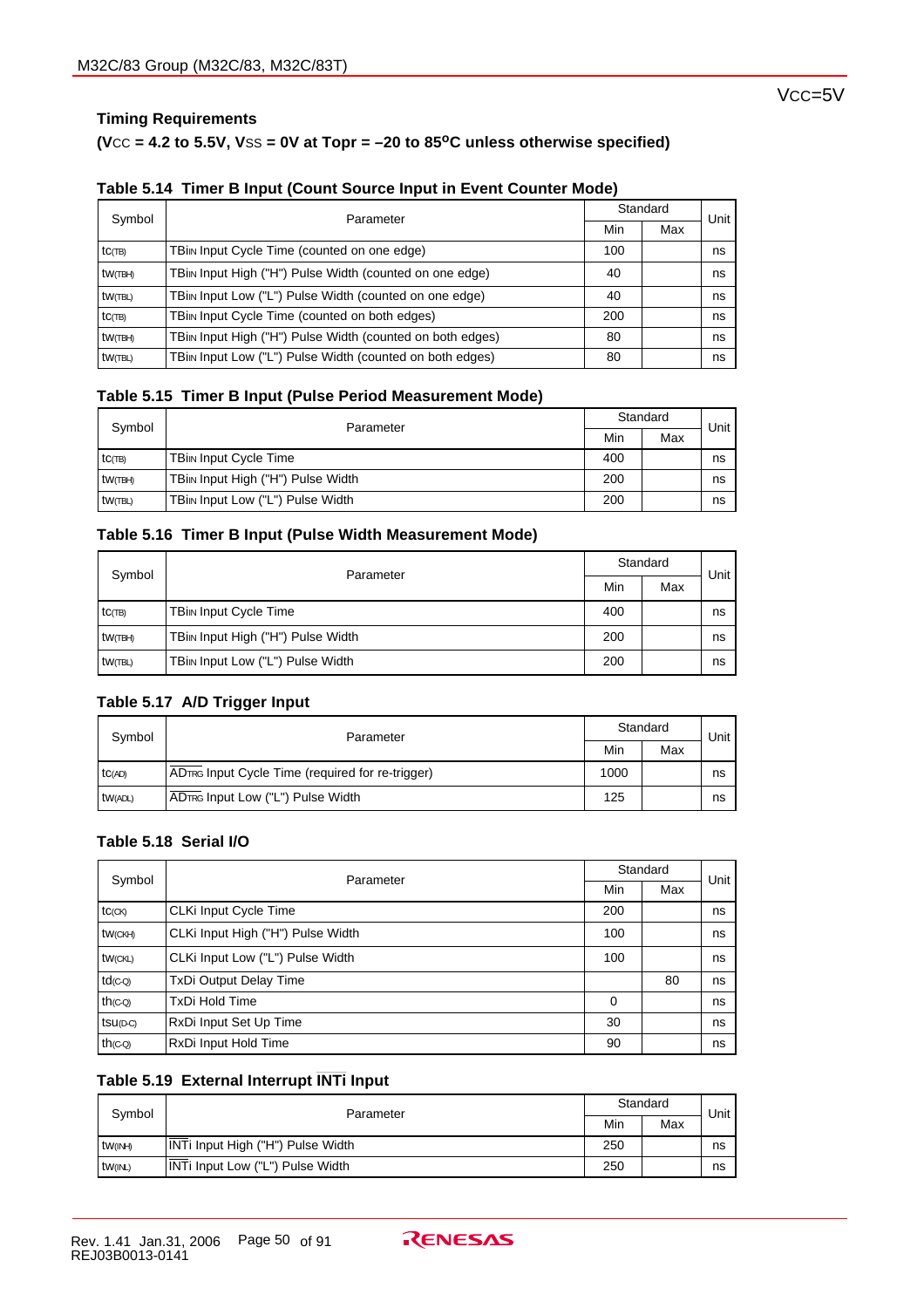## **(VCC = 4.2 to 5.5V, VSS = 0V at Topr = –20 to 85oC unless otherwise specified)**

| Symbol                   | Parameter                                           | Measurement<br>Condition |          | Standard | Unit |  |
|--------------------------|-----------------------------------------------------|--------------------------|----------|----------|------|--|
|                          |                                                     |                          | Min      | Max      |      |  |
| td(BCLK-AD)              | <b>Address Output Delay Time</b>                    |                          |          | 18       | ns   |  |
| $th$ (BCLK-AD)           | Address Output Hold Time (BCLK standard)            |                          | -3       |          | ns   |  |
| $th$ (RD-AD)             | Address Output Hold Time (RD standard)              |                          | $\Omega$ |          | ns   |  |
| $th$ (WR-AD)             | Address Output Hold Time (WR standard)              |                          | (Note 1) |          | ns   |  |
| $td$ (BCLK-CS)           | Chip-select Signal Output Delay Time                |                          |          | 18       | ns   |  |
| $th$ (BCLK-CS)           | Chip-select Signal Output Hold Time (BCLK standard) |                          | -3       |          | ns   |  |
| $th$ (RD-CS)             | Chip-select Signal Output Hold Time (RD standard)   | See Figure 5.1           |          |          | ns   |  |
| $th$ ( $WR$ - $CS$ )     | Chip-select Signal Output Hold Time (WR standard)   |                          |          |          | ns   |  |
| td <sub>(BCLK-ALE)</sub> | ALE Signal Output Delay Time                        |                          |          | 18       | ns   |  |
| $th$ (BCLK-ALE)          | ALE Signal Output Hold Time                         |                          | $-2$     |          | ns   |  |
| $td$ (BCLK-RD)           | RD Signal Output Delay Time                         |                          |          | 18       | ns   |  |
| $th$ (BCLK-RD)           | RD Signal Output Hold Time                          |                          | -5       |          | ns   |  |
| td <sub>(BCLK-WR)</sub>  | WR Signal Output Delay Time                         |                          |          | 18       | ns   |  |
| $th$ (BCLK-WR)           | WR Signal Output Hold Time                          |                          | $-3$     |          | ns   |  |
| $td$ (DB-WR)             | Data Output Delay Time (WR standard)                |                          | (Note 1) |          | ns   |  |
| $th$ (WR-DB)             | Data Output Hold Time (WR standard)                 |                          | (Note 1) |          | ns   |  |
| tW(WR)                   | <b>WR Output Width</b>                              |                          | (Note 1) |          | ns   |  |

## **Table 5.20 Memory Expansion Mode and Microprocessor Mode (with No Wait State)**

NOTES:

$$
t_{d(DB - WR)} = \frac{10^9}{f_{(BCLK)}} - 20 \quad \text{[ns]}
$$
\n
$$
t_{h(WR - DB)} = \frac{10^9}{f_{(BCLK)} \times 2} - 10 \quad \text{[ns]}
$$
\n
$$
t_{h(WR - AD)} = \frac{10^9}{f_{(BCLK)} \times 2} - 10 \quad \text{[ns]}
$$
\n
$$
t_{h(WR - CS)} = \frac{10^9}{f_{(BCLK)} \times 2} - 10 \quad \text{[ns]}
$$
\n
$$
t_{w(WR)} = \frac{10^9}{f_{(BCLK)} \times 2} - 15 \quad \text{[ns]}
$$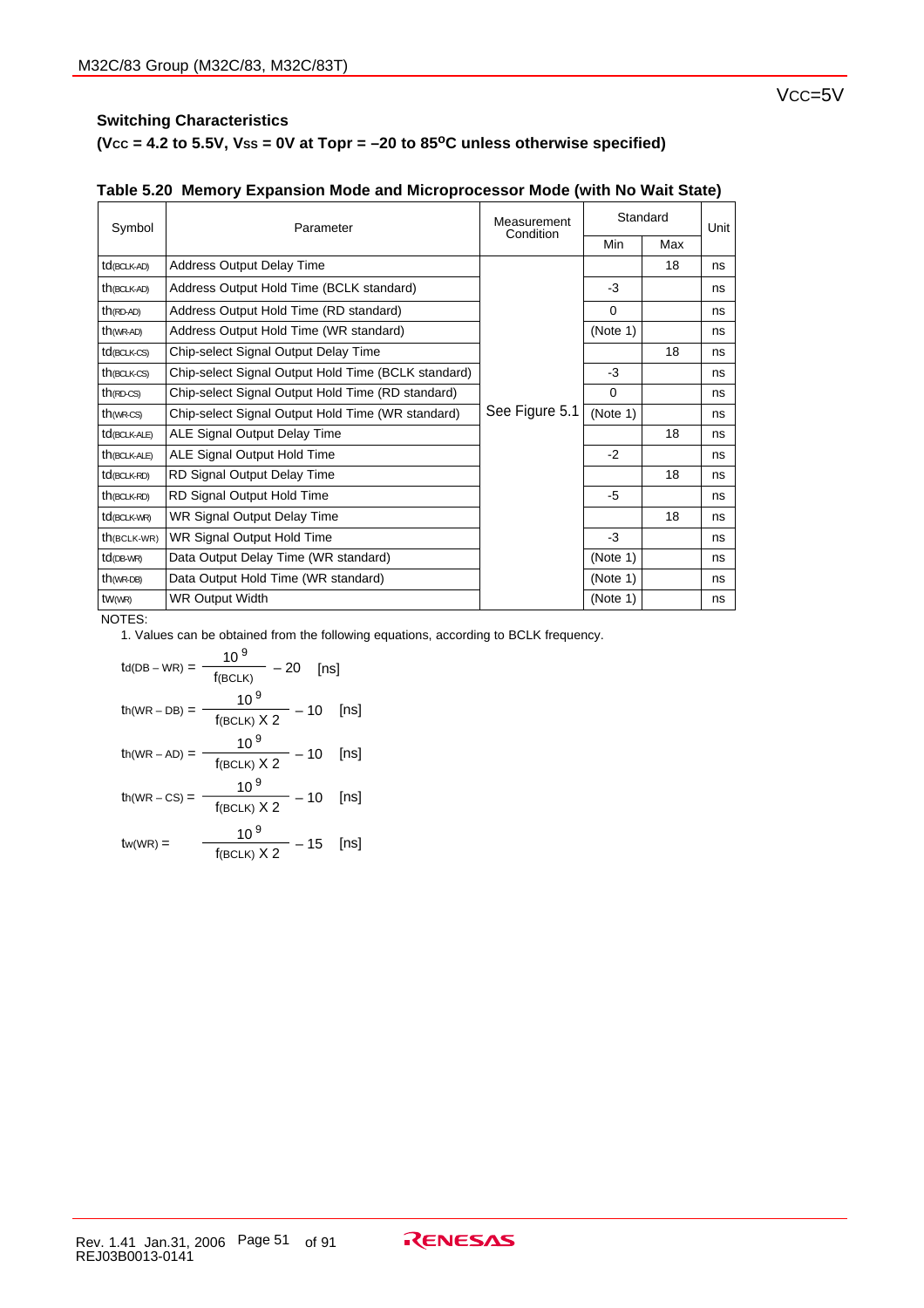## $(Vec = 4.2$  to 5.5V,  $Vss = 0V$  at Topr  $= -20$  to 85<sup>o</sup>C unless otherwise specified)

| Symbol               | Parameter                                                           | Standard<br>Measurement |          |     | Unit |  |
|----------------------|---------------------------------------------------------------------|-------------------------|----------|-----|------|--|
|                      |                                                                     | Condition               | Min      | Max |      |  |
| td(BCLK-AD)          | <b>Address Output Delay Time</b>                                    |                         |          | 18  | ns   |  |
| $th$ (BCLK-AD)       | Address Output Hold Time (BCLK standard)                            |                         | $-3$     |     | ns   |  |
| $th$ (RD-AD)         | Address Output Hold Time (RD standard)                              |                         | $\Omega$ |     | ns   |  |
| $th$ (WR-AD)         | Address Output Hold Time (WR standard)                              |                         | (Note 1) |     | ns   |  |
| $td$ (BCLK-CS)       | Chip-select Signal Output Delay Time                                |                         |          | 18  | ns   |  |
| $th$ (BCLK-CS)       | Chip-select Signal Output Hold Time (BCLK standard)                 |                         | $-3$     |     | ns   |  |
| $th$ (RD-CS)         | Chip-select Signal Output Hold Time (RD standard)                   |                         |          |     | ns   |  |
| $th$ ( $WR$ - $CS$ ) | See Figure 5.1<br>Chip-select Signal Output Hold Time (WR standard) |                         | (Note 1) |     | ns   |  |
| td(BCLK-ALE)         | ALE Signal Output Delay Time                                        |                         |          | 18  | ns   |  |
| $th$ (BCLK-ALE)      | ALE Signal Output Hold Time                                         |                         | $-2$     |     | ns   |  |
| $td$ (BCLK-RD)       | RD Signal Output Delay Time                                         |                         |          | 18  | ns   |  |
| $th$ (BCLK-RD)       | RD Signal Output Hold Time                                          |                         | -5       |     | ns   |  |
| td(BCLK-WR)          | WR Signal Output Delay Time                                         |                         |          | 18  | ns   |  |
| $th$ (BCLK-WR)       | WR Signal Output Hold Time                                          |                         | $-3$     |     | ns   |  |
| $td$ (DB-WR)         | Data Output Delay Time (WR standard)                                |                         | (Note 1) |     | ns   |  |
| $th$ (WR-DB)         | Data Output Hold Time (WR standard)                                 |                         | (Note 1) |     | ns   |  |
| tW(WR)               | <b>WR Output Width</b>                                              |                         | (Note 1) |     | ns   |  |

## **Table 5.21 Memory Expansion Mode and Microprocessor Mode (With a Wait State, Accessing an External Memory)**

NOTES:

|                                                         | $\text{td(DB-WR)} = \frac{10^9 \text{ X n}}{\text{f(BCLK)}} - 20$ [ns] (n=1 with 1 wait state, n=2 with 2 wait states<br>and $n=3$ with 3 wait states) |
|---------------------------------------------------------|--------------------------------------------------------------------------------------------------------------------------------------------------------|
| th(WR - DB) = $\frac{10^9}{f(BCLK) \times 2}$ – 10 [ns] |                                                                                                                                                        |
| th(WR – AD) = $\frac{10^9}{f(BCLK) \times 2}$ – 10 [ns] |                                                                                                                                                        |
| th(WR – CS) = $\frac{10^9}{f(BCLK) \times 2}$ – 10 [ns] |                                                                                                                                                        |
|                                                         | tw(WR) = $\frac{10^9 \text{ X n}}{f(\text{BCLK}) \text{ X 2}} - 15$ [ns] (n=1 with 1 wait state, n=3 with 2 wait states<br>and n=5 with 3 wait states) |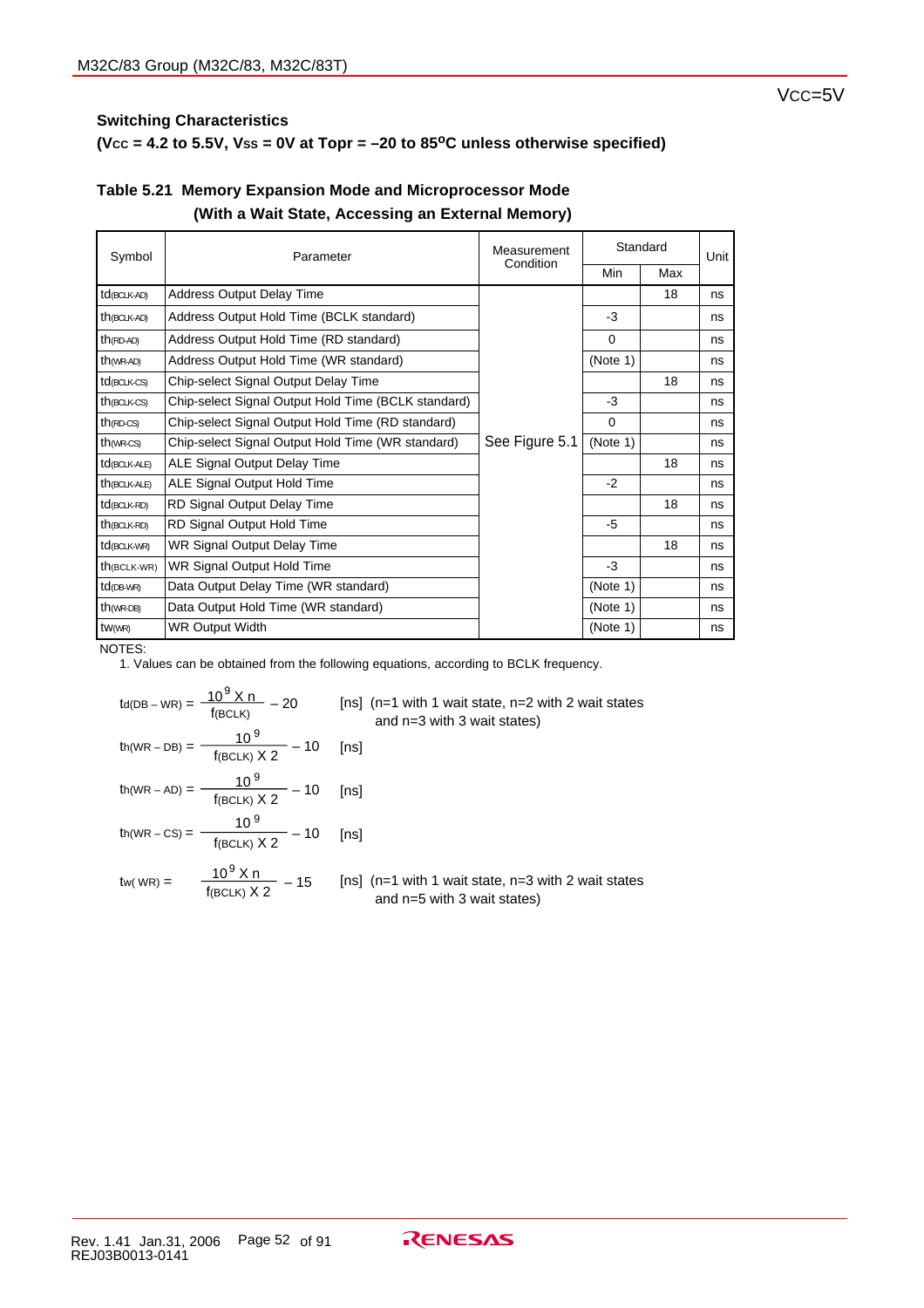$(Vcc = 4.2$  to 5.5V,  $Vss = 0V$  at Topr  $= -20$  to 85<sup>o</sup>C unless otherwise specified)

#### **Table 5.22 Memory Expansion Mode and Microprocessor Mode**

## **(With a Wait State, Accessing an External Memory and Selecting a Space with the Multiplexed Bus)**

| Symbol                   | Parameter                                                           | Measurement<br>Condition | Standard |     | Unit |  |
|--------------------------|---------------------------------------------------------------------|--------------------------|----------|-----|------|--|
|                          |                                                                     |                          | Min      | Max |      |  |
| td <sub>(BCLK-AD)</sub>  | <b>Address Output Delay Time</b>                                    |                          |          | 18  | ns   |  |
| $th$ (BCLK-AD)           | Address Output Hold Time (BCLK standard)                            |                          | $-3$     |     | ns   |  |
| $th$ (RD-AD)             | Address Output Hold Time (RD standard)                              |                          | (Note 1) |     | ns   |  |
| $th$ (WR-AD)             | Address Output Hold Time (WR standard)                              |                          | (Note 1) |     | ns   |  |
| $td$ (BCLK-CS)           | Chip-select Signal Output Delay Time                                |                          |          | 18  | ns   |  |
| $th$ (BCLK-CS)           | Chip-select Signal Output Hold Time (BCLK standard)                 |                          | $-3$     |     | ns   |  |
| $th$ (RD-CS)             | Chip-select Signal Output Hold Time (RD standard)                   |                          |          |     | ns   |  |
| $th$ ( $WR$ - $CS$ )     | Chip-select Signal Output Hold Time (WR standard)<br>See Figure 5.1 |                          | (Note 1) |     | ns   |  |
| td(BCLK-RD)              | RD Signal Output Delay Time                                         |                          |          | 18  | ns   |  |
| $th$ (BCLK-AD)           | RD Signal Output Hold Time                                          |                          | -5       |     | ns   |  |
| td <sub>(BCLK-WR)</sub>  | WR Signal Output Delay Time                                         |                          |          | 18  | ns   |  |
| th(BCLK-WR)              | WR Signal Output Hold Time                                          |                          | $-3$     |     | ns   |  |
| $td$ (DB-WR)             | Data Output Delay Time (WR standard)                                |                          | (Note 1) |     | ns   |  |
| $th$ ( $WR$ -DB)         | Data Output Hold Time (WR standard)                                 |                          | (Note 1) |     | ns   |  |
| td <sub>(BCLK-ALE)</sub> | ALE Signal Output Delay Time (BCLK standard)                        |                          |          | 18  | ns   |  |
| th(BCLK-ALE)             | ALE Signal Output Hold Time (BCLK standard)                         |                          | $-2$     |     | ns   |  |
| td(AD-ALE)               | ALE Signal Output Delay Time (address standard)                     |                          | (Note 1) |     | ns   |  |
| $th$ (ALE-AD)            | ALE Signal Output Hold Time (address standard)                      |                          | (Note 1) |     | ns   |  |
| tdz(RD-AD)               | Address Output High-Impedance Time                                  |                          |          | 8   | ns   |  |

NOTES:

| $th(RD-AD) =$                           | 10 <sup>9</sup><br>$\frac{10}{f(BCLK) \times 2} - 10$ | [ns]                                                     |
|-----------------------------------------|-------------------------------------------------------|----------------------------------------------------------|
| $th(WR - AD) =$                         | $\frac{10^9}{f(BCLK) \times 2} - 10$ [ns]             |                                                          |
| $th(RD - CS) =$                         | $\frac{10^9}{f(\text{BCLK}) \times 2} - 10$ [ns]      |                                                          |
| $th(WR - CS) =$                         | $\frac{10^9}{f(BCLK) \times 2} - 10$ [ns]             |                                                          |
| $\mathsf{td}(\mathsf{DB}-\mathsf{WR})=$ | $\frac{10^9 X m}{f(BCLK) X 2}$ - 25                   | [ns] (m=3 with 2 wait states and m=5 with 3 wait states) |
| $th(WR - DB) =$                         | $\frac{10^9}{f(BCLK) \times 2} - 10$ [ns]             |                                                          |
| $td(AD - ALE) =$                        | $\frac{10^{9}}{f(BCLK) \times 2} - 20$                | [ns]                                                     |
| $th(ALE - AD) =$                        | $\frac{10^{9}}{f(BCLK) \times 2} - 10$                | [ns]                                                     |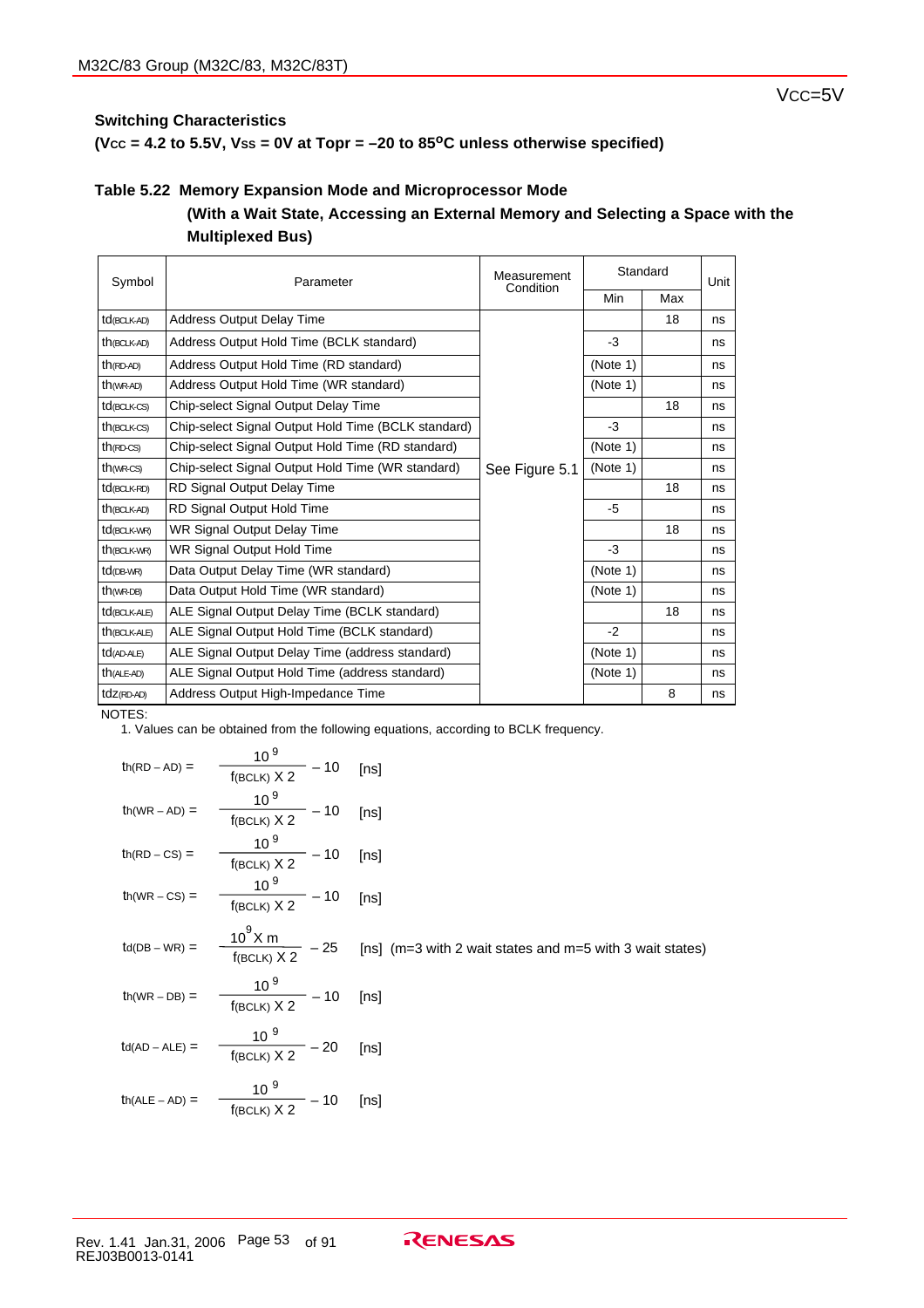## $(Vec = 4.2$  to 5.5V,  $Vss = 0V$  at Topr  $= -20$  to 85<sup>o</sup>C unless otherwise specified)

## **Table 5.23 Memory Expansion Mode and Microprocessor Mode (With a Wait State, Accessing an External Memory and Selecting the DRAM Space)**

| Symbol       | Parameter                                         | Standard<br>Measurement<br>Condition |          |     | Unit |  |
|--------------|---------------------------------------------------|--------------------------------------|----------|-----|------|--|
|              |                                                   |                                      | Min      | Max |      |  |
| td(BCLK-RAD) | Row Address Output Delay Time                     |                                      |          | 18  | ns   |  |
| th(BCLK-RAD) | Row Address Output Hold Time (BCLK standard)      |                                      | $-3$     |     | ns   |  |
| td(BCLK-CAD) | Column Address Output Delay Time                  |                                      |          | 18  | ns   |  |
| th(BCLK-CAD) | Column Address Output Hold Time (BCLK standard)   |                                      | $-3$     |     | ns   |  |
| th(RAS-RAD)  | Row Address Output Hold Time after RAS Output     |                                      | (Note 1) |     | ns   |  |
| td(BCLK-RAS) | RAS Output Delay Time (BCLK standard)             |                                      |          | 18  | ns   |  |
| th(BCLK-RAS) | RAS Output Hold Time (BCLK standard)              | See Figure 5.1                       | -3       |     | ns   |  |
| l trp        | RAS High ("H") Hold Time                          |                                      | (Note 1) |     | ns   |  |
| td(BCLK-CAS) | CAS Output Delay Time (BCLK standard)             |                                      |          | 18  | ns   |  |
| th(BCLK-CAS) | CAS Output Hold Time (BCLK standard)              |                                      | $-3$     |     | ns   |  |
| td(BCLK-DW)  | DW Output Delay Time (BCLK standard)              |                                      |          | 18  | ns   |  |
| th(BCLK-DW)  | DW Output Hold Time (BCLK standard)               |                                      | -5       |     | ns   |  |
| tsu(DB-CAS)  | CAS Output Setup Time after DB Output             |                                      | (Note 1) |     | ns   |  |
| th(BCLK-DB)  | DB Signal Output Hold Time (BCLK standard)        |                                      | $-7$     |     | ns   |  |
| tsu(CAS-RAS) | CAS Output Setup Time before RAS Output (refresh) |                                      | (Note 1) |     | ns   |  |

#### NOTES:

\n
$$
\text{th}(\text{RAS} - \text{RAD}) = \frac{10^9}{f(\text{BCLK}) \times 2} - 13
$$
\n  
\n $\text{tRP} = \frac{10^9 \times 3}{f(\text{BCLK}) \times 2} - 20$ \n  
\n $\text{tsu}(\text{DB} - \text{CAS}) = \frac{10^9}{f(\text{BCLK})} - 20$ \n  
\n $\text{tsu}(\text{DB} - \text{CAS}) = \frac{10^9}{f(\text{BCLK})} - 20$ \n  
\n $\text{tsu}(\text{DB} - \text{CAS}) = \frac{10^9}{f(\text{BCLK})} - 20$ \n  
\n $\text{tsu}(\text{DB} - \text{CAS}) = \frac{10^9}{f(\text{BCLK})} - 20$ \n  
\n $\text{tsu}(\text{DB} - \text{CAS}) = \frac{10^9}{f(\text{BCLK})} - 20$ \n  
\n $\text{tsu}(\text{DB} - \text{CAS}) = \frac{10^9}{f(\text{BCLK})} - 20$ \n  
\n $\text{tsu}(\text{DB} - \text{CAS}) = \frac{10^9}{f(\text{BCLK})} - 20$ \n  
\n $\text{tsu}(\text{DB} - \text{CAS}) = \frac{10^9}{f(\text{BCLK})} - 20$ \n  
\n $\text{tsu}(\text{DB} - \text{CAS}) = \frac{10^9}{f(\text{BCLK})} - 20$ \n  
\n $\text{tsu}(\text{DB} - \text{CAS}) = \frac{10^9}{f(\text{BCLK})} - 20$ \n  
\n $\text{tsu}(\text{DB} - \text{CAS}) = \frac{10^9}{f(\text{BCLK})} - 20$ \n  
\n $\text{tsu}(\text{DB} - \text{CAS}) = \frac{10^9}{f(\text{BCLK})} - 20$ \n  
\n $\text{tsu}(\text{DB} - \text{CAS}) = \frac{10^9}{f(\text{BCLK})} - 20$ \n  
\n $\text{tsu}(\text{DB} - \text{CAS}) = \frac{10^9}{f(\text{BCLK})} - 2$ 

$$
t_{\text{SU(CAS}-\text{RAS})} = \frac{10^6}{f(\text{BCLK}) \times 2} - 13
$$
 [ns]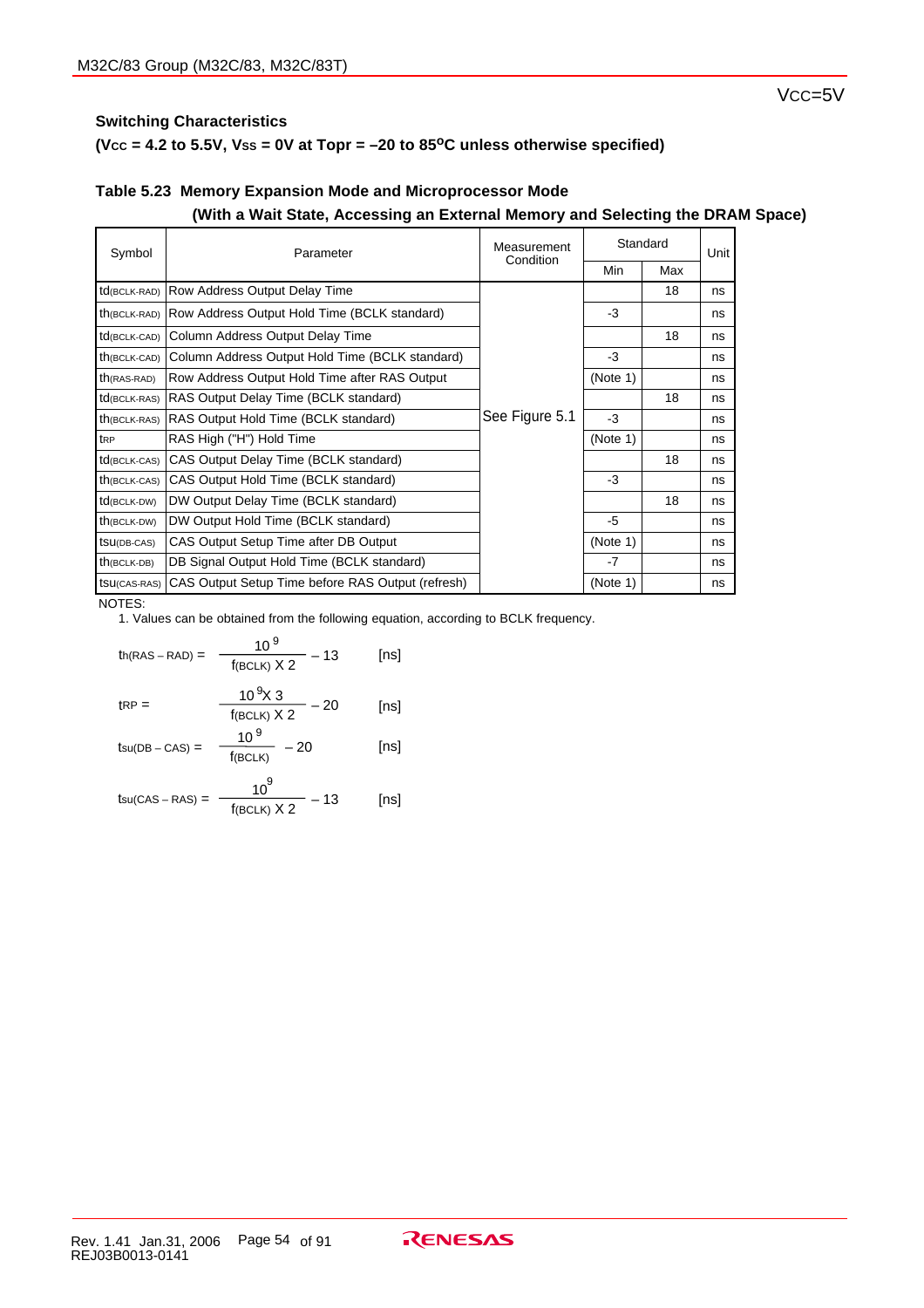

**Figure 5.1 P0 to P15 Measurement Circuit**

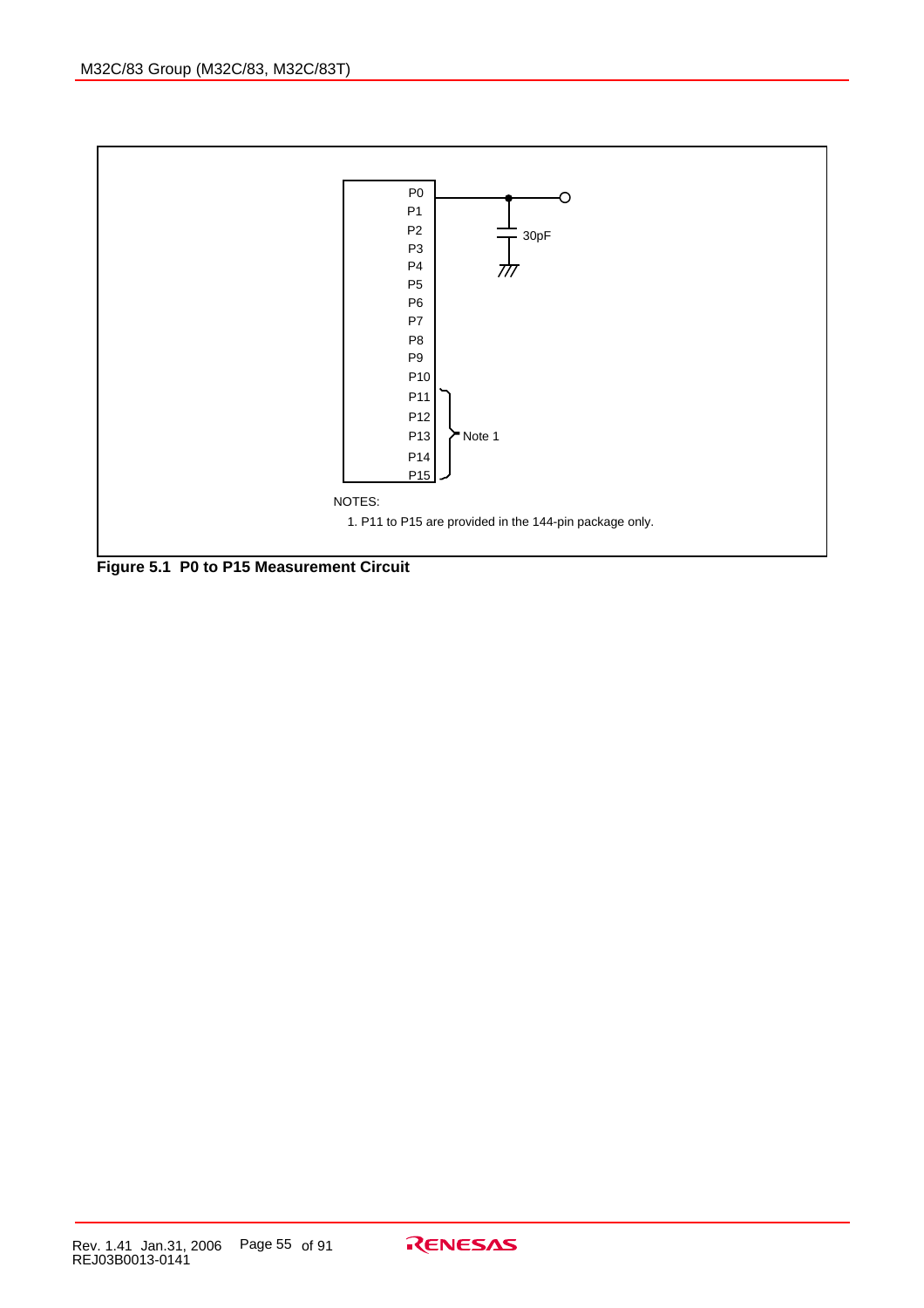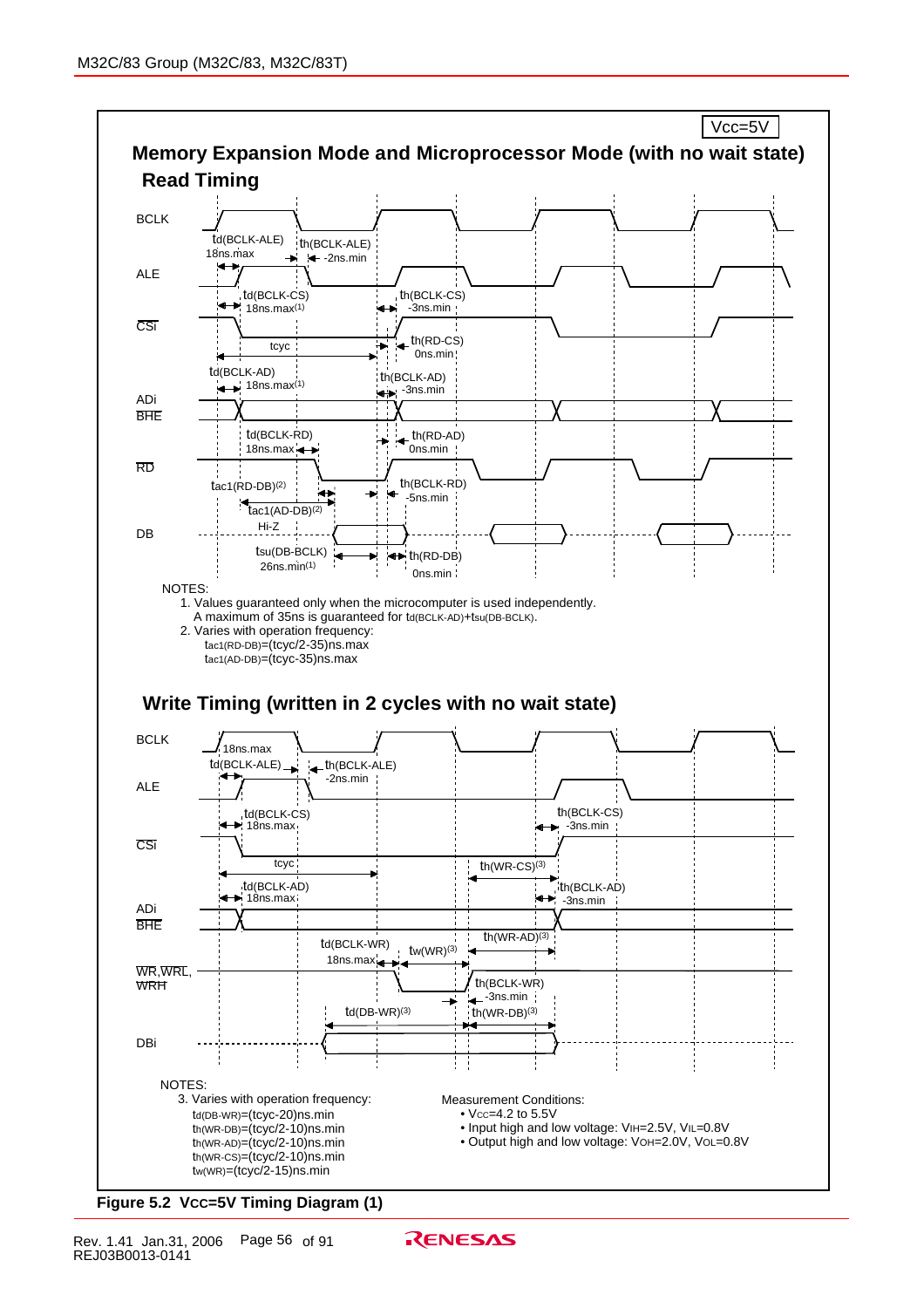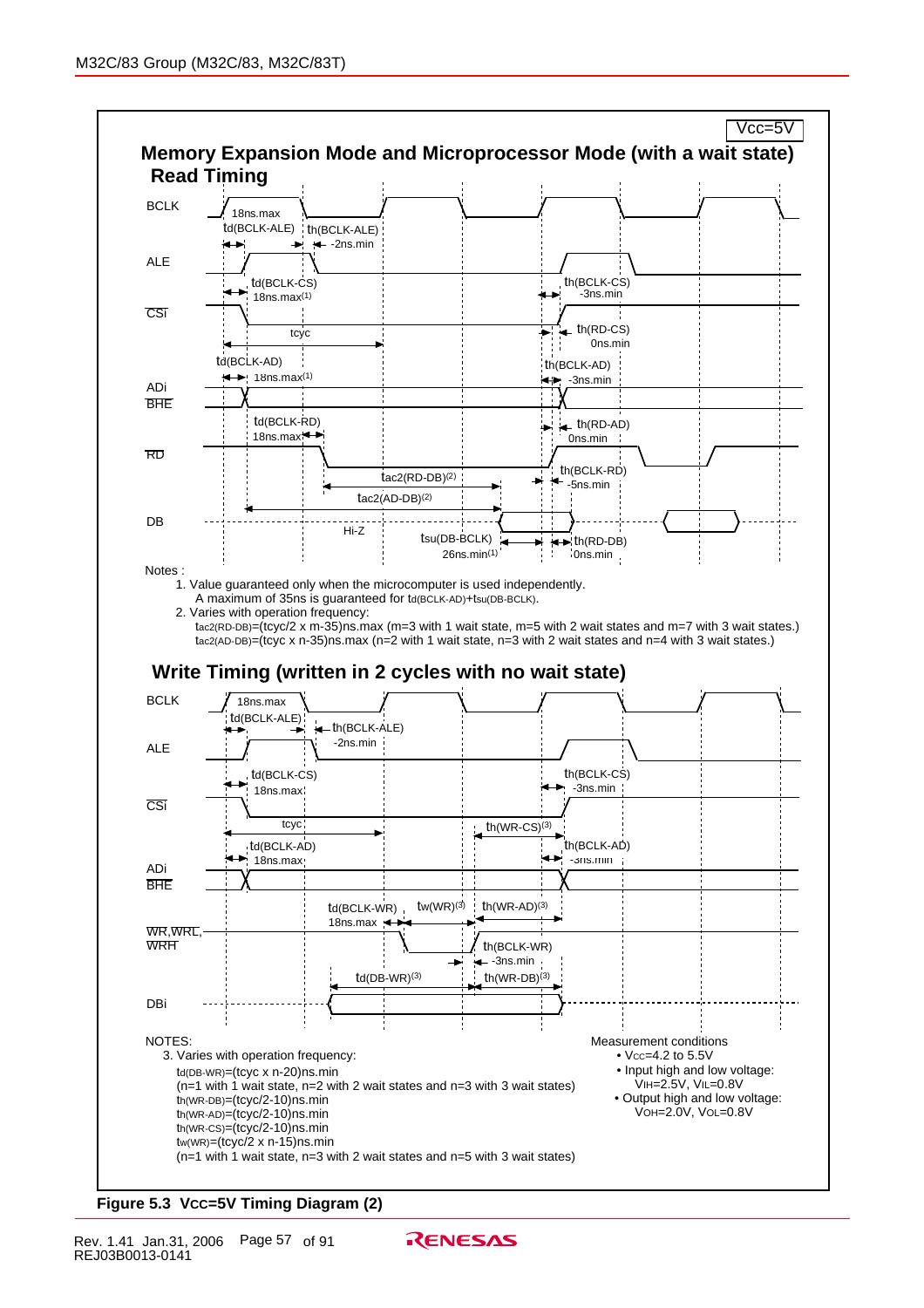

**Figure 5.4 VCC=5V Timing Diagram (3)**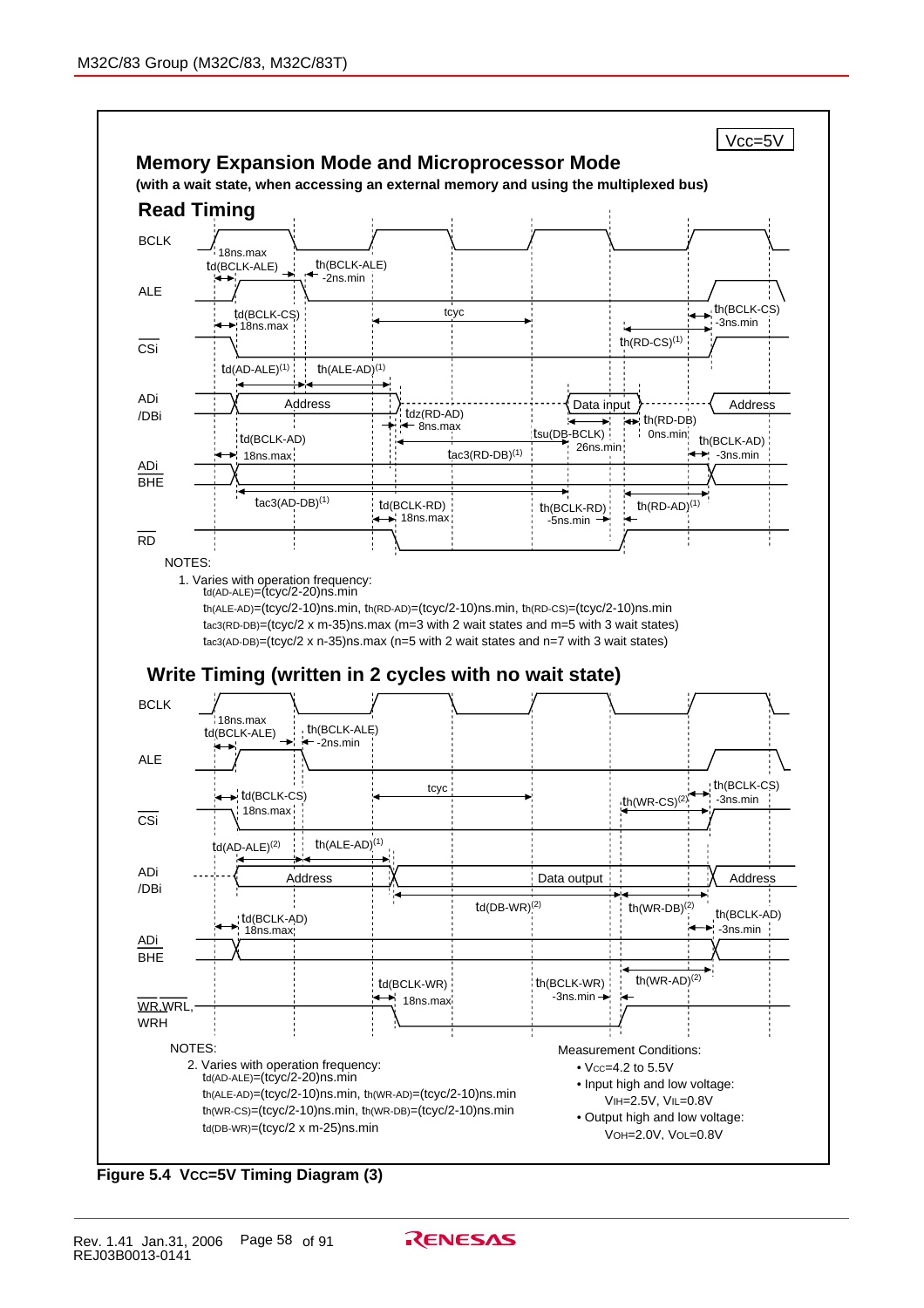

**Figure 5.5 VCC=5V Timing Diagram (4)**

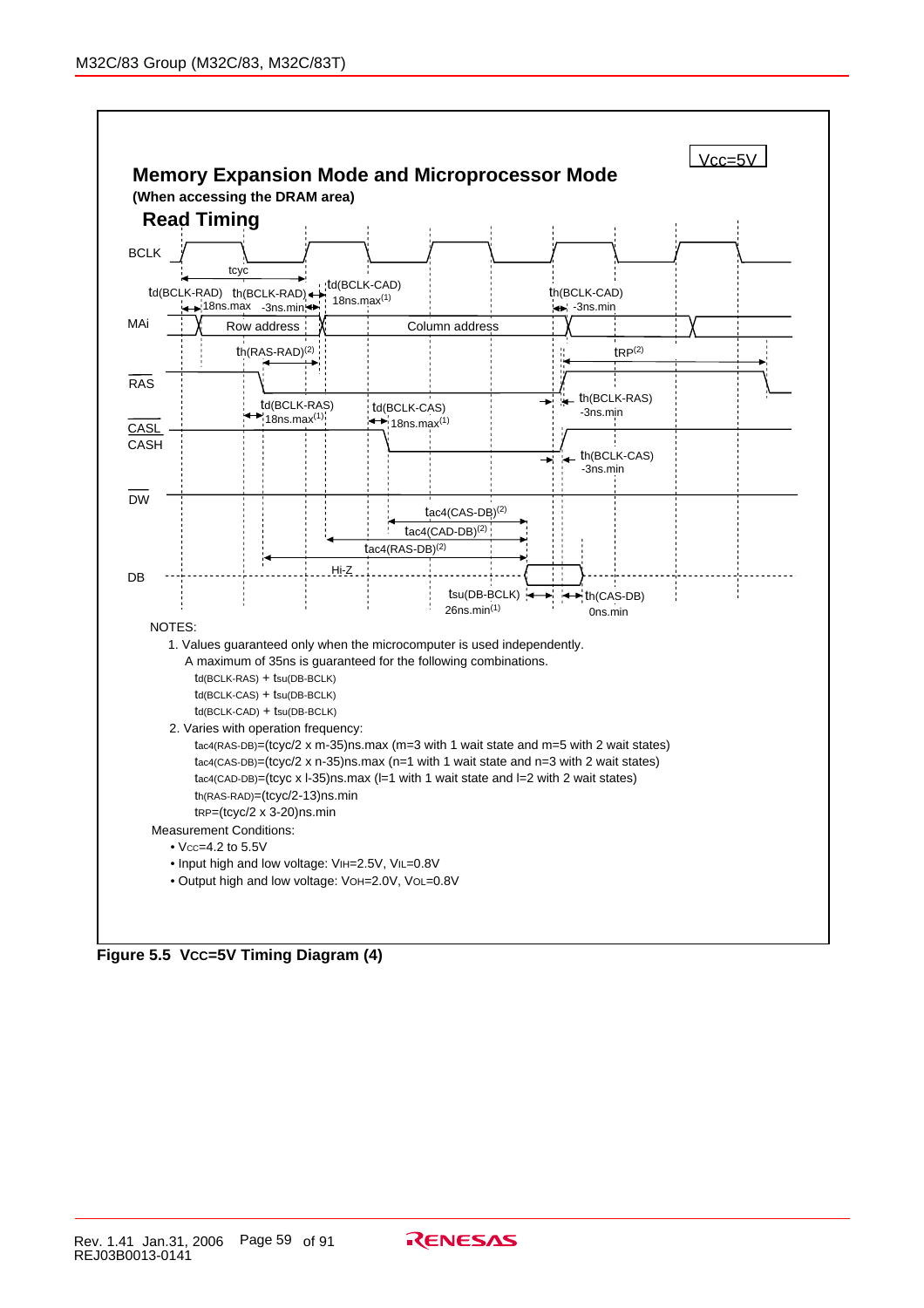

**Figure 5.6 VCC=5V Timing Diagram (5)**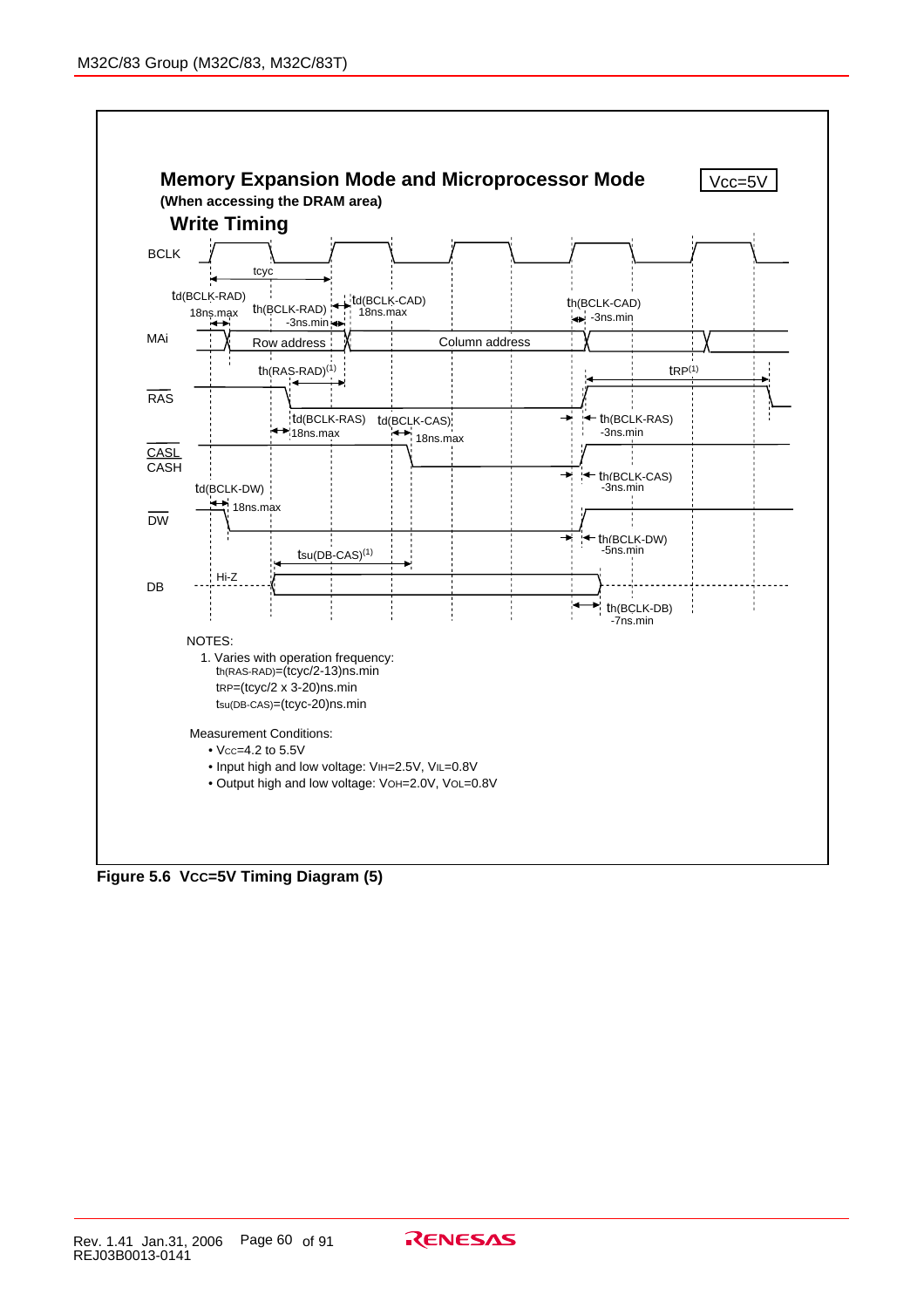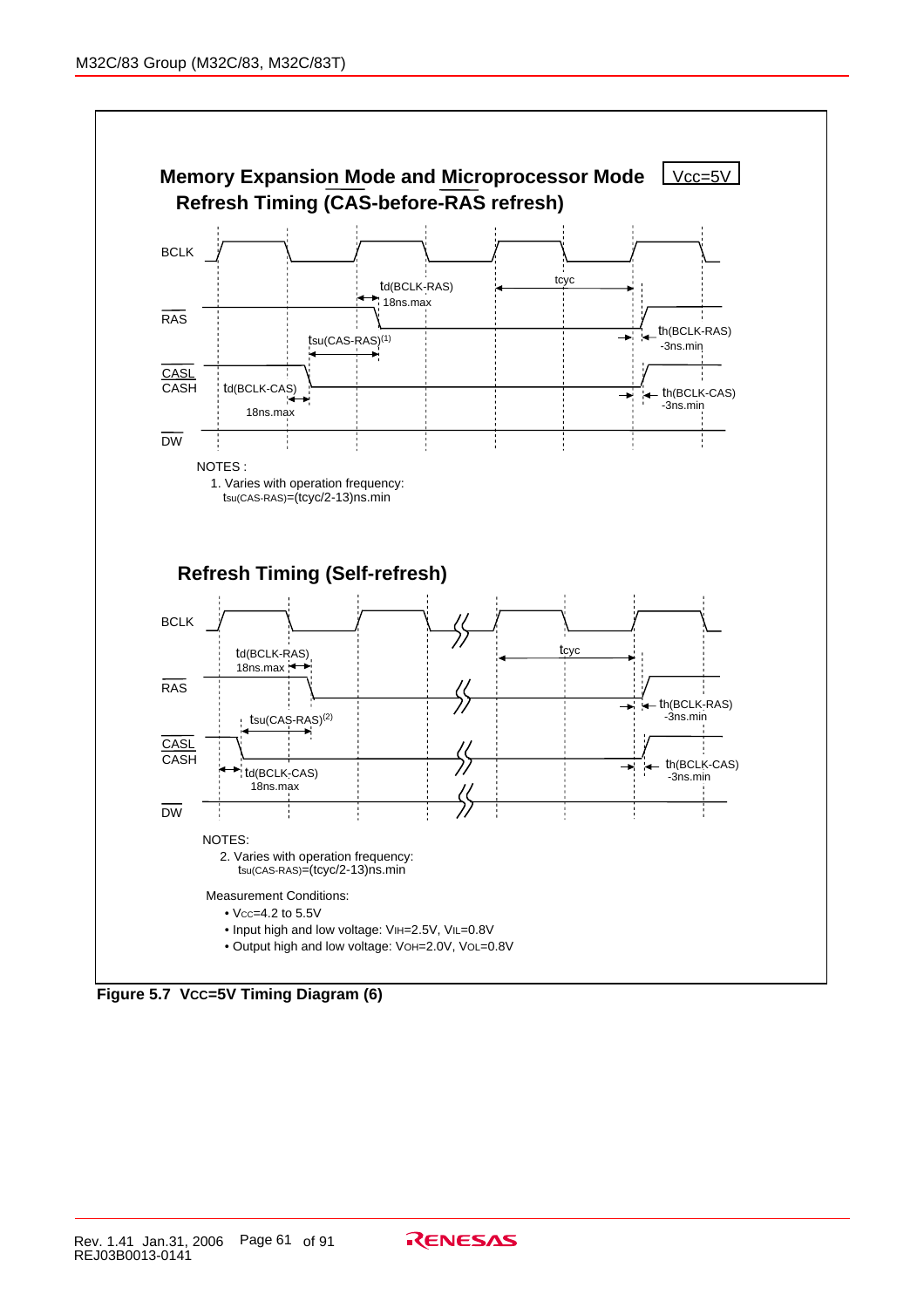

**Figure 5.8 VCC=5V Timing Diagram (7)**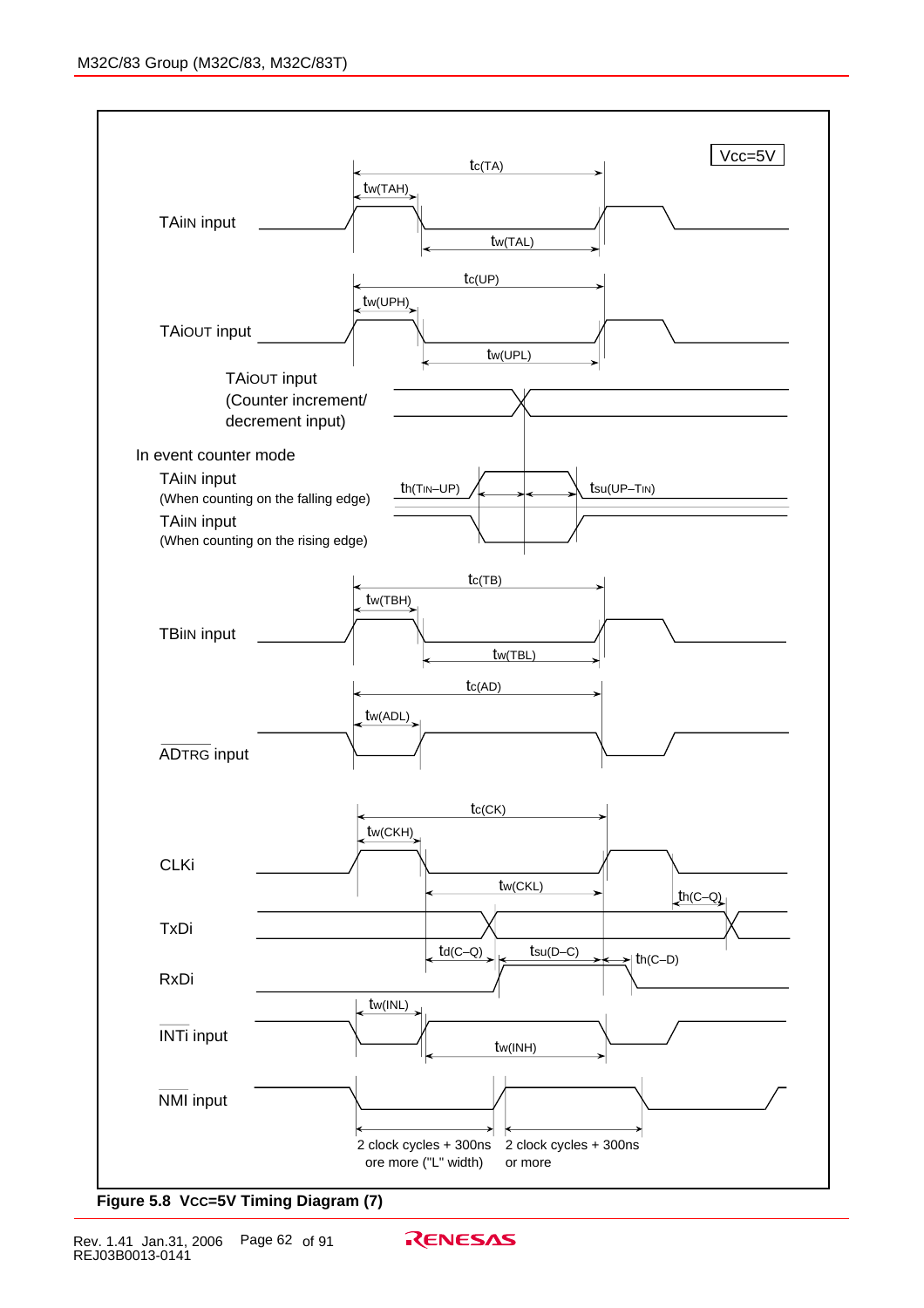

**Figure 5.9 VCC=5V Timing Diagram (8)**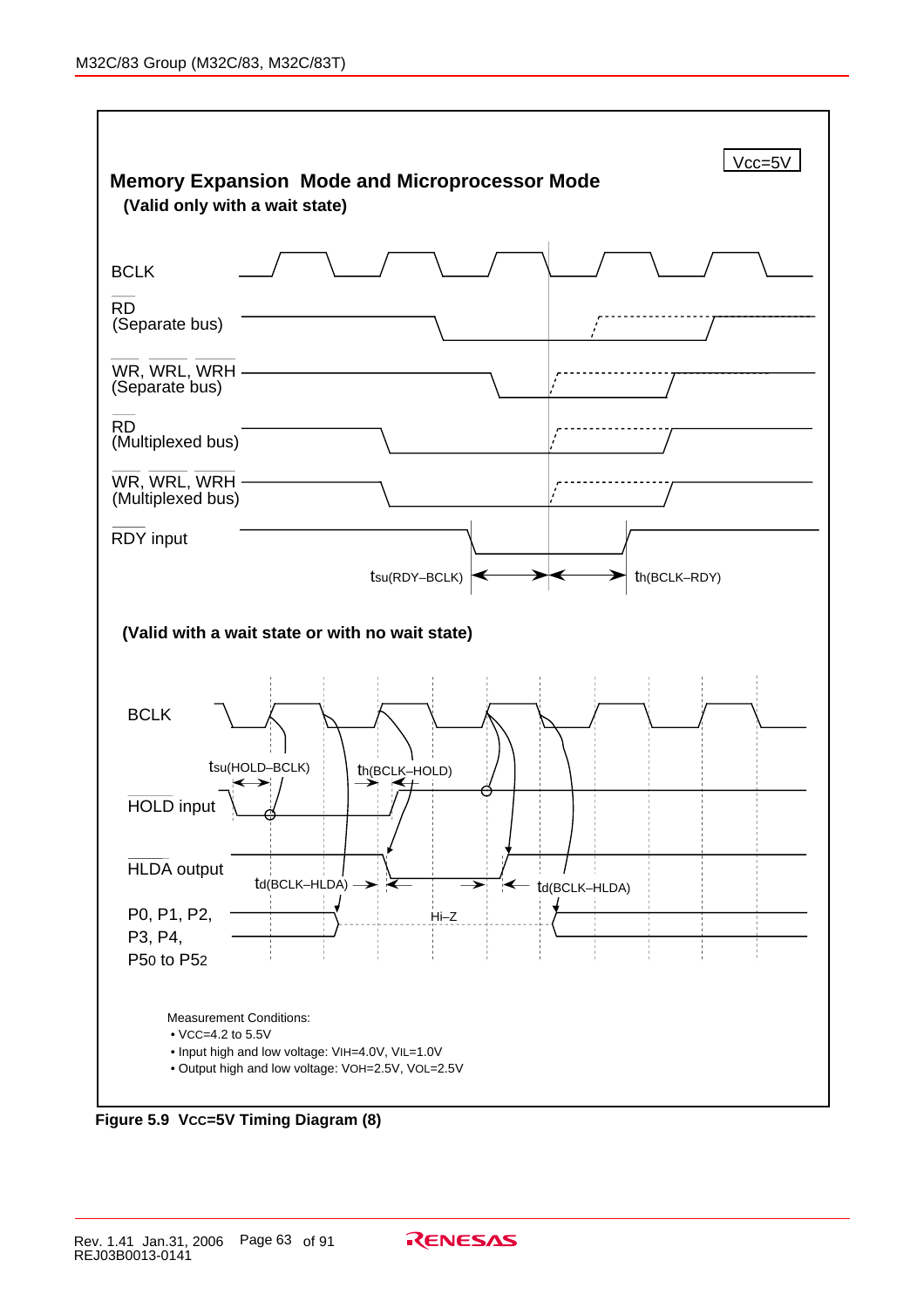| Symbol       |                            | Parameter                                                |                                              | Condition                       | Standard  |             |        | Unit      |
|--------------|----------------------------|----------------------------------------------------------|----------------------------------------------|---------------------------------|-----------|-------------|--------|-----------|
|              |                            |                                                          |                                              |                                 | Min       | Typ         | Max    |           |
| VOH          | Output High ("H")          | P00-P07, P10-P17, P20-P27, P30-P37, P40-P47,             |                                              | $IoH = -1mA$                    | $Vcc-0.6$ |             |        | $\vee$    |
|              | Voltage                    | P50-P57, P60-P67, P72-P77, P80-P84, P86, P87,            |                                              |                                 |           |             |        |           |
|              |                            | P90-P97, P100-P107, P110-P114, P120-P127,                |                                              |                                 |           |             |        |           |
|              |                            | P130-P137, P140-P146, P150-P157 <sup>(1)</sup>           |                                              |                                 |           |             |        |           |
|              |                            | <b>XOUT</b>                                              |                                              | $I$ <sub>OH</sub> $=$ -0.1 $mA$ | 2.7       |             |        | V         |
|              |                            | <b>XCOUT</b>                                             |                                              | No load applied                 |           | 3.3         |        | $\vee$    |
| VOL          | Output Low ("L")           | P00-P07, P10-P17, P20-P27, P30-P37, P40-P47,             |                                              | $IoL = 1mA$                     |           |             | 0.5    | V         |
|              | Voltage                    | P50-P57, P60-P67, P70-P77, P80-P84, P86, P87,            |                                              |                                 |           |             |        |           |
|              |                            | P90-P97, P100-P107, P110-P114, P120-P127,                |                                              |                                 |           |             |        |           |
|              |                            | P130-P137, P140-P146, P150-P157(1)                       |                                              |                                 |           |             |        |           |
|              |                            | <b>XOUT</b>                                              |                                              | $IoL = 0.1mA$                   |           |             | 0.5    | $\vee$    |
|              |                            | <b>XCOUT</b>                                             |                                              | No load applied                 |           | $\mathbf 0$ |        | $\vee$    |
| $VT + -VT -$ | <b>Hysteresis</b>          | HOLD, RDY, TA0IN-TA4IN, TB0IN-TB5IN, INTO-               |                                              |                                 | 0.2       |             | 1.0    | V         |
|              |                            | INT5, ADTRG, CTS0-CTS4, CLK0-CLK4, TA0OUT-               |                                              |                                 |           |             |        |           |
|              |                            | TA40UT, NMI, KI0-KI3, RxD0-RxD4, SCL0-SCL4,              |                                              |                                 |           |             |        |           |
|              |                            | SDA0-SDA4                                                |                                              |                                 |           |             |        |           |
|              |                            | <b>RESET</b>                                             |                                              |                                 | 0.2       |             | 1.8    | $\vee$    |
| Πін          | Input High ("H")           | P00-P07, P10-P17, P20-P27, P30-P37, P40-P47,             |                                              | $V = 3V$                        |           |             | 4.0    | μA        |
|              | Current                    | P50-P57, P60-P67, P70-P77, P80-P87, P90-P97,             |                                              |                                 |           |             |        |           |
|              |                            | P100-P107, P110-P114, P120-P127, P130-P137,              |                                              |                                 |           |             |        |           |
|              |                            | P140-P146, P150-P157 <sup>(1)</sup> , XIN, RESET, CNVss, |                                              |                                 |           |             |        |           |
|              |                            | <b>BYTE</b>                                              |                                              |                                 |           |             |        |           |
| <b>IIL</b>   | Input Low ("L")            | P00-P07, P10-P17, P20-P27, P30-P37, P40-P47,             |                                              | $V = 0V$                        |           |             | $-4.0$ | μA        |
|              | Current                    | P50-P57, P60-P67, P70-P77, P80-P87, P90-P97,             |                                              |                                 |           |             |        |           |
|              |                            | P100-P107, P110-P114, P120-P127, P130-P137,              |                                              |                                 |           |             |        |           |
|              |                            | P140-P146, P150-P157 <sup>(1)</sup> , XIN, RESET, CNVss, |                                              |                                 |           |             |        |           |
|              |                            | <b>BYTE</b>                                              |                                              |                                 |           |             |        |           |
| RPULLUP      | Pull-up Resistance         | P00-P07, P10-P17, P20-P27, P30-P37, P40-P47,             |                                              | $V = 0V$                        | 66        | 120         | 500    | $k\Omega$ |
|              |                            | P50-P57, P60-P67, P72-P77, P80-P84, P86, P87,            |                                              |                                 |           |             |        |           |
|              |                            | P90-P97, P100-P107, P110-P114, P120-P127,                |                                              |                                 |           |             |        |           |
|              |                            | P130-P137, P140-P146, P150-P157(1)                       |                                              |                                 |           |             |        |           |
| Rfxin        | <b>Feedback Resistance</b> | Xin                                                      |                                              |                                 |           | 3.0         |        | MΩ        |
| Rfxcin       | <b>Feedback Resistance</b> | <b>X</b> cin                                             |                                              |                                 |           | 20.0        |        | $M\Omega$ |
| <b>VRAM</b>  | <b>RAM Standby</b>         | Through VDC                                              |                                              |                                 | 2.5       |             |        | $\vee$    |
|              | Voltage                    | Not through VDC                                          |                                              |                                 | 2.0       |             |        | $\vee$    |
| Icc          | Power Supply<br>Current    | Measurement condition:<br>In single-chip mode, output    | $f(XIN)=20$ MHz, square wave,<br>no division |                                 |           | 26          | 38     | mA        |
|              |                            | pins are left open and other                             | f(Xcin)=32 kHz, with a wait state,           |                                 |           | 5.0         |        | μA        |
|              |                            | pins are connected to Vss.                               | not through VDC, Topr=25° C                  |                                 |           |             |        |           |
|              |                            |                                                          | f(XcIN)=32 kHz, with a wait state,           |                                 |           | 340         |        | μA        |
|              |                            |                                                          | through VDC, Topr=25° C                      |                                 |           |             |        |           |
|              |                            |                                                          | Topr=25° C when the clock stops              |                                 |           | 0.4         | 20     | μA        |

## Table 5.24 Electrical Characteristics (Vcc=3.0 to 3.6V, Vss=0V at Topr = -20 to 85<sup>o</sup>C,  **f(X**IN**)=20MH**Z **unless otherwise specified)**

NOTES:

1. P11 to P15 are provided in the 144-pin package only.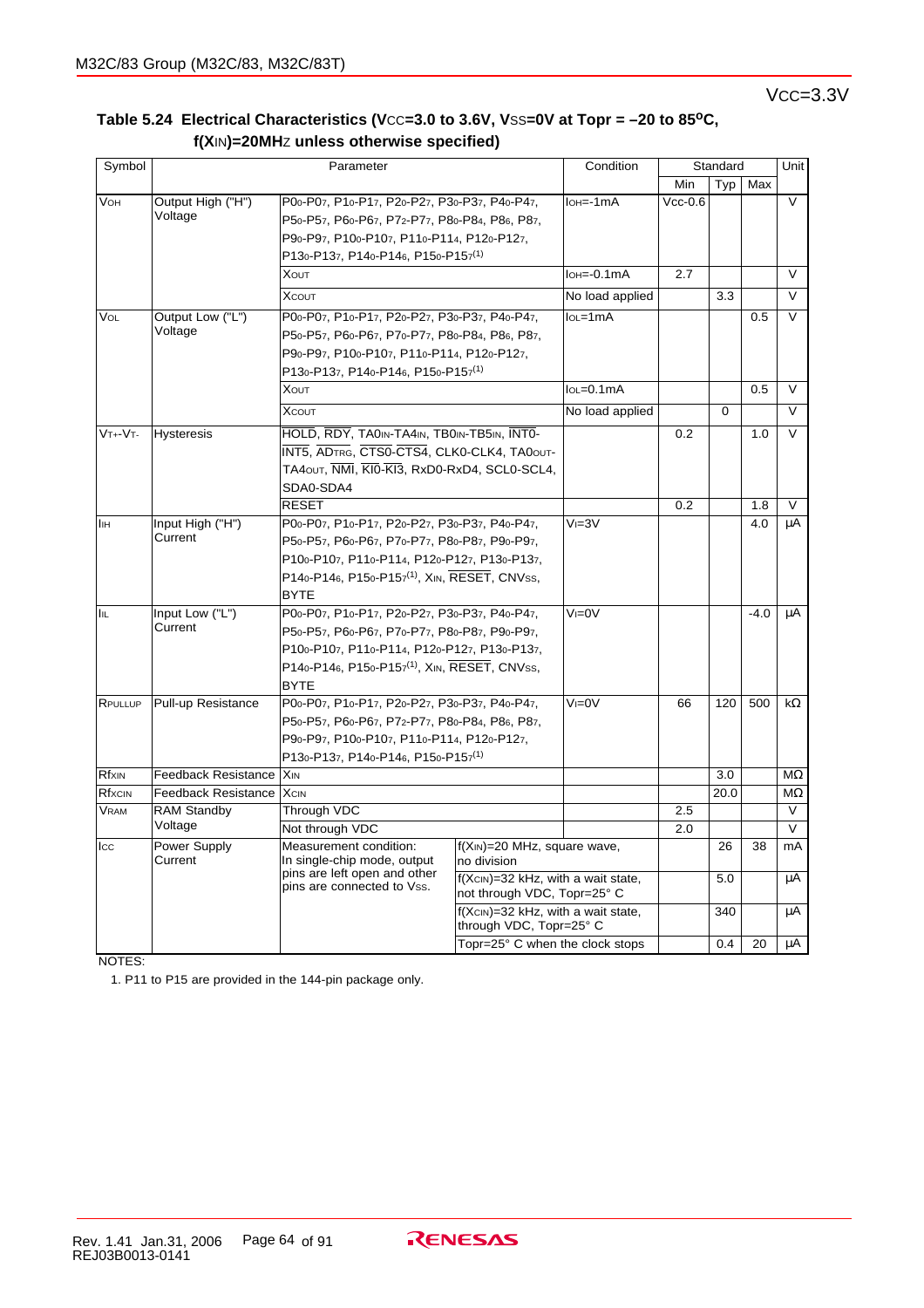## VCC=3.3V

## Table 5.25 A/D Conversion Characteristics (Vcc = AVcc = VREF = 3.0 to 3.6V, VSS = AVSS = 0V  **at Topr = –20 to 85oC, f(X**IN**) = 20MH**Z **unless otherwise specified)**

| Symbol               | Parameter                          |                         | Measurement      | Standard |     |             | Unit        |
|----------------------|------------------------------------|-------------------------|------------------|----------|-----|-------------|-------------|
|                      |                                    |                         | Condition        | Min      | Typ | Max         |             |
|                      | Resolution                         |                         | $V$ REF= $V$ cc  |          |     | 10          | <b>Bits</b> |
| IINL                 | <b>Integral Nonlinearity Error</b> | No S&H function (8-bit) | $Vcc=V$ REF=3.3V |          |     | ±2          | <b>LSB</b>  |
| IDNL                 | Differential Nonlinearity Error    | No S&H function (8-bit) |                  |          |     | ±1          | <b>LSB</b>  |
|                      | <b>Offset Error</b>                | No S&H function (8-bit) |                  |          |     | ±2          | <b>LSB</b>  |
|                      | Gain Error                         | No S&H function (8-bit) |                  |          |     | ±2          | <b>LSB</b>  |
| RLADDER              | <b>Resistor Ladder</b>             |                         | $V$ REF= $V$ cc  | 8        |     | 40          | kΩ          |
| t <sub>cow</sub>     | 8-bit Conversion Time              |                         |                  | 4.9      |     |             | μs          |
| <b>VREF</b>          | Reference Voltage                  |                         |                  | 3.0      |     | Vœ          | V           |
| V <sub>IA</sub>      | Analog Input Voltage               |                         |                  | 0        |     | <b>VREF</b> | ٧           |
| S&H: Sample and hold |                                    |                         |                  |          |     |             |             |

NOTES:

1. Divide f(XIN), if exceeding 10 MHz, to keep φAD frequency at 10 MHz or less.

## **Table 5.26 D/A Conversion Characteristics (V**CC **= V**REF **= 3.0 to 3.6V, V**SS **= AV**SS **= 0V at Topr = –20 to 85oC, f(X**IN**) = 20MH**Z **unless otherwise specified)**

| Symbol       | Parameter                            | <b>Measurement Condition</b> | Standard | Unit |     |             |
|--------------|--------------------------------------|------------------------------|----------|------|-----|-------------|
|              |                                      |                              | Min      | Typ  | Max |             |
|              | Resolution                           |                              |          |      | 8   | <b>Bits</b> |
|              | Absolute Accuracy                    |                              |          |      | 1.0 | %           |
| tsu          | Setup Time                           |                              |          |      | 3   | μs          |
| Ro           | <b>Output Resistance</b>             |                              | 4        | 10   | 20  | kΩ          |
| <b>IVREF</b> | Reference Power Supply Input Current | (Note 1)                     |          |      | 1.0 | mA          |

NOTES:

1. Measurement results when using one D/A converter. The DAi register (i=0, 1) of the D/A converter not being used is set to "0016". The resistor ladder in the A/D converter is exclued.

IVREF flows even if the VCUT bit in the ADiCON1 register is set to "0" (no VREF connection).

## **Table 5.27 Flash Memory Version Electrical Characteristics**

| Parameter                    |     | Unit |     |    |
|------------------------------|-----|------|-----|----|
|                              | Min | Typ  | Max |    |
| Program Time (per page)      |     | 8    | 120 | ms |
| Block Erase Time (per block) |     | 50   | 600 | ms |

NOTES:

1. VCC= 4.2 to 5.5V (through VDC), 3.0 to 3.6V (not through VDC) at Topr= 0 to 60° C, unless otherwise specified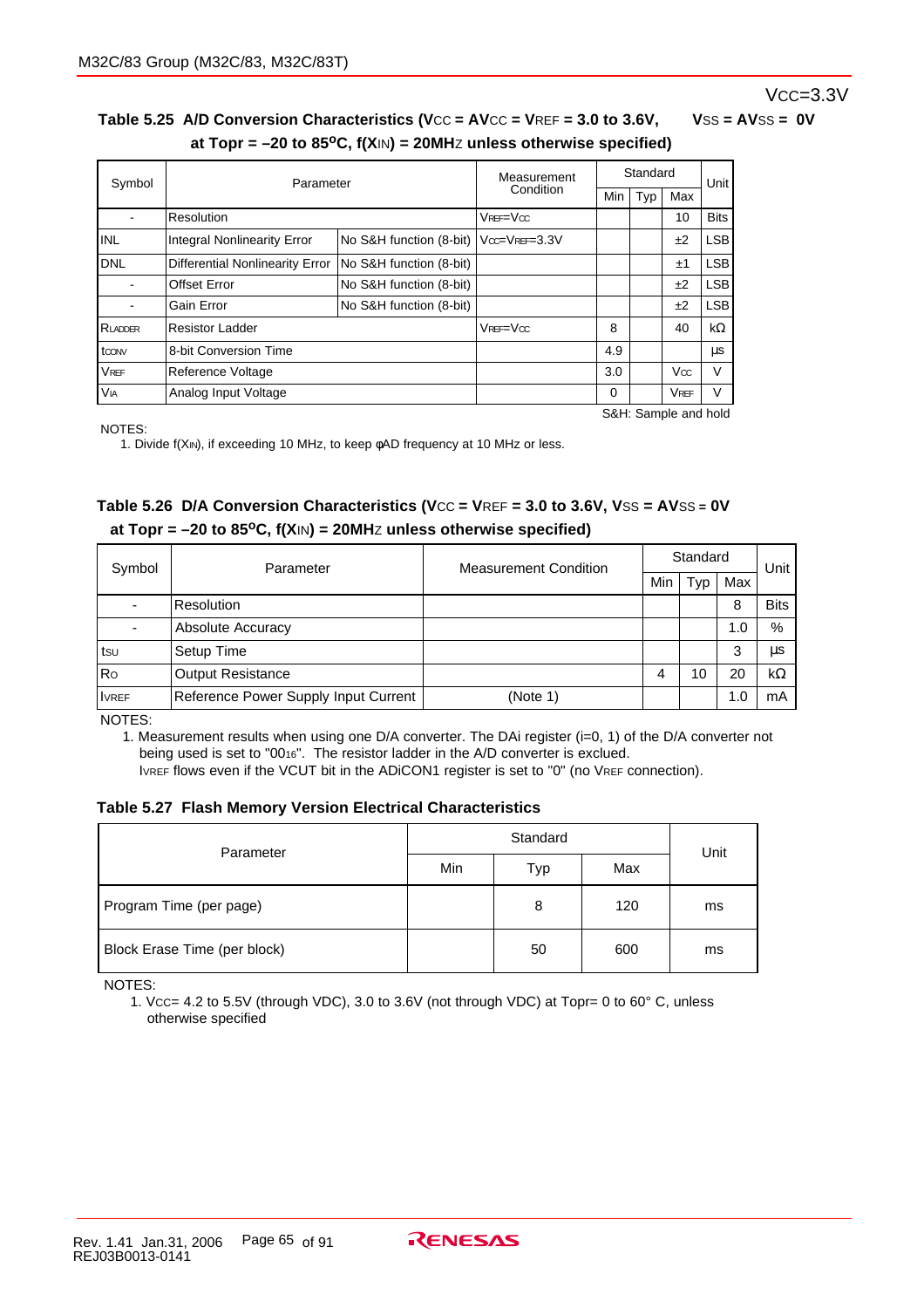Timing Requirements (Vcc = 3.0 to 3.6V, Vss = 0V at Topr = -20 to 85<sup>o</sup>C unless otherwise specified)

## **Table 5.28 External Clock Input**

| Symbol | Parameter                                   | Standard | Unit |     |
|--------|---------------------------------------------|----------|------|-----|
|        |                                             |          |      | Max |
| l tc   | External Clock Input Cycle Time             | 50       |      | ns  |
| tw(H)  | External Clock Input High ("H") Pulse Width | 22       |      | ns  |
| tw(L)  | External Clock Input Low ("L") Pulse Width  | 22       |      | ns  |
| l tr   | <b>External Clock Rise Time</b>             |          | 5    | ns  |
| l tf   | <b>External Clock Fall Time</b>             |          | 5    | ns  |

## **Table 5.29 Memory Expansion Mode and Microprocessor Mode**

| Symbol                    | Parameter                                                                                          |          | Standard | Unit |
|---------------------------|----------------------------------------------------------------------------------------------------|----------|----------|------|
|                           |                                                                                                    |          | Max      |      |
| $tac1$ (RD-DB)            | Data Input Access Time (RD standard, with no wait state)                                           |          | (Note 1) | ns   |
| $tac1$ (AD-DB)            | Data Input Access Time (AD standard, CS standard, with no wait state)                              |          | (Note 1) | ns   |
| $tac2$ (RD-DB)            | Data Input Access Time (RD standard, with a wait state)                                            |          | (Note 1) | ns   |
| $tac2$ (AD-DB)            | Data Input Access Time (AD standard, CS standard, with a wait state)                               |          | (Note 1) | ns   |
| $tac3$ (RD-DB)            | Data Input Access Time (RD standard, when accessing a space with the multiplexed bus)              |          | (Note 1) | ns   |
| $tac3$ (AD-DB)            | Data Input Access Time (AD standard, CS standard, when accessing a space with the multiplexed bus) |          | (Note 1) | ns   |
| $tac4$ (RAS-DB)           | Data Input Access Time (RAS standard, when accessing a DRAM space)                                 |          | (Note 1) | ns   |
| $tac4$ (CAS-DB)           | Data Input Access Time (CAS standard, when accessing a DRAM space)                                 |          | (Note 1) | ns   |
| $tac4$ $(CAD-DB)$         | Data Input Access Time (CAD standard, when accessing a DRAM space)                                 |          | (Note 1) | ns   |
| tsu(DB-BCLK)              | Data Input Setup Time                                                                              | 30       |          | ns   |
| tsu(RDY-BCLK)             | <b>RDY Input Setup Time</b>                                                                        | 40       |          | ns   |
| tsu(HOLD-BCLK)            | <b>HOLD Input Setup Time</b>                                                                       | 60       |          | ns   |
| $th$ (RD-DB)              | Data Input Hold Time                                                                               | $\Omega$ |          | ns   |
| $th$ (CAS-DB)             | Data Input Hold Time                                                                               | $\Omega$ |          | ns   |
| th(BCLK-RDY)              | RDY Input Hold Time                                                                                | $\Omega$ |          | ns   |
| $th$ (BCLK-HOLD)          | <b>HOLD Input Hold Time</b>                                                                        | $\Omega$ |          | ns   |
| td <sub>(BCLK-HLDA)</sub> | <b>HLDA Output Delay Time</b>                                                                      |          | 25       | ns   |

NOTES:

1. Values can be obtained from the following equations, according to BCLK frequency. Insert a wait state or lower operation frequency, f(BCLK), if the calculated value is negative.

| tac1(RD – DB) = $\frac{10^9}{f(BCLK) \times 2}$ – 35                                         | [ns]                                                                                                                         |
|----------------------------------------------------------------------------------------------|------------------------------------------------------------------------------------------------------------------------------|
| $\text{tac1(AD - DB)} = \frac{10^9}{f(\text{BCl K})}$ - 35                                   | [ns]                                                                                                                         |
| $\text{tacc(RD - DB)} = \frac{10^{9} \text{X m}}{\text{f}(\text{BCLK}) \times 2}$ - 35       | [ns] ( $m=3$ with 1 wait state, $m=5$ with 2 wait states<br>and $m=7$ with 3 wait states)                                    |
| $\text{tac2(AD - DB)} = \frac{10^{9} \text{X n}}{\text{f(BC1 K)}} - 35$                      | [ns] (n=2 with 1 wait state, n=3 with 2 wait states<br>and $n=4$ with 3 wait states)                                         |
| tac3(RD – DB) = $\frac{10^9 X m}{f(BC1 K) X 2}$ – 35                                         | [ns] (m=3 with 2 wait states and m=5 with 3 wait states)                                                                     |
| $\text{tac3}(\text{AD} - \text{DB}) = \frac{10^9 \text{X n}}{f(\text{BCl K}) \times 2} - 35$ | [ns] (n=5 with 2 wait states and n=7 with 3 wait states)                                                                     |
| $\text{tac4(RAS - DB)} = \frac{10^9 \text{X m}}{\text{f(BCLK)} X 2} - 35$                    | [ns] ( $m=3$ with 1 wait state and $m=5$ with 2 wait states)                                                                 |
| tac4(CAS - DB) = $\frac{10^9 X n}{f(BCLK) X 2}$ - 35                                         | [ns] (n=1 with 1 wait state and n=3 when 2 wait states)                                                                      |
|                                                                                              | $\text{tacc4(CAD - DB)} = \frac{10^9 \text{X}}{f(\text{BCLK})}$ - 35 [ns] (l=1 with 1 wait state and l=2 with 2 wait states) |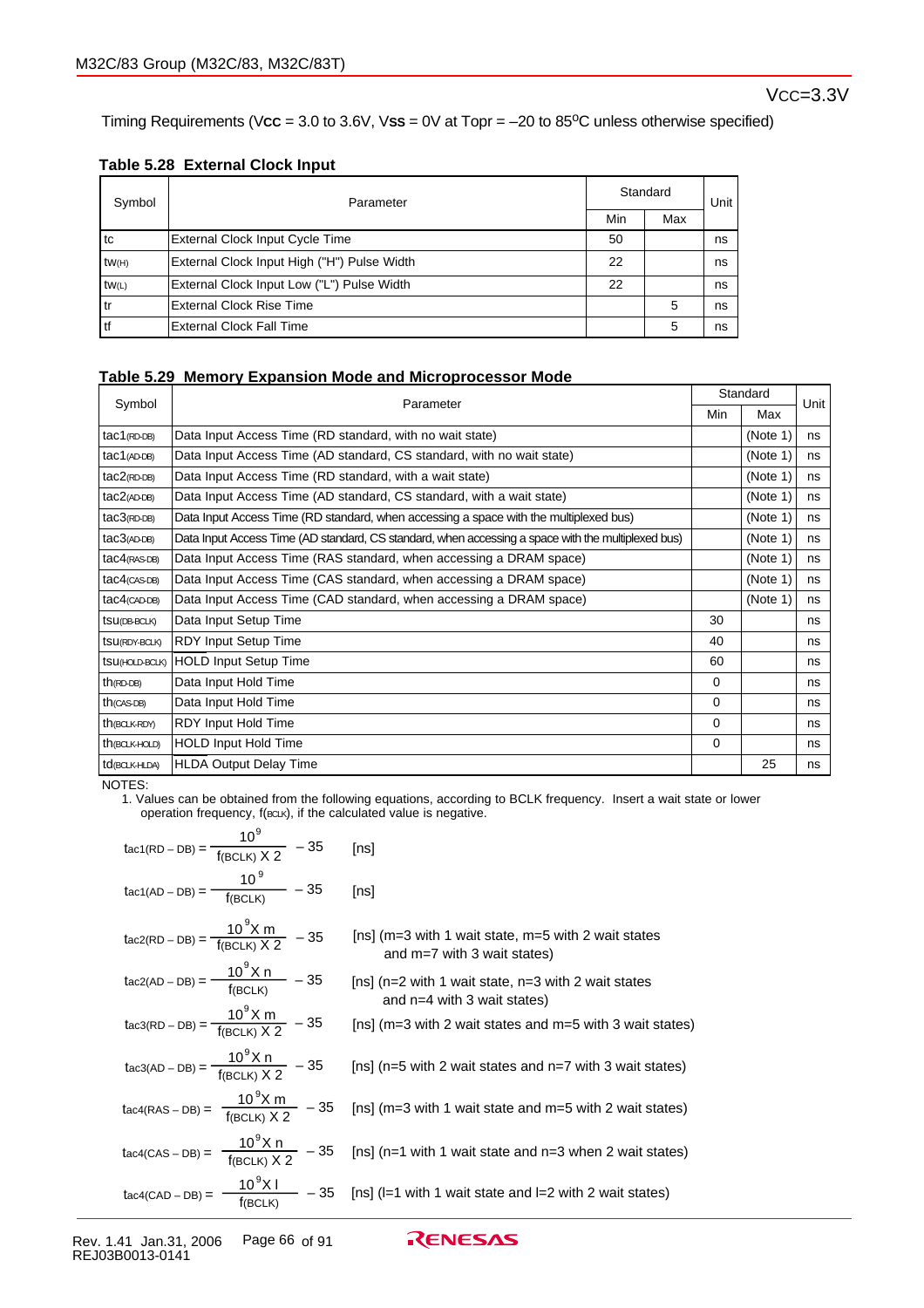## **(V**CC **= 3.0 to 3.6V, V**SS **= 0V at Topr = –20 to 85oC unless otherwise specified)**

| Symbol         | Parameter                         |     | Standard |      |  |
|----------------|-----------------------------------|-----|----------|------|--|
|                |                                   | Min | Max      | Unit |  |
| <b>tC(TA)</b>  | <b>TAim Input Cycle Time</b>      | 100 |          | ns   |  |
| tw(TAH)        | TAim Input High ("H") Pulse Width | 40  |          | ns   |  |
| <b>tW(TAL)</b> | TAin Input Low ("L") Pulse Width  | 40  |          | ns   |  |

## **Table 5.30 Timer A Input (Count Source Input in Event Counter Mode)**

## **Table 5.31 Timer A Input (Gate Input in Timer Mode)**

| Symbol          |                                   |     | Standard |      |  |
|-----------------|-----------------------------------|-----|----------|------|--|
|                 | Parameter                         | Min | Max      | Unit |  |
| <b>tC(TA)</b>   | <b>TAim Input Cycle Time</b>      | 400 |          | ns   |  |
| tw(TAH)         | TAin Input High ("H") Pulse Width | 200 |          | ns   |  |
| <b>tw</b> (TAL) | TAin Input Low ("L") Pulse Width  | 200 |          | ns   |  |

#### **Table 5.32 Timer A Input (External Trigger Input in One-Shot Timer Mode)**

| Symbol              | Parameter                         | Standard | Unit |    |
|---------------------|-----------------------------------|----------|------|----|
|                     |                                   | Min      | Max  |    |
| tc(TA)              | <b>TAim Input Cycle Time</b>      | 200      |      | ns |
| tw <sub>(TAH)</sub> | TAin Input High ("H") Pulse Width | 100      |      | ns |
| <b>tw</b> (TAL)     | TAin Input Low ("L") Pulse Width  | 100      |      | ns |

#### **Table 5.33 Timer A Input (External Trigger Input in Pulse Width Modulation Mode)**

| Symbol         | Parameter                         | Standard | Unit |    |
|----------------|-----------------------------------|----------|------|----|
|                |                                   | Min      | Max  |    |
| tW(TAH)        | TAim Input High ("H") Pulse Width | 100      |      | ns |
| <b>tW(TAL)</b> | TAin Input Low ("L") Pulse Width  | 100      |      | ns |

## **Table 5.34 Timer A Input (Counter Increment/decrement Input in Event Counter Mode)**

| Symbol                 | Parameter                           | Standard | Unit |    |
|------------------------|-------------------------------------|----------|------|----|
|                        |                                     | Min      | Max  |    |
| $tc$ (UP)              | TAIOUT Input Cycle Time             | 2000     |      | ns |
| $tw$ (UPH)             | TAiout Input High ("H") Pulse Width | 1000     |      | ns |
| tw(UPL)                | TAiout Input Low ("L") Pulse Width  | 1000     |      | ns |
| tsu(UP-TIN)            | <b>TAiout Input Setup Time</b>      | 400      |      | ns |
| th <sub>(TIN-UP)</sub> | <b>TAIOUT Input Hold Time</b>       | 400      |      | ns |

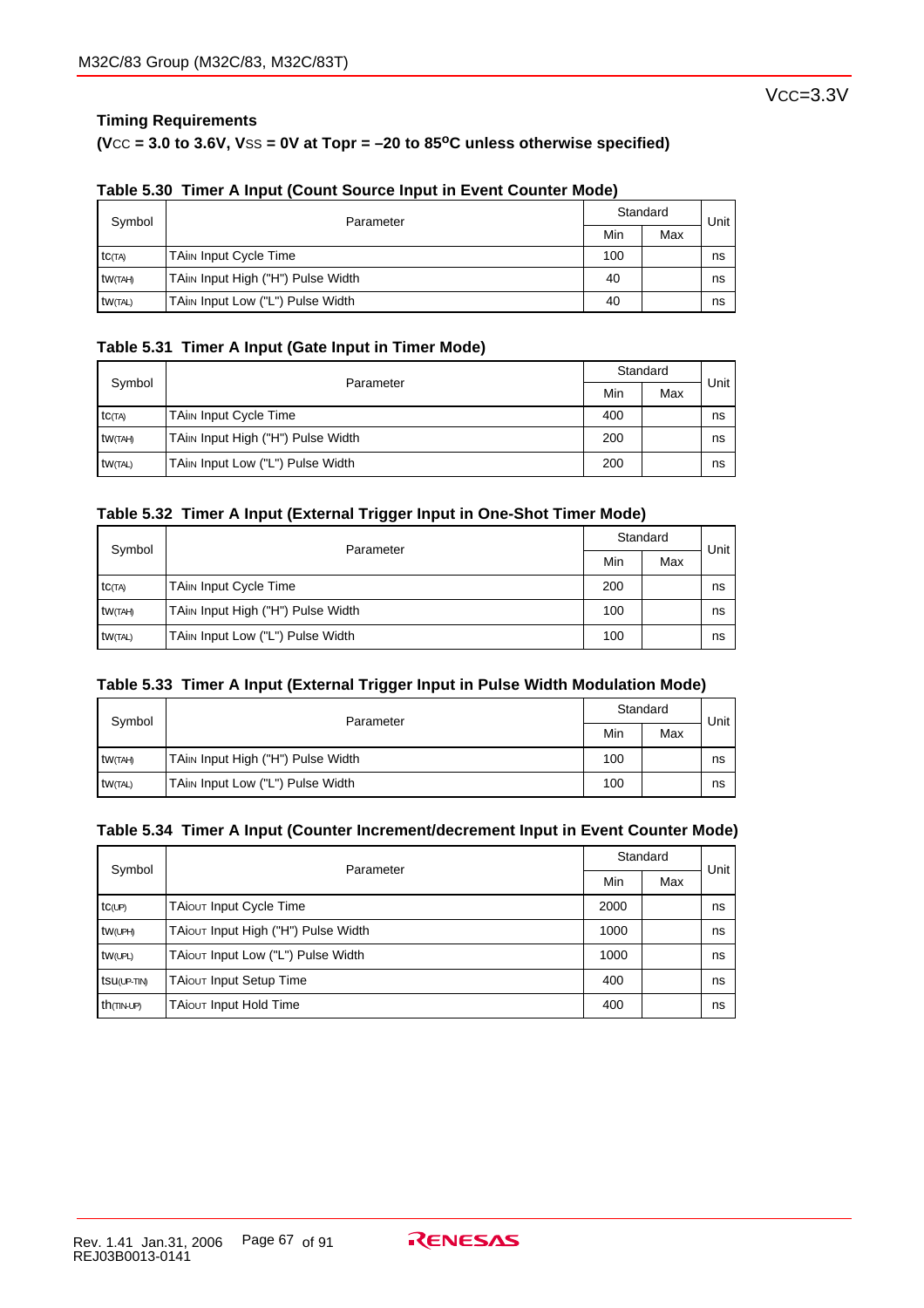## **Timing Requirements**

#### $(**VCC** = 3.0 to 3.6V, **VSS** = **0V** at **Topr** =  $-20$  to 85<sup>o</sup>C unless otherwise specified)$

|  |  | Table 5.35 Timer B input (Count Source Input in Event Counter Mode) |
|--|--|---------------------------------------------------------------------|
|  |  |                                                                     |

| Symbol     | Parameter                                                 |     | Standard |                   |
|------------|-----------------------------------------------------------|-----|----------|-------------------|
|            |                                                           | Min | Max      | Unit <sup>'</sup> |
| $tc$ $(B)$ | TBin Input Cycle Time (counted on one edge)               | 100 |          | ns                |
| tw(TBH)    | TBin Input High ("H") Pulse Width (counted on one edge)   | 40  |          | ns                |
| $tw$ (TBL) | TBin Input Low ("L") Pulse Width (counted on one edge)    | 40  |          | ns                |
| $tc$ (TB)  | TBin Input Cycle Time (counted on both edges)             | 200 |          | ns                |
| tw(TBH)    | TBin Input High ("H") Pulse Width (counted on both edges) | 80  |          | ns                |
| $tw$ (TBL) | TBin Input Low ("L") Pulse Width (counted on both edges)  | 80  |          | ns                |

#### **Table 5.36 Timer B input (Pulse Period Measurement Mode)**

| Symbol        | Parameter                         |     | Standard |      |
|---------------|-----------------------------------|-----|----------|------|
|               |                                   | Min | Max      | Unit |
| $tc$ $\pi$ B) | <b>TBin Input Cycle Time</b>      | 400 |          | ns   |
| tw(TBH)       | TBin Input High ("H") Pulse Width | 200 |          | ns   |
| tw(TBL)       | TBin Input Low ("L") Pulse Width  | 200 |          | ns   |

## **Table 5.37 Timer B input (Pulse Width Measurement Mode)**

| Symbol     | Parameter                         | Standard |     | Unit |
|------------|-----------------------------------|----------|-----|------|
|            |                                   | Min      | Max |      |
| $tc$ (TB)  | <b>TBin Input Cycle Time</b>      | 400      |     | ns   |
| tw(TBH)    | TBin Input High ("H") Pulse Width | 200      |     | ns   |
| $tw$ (TBL) | TBin Input Low ("L") Pulse Width  | 200      |     | ns   |

#### **Table 5.38 A/D Trigger Input**

| Symbol  | Parameter                                                    |      | Standard |      |
|---------|--------------------------------------------------------------|------|----------|------|
|         |                                                              | Min  | Max      | Unit |
| TC(AD)  | ADTRG Input High ("H") Pulse Width (required for re-trigger) | 1000 |          | ns   |
| tw(ADL) | ADTRG Input Low ("L") Pulse Width                            | 125  |          | ns   |

## **Table 5.39 Serial I/O**

| Symbol                | Parameter                         | Standard | Unit |    |
|-----------------------|-----------------------------------|----------|------|----|
|                       |                                   | Min      | Max  |    |
| $tc$ (CK)             | CLKi Input Cycle Time             | 200      |      | ns |
| tw(CKH)               | CLKi Input High ("H") Pulse Width | 100      |      | ns |
| tw(CKL)               | CLKi Input Low ("L") Pulse Width  | 100      |      | ns |
| $td$ <sub>(C-Q)</sub> | <b>TxDi Output Delay Time</b>     |          | 80   | ns |
| $th$ ( $C-Q$ )        | <b>TxDi Hold Time</b>             | 0        |      | ns |
| $tsu(D-C)$            | RxDi Input Set Up Time            | 30       |      | ns |
| $th$ ( $C-Q$ )        | RxDi Input Hold Time              | 90       |      | ns |

## **\_\_\_\_\_\_\_ Table 5.40 External Interrupt INTi input**

| Symbol          | Parameter                         |     | Standard |      |
|-----------------|-----------------------------------|-----|----------|------|
|                 |                                   | Min | Max      | Unit |
| <b>tw</b> (INH) | INTi Input High ("H") Pulse Width | 250 |          | ns   |
| tw(INL)         | INTi Input Low ("L") Pulse Width  | 250 |          | ns   |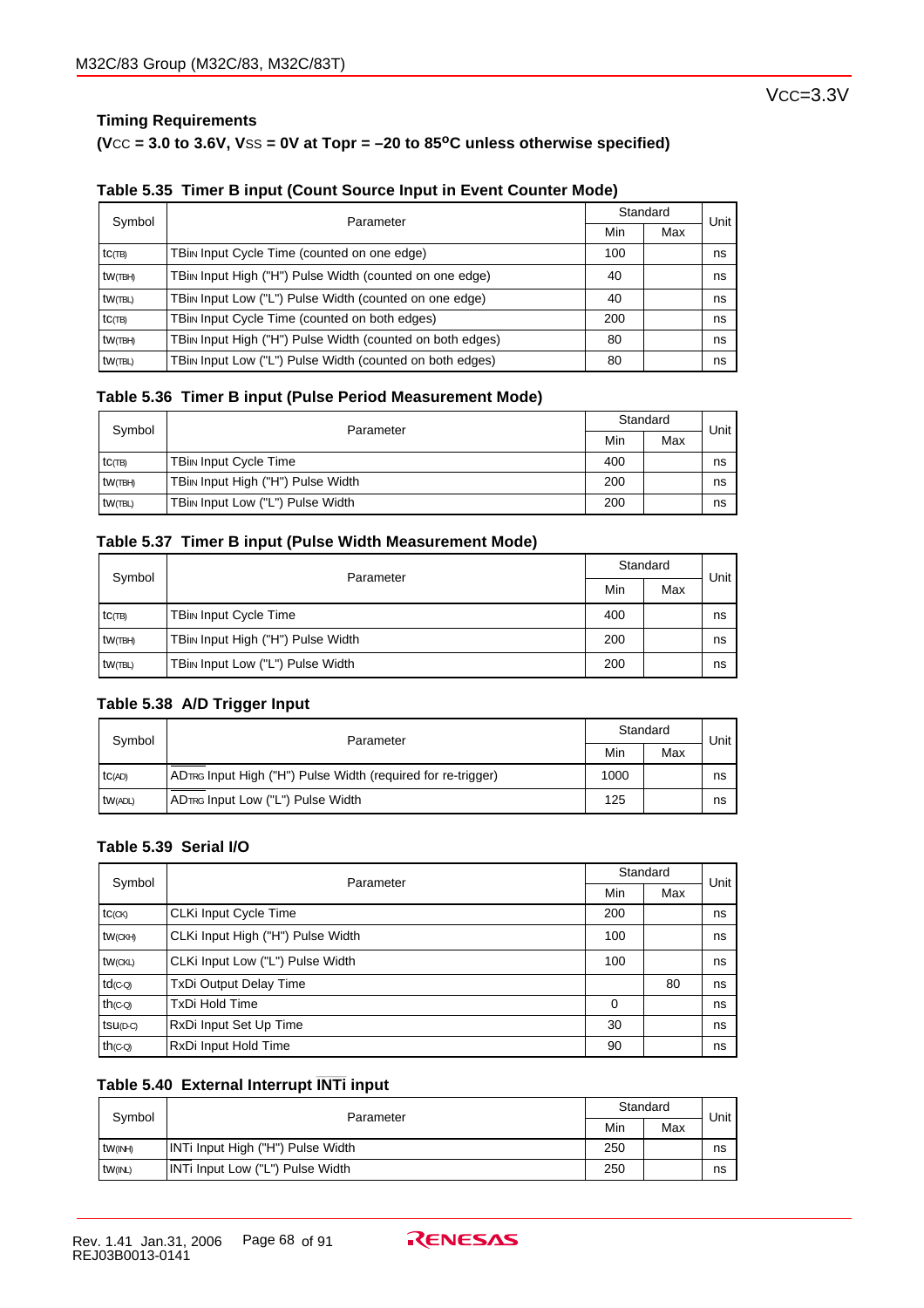**(VCC = 3.0 to 3.6V, VSS = 0V at Topr = –20 to 85oC, unless otherwise specified)**

| Symbol                   | Parameter                                           | Measurement<br>Condition | Standard |     | Unit |
|--------------------------|-----------------------------------------------------|--------------------------|----------|-----|------|
|                          |                                                     |                          | Min      | Max |      |
| td(BCLK-AD)              | <b>Address Output Delay Time</b>                    |                          |          | 18  | ns   |
| th (BCLK-AD)             | Address Output Hold Time (BCLK standard)            |                          | $\Omega$ |     | ns   |
| $th$ (RD-AD)             | Address Output Hold Time (RD standard)              |                          | $\Omega$ |     | ns   |
| $th$ (WR-AD)             | Address Output Hold Time (WR standard)              |                          | (Note 1) |     | ns   |
| $td$ (BCLK-CS)           | Chip-select Signal Output Delay Time                |                          |          | 18  | ns   |
| $th$ (BCLK-CS)           | Chip-select Signal Output Hold Time (BCLK standard) |                          | $\Omega$ |     | ns   |
| $th$ (RD-CS)             | Chip-select Signal Output Hold Time (RD standard)   | See Figure 5.1           | $\Omega$ |     | ns   |
| $th$ ( $WR$ - $CS$ )     | Chip-select Signal Output Hold Time (WR standard)   |                          | (Note 1) |     | ns   |
| td <sub>(BCLK-ALE)</sub> | ALE Signal Output Delay Time                        |                          |          | 18  | ns   |
| $th$ (BCLK-ALE)          | ALE Signal Output Hold Time                         |                          | $-2$     |     | ns   |
| td(BCLK-RD)              | RD Signal Output Delay Time                         |                          |          | 18  | ns   |
| $th$ (BCLK-RD)           | RD Signal Output Hold Time                          |                          | $-3$     |     | ns   |
| td(BCLK-WR)              | WR Signal Output Delay Time                         |                          |          | 18  | ns   |
| $th$ (BCLK-WR)           | WR Signal Output Hold Time                          |                          | $\Omega$ |     | ns   |
| $td$ (DB-WR)             | Data Output Delay Time (WR standard)                |                          | (Note 1) |     | ns   |
| $th$ (WR-DB)             | Data Output Hold Time (WR standard)                 |                          | (Note 1) |     | ns   |
| $t_{W(WR)}$              | <b>WR Output Width</b>                              |                          | (Note 1) |     | ns   |

#### **Table 5.41 Memory Expansion Mode and Microprocessor Mode (with No Wait State)**

NOTES:

ľ

$$
t_{d(DB - WR)} = \frac{10^9}{f_{(BCLK)}} - 20 \quad \text{[ns]}
$$
\n
$$
t_{h(WR - DB)} = \frac{10^9}{f_{(BCLK)} \times 2} - 10 \quad \text{[ns]}
$$
\n
$$
t_{h(WR - AD)} = \frac{10^9}{f_{(BCLK)} \times 2} - 10 \quad \text{[ns]}
$$
\n
$$
t_{h(WR - CS)} = \frac{10^9}{f_{(BCLK)} \times 2} - 10 \quad \text{[ns]}
$$
\n
$$
t_{w(WR)} = \frac{10^9}{f_{(BCLK)} \times 2} - 15 \quad \text{[ns]}
$$

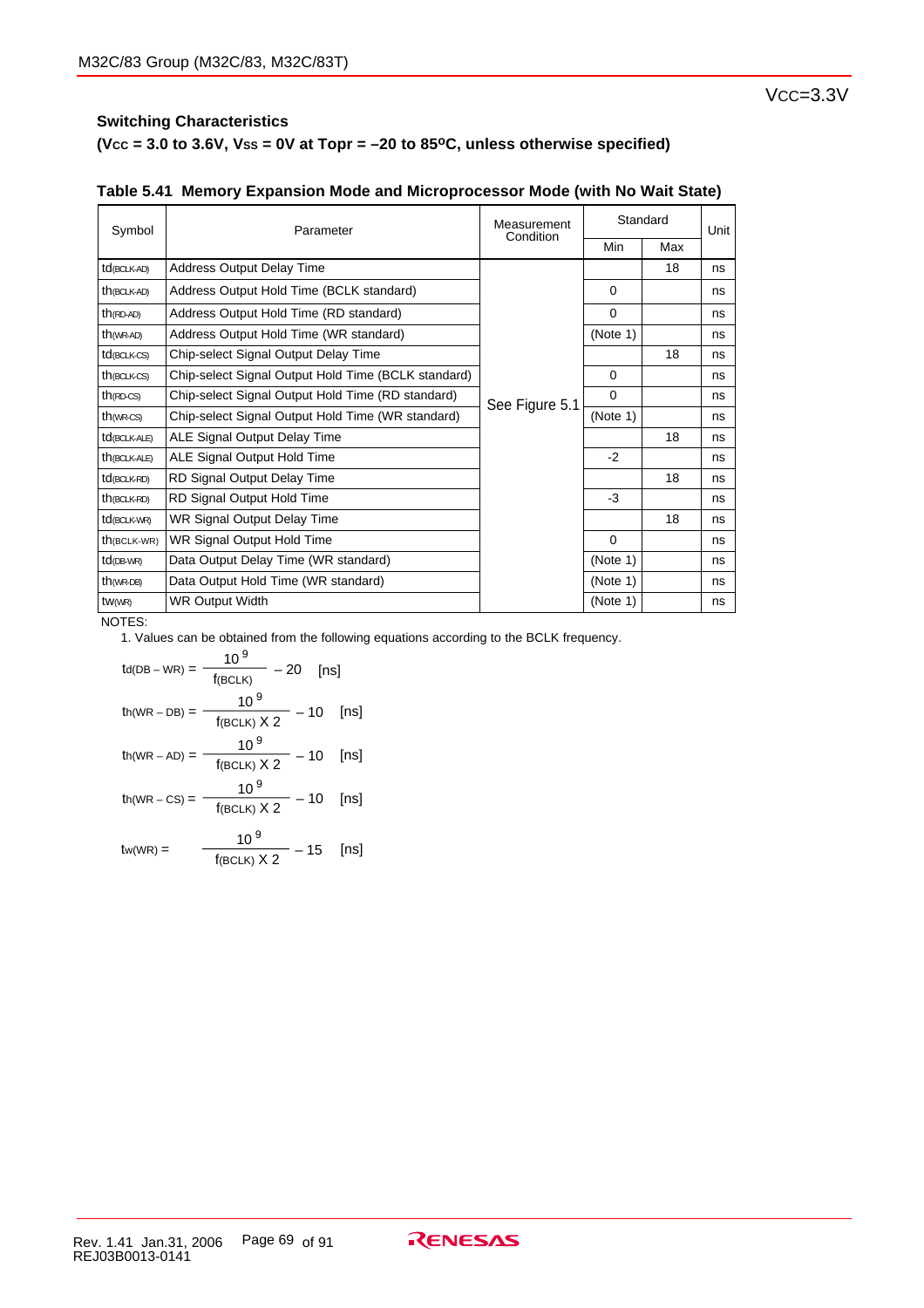## $(**Vcc** = 3.0 to 3.6**V**, **V**ss = 0**V** at **Topr** = -20 to 85<sup>o</sup>**C** unless otherwise specified)$

## **Table 5.42 Memory Expansion Mode and Microprocessor Mode (With a Wait State, Accessing an External Memory)**

| Symbol                   | Parameter                                           | Measurement<br>Condition | Standard |     | Unit |
|--------------------------|-----------------------------------------------------|--------------------------|----------|-----|------|
|                          |                                                     |                          | Min      | Max |      |
| td(BCLK-AD)              | <b>Address Output Delay Time</b>                    |                          |          | 18  | ns   |
| $th$ (BCLK-AD)           | Address Output Hold Time (BCLK standard)            |                          | $\Omega$ |     | ns   |
| $th$ (RD-AD)             | Address Output Hold Time (RD standard)              |                          | 0        |     | ns   |
| $th$ (WR-AD)             | Address Output Hold Time (WR standard)              |                          | (Note 1) |     | ns   |
| $td$ (BCLK-CS)           | Chip-select Signal Output Delay Time                |                          |          | 18  | ns   |
| $th$ (BCLK-CS)           | Chip-select Signal Output Hold Time (BCLK standard) |                          | $\Omega$ |     | ns   |
| $th$ (RD-CS)             | Chip-select Signal Output Hold Time (RD standard)   |                          | $\Omega$ |     | ns   |
| $th$ ( $WR$ - $CS$ )     | Chip-select Signal Output Hold Time (WR standard)   | See Figure 5.1           | (Note 1) |     | ns   |
| td <sub>(BCLK-ALE)</sub> | ALE Signal Output Delay Time                        |                          |          | 18  | ns   |
| th(BCLK-ALE)             | ALE Signal Output Hold Time                         |                          | $-2$     |     | ns   |
| $td$ (BCLK-RD)           | RD Signal Output Delay Time                         |                          |          | 18  | ns   |
| $th$ (BCLK-RD)           | RD Signal Output Hold Time                          |                          | $-3$     |     | ns   |
| $td$ (BCLK-WR)           | WR Signal Output Delay Time                         |                          |          | 18  | ns   |
| $th$ (BCLK-WR)           | WR Signal Output Hold Time                          |                          | $\Omega$ |     | ns   |
| $td$ (DB-WR)             | Data Output Delay Time (WR standard)                |                          | (Note 1) |     | ns   |
| $th$ (WR-DB)             | Data Output Hold Time (WR standard)                 |                          | (Note 1) |     | ns   |
| tW(WR)                   | <b>WR Output Width</b>                              |                          | (Note 1) |     | ns   |

NOTES:

$$
t_{d(DB - WR)} = \frac{10^{9} \text{ X n}}{f_{(BCLK)}} - 20
$$
 [ns] (n=1 with 1 wait state, n=2 with 2 wait states  
and n=3 with 3 wait states)  

$$
t_{h(WR - DB)} = \frac{10^{9}}{f_{(BCLK)} \times 2} - 10
$$
 [ns]  

$$
t_{h(WR - AD)} = \frac{10^{9}}{f_{(BCLK)} \times 2} - 10
$$
 [ns]  

$$
t_{h(WR - CS)} = \frac{10^{9}}{f_{(BCLK)} \times 2} - 10
$$
 [ns]  

$$
t_{w(WR)} = \frac{10^{9} \text{ X n}}{f_{(BCLK)} \times 2} - 15
$$
 [ns] (n=1 with 1 wait state, n=3 with 2 wait states  
and n=5 with 3 wait states)  
and n=5 with 3 wait states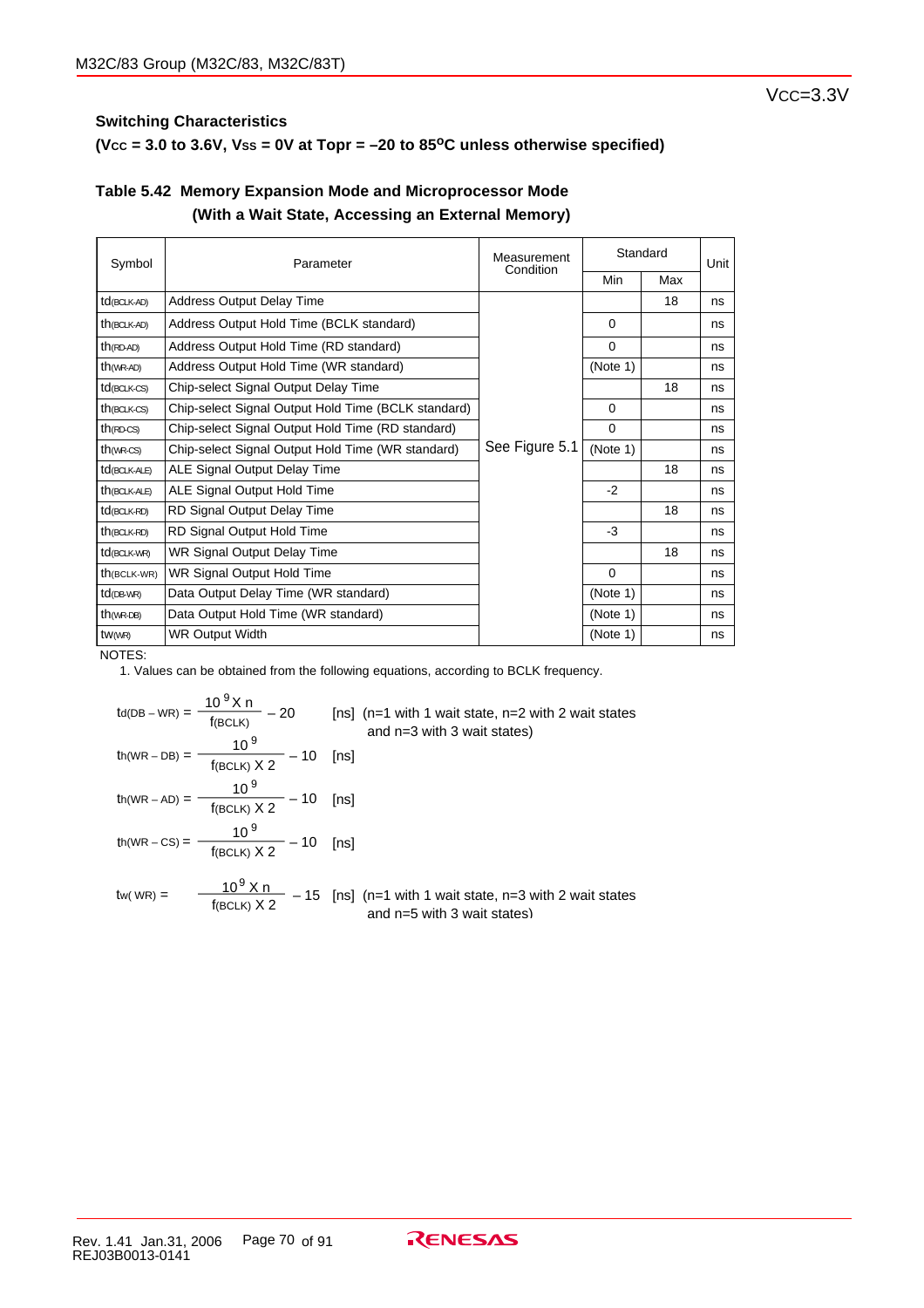**(VCC = 3.0 to 3.6V, VSS = 0V at Topr = –20 to 85oC unless otherwise specified)**

## **Table 5.43 Memory Expansion Mode and Microprocessor Mode**

## **(With a Wait State, Accessing an External Memory and Selecting a Space with the Multiplexed Bus)**

| Symbol                  | Parameter                                           | Measurement<br>Condition | Standard    |     | Unit |
|-------------------------|-----------------------------------------------------|--------------------------|-------------|-----|------|
|                         |                                                     |                          | Min         | Max |      |
| td <sub>(BCLK-AD)</sub> | <b>Address Output Delay Time</b>                    |                          |             | 18  | ns   |
| $th$ (BCLK-AD)          | Address Output Hold Time (BCLK standard)            |                          | $\mathbf 0$ |     | ns   |
| $th$ (RD-AD)            | Address Output Hold Time (RD standard)              |                          | (Note 1)    |     | ns   |
| $th$ (WR-AD)            | Address Output Hold Time (WR standard)              |                          | (Note 1)    |     | ns   |
| $td$ (BCLK-CS)          | Chip-select Signal Output Delay Time                |                          |             | 18  | ns   |
| $th$ (BCLK-CS)          | Chip-select Signal Output Hold Time (BCLK standard) |                          | $\Omega$    |     | ns   |
| $th$ (RD-CS)            | Chip-select Signal Output Hold Time (RD standard)   |                          | (Note 1)    |     | ns   |
| $th$ ( $WR$ - $CS$ )    | Chip-select Signal Output Hold Time (WR standard)   | See Figure 5.1           | (Note 1)    |     | ns   |
| td <sub>(BCLK-RD)</sub> | RD Signal Output Delay Time                         |                          |             | 18  | ns   |
| $th$ (BCLK-AD)          | RD Signal Output Hold Time                          |                          | -3          |     | ns   |
| td <sub>(BCLK-WR)</sub> | WR Signal Output Delay Time                         |                          |             | 18  | ns   |
| th <sub>(BCLK-WR)</sub> | WR Signal Output Hold Time                          |                          | $\Omega$    |     | ns   |
| $td$ (DB-WR)            | Data Output Delay Time (WR standard)                |                          | (Note 1)    |     | ns   |
| $th(wR-DB)$             | Data Output Hold Time (WR standard)                 |                          | (Note 1)    |     | ns   |
| $td$ (BCLK-ALE)         | ALE Signal Output Delay Time (BCLK standard)        |                          |             | 18  | ns   |
| th(BCLK-ALE)            | ALE Signal Output Hold Time (BCLK standard)         |                          | $-2$        |     | ns   |
| td(AD-ALE)              | ALE Signal Output Delay Time (address standard)     |                          | (Note 1)    |     | ns   |
| $th$ (ALE-AD)           | ALE Signal Output Hold Time (address standard)      |                          | (Note 1)    |     | ns   |
| tdz(RD-AD)              | Address Output High-Impedance Time                  |                          |             | 8   | ns   |

NOTES:

1. Values can be obtained from the following equations, according to BCLK frequency.

$$
th(RD - AD) = \frac{10^9}{f(BCLK) X 2} - 10 \quad [ns]
$$
\n
$$
th(WR - AD) = \frac{10^9}{f(BCLK) X 2} - 10 \quad [ns]
$$
\n
$$
th(RD - CS) = \frac{10^9}{f(BCLK) X 2} - 10 \quad [ns]
$$
\n
$$
th(WR - CS) = \frac{10^9}{f(BCLK) X 2} - 10 \quad [ns]
$$
\n
$$
td(DB - WR) = \frac{10^9 X m}{f(BCLK) X 2} - 25 \quad [ns] \ (m=3 with 2 wait states and m=5 with 3 wait states)
$$
\n
$$
th(WR - DB) = \frac{10^9}{f(BCLK) X 2} - 10 \quad [ns]
$$
\n
$$
td(AD - ALE) = \frac{10^9}{f(BCLK) X 2} - 20 \quad [ns]
$$
\n
$$
th(ALE - AD) = \frac{10^9}{f(BCLK) X 2} - 10 \quad [ns]
$$

VCC=3.3V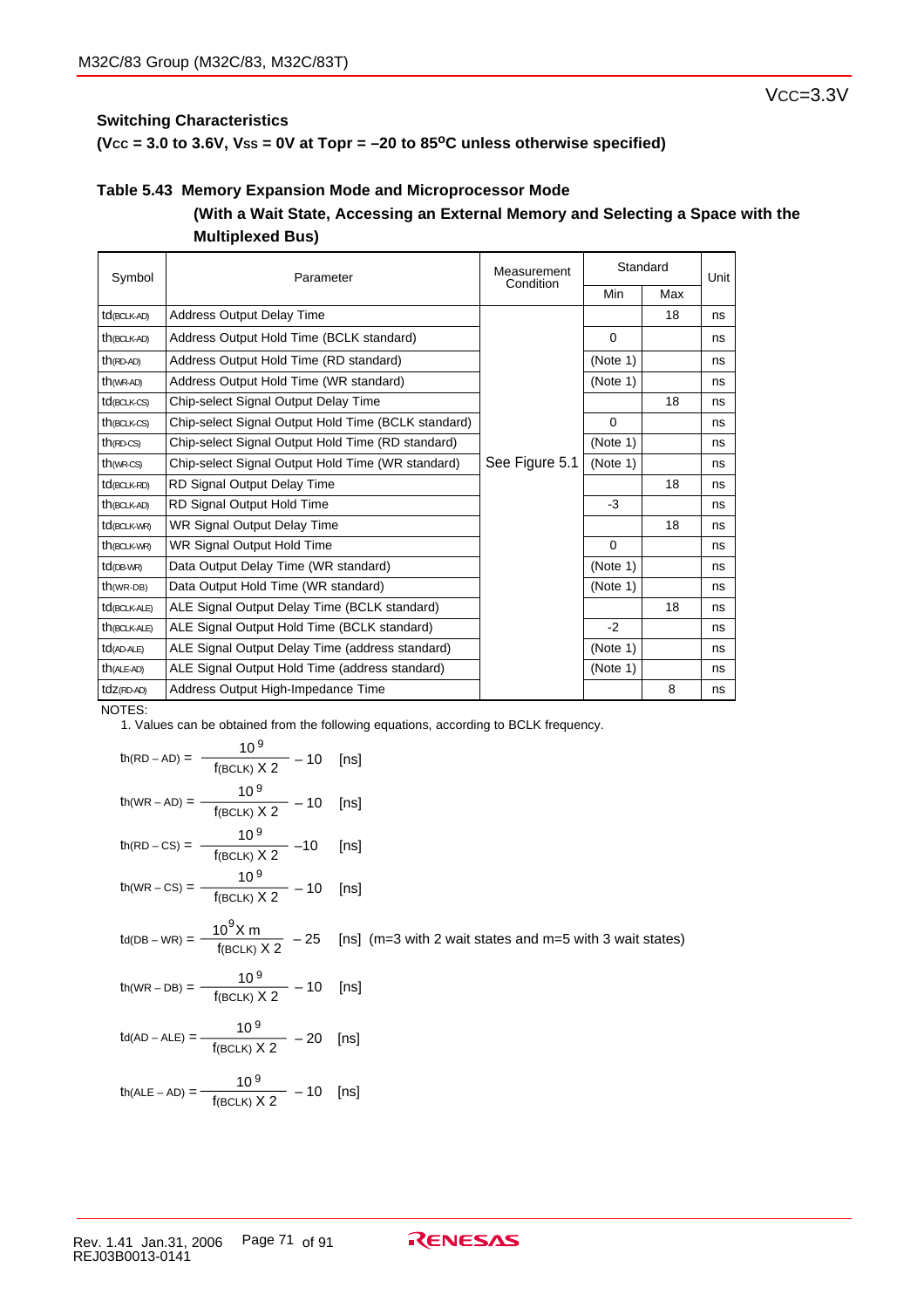## **(VCC = 3.0 to 3.6V, VSS = 0V at Topr = –20 to 85oC unless otherwise specified)**

## **Table 5.44 Memory Expansion Mode and Microprocessor Mode (With a Wait State, Accessing an External Memory and Selecting the DRAM Area)**

| Symbol          | Parameter                                         | Measurement    | Standard |     | Unit |
|-----------------|---------------------------------------------------|----------------|----------|-----|------|
|                 |                                                   | Condition      | Min      | Max |      |
| td(BCLK-RAD)    | Row Address Output Delay Time                     |                |          | 18  | ns   |
| th(BCLK-RAD)    | Row Address Output Hold Time (BCLK standard)      |                | $\Omega$ |     | ns   |
| td(BCLK-CAD)    | Column Address Output Delay Time                  |                |          | 18  | ns   |
| th(BCLK-CAD)    | Column Address Output Hold Time (BCLK standard)   | See Figure 5.1 | $\Omega$ |     | ns   |
| $th$ (RAS-RAD)  | Row Address Output Hold Time after RAS Output     |                | (Note 1) |     | ns   |
| $td$ (BCLK-RAS) | RAS Output Delay Time (BCLK standard)             |                |          | 18  | ns   |
| $th$ (BCLK-RAS) | RAS Output Hold Time (BCLK standard)              |                | $\Omega$ |     | ns   |
| t <sub>RP</sub> | RAS High ("H") Hold Time                          |                | (Note 1) |     | ns   |
| td(BCLK-CAS)    | CAS Output Delay Time (BCLK standard)             |                |          | 18  | ns   |
| $th$ (BCLK-CAS) | CAS Output Hold Time (BCLK standard)              |                | $\Omega$ |     | ns   |
| td(BCLK-DW)     | DW Output Delay Time (BCLK standard)              |                |          | 18  | ns   |
| th(BCLK-DW)     | DW Output Hold Time (BCLK standard)               |                | -3       |     | ns   |
| tsu(DB-CAS)     | CAS Output Setup Time after DB output             |                | (Note 1) |     | ns   |
| $th$ (BCLK-DB)  | DB Signal Output Hold Time (BCLK standard)        |                | $-7$     |     | ns   |
| tsu(CAS-RAS)    | CAS Output Setup Time before RAS Output (refresh) |                | (Note 1) |     | ns   |

#### NOTES:

$$
th(RAS - RAD) = \frac{10^9}{f(BCLK) X 2} - 13 \quad [ns]
$$
\n
$$
tRP = \frac{10^9 X 3}{f(BCLK) X 2} - 20 \quad [ns]
$$
\n
$$
tsu(DB - CAS) = \frac{10^9}{f(BCLK)} - 20 \quad [ns]
$$
\n
$$
t = 10^9 \quad 10^9 \quad 10 \quad [ns]
$$

$$
t_{\text{SU(CAS - RAS)}} = \frac{10}{f(\text{BCLK}) \times 2} - 13 \quad \text{[ns]}
$$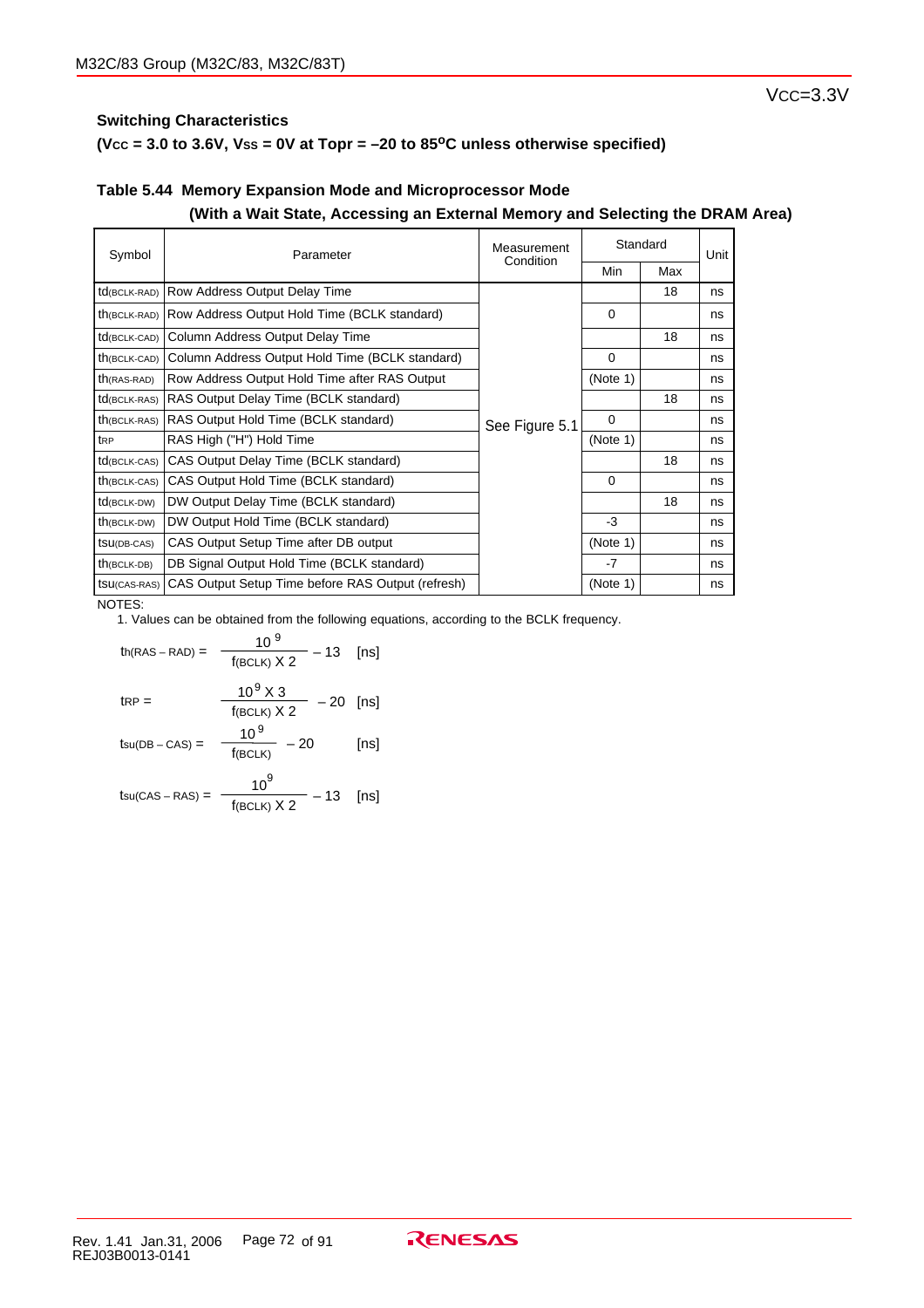

### Figure 5.10 Vcc=3.3V Timing Diagram (1)

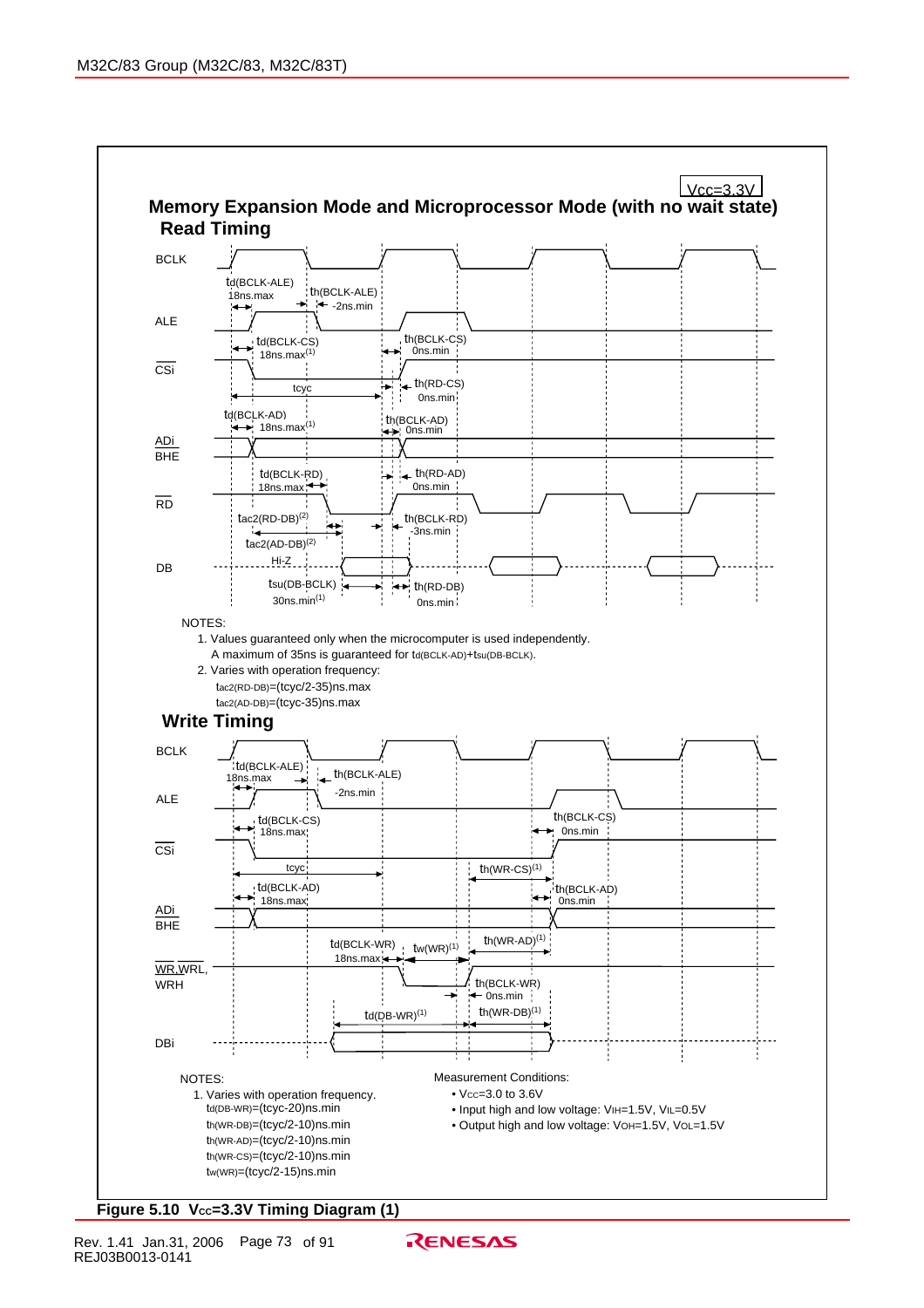

Figure 5.11 Vcc=3.3V Timing Diagram (2)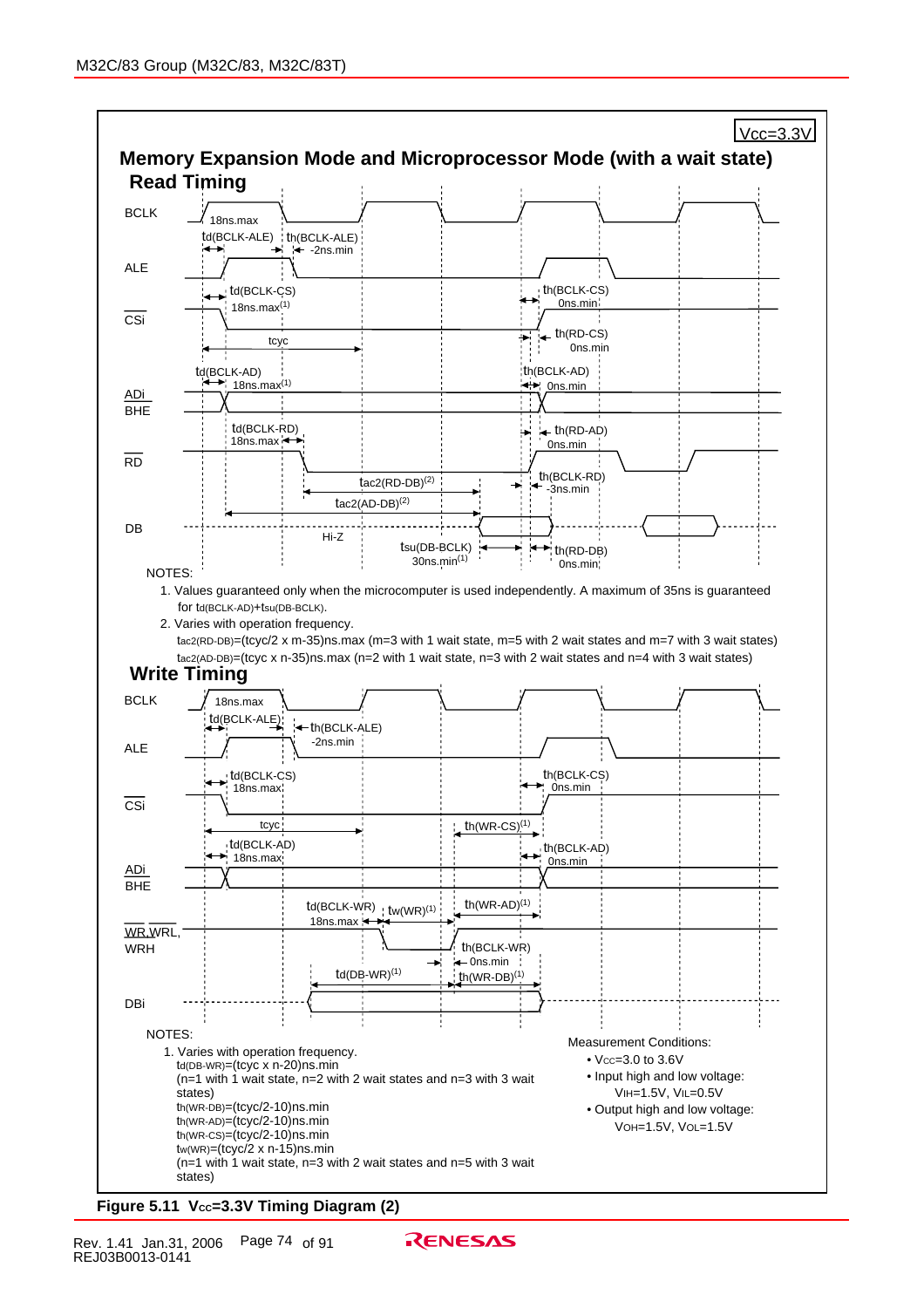

**Figure 5.12 Vcc=3.3V Timing Diagram (3)**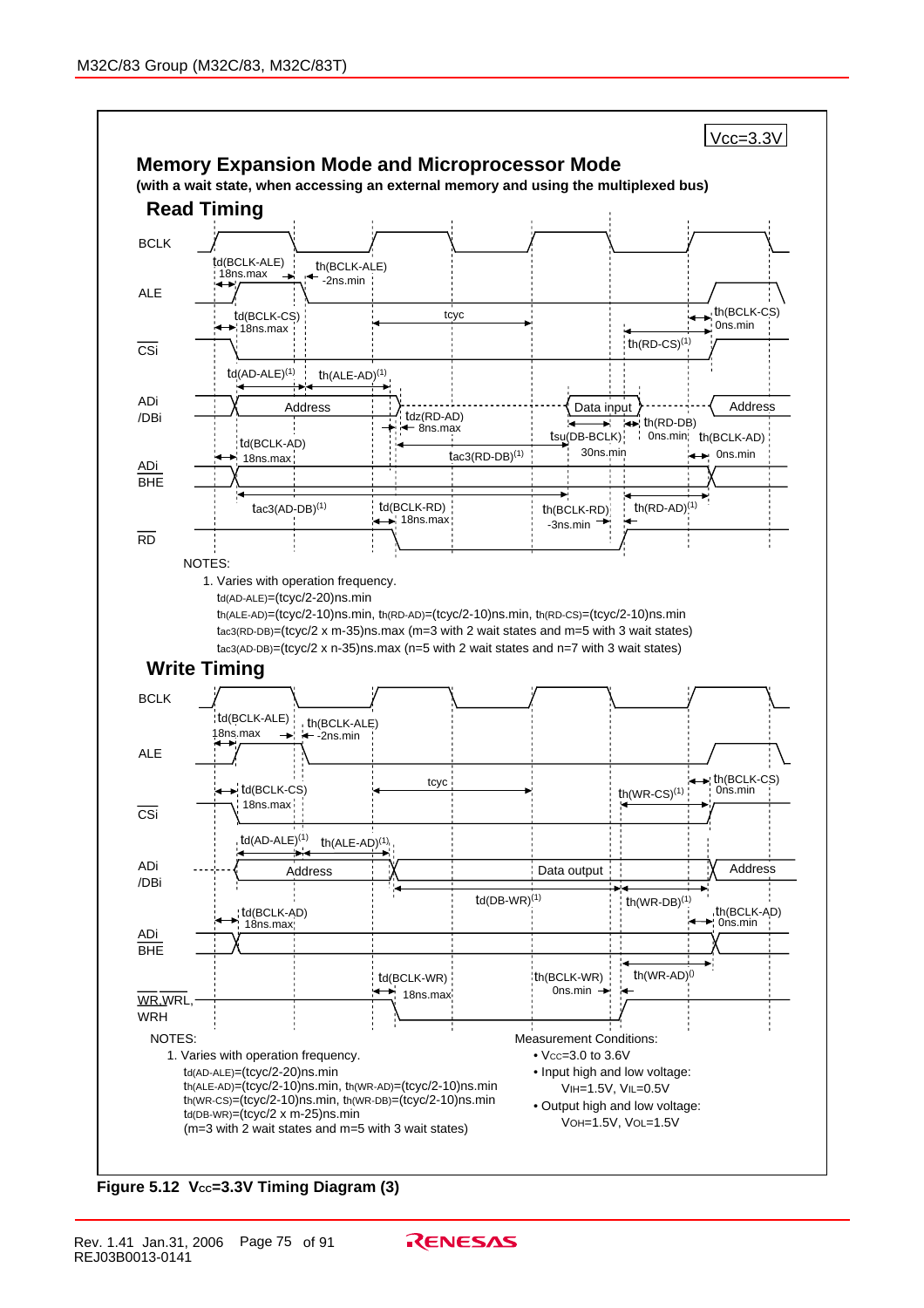

Figure 5.13 Vcc=3.3V Timing Diagram (4)

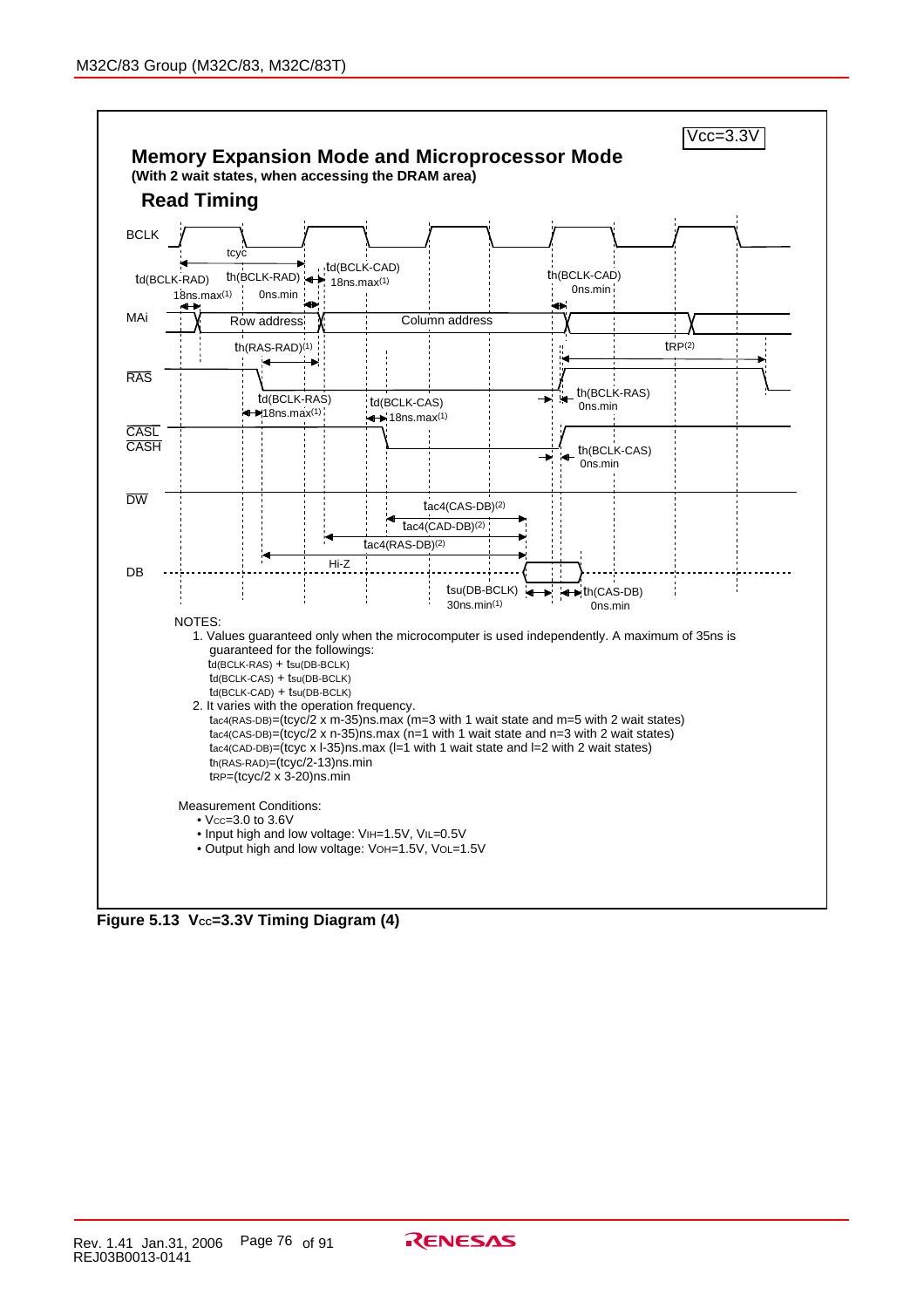

**Figure 5.14 Vcc=3.3V Timing Diagram (5)** 

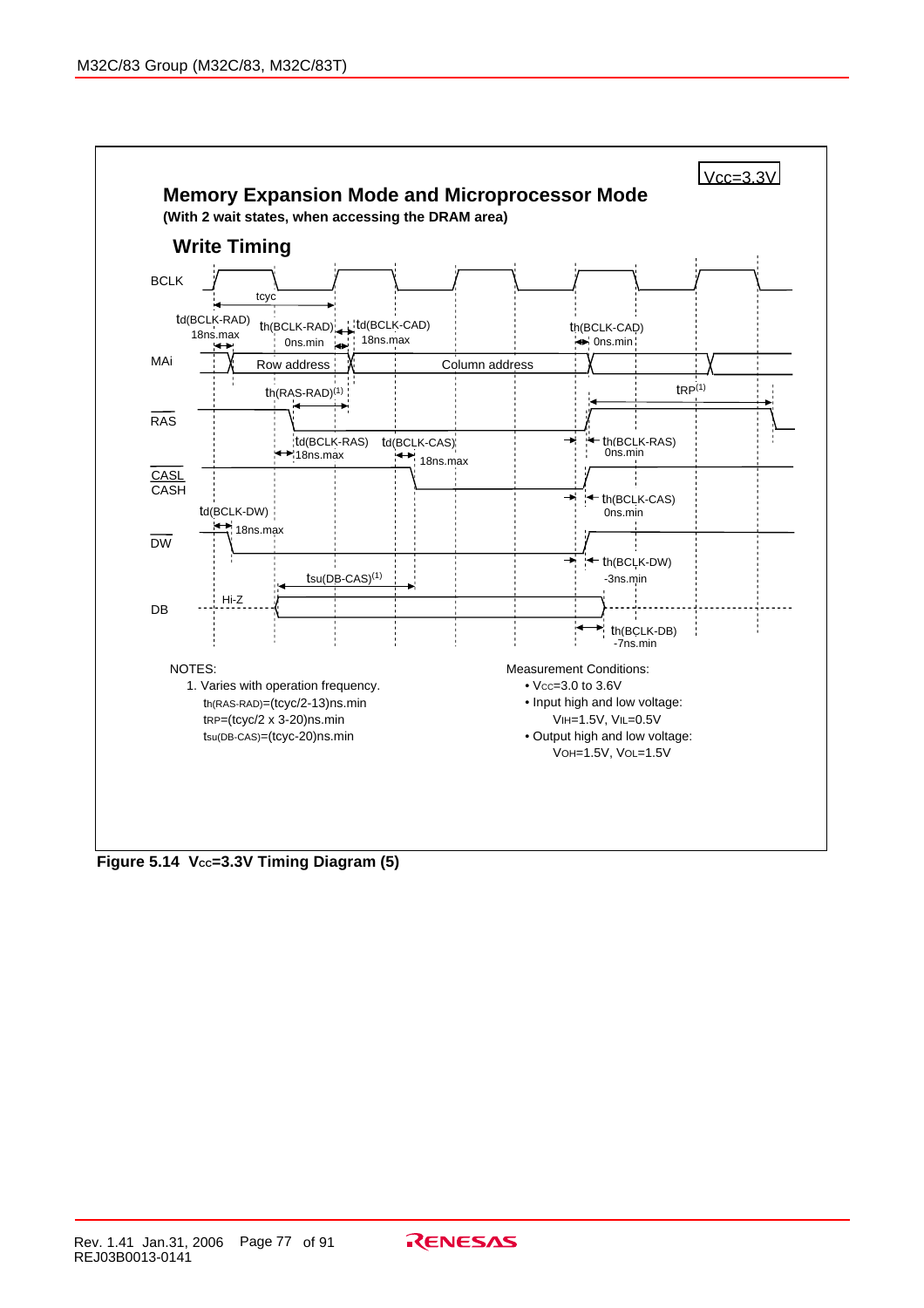

Figure 5.15 Vcc=3.3V Timing Diagram (6)

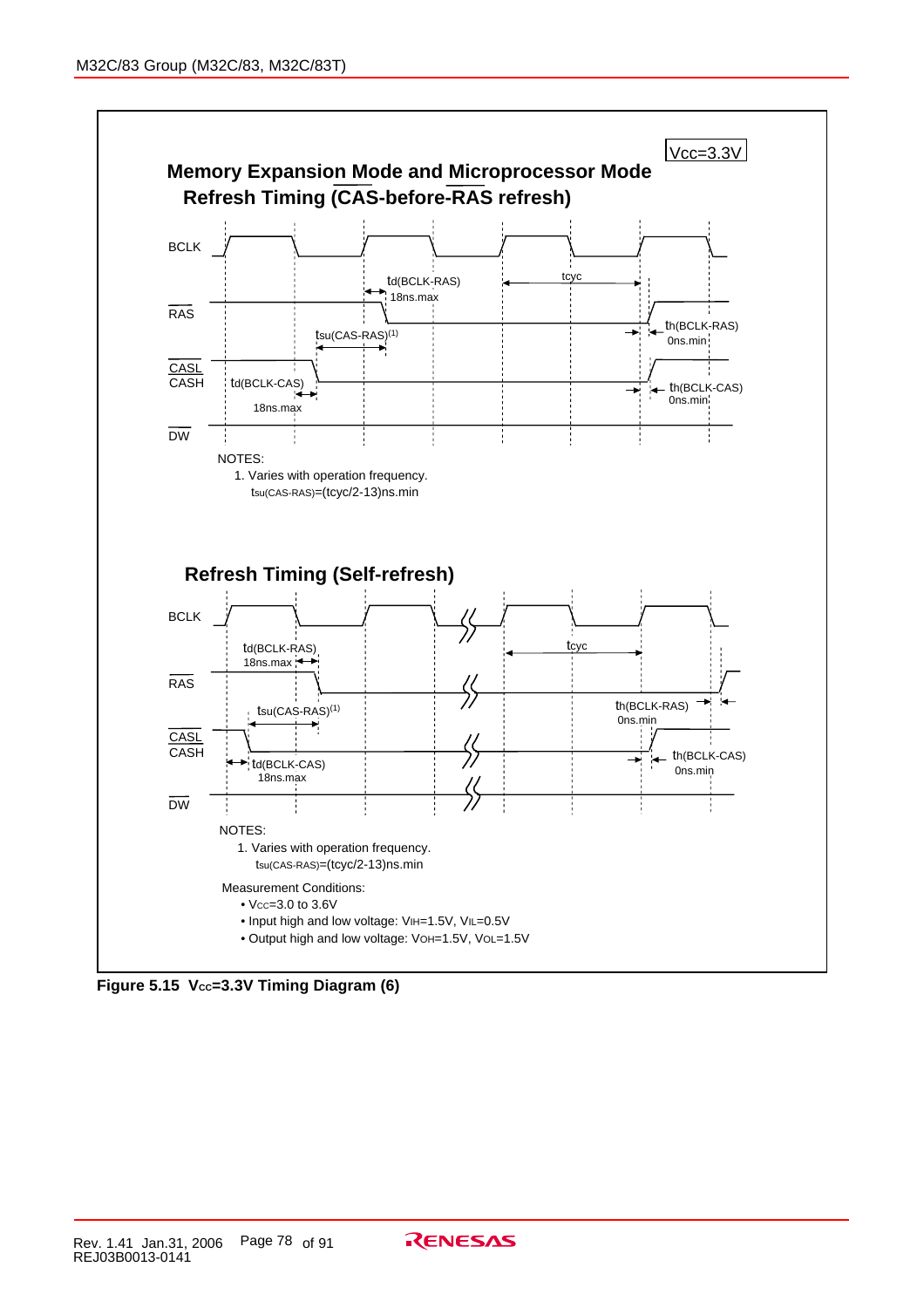

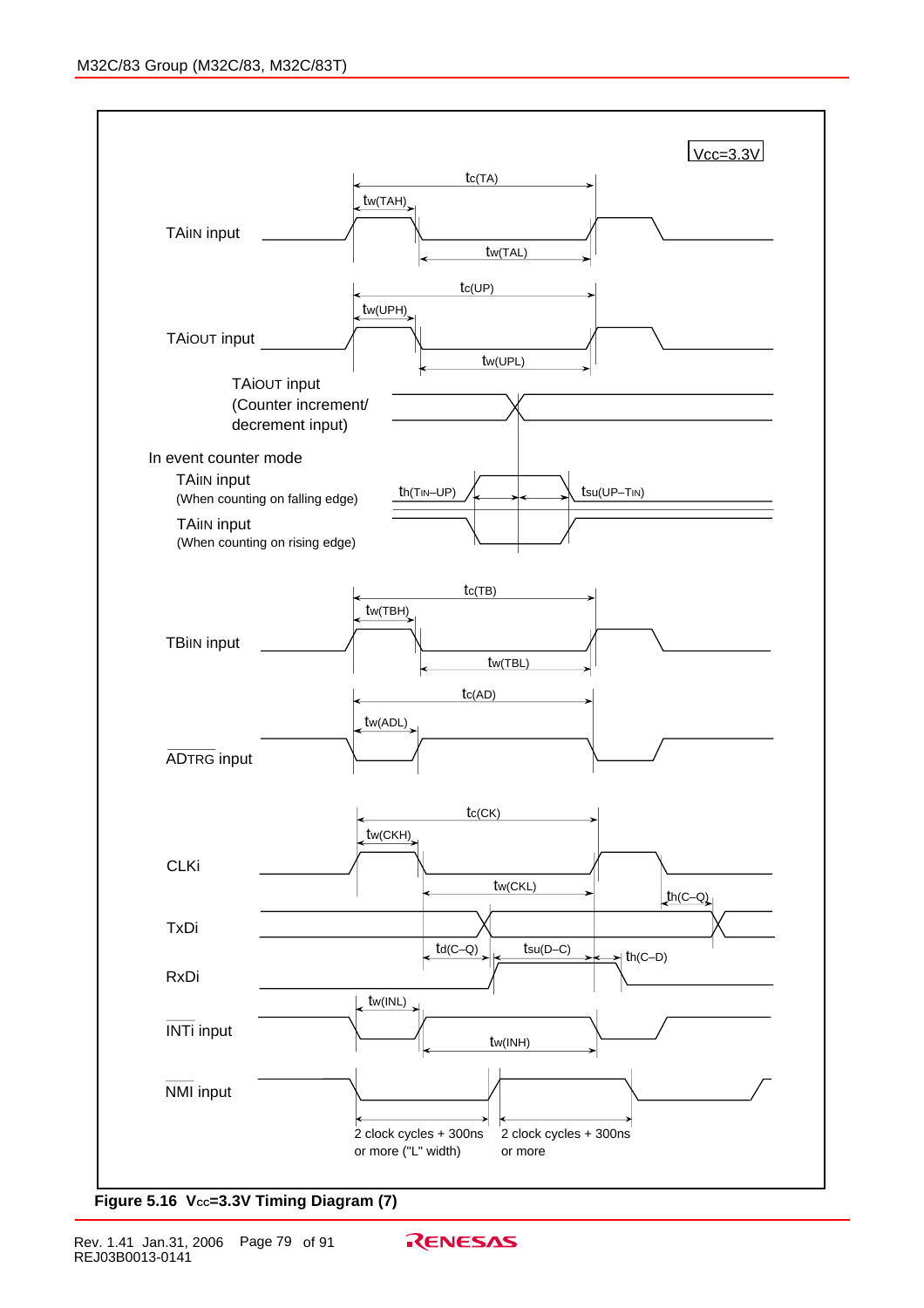

Figure 5.17 Vcc=3.3V Timing Diagram (8)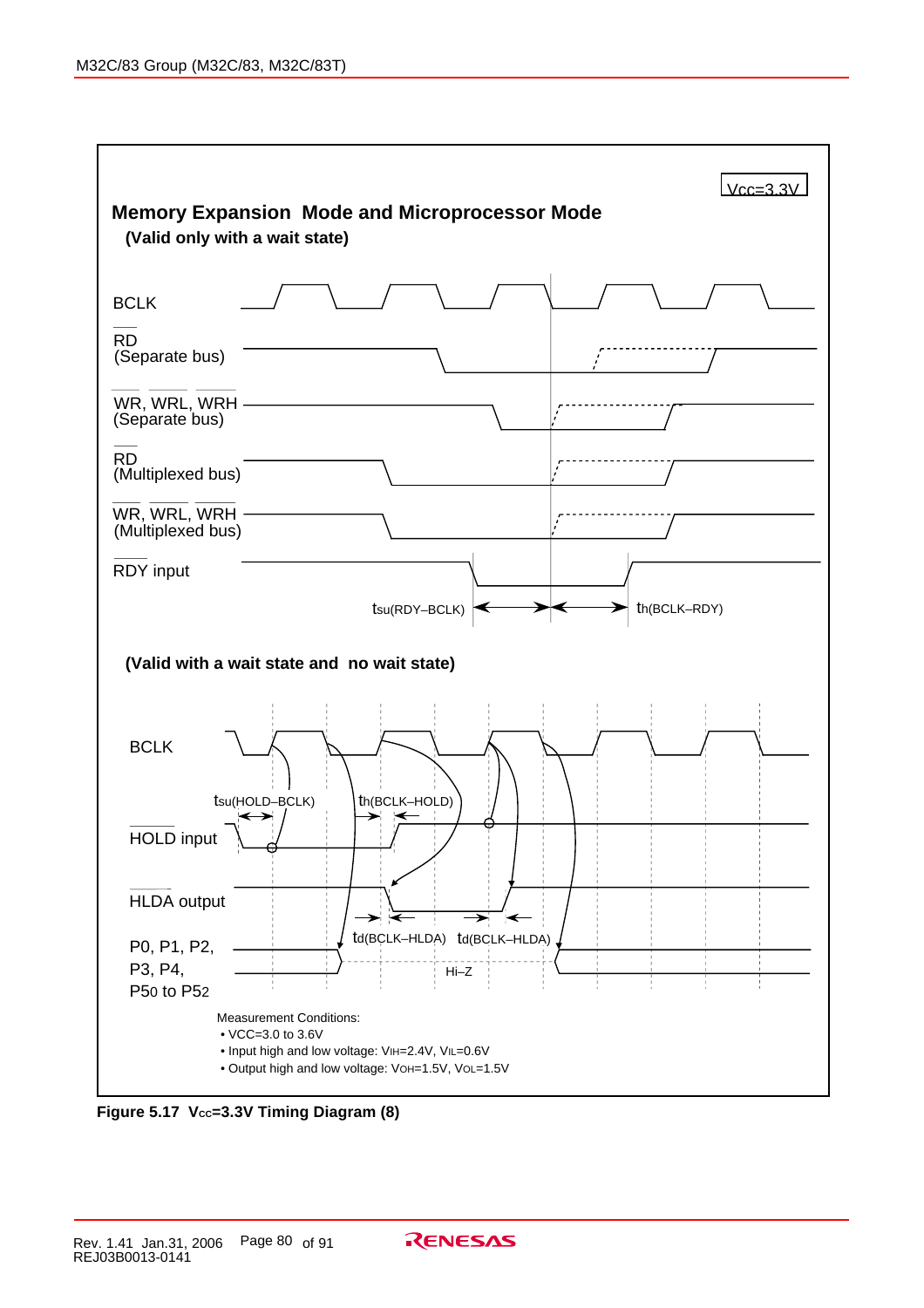## **5.2 Electrical Characteristics (M32C/83T)**

| Table 5.45 Absolute Maximum Ratings |  |  |
|-------------------------------------|--|--|
|                                     |  |  |

| Symbol         |                       | Parameter                                                          | Condition           | Value                | Unit <sup> </sup> |
|----------------|-----------------------|--------------------------------------------------------------------|---------------------|----------------------|-------------------|
| Vcc            | Supply Voltage        |                                                                    | Vcc=AVcc            | $-0.3$ to 6.0        | V                 |
| AVcc           | Analog Supply Voltage |                                                                    | $Vcc = AVcc$        | $-0.3$ to 6.0        | $\vee$            |
| V <sub>1</sub> | Input Voltage         | RESET, CNVss, BYTE, P00-P07, P10-P17, P20-P27,                     |                     | $-0.3$ to $V$ cc+0.3 | $\vee$            |
|                |                       | P30-P37, P40-P47, P50-P57, P60-P67, P72-P77, P80-                  |                     |                      |                   |
|                |                       | P87, P90-P97, P100-P107, P110-P114, P120-P127,                     |                     |                      |                   |
|                |                       | P130-P137, P140-P146, P150-P157 <sup>(1)</sup> , VREF, XIN         |                     |                      |                   |
|                |                       | P7 <sub>0</sub> , P7 <sub>1</sub>                                  |                     | $-0.3$ to 6.0        | $\vee$            |
| Vo             |                       | Output Voltage   P00-P07, P10-P17, P20-P27, P30-P37, P40-P47, P50- |                     | $-0.3$ to $V$ cc+0.3 | $\vee$            |
|                |                       | P57, P60-P67, P72-P77, P80-P84, P86, P87, P90-P97,                 |                     |                      |                   |
|                |                       | P100-P107, P110-P114, P120-P127, P130-P137, P140-                  |                     |                      |                   |
|                |                       | P146, P15 $o$ -P15 $7^{(1)}$ , Xout                                |                     |                      |                   |
| Pd             | Power Dissipation     |                                                                    | Topr=25 $\degree$ C | 400                  | mW                |
| Topr           |                       | <b>Operating Ambient Temperature</b>                               | T version           | $-40$ to 85          | $^{\circ}$ C      |
| Tstg           | Storage Temperature   |                                                                    |                     | $-65$ to 150         | $^{\circ}$ C      |

NOTES:

1. P11 to P15 are provided in the 144-pin package.

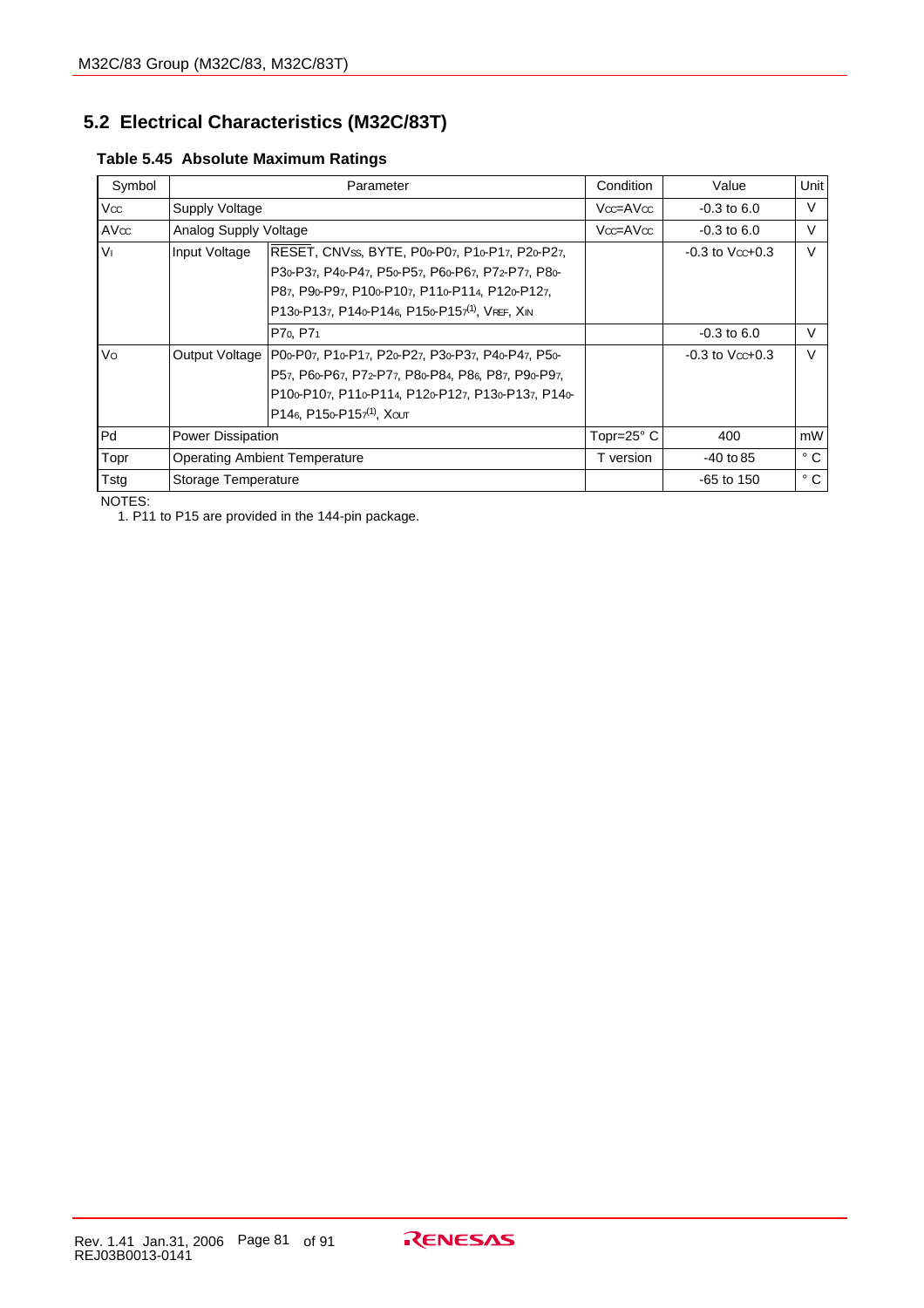### **Table 5.46 Recommended Operating Conditions (VCC=4.2 to 5.5V, VSS=0V at Topr = -40 to 85oC (T version) unless otherwise specified)**

|                   | Parameter                       |                                                                  | Standard         |             | Unit                  |            |
|-------------------|---------------------------------|------------------------------------------------------------------|------------------|-------------|-----------------------|------------|
| Symbol            |                                 |                                                                  |                  | Typ.        | Max.                  |            |
| $\overline{Vcc}$  | Supply Voltage                  |                                                                  | 4.2              | 5.0         | 5.5                   | $\vee$     |
| AVcc              | Analog Supply Voltage           |                                                                  |                  | Vœ          |                       | $\vee$     |
| Vss               | Supply Voltage                  |                                                                  |                  | $\Omega$    |                       | $\vee$     |
| AV <sub>ss</sub>  | Analog Supply Voltage           |                                                                  |                  | $\mathbf 0$ |                       | $\vee$     |
| VIH               | Input High ("H")                | P00-P07, P10-P17, P20-P27, P30-P37, P40-P47, P50-P57, P60-       | $0.8$ V $\infty$ |             | Vœ                    | $\vee$     |
|                   | Voltage                         | P67, P72-P77, P80-P87(3), P90-P97, P100-P107, P110-P114,         |                  |             |                       |            |
|                   |                                 | P120-P127, P130-P137, P140-P146, P150-P157 <sup>(4)</sup> , XIN, |                  |             |                       |            |
|                   |                                 | RESET, CNVss, BYTE                                               |                  |             |                       |            |
|                   |                                 | P70, P71                                                         | $0.8$ V $\alpha$ |             | 6.0                   |            |
| VIL               | Input Low ("L")                 | P00-P07, P10-P17, P20-P27, P30-P37, P40-P47, P50-P57, P60-       | $\Omega$         |             | $0.2$ V $\mathrm{cc}$ | $\vee$     |
|                   | Voltage                         | P67, P70-P77, P80-P87(3), P90-P97, P100-P107, P110-P114,         |                  |             |                       |            |
|                   |                                 | P120-P127, P130-P137, P140-P146, P150-P157 <sup>(4)</sup> , XIN, |                  |             |                       |            |
|                   |                                 | RESET, CNVss, BYTE                                               |                  |             |                       |            |
| <b>I</b> OH(peak) | Peak Output                     | P00-P07, P10-P17, P20-P27, P30-P37, P40-P47, P50-P57, P60-       |                  |             | $-10.0$               | mA         |
|                   | High (TH")                      | P67, P72-P77, P80-P84, P86, P87, P90-P97, P100-P107, P110-       |                  |             |                       |            |
|                   | Current <sup>(2)</sup>          | P114, P120-P127, P130-P137, P140-P146, P150-P157 <sup>(4)</sup>  |                  |             |                       |            |
| IOH(avg)          | Average Output                  | P00-P07, P10-P17, P20-P27, P30-P37, P40-P47, P50-P57, P60-       |                  |             | $-5.0$                | mA         |
|                   | High (TH")                      | P67, P72-P77, P80-P84, P86, P87, P90-P97, P100-P107, P110-       |                  |             |                       |            |
|                   | Current <sup>(1)</sup>          | P114, P12o-P127, P13o-P137, P14o-P146, P15o-P157 <sup>(4)</sup>  |                  |             |                       |            |
| <b>IOL(peak)</b>  | Peak Output Low                 | P00-P07, P10-P17, P20-P27, P30-P37, P40-P47, P50-P57, P60-       |                  |             | 10.0                  | mA         |
|                   | $('L")$ Current <sup>(2)</sup>  | P67, P70-P77, P80-P84, P86, P87, P90-P97, P100-P107, P110-       |                  |             |                       |            |
|                   |                                 | P114, P120-P127, P130-P137, P140-P146, P150-P157 <sup>(4)</sup>  |                  |             |                       |            |
| IOL(avg)          | Average Output                  | P00-P07, P10-P17, P20-P27, P30-P37, P40-P47, P50-P57, P60-       |                  |             | 5.0                   | mA         |
|                   | Low $("L")$                     | P67, P70-P77, P80-P84, P86, P87, P90-P97, P100-P107, P110-       |                  |             |                       |            |
|                   | Current <sup>(1)</sup>          | P114, P120-P127, P130-P137, P140-P146, P150-P157 <sup>(4)</sup>  |                  |             |                       |            |
| f(XIN)            | Main Clock Input<br>Frequency   | V <sub>∞</sub> =4.2 to 5.5V                                      | $\Omega$         |             | 32                    | <b>MHz</b> |
| $f(X \text{CIN})$ | Sub Clock Oscillation Frequency |                                                                  |                  | 32.768      | 50                    | kHz        |

NOTES:

- 1. Typical values when average output current is 100ms.
- 2. Total IoL(peak) for P0, P1, P2, P86, P87, P9, P10, P11, P14 and P15 must be 80mA or less. Total IOH(peak) for P0, P1, P2, P86, P87, P9, P10, P11, P14 and P15 must be -80mA or less. Total loupeak) for P3, P4, P5, P6, P7, P80 to P84, P12 and P13 must be 80mA or less. Total IOH(peak) for P3, P4, P5, P6, P72 to P77, P80 to P84, P12 and P13 must be -80mA or less.
- 3. V<sub>IH</sub> and V<sub>IL</sub> reference for P87 applies when P87 is used as a programmable input port. It does not apply when P87 is used as Xan.
- 4. P11 to P15 are provided in the 144-pin package only.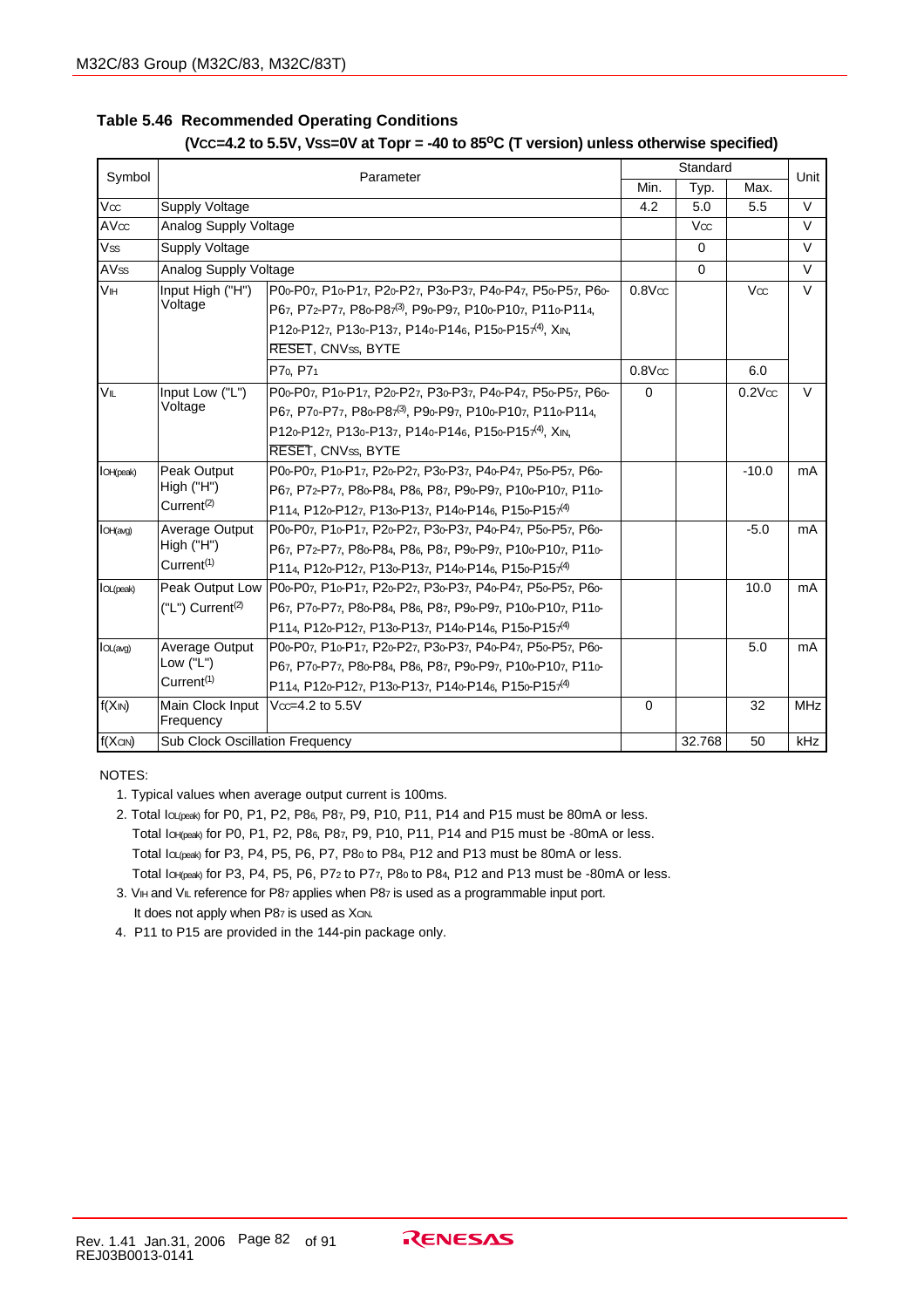### Table 5.47 Electrical Characteristics (Vcc = 4.2 to 5.5 V, Vss = 0V VCC=5V  **at Topr = –40 to 85oC(T version), f(X**IN**)=32MH**Z **unless otherwise specified)**

|                 |                            | at TOPI = $-40$ to 00 G(T version), (ABV)-0210112 unless otherwise specified) |                                                              |                                 | Standard  |          |        | Unit      |
|-----------------|----------------------------|-------------------------------------------------------------------------------|--------------------------------------------------------------|---------------------------------|-----------|----------|--------|-----------|
| Symbol          |                            | Parameter                                                                     |                                                              | Condition                       |           |          |        |           |
|                 |                            |                                                                               |                                                              |                                 | Min       | Typ      | Max    |           |
| VOH             | Output High ("H")          | P00-P07, P10-P17, P20-P27, P30-P37, P40-P47, Io+=-5mA                         |                                                              |                                 | $Vcc-2.0$ |          |        | V         |
|                 | Voltage                    | P50-P57, P60-P67, P72-P77, P80-P84, P86,                                      |                                                              |                                 |           |          |        |           |
|                 |                            | P87, P90-P97, P100-P107, P110-P114, P120-                                     |                                                              |                                 |           |          |        |           |
|                 |                            | P127, P130-P137, P140-P146, P150-P157 <sup>(1)</sup>                          |                                                              |                                 |           |          |        |           |
|                 |                            | P00-P07, P10-P17, P20-P27, P30-P37, P40-P47, Io+=-200µA                       |                                                              |                                 | $Vcc-0.3$ |          |        |           |
|                 |                            | P50-P57, P60-P67, P72-P77, P80-P84, P86,                                      |                                                              |                                 |           |          |        |           |
|                 |                            | P87, P90-P97, P100-P107, P110-P114, P120-                                     |                                                              |                                 |           |          |        |           |
|                 |                            | P127, P130-P137, P140-P146, P150-P157 <sup>(1)</sup>                          |                                                              |                                 |           |          |        |           |
|                 |                            | Хоит                                                                          |                                                              | lo + =- 1mA                     | 3.0       |          |        | V         |
|                 |                            | Xcour                                                                         |                                                              | No load applied                 |           | 3.3      |        | $\vee$    |
| $\sqrt{\alpha}$ | Output Low ("L")           | P00-P07, P10-P17, P20-P27, P30-P37, P40-P47, Ilou=5mA                         |                                                              |                                 |           |          | 2.0    | $\vee$    |
|                 | Voltage                    | P50-P57, P60-P67, P70-P77, P80-P84, P86,                                      |                                                              |                                 |           |          |        |           |
|                 |                            | P87, P90-P97, P100-P107, P110-P114, P120-                                     |                                                              |                                 |           |          |        |           |
|                 |                            | P127, P130-P137, P140-P146, P150-P157 <sup>(1)</sup>                          |                                                              |                                 |           |          |        |           |
|                 |                            | P0ο-P07, P1ο-P17, P2ο-P27, P3ο-P37, P4ο-P47,  Ια=200μA                        |                                                              |                                 |           |          | 0.45   | V         |
|                 |                            | P50-P57, P60-P67, P70-P77, P80-P84, P86,                                      |                                                              |                                 |           |          |        |           |
|                 |                            | P87, P90-P97, P100-P107, P110-P114, P120-                                     |                                                              |                                 |           |          |        |           |
|                 |                            | P127, P130-P137, P140-P146, P150-P157 <sup>(1)</sup>                          |                                                              |                                 |           |          |        |           |
|                 |                            | Холт                                                                          |                                                              | $l\alpha$ =1mA                  |           |          | 2.0    | $\vee$    |
|                 |                            | <b>Хсолт</b>                                                                  |                                                              | No load applied                 |           | $\Omega$ |        | $\vee$    |
| $VT+VT$         | Hysteresis                 | HOLD, RDY, TA0IN-TA4IN, TB0IN-TB5IN,                                          |                                                              |                                 | 0.2       |          | 1.0    | V         |
|                 |                            | INTO-INT5, ADTRG, CTSO-CTS4, CLKO-                                            |                                                              |                                 |           |          |        |           |
|                 |                            | CLK4, TA0out-TA4out, NMI, KI0-KI3, RxD0-                                      |                                                              |                                 |           |          |        |           |
|                 |                            | RxD4, SCL0-SCL4, SDA0-SDA4                                                    |                                                              |                                 |           |          |        |           |
|                 |                            | <b>RESET</b>                                                                  |                                                              |                                 | 0.2       |          | 1.8    | V         |
| Iн              | Input High ("H")           | P00-P07, P10-P17, P20-P27, P30-P37, P40-P47,                                  |                                                              | $V = 5V$                        |           |          | 5.0    | μA        |
|                 | Current                    |                                                                               |                                                              |                                 |           |          |        |           |
|                 |                            | P50-P57, P60-P67, P70-P77, P80-P87, P90-P97,                                  |                                                              |                                 |           |          |        |           |
|                 |                            | P100-P107, P110-P114, P120-P127, P130-                                        |                                                              |                                 |           |          |        |           |
|                 |                            | P137, P140-P146, P150-P157 <sup>(1)</sup> , XIN, RESET,                       |                                                              |                                 |           |          |        |           |
|                 |                            | CNVss, BYTE                                                                   |                                                              |                                 |           |          |        |           |
| I⊪              | Input Low ("L")<br>Current | P00-P07, P10-P17, P20-P27, P30-P37, P40-P47,                                  |                                                              | $V = 0V$                        |           |          | $-5.0$ | μA        |
|                 |                            | P50-P57, P60-P67, P70-P77, P80-P87, P90-P97,                                  |                                                              |                                 |           |          |        |           |
|                 |                            | P100-P107, P110-P114, P120-P127, P130-                                        |                                                              |                                 |           |          |        |           |
|                 |                            | P137, P140-P146, P150-P157 <sup>(1)</sup> , XIN, RESET,                       |                                                              |                                 |           |          |        |           |
|                 |                            | CNVss, BYTE                                                                   |                                                              |                                 |           |          |        |           |
| RPULLUP         | Pull-up Resistance         | P00-P07, P10-P17, P20-P27, P30-P37, P40-P47,                                  |                                                              | $V = 0V$                        | 30        | 50       | 167    | $k\Omega$ |
|                 |                            | P50-P57, P60-P67, P72-P77, P80-P84, P86,                                      |                                                              |                                 |           |          |        |           |
|                 |                            | P87, P90-P97, P100-P107, P110-P114, P120-                                     |                                                              |                                 |           |          |        |           |
|                 |                            | P127, P130-P137, P140-P146, P150-P157 <sup>(1)</sup>                          |                                                              |                                 |           |          |        |           |
| Rfxin           | <b>Feedback Resistance</b> | l Xin                                                                         |                                                              |                                 |           | 1.5      |        | ΜΩ        |
| Rfxcin          | <b>Feedback Resistance</b> | <b>X</b> CIN                                                                  |                                                              |                                 |           | 10       |        | МΩ        |
| VRAM            | RAM Standby Voltage        |                                                                               |                                                              |                                 | 2.5       |          |        | $\vee$    |
| I <sub>cc</sub> | Power Supply<br>Current    | Measurement conditions:<br>In single-chip mode, output                        | f(XIN)=32 MHz, square wave,<br>no division                   |                                 |           | 40       | 54     | mA        |
|                 |                            | pins are left open and other<br>pins are connected to Vss                     | $f(X \text{CIN}) = 32$ kHz, with a wait state,<br>Topr=25° C |                                 |           | 470      |        | μA        |
|                 |                            |                                                                               |                                                              | Topr=25° C when the clock stops |           | 0.4      | 20     | μA        |

NOTES:

1. P11 to P15 are provided in the 144-pin package only.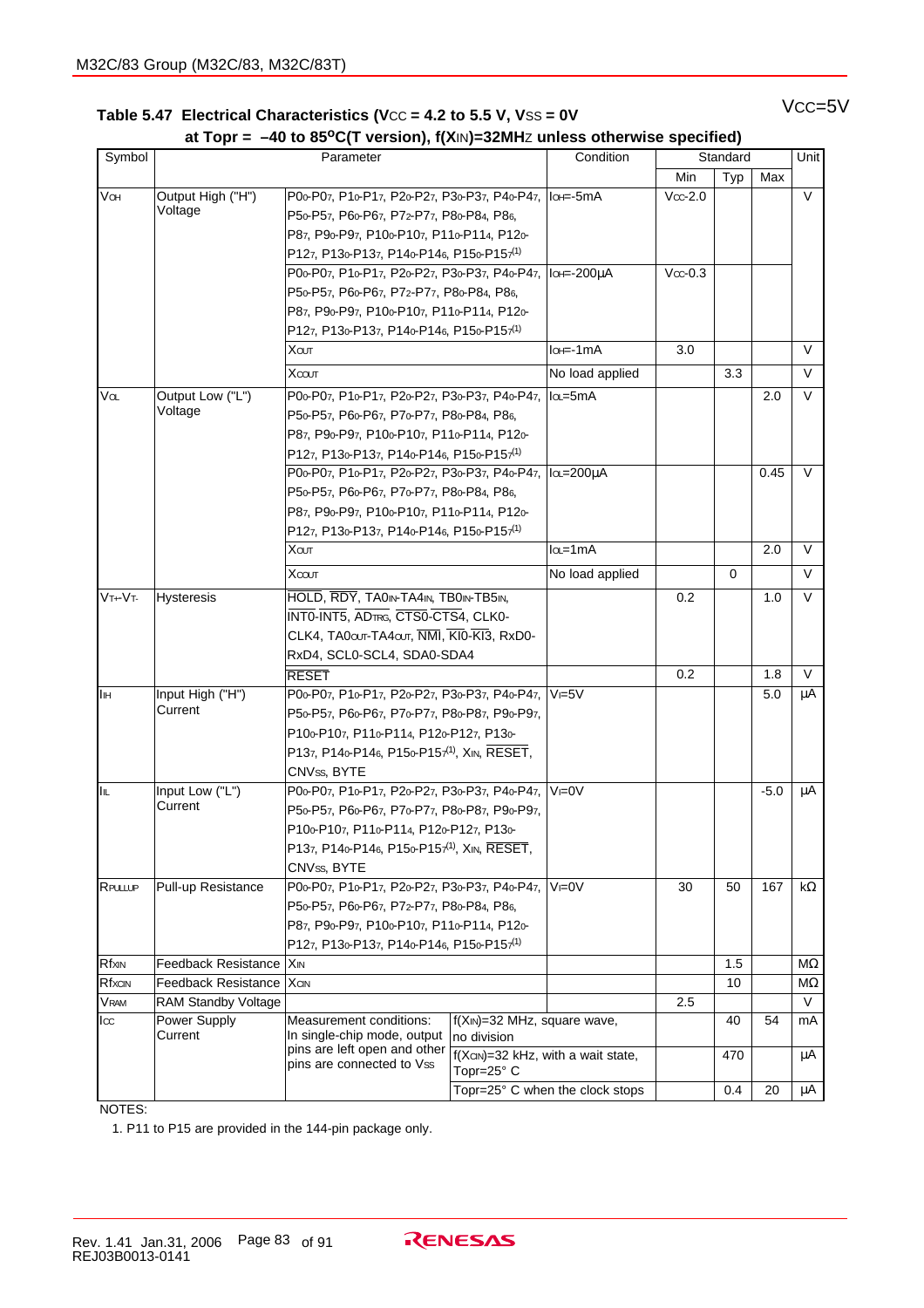### Vcc=5V

### Table 5.48 A/D Conversion Characteristics (Vcc = AVcc = VREF = 4.2 to 5.5V, Vss = AVSS = 0V  **at Topr = –40 to 85oC (T version), f(X**IN**) = 32MH**Z **unless otherwise specified)**

|                |                                                                                                                       | $\cdots$<br><b>Measurement Condition</b> |                 | Standard   |     |             |            |
|----------------|-----------------------------------------------------------------------------------------------------------------------|------------------------------------------|-----------------|------------|-----|-------------|------------|
| Symbol         | Parameter                                                                                                             |                                          |                 | <b>Min</b> | Typ | Max         | Unit       |
|                | Resolution                                                                                                            | VREF=VCC                                 |                 |            |     | 10          | Bits       |
|                | AN <sub>0</sub> to AN <sub>7</sub><br>ANEXO, ANEX1<br><b>INL</b><br><b>Integral Nonlinearity Error</b><br>VREF=VCC=5V |                                          |                 |            | ±3  | <b>LSB</b>  |            |
|                |                                                                                                                       |                                          |                 |            |     | <b>LSB</b>  |            |
|                |                                                                                                                       |                                          | External op-amp |            |     | ±7          | <b>LSB</b> |
|                |                                                                                                                       |                                          | connection mode |            |     |             | <b>LSB</b> |
| <b>DNL</b>     | Differential Nonlinearity Error                                                                                       |                                          |                 |            |     | ±1          | <b>LSB</b> |
|                | <b>Offset Error</b>                                                                                                   |                                          |                 |            |     | ±3          | <b>LSB</b> |
|                | Gain Error                                                                                                            |                                          |                 |            |     | ±3          | <b>LSB</b> |
| <b>RLADDER</b> | <b>Resistor Ladder</b>                                                                                                | VREF=VCC                                 |                 | 8          |     | 40          | kΩ         |
| tconv          | 10-bit Conversion Time                                                                                                |                                          |                 | 2.1        |     |             | μs         |
| tconv          | 8-bit Conversion Time                                                                                                 |                                          |                 | 1.8        |     |             | μs         |
| tsamp          | Sample Time                                                                                                           |                                          |                 | 0.2        |     |             | μs         |
| <b>VREF</b>    | Reference Voltage                                                                                                     |                                          |                 | 2          |     | <b>Vcc</b>  | $\vee$     |
| <b>VIA</b>     | Analog Input Voltage                                                                                                  |                                          |                 | 0          |     | <b>VREF</b> | V          |

NOTES:

1. Divide f(XIN), if exceeding 16 MHz, to keep φAD frequency at 16 MHz or less.

### **Table 5.49 D/A Conversion Characteristics (V**CC **= V**REF **= 4.2 to 5.5V, V**SS **= AV**SS **= 0V at Topr = –40 to 85oC (T version), f(X**IN**) = 32MH**Z **unless otherwise specified)**

| Symbol       | Parameter                               | <b>Measurement Condition</b> | Standard | Unit |     |             |
|--------------|-----------------------------------------|------------------------------|----------|------|-----|-------------|
|              |                                         |                              | Min      | Typ  | Max |             |
|              | Resolution                              |                              |          |      | 8   | <b>Bits</b> |
| ٠            | Absolute Accuracy                       |                              |          |      | 1.0 | %           |
| tsu          | Setup Time                              |                              |          |      | 3   | μs          |
| Ro           | <b>Output Resistance</b>                |                              | 4        | 10   | 20  | $k\Omega$   |
| <b>IVREF</b> | Reference Power Supply<br>Input Current | (Note 1)                     |          |      | 1.5 | mA          |

NOTES:

1. Measurement results when using one D/A converter. The DAi register (i=0, 1) of the D/A converter not being used is set to "0016". The resistor ladder in the A/D converter is exclued. IVREF flows even if the VCUT bit in the ADICON1 register is set to "0" (no VREF connection).

#### **Table 5.50 Flash Memory Version Electrical Characteristics**

| Parameter                    |     | Unit |     |    |
|------------------------------|-----|------|-----|----|
|                              | Min | Typ  | Max |    |
| Program Time (per page)      |     | 8    | 120 | ms |
| Block Erase Time (per block) |     | 50   | 600 | ms |

NOTES:

1. VCC= 4.2 to 5.5V at Topr= 0 to 60° C, unless otherwise specified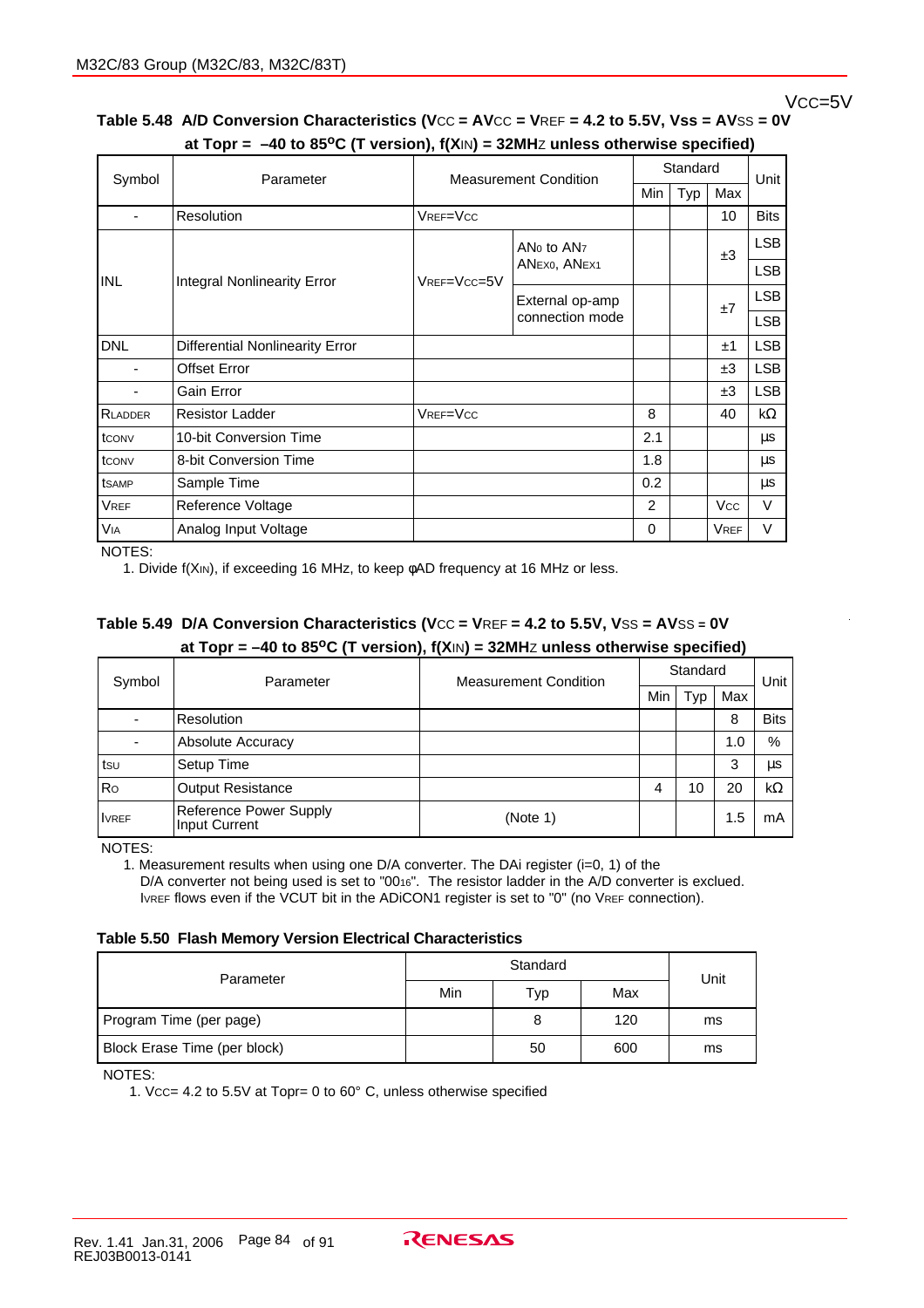**Timing Requirements (V**CC **= 4.2 to 5.5V, V**SS **= 0V at Topr = –40 to 85oC (T version) unless otherwise specified)**

### **Table 5.51 External Clock Input**

| Symbol | Parameter                                   | Standard | Unit |    |
|--------|---------------------------------------------|----------|------|----|
|        |                                             | Min      | Max  |    |
| l tc   | External Clock Input Cycle Time             | 33       |      | ns |
| tW(H)  | External Clock Input High ("H") Pulse Width | 13       |      | ns |
| tw(L)  | External Clock Input Low ("L") Pulse Width  | 13       |      | ns |
| l tr   | <b>External Clock Rise Time</b>             |          | 5    | ns |
| l tf   | <b>External Clock Fall Time</b>             |          | 5    | ns |

VCC=5V

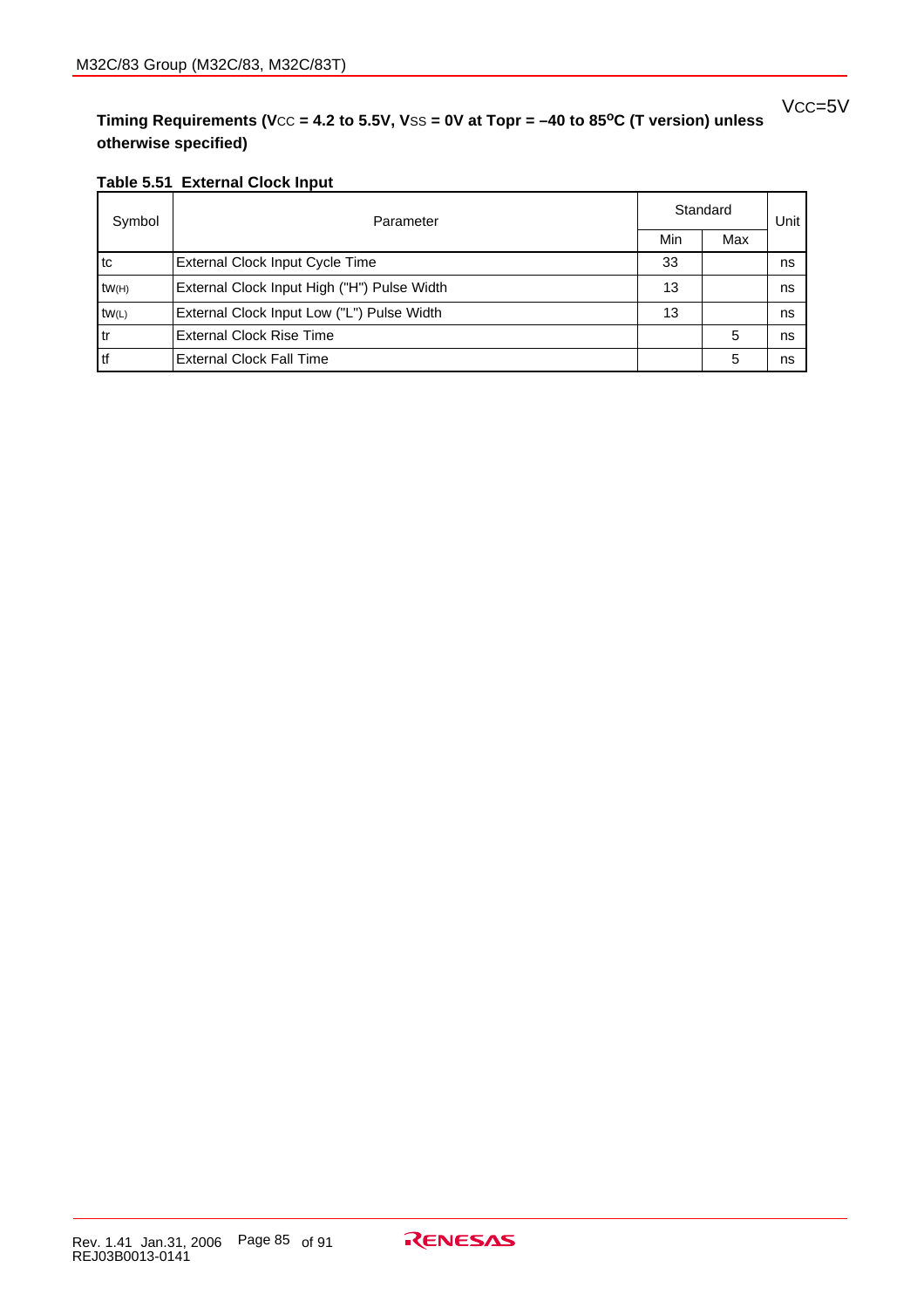### **Timing Requirements**

V<sub>CC</sub>=5V

#### **(V**CC **= 4.2 to 5.5V, V**SS **= 0V at Topr = –40 to 85oC (T version) unless otherwise specified)**

| Symbol              | Parameter                         | Standard | Unit |    |
|---------------------|-----------------------------------|----------|------|----|
|                     |                                   | Min      | Max  |    |
| tc(TA)              | <b>TAin Input Cycle Time</b>      | 100      |      | ns |
| tw <sub>(TAH)</sub> | TAim Input High ("H") Pulse Width | 40       |      | ns |
| <b>tw(TAL)</b>      | TAim Input Low ("L") Pulse Width  | 40       |      | ns |

### **Table 5.52 Timer A Input (Count Source Input in Event Counter Mode)**

#### **Table 5.53 Timer A Input (Gate Input in Timer Mode)**

| Symbol  |                                   |     | Standard |      |  |
|---------|-----------------------------------|-----|----------|------|--|
|         | Parameter                         | Min | Max      | Unit |  |
| tc(TA)  | <b>TAin Input Cycle Time</b>      | 400 |          | ns   |  |
| tW(TAH) | TAim Input High ("H") Pulse Width | 200 |          | ns   |  |
| tW(TAL) | TAin Input Low ("L") Pulse Width  | 200 |          | ns   |  |

#### **Table 5.54 Timer A Input (External Trigger Input in One-Shot Timer Mode)**

| Symbol              | Parameter                         | Standard | Unit ' |    |
|---------------------|-----------------------------------|----------|--------|----|
|                     |                                   | Min      | Max    |    |
| $tc$ $(TA)$         | <b>TAin Input Cycle Time</b>      | 200      |        | ns |
| tw <sub>(TAH)</sub> | TAim Input High ("H") Pulse Width | 100      |        | ns |
| <b>tw(TAL)</b>      | TAim Input Low ("L") Pulse Width  | 100      |        | ns |

#### **Table 5.55 Timer A Input (External Trigger Input in Pulse Width Modulation Mode)**

| Symbol              | Parameter                         |     | Standard |      |  |
|---------------------|-----------------------------------|-----|----------|------|--|
|                     |                                   | Min | Max      | Unit |  |
| tw <sub>(TAH)</sub> | TAim Input High ("H") Pulse Width | 100 |          | ns   |  |
| tw(TAL)             | TAim Input Low ("L") Pulse Width  | 100 |          | ns   |  |

#### **Table 5.56 Timer A Input (Counter Increment/decrement Input in Event Counter Mode)**

| Symbol                 | Parameter                           |      | Standard |      |
|------------------------|-------------------------------------|------|----------|------|
|                        |                                     |      | Max      | Unit |
| $tc$ <sub>(UP)</sub>   | TAiour Input Cycle Time             | 2000 |          | ns   |
| tw(UPH)                | TAiour Input High ("H") Pulse Width | 1000 |          | ns   |
| tw(UPL)                | TAiour Input Low ("L") Pulse Width  | 1000 |          | ns   |
| tsu(UP-TIN)            | TAiour Input Setup Time             | 400  |          | ns   |
| th <sub>(TIN-UP)</sub> | TAiour Input Hold Time              |      | ns       |      |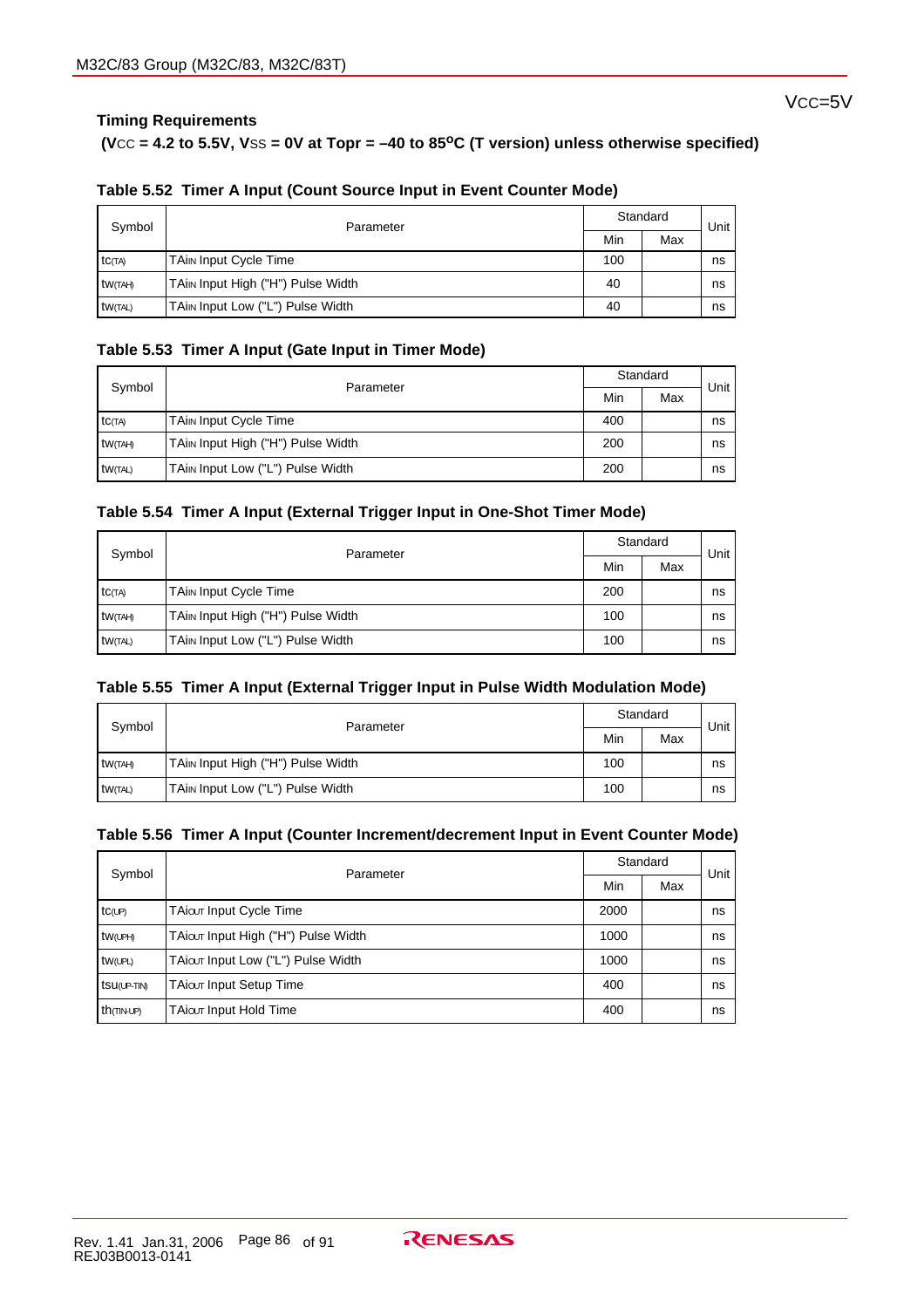### **Timing Requirements**

Vcc=5V

#### **(V**CC **= 4.2 to 5.5V, V**SS **= 0V at Topr = –40 to 85oC (T version) unless otherwise specified)**

|  |  | Table 5.57 Timer B Input (Count Source Input in Event Counter Mode) |  |
|--|--|---------------------------------------------------------------------|--|
|--|--|---------------------------------------------------------------------|--|

| Symbol     | Parameter                                                                         |  | Standard |      |  |  |  |
|------------|-----------------------------------------------------------------------------------|--|----------|------|--|--|--|
|            |                                                                                   |  | Max      | Unit |  |  |  |
| $tc$ (TB)  | TBim Input Cycle Time (counted on one edge)<br>100                                |  |          |      |  |  |  |
| tw(TBH)    | TBin Input High ("H") Pulse Width (counted on one edge)<br>40<br>ns               |  |          |      |  |  |  |
| tw(TBL)    | TBin Input Low ("L") Pulse Width (counted on one edge)<br>40<br>ns                |  |          |      |  |  |  |
| $tc$ (TB)  | TBin Input Cycle Time (counted on both edges)<br>200<br>ns                        |  |          |      |  |  |  |
| $tw$ (TBH) | TBi <sub>l</sub> Input High ("H") Pulse Width (counted on both edges)<br>80<br>ns |  |          |      |  |  |  |
| $tw$ (TBL) | TBin Input Low ("L") Pulse Width (counted on both edges)<br>80                    |  |          |      |  |  |  |

#### **Table 5.58 Timer B Input (Pulse Period Measurement Mode)**

| Symbol    | Parameter                                      |     | Standard |      |  |
|-----------|------------------------------------------------|-----|----------|------|--|
|           |                                                |     | Max      | Unit |  |
| $tc$ (TB) | <b>TBin Input Cycle Time</b>                   | 400 |          | ns   |  |
| tw(TBH)   | TBi <sub>IN</sub> Input High ("H") Pulse Width | 200 |          | ns   |  |
| tw(TBL)   | TBin Input Low ("L") Pulse Width               | 200 |          | ns   |  |

#### **Table 5.59 Timer B Input (Pulse Width Measurement Mode)**

| Symbol                     | Parameter                                      |     | Standard |      |
|----------------------------|------------------------------------------------|-----|----------|------|
|                            |                                                | Min | Max      | Unit |
| $\mathsf{tC}(\mathsf{TB})$ | TBiin Input Cycle Time                         | 400 |          | ns   |
| $tw$ (TBH)                 | TBi <sub>IN</sub> Input High ("H") Pulse Width | 200 |          | ns   |
| tW(TBL)                    | TBin Input Low ("L") Pulse Width               | 200 |          | ns   |

#### **Table 5.60 A/D Trigger Input**

| Symbol         | Parameter                                        |      | Standard |      |  |
|----------------|--------------------------------------------------|------|----------|------|--|
|                |                                                  | Min  | Max      | Unit |  |
| TC(AD)         | ADTRG Input Cycle Time (required for re-trigger) | 1000 |          | ns   |  |
| <b>tW(ADL)</b> | ADTRG Input Low ("L") Pulse Width                | 125  |          | ns   |  |

### **Table 5.61 Serial I/O**

| Symbol               | Parameter                         |     | Standard | Unit |  |  |  |
|----------------------|-----------------------------------|-----|----------|------|--|--|--|
|                      |                                   |     | Max      |      |  |  |  |
| tc(x)                | CLKi Input Cycle Time             | 200 |          | ns   |  |  |  |
| tw <sub>(CKH)</sub>  | CLKi Input High ("H") Pulse Width | 100 |          | ns   |  |  |  |
| tw(CKL)              | CLKi Input Low ("L") Pulse Width  | 100 |          | ns   |  |  |  |
| td <sub>(C-Q)</sub>  | <b>TxDi Output Delay Time</b>     |     | 80       | ns   |  |  |  |
| th <sub>(C-Q)</sub>  | <b>TxDi Hold Time</b><br>$\Omega$ |     |          |      |  |  |  |
| tsu <sub>(D-C)</sub> | RxDi Input Set Up Time            | 30  |          | ns   |  |  |  |
| th <sub>(C-Q)</sub>  | RxDi Input Hold Time<br>90        |     |          |      |  |  |  |

## **\_\_\_\_\_\_\_ Table 5.62 External Interrupt INTi Input**

| Symbol        | Parameter                               |     | Standard |      |  |
|---------------|-----------------------------------------|-----|----------|------|--|
|               |                                         | Min | Max      | Unit |  |
| $tw$ ( $N$ H) | INTi Input High ("H") Pulse Width       | 250 |          | ns   |  |
| tw(INL)       | INTi Input Low ("L") Pulse Width<br>250 |     |          |      |  |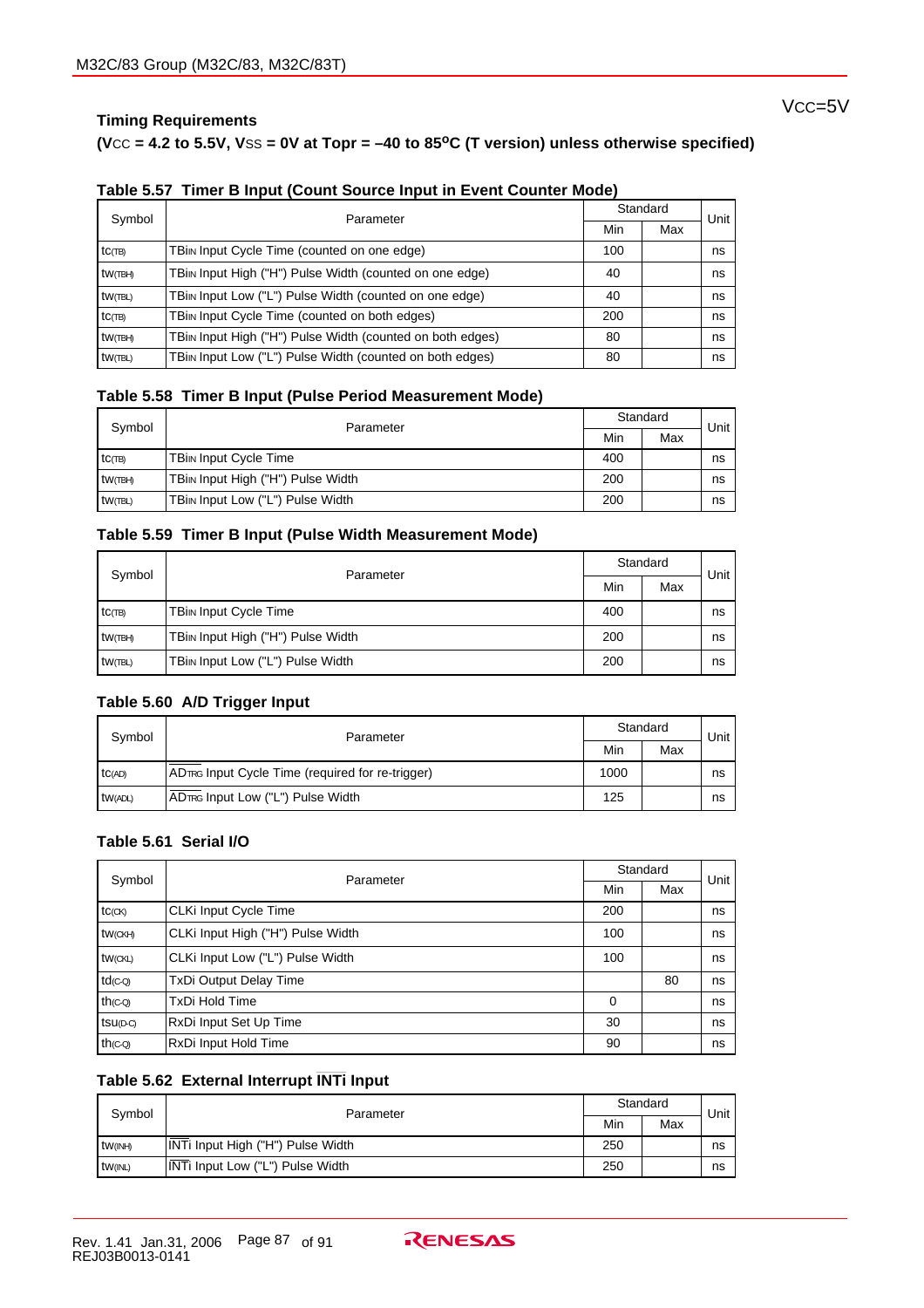

**Figure 5.18 P0 to P15 Measurement Circuit**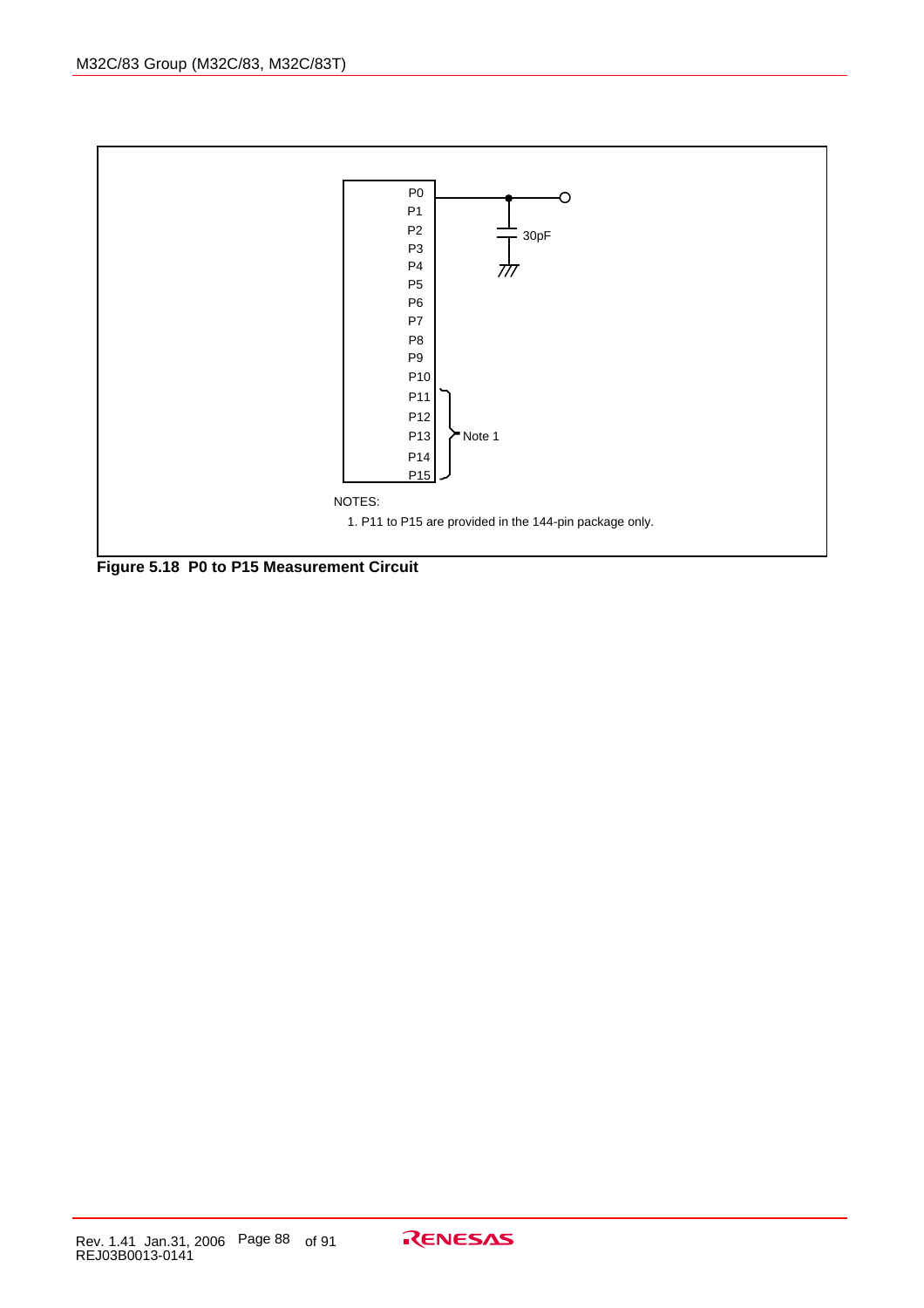

**Figure 5.19 VCC = 5 V Timing Diagram(1)**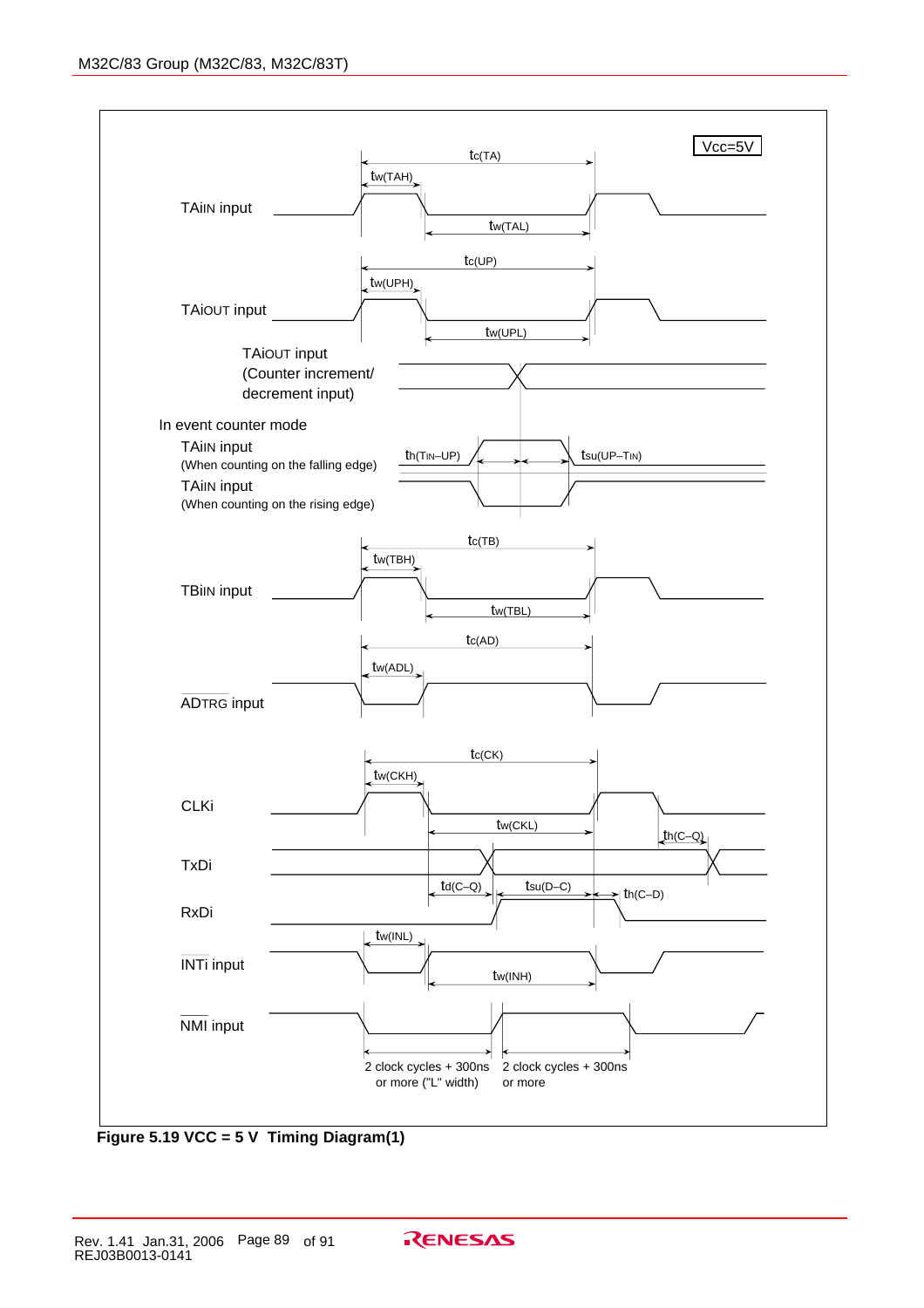# Package Dimensions



**PRQP0100JB-A (100P6S-A) Plastic 100pin 14 X 20 mm body LQFP**

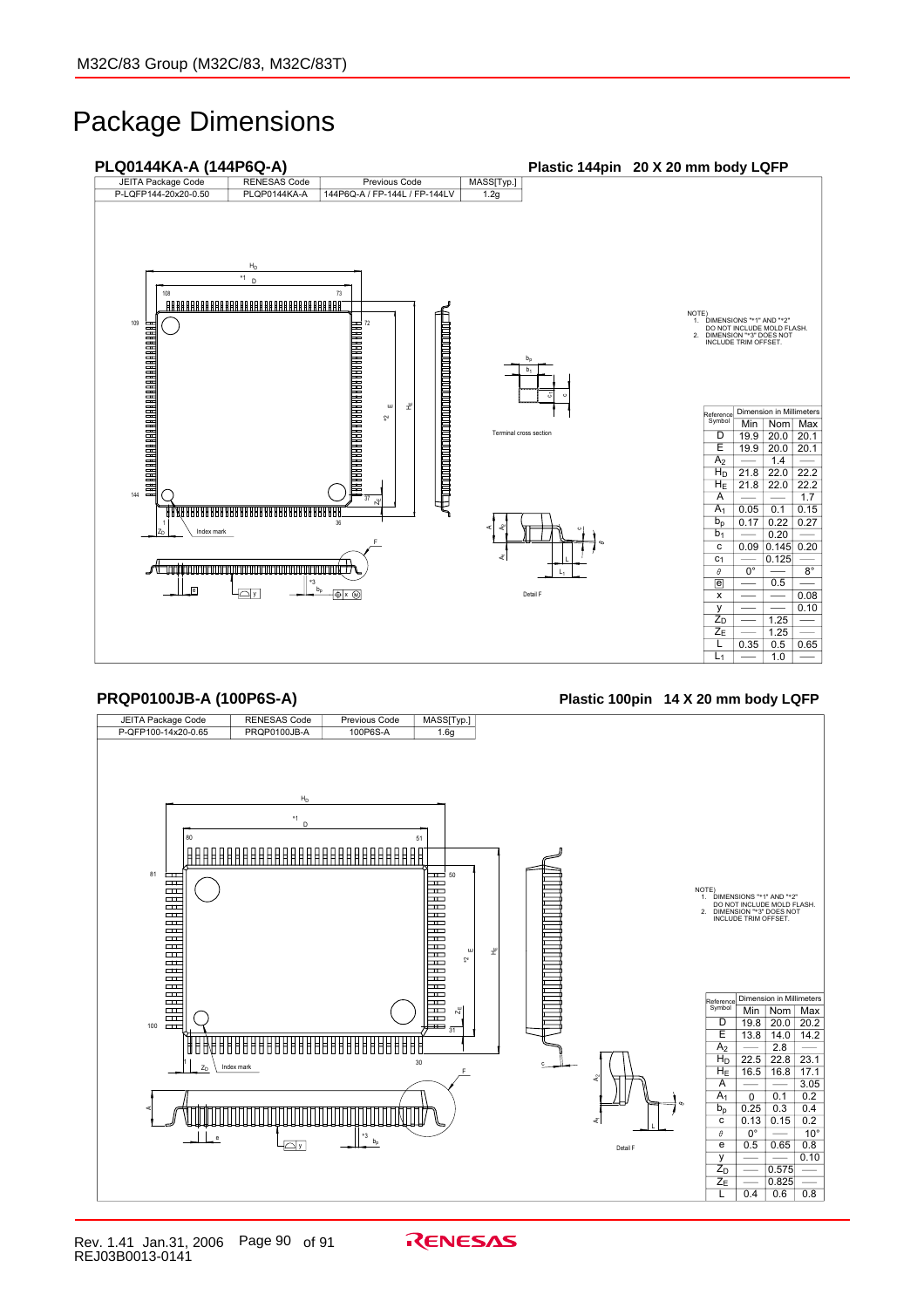

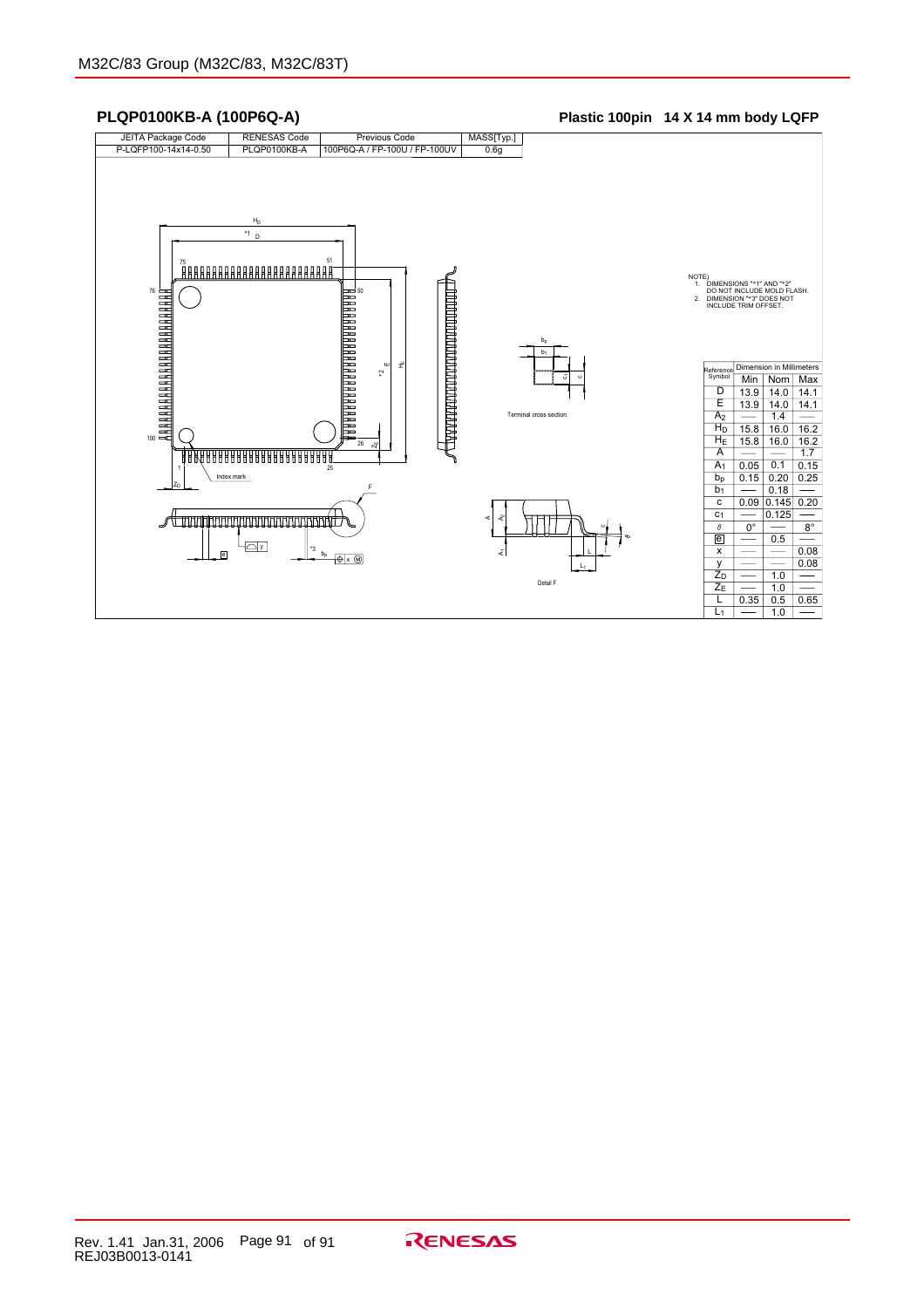# REVISION HISTORY M32C/83 GROUP (M32C/83, M32C/83T) Datasheet

| Rev. | Date    |           | Description                                                                     |
|------|---------|-----------|---------------------------------------------------------------------------------|
|      |         | Page      | Summary                                                                         |
| 1.10 | 2003-9  |           | <b>New Document</b>                                                             |
| 1.20 | 2003-12 |           | Maximum operating frequency changed from 30 MHz to 32 MHz.                      |
|      |         |           | Overview, Electrical Characteristics                                            |
|      |         |           | Table 1.1 M32C/83 Group Performance (144-Pin Package)                           |
|      |         |           | Table 1.2 M32C/83 Group Performance (100-Pin Package)                           |
|      |         |           | Table 5.2 Recommended Operating Conditions                                      |
|      |         |           | <b>Table 5.3 Electrical Characteristics</b>                                     |
| 1.30 | 2004-06 | All pages | Words standardized: On-chip oscillator, A/D converter and D/A converter         |
| 1.41 | 2006-01 | All Pages | M32C/83T version added; Package code changed: 144P6Q-A to PLQP0144KA-           |
|      |         |           | A, 100P6Q-A to PLQP0100KB-A, 100P6S-A to PRQP0100JB-A                           |
|      |         | All Pages | Word standardized: Clock Generation Circuit, On-chip Oscillator, A/D Converter, |
|      |         |           | D/A Converter, XY Conversion, Low -power consumption                            |
|      |         |           | Overview                                                                        |
|      |         | 1         | .1.1 Applications Automobile added                                              |
|      |         | 2, 3      | • Tables 1.1 and 1.2 M32C/83 Group (M32C/83, M32C/83T) Performance              |
|      |         | 5         | • Table 1.3 M32C/83 Group (1) (M32C/83) Information updated                     |
|      |         |           | • Table 1.3 M32C/83 Group (2) (M32C/83T) M32C/83T product information           |
|      |         |           | added                                                                           |
|      |         |           | . Figure 1.2 Product Numbering System Classification modified                   |
|      |         |           | . Table 1.4 Pin Characteristics for 144-Pin Package Note 1 added                |
|      |         |           | . Table 1.5 Pin Characteristics for 100-Pin Package Note 1 added                |
|      |         |           | . Table 1.6 Pin Description modified, notes added<br><b>Memory</b>              |
|      |         | 21        | . Figure 3.1 Memory Map modified; Note 2 modified, notes 3 and 4 added          |
|      |         |           | <b>Special Function Registers (SFR)</b>                                         |
|      |         | 22 to 23  | • Note 2 added                                                                  |
|      |         |           | <b>Reset</b>                                                                    |
|      |         | 45        | • Figure 5.2 Reset Sequence Note 2 added                                        |
|      |         |           | <b>Electrical Characteristics</b>                                               |
|      |         | 46        | • Table 5.3 Electrical Characteristics Minimum standard values for VOH          |
|      |         |           | revised, values for Icc when f(XIN)=32 MHz, square wave, no division revised,   |
|      |         |           | one condition of "f(XIN)=32 MHz, square wave, no division" deleted              |
|      |         | 54        | • Table 5.23 Memory Expansion Mode and Microprocessor Mode Symbols              |
|      |         |           | for Row Address Output Delay Time and for Row Address Output Hold Time          |
|      |         |           | (BCLK standard) modified                                                        |
|      |         | 62        | • Figure 5.8 Vcc=5 V Timing Diagram (7) Timing for NMI input added              |
|      |         | 64        | . Table 5.24 Electrical Characteristics Minimum standard value for VOH          |
|      |         |           | revised                                                                         |
|      |         |           |                                                                                 |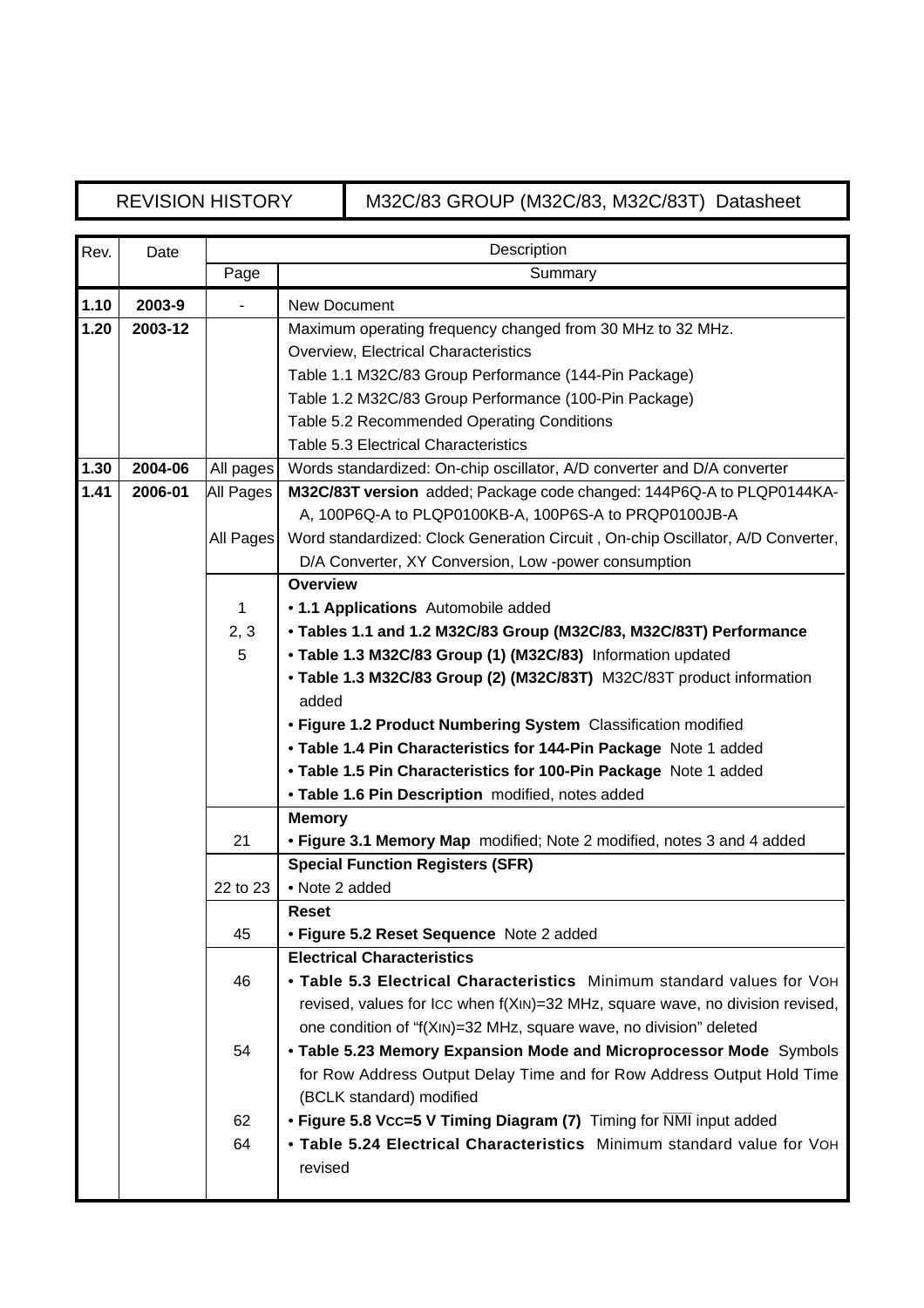# REVISION HISTORY M32C/83 GROUP (M32C/83, M32C/83T) Datasheet

| Rev. | Date | Description |                                                                                                |  |
|------|------|-------------|------------------------------------------------------------------------------------------------|--|
|      |      | Page        | Summary                                                                                        |  |
|      |      | 72          | . Table 5.44 Memory Expansion Mode and Microprocessor Mode Symbols for                         |  |
|      |      |             | Row Address Output Delay Time and for Row Address Output Hold Time (BCLK<br>standard) modified |  |
|      |      | 79          | • Figure 5.8 Vcc=3.3 V Timing Diagram (7) Timing for NMI input added                           |  |
|      |      | 81-89       | • 5.2 Electrical Characteristics (M32C/83T) Newly added                                        |  |
|      |      |             |                                                                                                |  |
|      |      |             |                                                                                                |  |
|      |      |             |                                                                                                |  |
|      |      |             |                                                                                                |  |
|      |      |             |                                                                                                |  |
|      |      |             |                                                                                                |  |
|      |      |             |                                                                                                |  |
|      |      |             |                                                                                                |  |
|      |      |             |                                                                                                |  |
|      |      |             |                                                                                                |  |
|      |      |             |                                                                                                |  |
|      |      |             |                                                                                                |  |
|      |      |             |                                                                                                |  |
|      |      |             |                                                                                                |  |
|      |      |             |                                                                                                |  |
|      |      |             |                                                                                                |  |
|      |      |             |                                                                                                |  |
|      |      |             |                                                                                                |  |
|      |      |             |                                                                                                |  |
|      |      |             |                                                                                                |  |
|      |      |             |                                                                                                |  |
|      |      |             |                                                                                                |  |
|      |      |             |                                                                                                |  |
|      |      |             |                                                                                                |  |
|      |      |             |                                                                                                |  |
|      |      |             |                                                                                                |  |
|      |      |             |                                                                                                |  |
|      |      |             |                                                                                                |  |